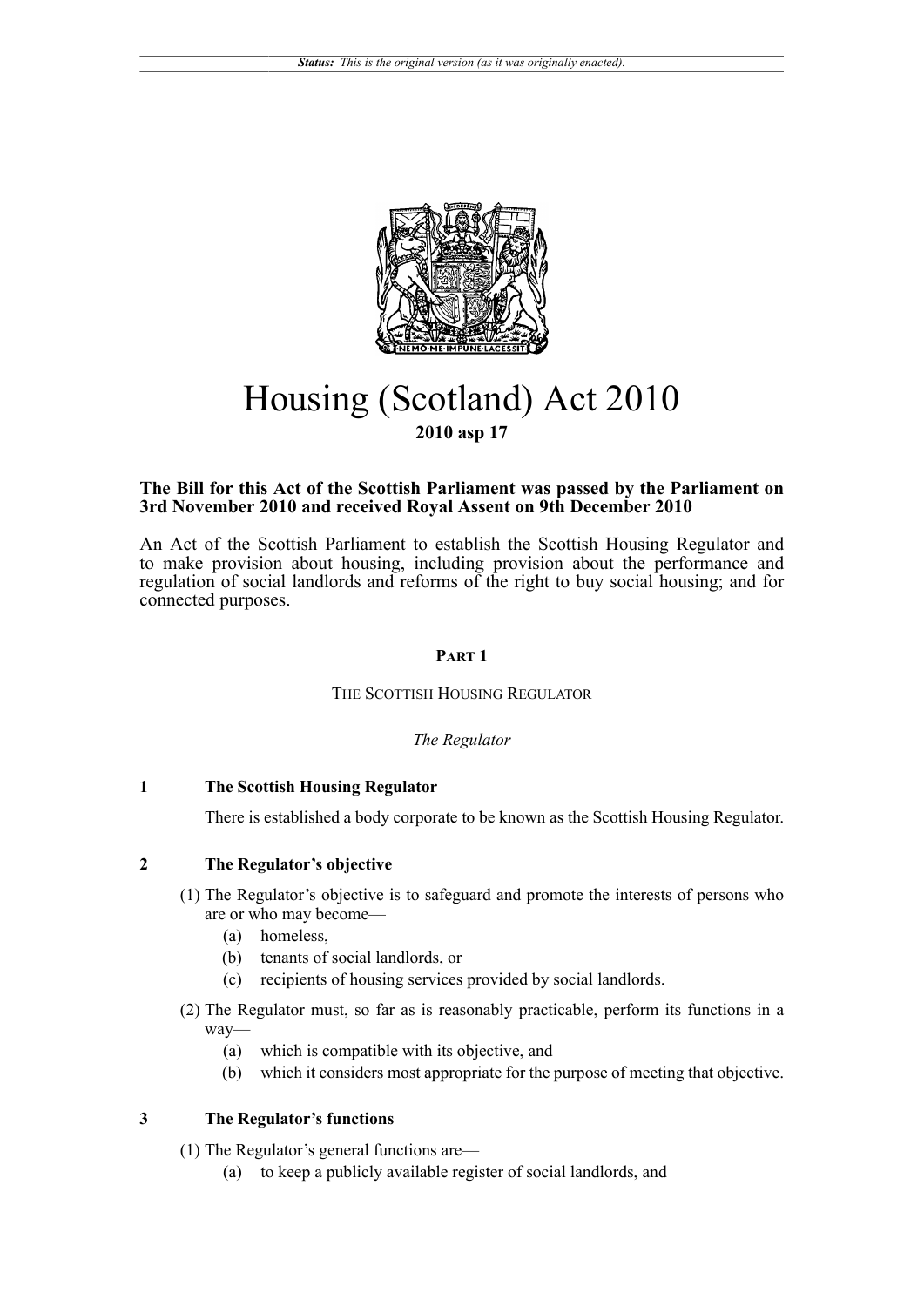- (b) to monitor, assess and report regularly on (and, where appropriate, to make regulatory interventions relating to)—
	- (i) social landlords' performance of housing activities, and
	- (ii) registered social landlords' financial well-being and standards of governance.
- (2) The Regulator must perform its functions in a way which—
	- (a) is proportionate, accountable and transparent,
	- (b) is targeted only where action is needed,
	- (c) encourages equal opportunities and in particular the observance of the requirements of the law for the time being relating to equal opportunities, and
	- (d) is consistent with any other principle which appears to it to represent best regulatory practice.

#### **4 Statement on performance of functions**

- (1) The Regulator—
	- (a) must prepare a statement setting out how it intends to perform its functions,
	- (b) must review that statement from time to time (and may revise it following such a review), and
	- (c) must publish that statement (and any revision).
- (2) The statement must include information on how the Regulator intends—
	- (a) to meet its objective, and
	- (b) to perform its functions in the way described in section 3(2).
- (3) In preparing the statement the Regulator must take into account the different types of social landlord, for example by taking into account—
	- (a) legal status and governance arrangements,
	- (b) property owned or managed,
	- (c) annual turnover,
	- (d) number of employees.
- (4) Before preparing the statement (and when reviewing it), the Regulator must—
	- (a) have regard to the interests of persons who may become—
		- (i) homeless, or
		- (ii) tenants of social landlords, and
	- (b) consult—
		- (i) Ministers,
		- (ii) tenants of social landlords or their representatives,
		- (iii) homeless persons or bodies representing the interests of homeless persons,
		- (iv) recipients of housing services provided by social landlords or their representatives,
		- (v) social landlords or their representatives,
		- (vi) secured creditors of registered social landlords or their representatives, and
		- (vii) the Accounts Commission for Scotland.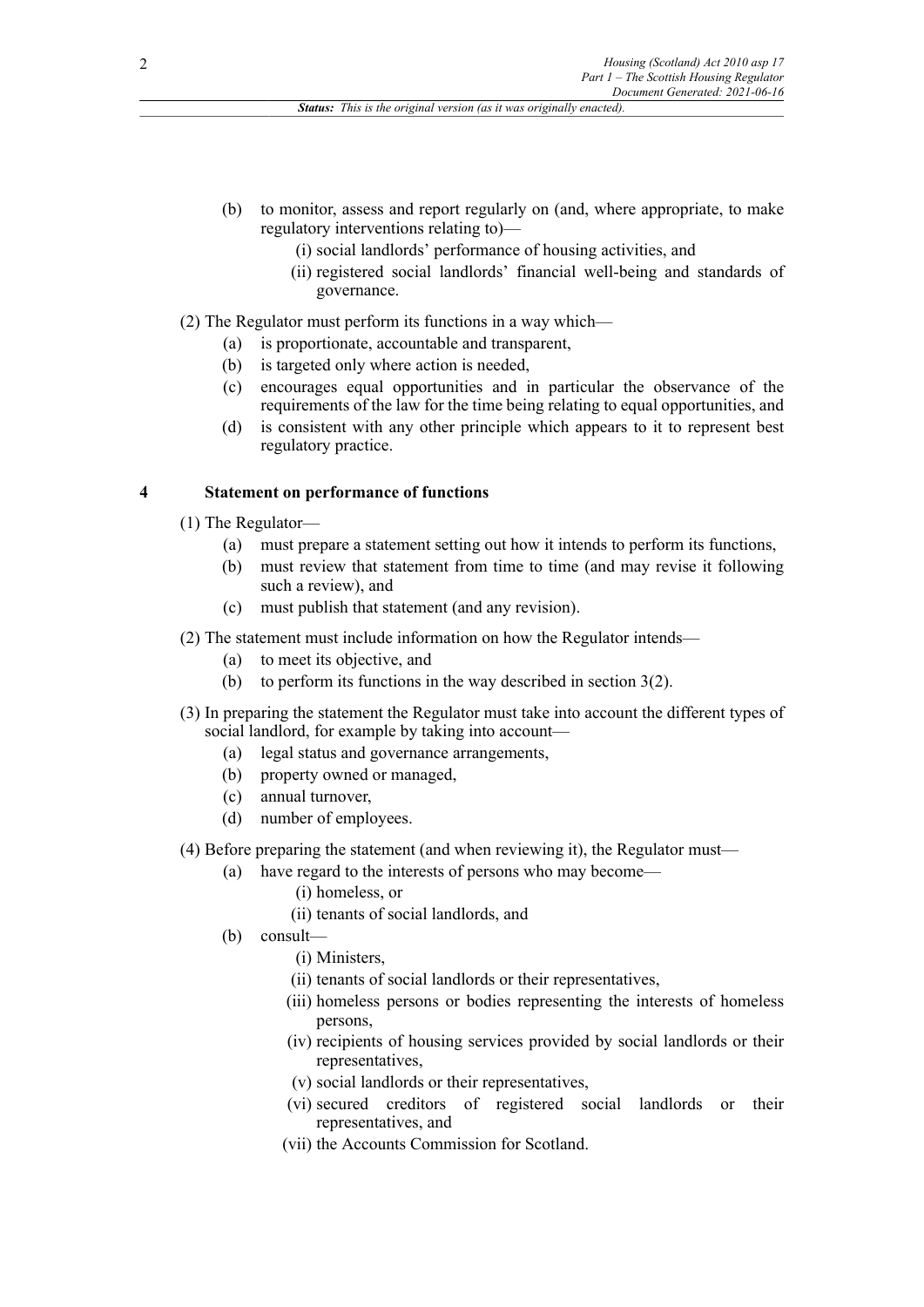# **5 Involvement of representative bodies**

- (1) Where the Regulator considers it appropriate, it must—
	- (a) consult representative bodies about the performance of its general functions (for example, by holding meetings), and
	- (b) involve representative bodies in the performance of its general functions (for example, by appointing them to committees).
- (2) The representative bodies referred to in subsection (1) are—
	- (a) representatives of homeless persons,
	- (b) representatives of tenants of social landlords, and
	- (c) representatives of recipients of housing services.
- (3) The Regulator must publish a statement about how it intends to comply with subsection  $(1)$ .

### **6 Involvement of the Accounts Commission**

- (1) The Regulator must, at such intervals and in such manner as it considers appropriate, consult the Accounts Commission for Scotland about the performance of the Regulator's general functions in relation to local authority landlords.
- (2) The Regulator must publish a statement about how it intends to comply with subsection  $(1)$ .

# **7 Independence from Ministers**

Ministers must not—

- (a) give directions relating to, or
- (b) otherwise seek to control,

the performance of the Regulator's functions.

This section is subject to any contrary provision in this or any other enactment.

### *Membership*

# **8 The Regulator's membership**

- (1) The Regulator is to consist of such number of members (but not fewer than 3) as Ministers think fit.
- (2) Each member—
	- (a) is to be appointed by Ministers from among those persons appearing to them to have knowledge and skills relevant to the functions of the Regulator,
	- (b) is to be appointed for such period as is specified in the appointment,
	- (c) may, by notice to Ministers, resign as a member,
	- (d) in other respects holds and vacates office on such terms and conditions as Ministers may determine, and
	- (e) after ceasing to hold office, may be reappointed as a member.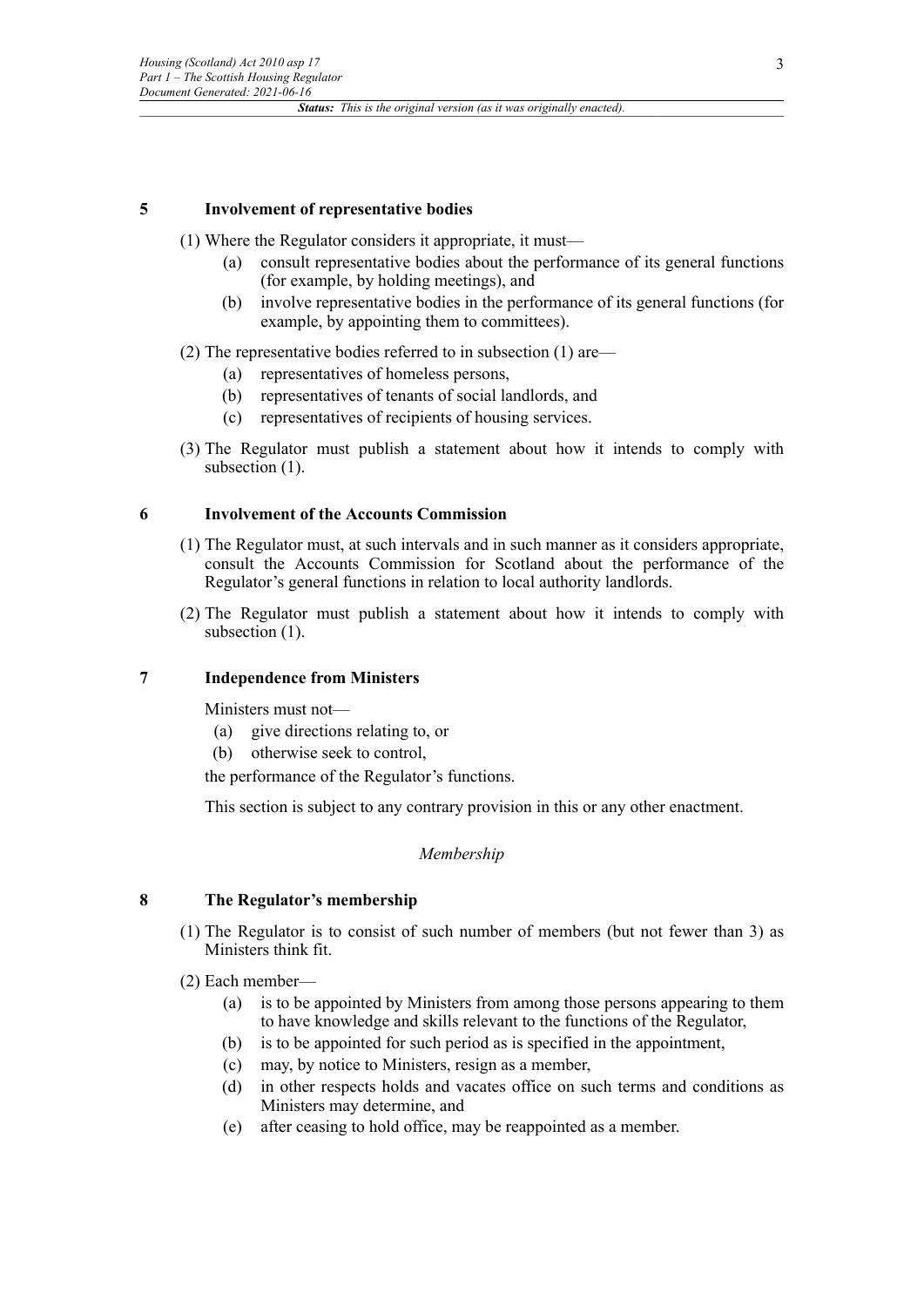# **9 Disqualification and removal from office**

- (1) A person is disqualified from appointment, and from holding office, as a member of the Regulator if that person is—
	- (a) a member of the Scottish Parliament,
	- (b) a member of the House of Commons,
	- (c) a member of the European Parliament,
	- (d) an office-holder in the Scottish Administration,
	- (e) a councillor of any local authority,
	- (f) an officer of any registered social landlord (other than by virtue of this Act),
	- (g) an employee of any local authority, or
	- (h) an employee of any registered social landlord.
- (2) Ministers may remove a member from office if satisfied that—
	- (a) the member is an undischarged bankrupt, or
	- (b) the member—
		- (i) has been absent from meetings of the Regulator for a period longer than 6 consecutive months without the permission of the Regulator, or
		- (ii) is unable to discharge the member's functions as a member or is unsuitable to continue as a member.

### **10 Members' expenses**

The Regulator may pay to its members such sums as it may determine by way of reimbursement of expenses incurred in respect of the performance of their functions.

# *Chairing and proceedings*

# **11 Chairing**

- (1) Ministers—
	- (a) must appoint one of the Regulator's members to chair meetings of the Regulator, and
	- (b) may appoint another of the Regulator's members to act as deputy to that member.
- (2) A member so appointed vacates office on ceasing to be a member of the Regulator.
- (3) The member appointed to chair the meetings and any member appointed to act as deputy to that member otherwise hold and vacate office as such in accordance with the terms of their appointments.
- (4) A member so appointed may, by notice to Ministers, resign from office as such.
- (5) Where a member—
	- (a) is appointed to chair meetings or to act as deputy, or
	- (b) ceases to hold office as such,

Ministers may vary the terms of the member's appointment so as to alter the date on which office as a member is to be vacated.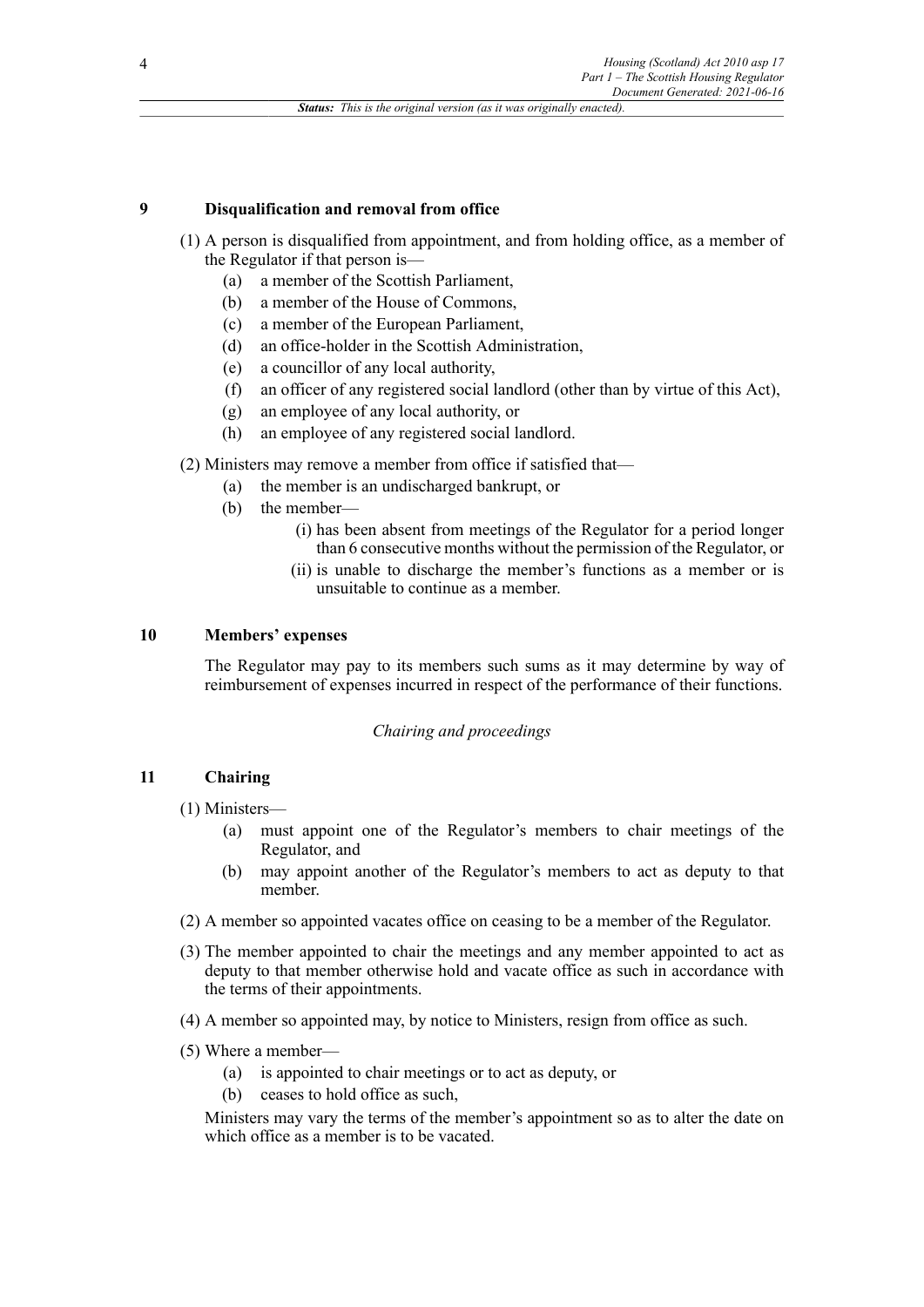# **12 The Regulator's proceedings**

- (1) The Regulator may regulate its own procedure (including any quorum) and that of any of its committees.
- (2) The validity of any proceedings or acts of the Regulator is not affected by any—
	- (a) vacancy in its membership, or
	- (b) defect in the appointment of a member.

# *Staff and property*

# **13 The Regulator's chief executive**

- (1) The Regulator is to appoint, as a member of staff, a chief executive.
- (2) Ministers are to appoint the first chief executive of the Regulator on such terms as they may determine.
- (3) Before appointing the first chief executive, Ministers must consult the member of the Regulator appointed to chair meetings of the Regulator (if a person holds that office).
- (4) The Regulator may, with the approval of Ministers, appoint subsequent chief executives on such terms as it may, with the approval of Ministers, determine.
- (5) The chief executive is to be appointed from among persons who appear—
	- (a) as regards the first appointment, to Ministers, and
	- (b) as regards subsequent appointments, to the Regulator,
	- to have knowledge and skills relevant to the functions of the Regulator.
- (6) The Regulator may, with the approval of Ministers—
	- (a) vary any terms of a person's appointment as chief executive, or
	- (b) terminate a person's appointment as chief executive if satisfied that the person is not performing the functions of that post adequately.

# **14 The Regulator's other staff and property**

- (1) The Regulator may appoint, on such terms asit may determine, other members ofstaff.
- (2) The Regulator must obtain the approval of Ministers for the terms of such staff.
- (3) Schedule 1 makes transitional provisions about the Regulator's staff and property.

#### *Powers*

# **15 The Regulator's general powers**

- (1) The Regulator may do anything which appears necessary or expedient for the purpose of, or in connection with, the performance of its functions.
- (2) The Regulator may not however—
	- (a) acquire or dispose of land without the consent of Ministers,
	- (b) borrow money,
	- (c) give guarantees without the consent of Ministers, or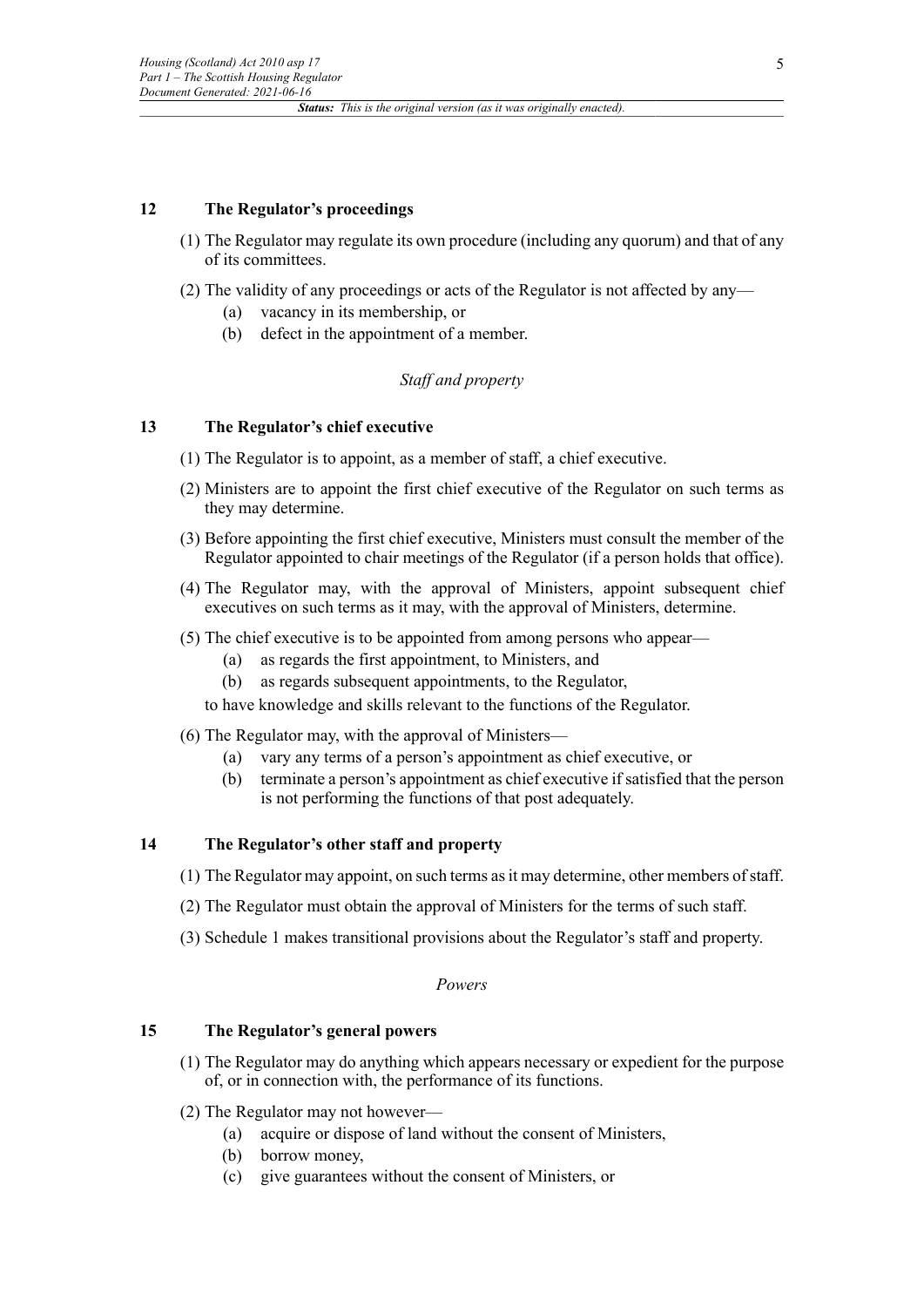(d) determine the location of its office premises without the approval of Ministers.

# **16 Delegation of powers**

Any function of the Regulator may be performed on its behalf—

- (a) by any person (whether or not a member of the Regulator or itsstaff) authorised by the Regulator to do so, and
- (b) to the extent so authorised.

This section does not affect the Regulator's responsibility for performance of, or its ability to perform, delegated functions.

*Studies, co-operation and annual reports*

### **17 Studies**

- (1) The Regulator may carry out, or commission, studies or research to inform its approach towards meeting its objective.
- (2) The Regulator may publish a report on any study or research.

# **18 Co-operation with other regulators**

- (1) The Regulator must, so far as consistent with the proper performance of its functions, seek to secure co-operation between it and other relevant regulators.
- (2) "Relevant regulators" are—
	- (a) the Office for Tenants and Social Landlords,
	- (b) the Office of the Scottish Charity Regulator,
	- (c) Healthcare Improvement Scotland,
	- (d) Social Care and Social Work Improvement Scotland,
	- (e) the Scottish Public Services Ombudsman,
	- (f) the Financial Services Authority,
	- (g) the registrar of companies, and
	- (h) the Accounts Commission for Scotland.

(3) The Regulator may disclose any information to any relevant regulator—

- (a) for any purpose connected with the performance of the Regulator's functions, or
- (b) for the purpose of enabling or assisting the relevant regulator to perform any functions.

# **19 Annual reports**

(1) As soon as practicable after 31 March in each year, the Regulator must—

- (a) prepare and publish a general report on the exercise of its functions during the 12 month period ending on 31 March,
- (b) lay a copy of it before the Scottish Parliament, and
- (c) send a copy of it to Ministers.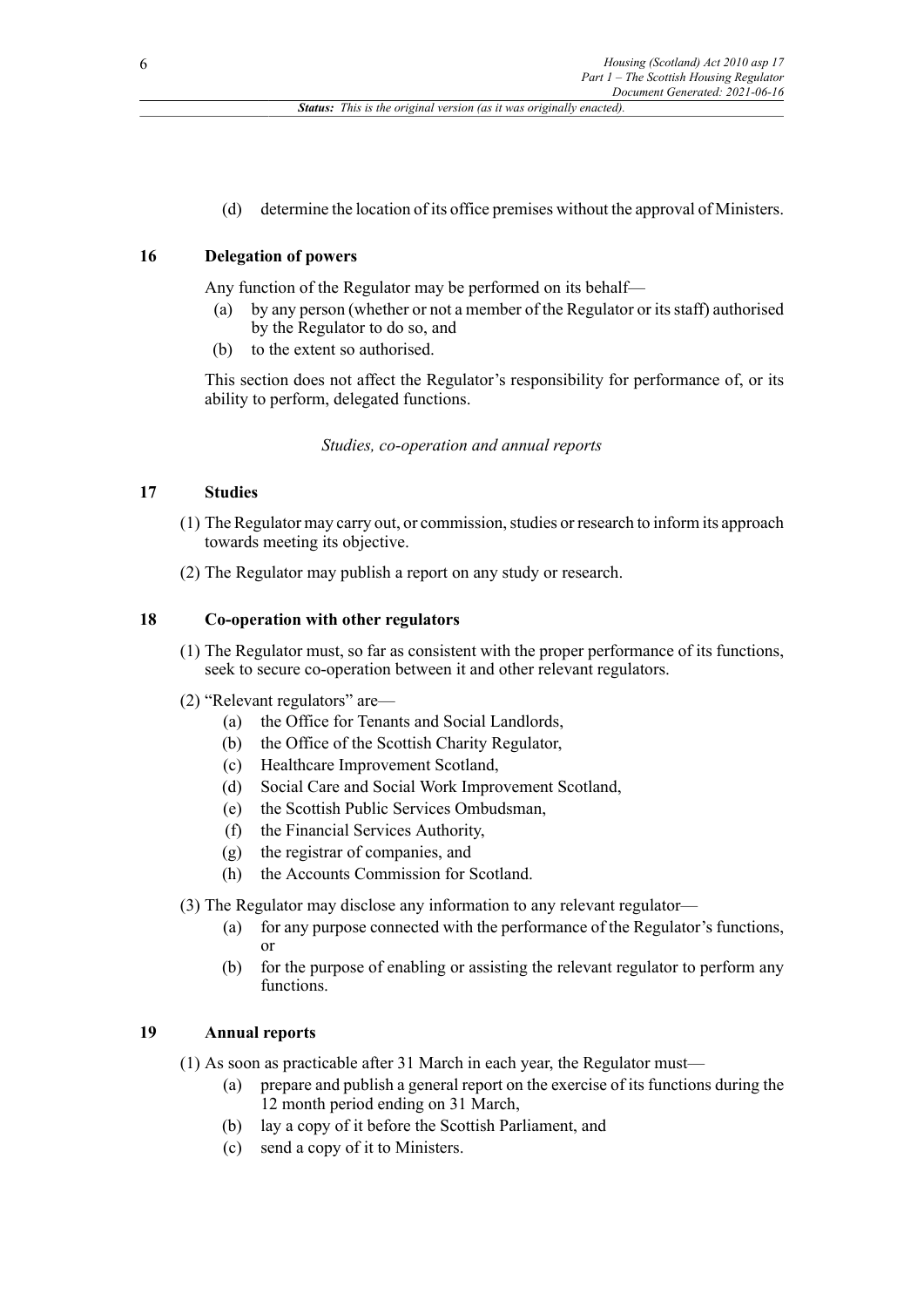- (2) A general report must include information about the use of the Regulator's powers under Parts 4 and 5 of this Act.
- (3) It is otherwise for the Regulator to determine the form and content of a general report and by what means it is to be published.

# **PART 2**

# REGISTERED SOCIAL LANDLORDS

# *The register*

# **20 Registered social landlords**

- (1) The Regulator must keep a register of social landlords ("the register").
- (2) Neither local authority landlords nor local authorities which provide housing services are to be included in the register.
- (3) The Regulator must—
	- (a) keep the register open for inspection at all reasonable times, and
	- (b) make the register available on a website, or by other electronic means, to members of the public.

# (4) The register must contain an entry for each body included in it setting out—

- (a) the body's name,
- (b) details of how to contact the body,
- (c) the body's legal status,
- (d) the body's purposes or objects, and
- (e) such other information relating to the body as the Regulator considers appropriate.

# **21 Population of the register**

- (1) Each body which was, immediately before the commencement of this section, registered in the register maintained by Ministers under section 57 of the Housing (Scotland) Act [2001 \(asp 10\)](http://www.legislation.gov.uk/id/asp/2001/10) is to be included in the register.
- (2) Subsection (1) does not affect the Regulator's power to remove the body from the register under section 27 or 28.

# **22 Application**

An application for inclusion in the register must—

- (a) be made in such manner as the Regulator may determine, and
- (b) include or be accompanied by such information as the Regulator may request.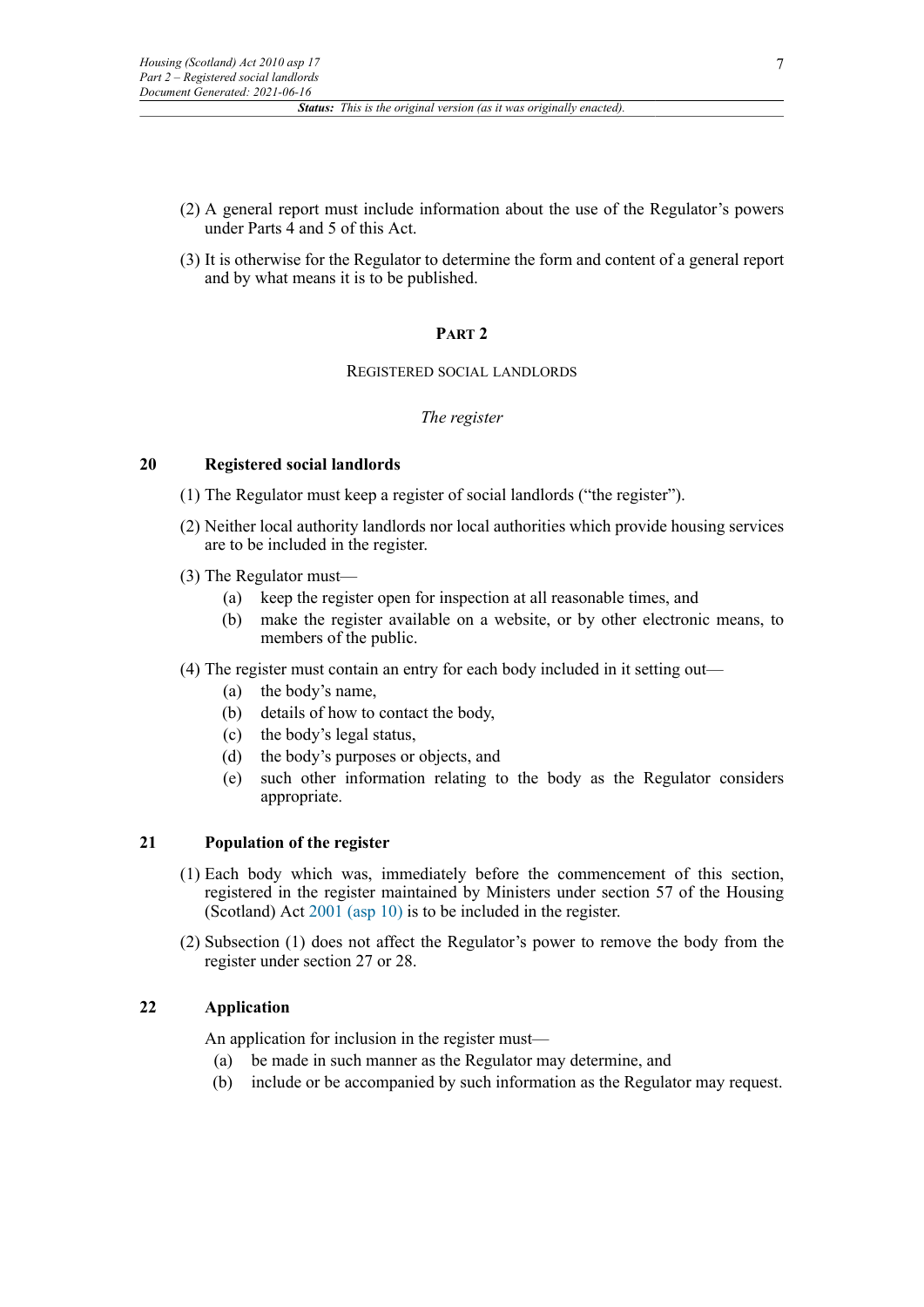# **23 Entry in the register**

- (1) The Regulator must include every applicant body which it considers meets the registration criteria in the register.
- (2) The "registration criteria" are—
	- (a) the legislative registration criteria, and
	- (b) the regulatory registration criteria.
- (3) A body entered in the register is presumed to be eligible for registration while the registration lasts, irrespective of whether and why the body is later removed from the register.

### *Registration criteria*

# **24 Legislative registration criteria**

- (1) The "legislative registration criteria" are—
	- (a) that a body does not trade for profit,
	- (b) that a body is established for the purpose of, or has among its objects and powers, the provision, construction, improvement or management of—
		- (i) houses to be kept available for letting,
		- (ii) houses for occupation by members of that body, where the rules of that body restrict membership to persons entitled or prospectively entitled (as tenants or otherwise) to occupy a house provided or managed by that body, or
		- (iii) hostels,
	- (c) that a body carries out, or intends to carry out, those purposes, objects or powers in Scotland, and
	- (d) that any additional purposes or objects of a body must be from among the following—
		- (i) providing land, amenities or services, or providing, constructing, repairing or improving buildings, for its residents (or for its residents and other persons together),
		- (ii) acquiring, or repairing and improving, or creating by the conversion of houses or other property, houses to be disposed of on sale, on lease, on shared ownership terms or on shared equity terms,
		- (iii) constructing houses to be disposed of on shared ownership terms or on shared equity terms,
		- (iv) managing—
			- (A) houses which are held on leases or other lettings (not being houses falling within subsection  $(1)(b)(i)$  or  $(1)(b)(ii)$ , or
			- (B) blocks of flats (a block of flats meaning a building containing two or more flats which are held on leases or other lettings and which are occupied or intended to be occupied wholly or mainly for residential purposes),
		- (v) providing services of any description for owners or occupiers of houses in—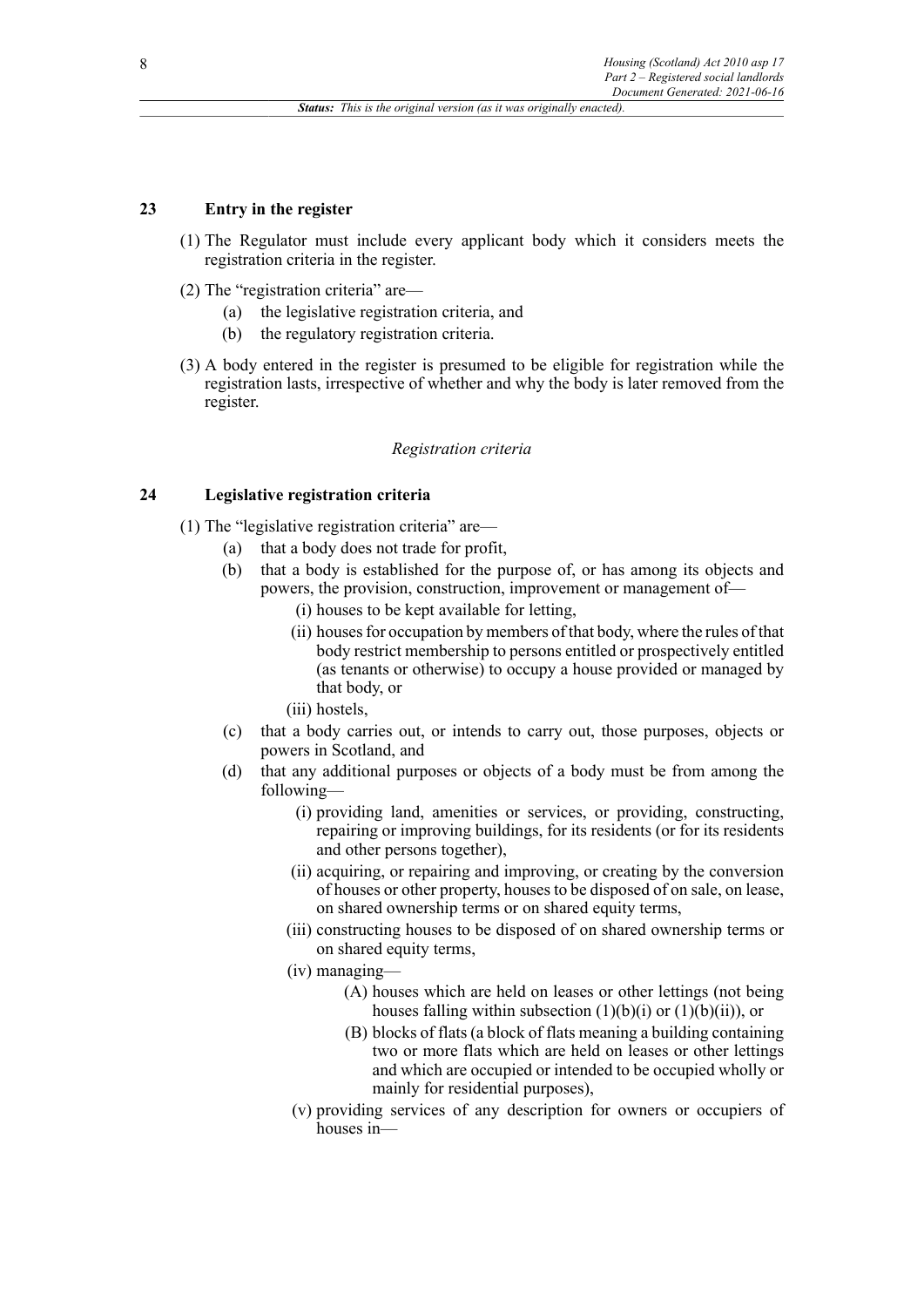- (A) arranging or carrying out works of maintenance, repair or improvement, or encouraging or facilitating the carrying out of such works,
- (B) arranging property insurance,
- (vi) encouraging and giving advice on the formation of registered social landlords,
- (vii) providing services for, and giving advice on the running of—
	- (A) registered social landlords, and
	- (B) other organisations whose activities are not carried on for profit which are concerned with housing or matters connected with housing,
- (viii) promoting or improving the economic, social or environmental wellbeing of—
	- (A) its residents (or its residents and other persons together), or
	- (B) the area in which the houses or hostels it provides are situated,
- (ix) giving financial assistance (by way of grant or loan or otherwise) to persons in order to help them to acquire houses on shared equity terms.
- (2) But a body is not ineligible for registration by reason only that its powers include power—
	- (a) to acquire commercial premises or businesses as an incidental part of a project or series of projects undertaken for purposes or objects falling within subsection (1)(b) or (1)(d),
	- (b) to repair, improve or convert any commercial premises acquired as mentioned in paragraph (a) or to carry on for a limited period any business so acquired, or
	- (c) to repair or improve houses, or buildings in which houses are situated, after the tenants have exercised, or claimed to exercise, rights to purchase under section 61 of the Housing (Scotland) Act [1987 \(c.26\).](http://www.legislation.gov.uk/id/ukpga/1987/26)
- (3) Ministers may by order—
	- (a) amend the purposes, objects and powers specified in subsections (1)(d) and (2),
	- (b) make such provision (including provision amending or otherwise modifying any provision of this Act) which Ministers consider appropriate for the purpose of applying any provision of this Act to, or adapting it for, bodies constituted otherwise than as a registered society or registered company.
- (4) Before making any order under this section, Ministers must––
	- (a) have regard to the interests of persons who may become—
		- (i) homeless, or
		- (ii) tenants of social landlords, and
	- (b) consult—
		- (i) the Regulator,
		- (ii) tenants of social landlords or their representatives,
		- (iii) social landlords or their representatives, and
		- (iv) secured creditors of registered social landlords or their representatives.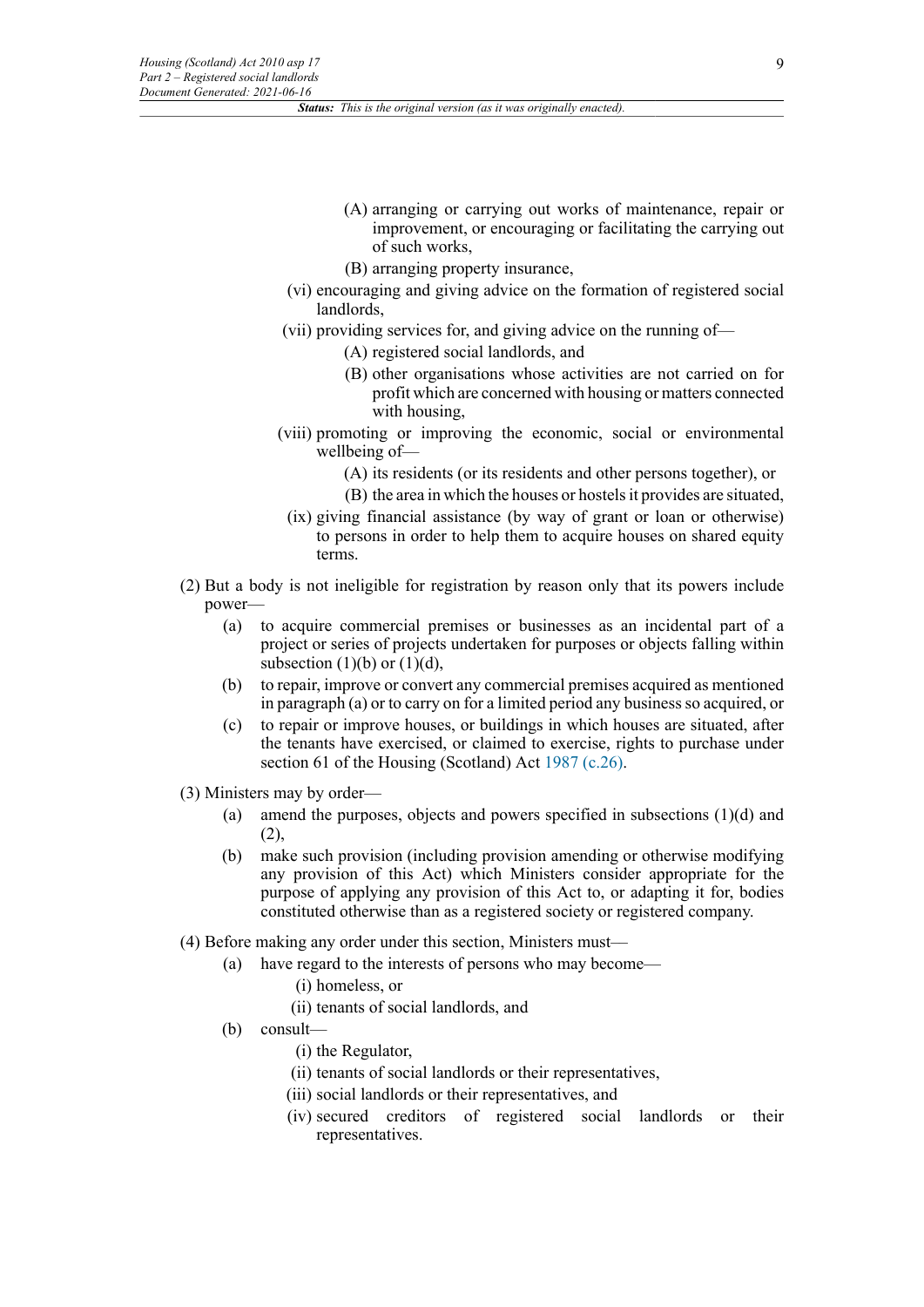- (5) Any order which restricts or limits purposes or objects in subsection (1)(d) has no effect in relation to a body registered as a social landlord when the order was made.
- (6) In this section—
	- "letting" includes the grant of a right or permission to occupy,
	- "residents", in relation to a body, means persons occupying the houses or hostels provided or managed by the body.

# **25 Regulatory registration criteria**

- (1) The "regulatory registration criteria" are such criteria as the Regulator may set about—
	- (a) a body's financial situation,
	- (b) the arrangements for a body's governance and financial management,
	- (c) the manner in which a body provides housing services,

and different criteria may be set for different types of bodies or cases.

- (2) Before setting, revising or withdrawing any criteria, the Regulator must consult—
	- (a) Ministers,
	- (b) tenants of social landlords or their representatives,
	- (c) social landlords or their representatives, and
	- (d) secured creditors of registered social landlords or their representatives.
- (3) The Regulator must make arrangements for bringing the regulatory registration criteria (and any revision or withdrawal) to the attention of those affected by it.

# **26 Guidance on registration criteria**

- (1) The Regulator must issue guidance as to how it will assess whether a body meets the registration criteria.
- (2) Before issuing or revising guidance, the Regulator must consult—
	- (a) Ministers,
	- (b) tenants of registered social landlords or their representatives,
	- (c) registered social landlords or their representatives, and
	- (d) secured creditors of registered social landlords or their representatives.
- (3) The Regulator must make arrangements for bringing any issue or revision of guidance to the attention of those affected by it.

### *Removal from register*

# **27 Compulsory de-registration**

- (1) The Regulator may remove a body from the register under this section only if it considers that the body—
	- (a) no longer meets (or has never met) the registration criteria,
	- (b) has ceased to carry out activities, or
	- (c) has ceased to exist.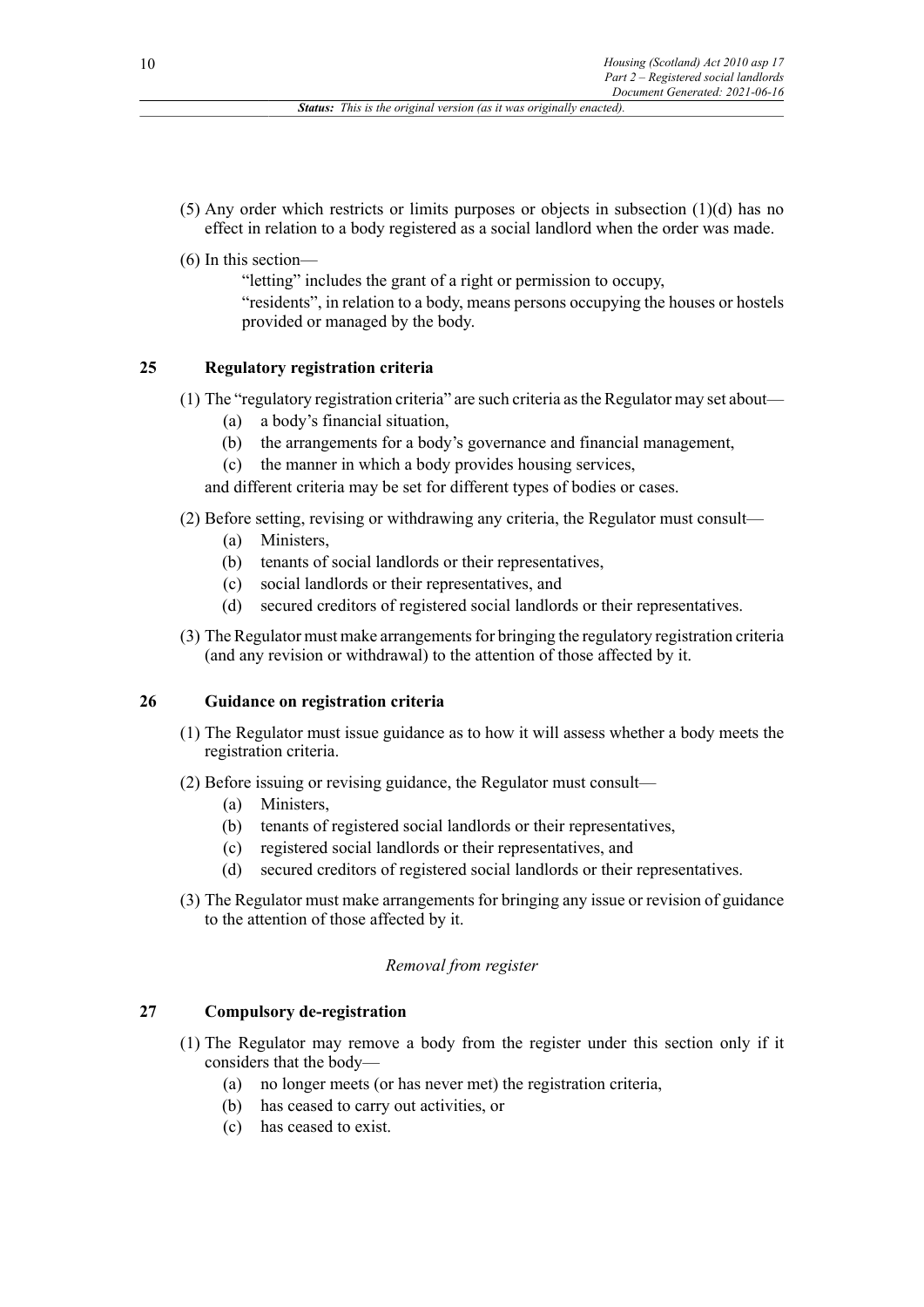- (2) In determining whether to remove a body from the register, the Regulator may require the body to provide information demonstrating that it meets any of the registration criteria.
- (3) Before removing a body from the register the Regulator must—
	- (a) take all reasonable steps to give the body at least 14 days' notice, and
	- (b) have regard to any views expressed by the body in that period.

# **28 Voluntary de-registration**

- (1) The Regulator must set de-registration criteria to be applied where a registered social landlord seeks to be removed from the register (and may set different criteria for different types of bodies or cases).
- (2) A registered social landlord may ask the Regulator to remove it from the register on the ground that it meets the de-registration criteria.
- (3) The Regulator, if satisfied that the landlord meets the de-registration criteria, must remove the landlord from the register.
- (4) Before setting or revising de-registration criteria, the Regulator must consult—
	- (a) Ministers
	- (b) tenants of registered social landlords or their representatives,
	- (c) registered social landlords or their representatives, and
	- (d) secured creditors of registered social landlords or their representatives.
- (5) The Regulator must make arrangements for bringing the de-registration criteria (and any revision) to the attention of those affected by them.

#### *Appeals*

#### **29 Appeal against decision on registration or removal**

- (1) A body may appeal to the Court of Session against a decision of the Regulator—
	- (a) not to register it,
	- (b) to remove it from the register, or
	- (c) not to remove it from the register.

# (2) The Court may determine an appeal by—

- (a) confirming the decision,
- (b) quashing the decision, or
- (c) remitting the case to the Regulator for reconsideration,

and the Court's determination of the matter is final.

(3) Where the appeal is against a decision to remove a body from the register, the Regulator must not remove the body before the appeal has been finally determined or is withdrawn.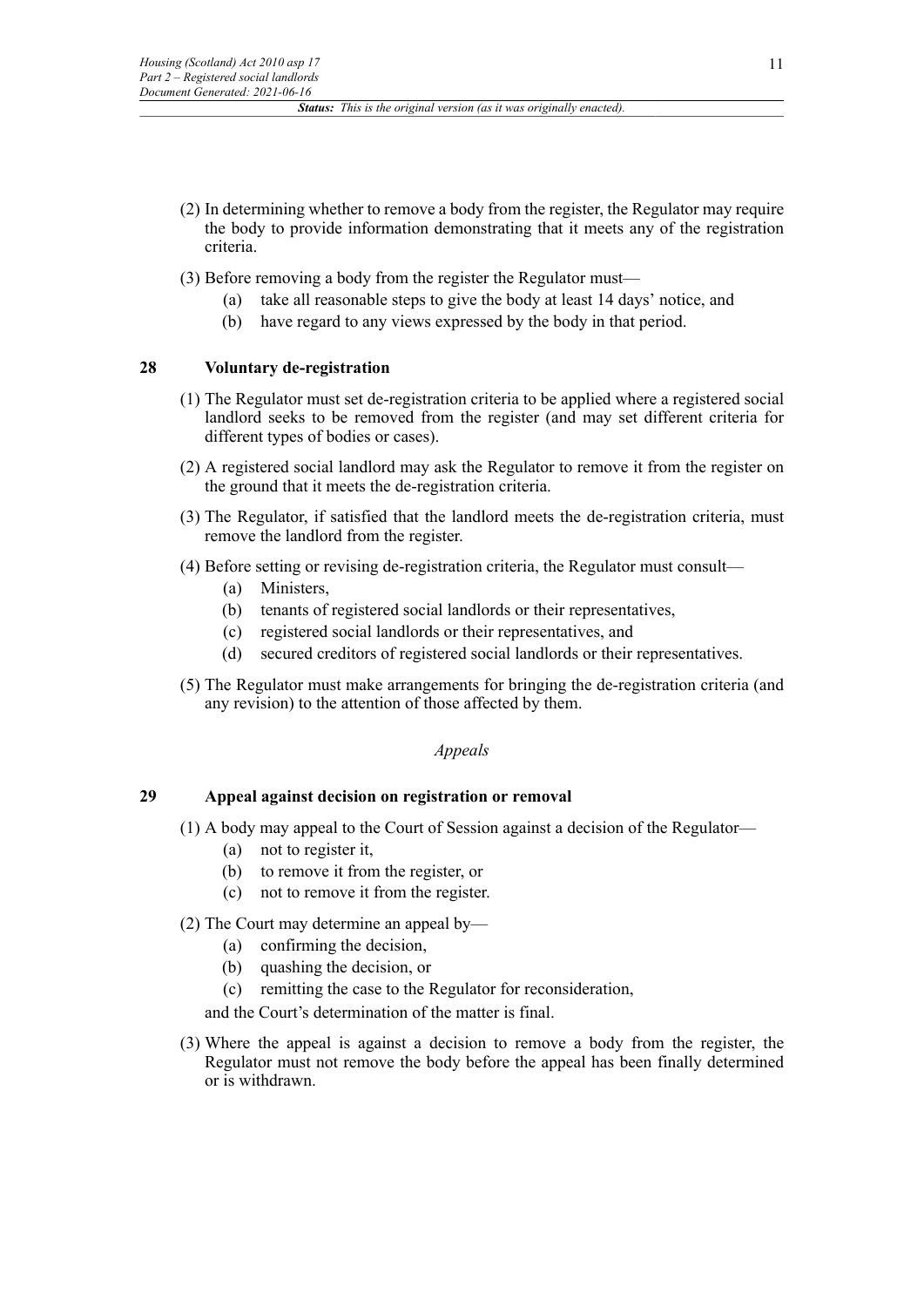### *Communication with other regulators*

#### **30 Communication with other regulators**

- (1) As soon as reasonably practicable after registering or de-registering a body, the Regulator must—
	- (a) in the case of a charity, notify the Office of the Scottish Charity Regulator,
	- (b) in the case of a registered society, notify the Financial Services Authority, and
	- (c) in the case of a registered company, notify the registrar of companies.
- (2) As soon as reasonably practicable after an appeal is brought under section 29, the Regulator must give notice of the outcome of the appeal to—
	- (a) in the case of a charity, the Office of the Scottish Charity Regulator,
	- (b) in the case of a registered society, the Financial Services Authority, and
	- (c) in the case of a registered company, the registrar of companies.
- (3) The Office of the Scottish Charity Regulator must keep a record of any notice it is given under this section.

#### **PART 3**

# PERFORMANCE OF SOCIAL LANDLORDS

#### *Scottish Social Housing Charter*

# **31 Scottish Social Housing Charter**

Ministers must set out standards and outcomes which social landlords should aim to achieve when performing housing activities.

The document in which those standards and outcomes are set out is to be known as the "Scottish Social Housing Charter".

### **32 Standards and outcomes**

- (1) Standards and outcomes set out in the Scottish Social Housing Charter may, for example, relate to—
	- (a) the housing needs for which social landlords should provide,
	- (b) the prevention and alleviation of homelessness,
	- (c) the provision and management of sites for gypsies and travellers, whatever their race or origin,
	- (d) the acquisition and disposal of housing accommodation,
	- (e) the allocation of housing accommodation,
	- (f) the terms of tenancies and the principles upon which levels of rent should be determined,
	- (g) the condition and quality of housing accommodation,
	- (h) the maintenance and repair of housing accommodation,
	- (i) the contribution of registered social landlords and local authority landlords to the amenity of the areas in which housing accommodation is situated,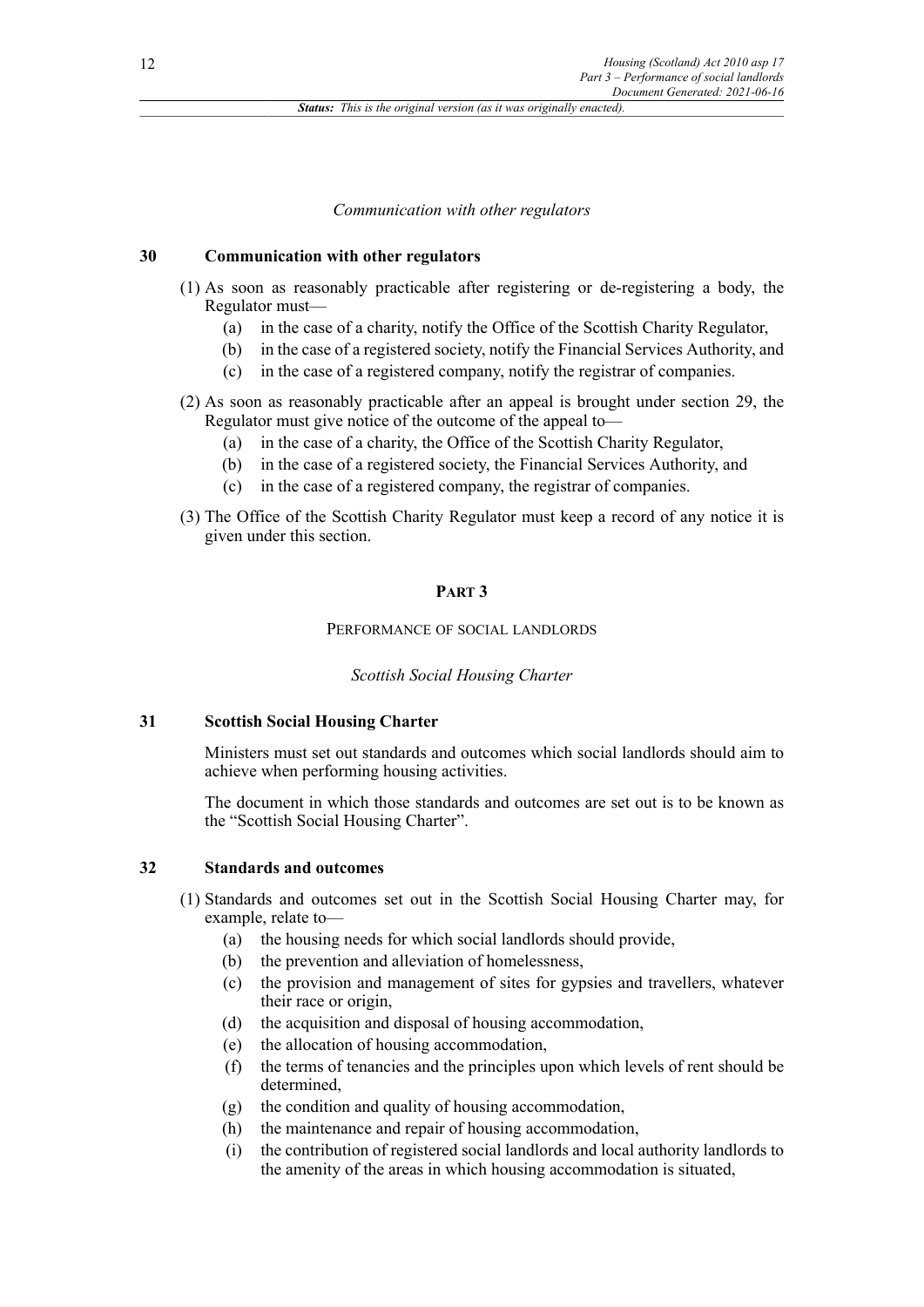- (j) the contribution to and promotion of the environmental well-being and regeneration of the areas in which housing accommodation is situated,
- (k) the prevention of harassment or anti-social behaviour,
- (l) the provision of information to the public by registered social landlords on their housing services and governance arrangements,
- (m) the participation of tenants (and bodies representing tenants) in formulating social landlords' proposals concerning the provision of housing services and in reviewing those proposals once formulated,
- (n) the procedures for dealing with tenants' complaints about social landlords and for resolving other disputes between social landlords and their tenants.
- (2) Different standards and outcomes may be set out for different social landlords or for different areas or cases.

# **33 Scottish Social Housing Charter: supplemental**

- (1) Ministers—
	- (a) must review the Scottish Social Housing Charter from time to time, and
	- (b) may revise it following such a review.
- (2) Before preparing the Scottish Social Housing Charter (and when reviewing it), Ministers must––
	- (a) have regard to the interests of persons who may become—
		- (i) homeless, or
		- (ii) tenants of social landlords, and
	- (b) consult—
		- (i) the Regulator,
		- (ii) tenants of social landlords or their representatives,
		- (iii) homeless persons or bodies representing the interests of homeless persons,
		- (iv) recipients of housing services provided by social landlords or their representatives,
		- (v) social landlords or their representatives,
		- (vi) secured creditors of registered social landlords or their representatives,
		- (vii) the Accounts Commission for Scotland, and
		- (viii) the Commission for Equality and Human Rights and such other bodies representing equal opportunities interests as Ministers think fit.
- (3) The Scottish Social Housing Charter (and any revision) does not have effect unless a proposed Charter (or revision) has been laid before and approved by a resolution of the Scottish Parliament.
- (4) Ministers must—
	- (a) publish the Scottish Social Housing Charter (and any revision), and
		- (b) make arrangements for bringing the Scottish Social Housing Charter (and any revision) to the attention of—
			- (i) social landlords, and
			- (ii) registered tenant organisations associated with social landlords.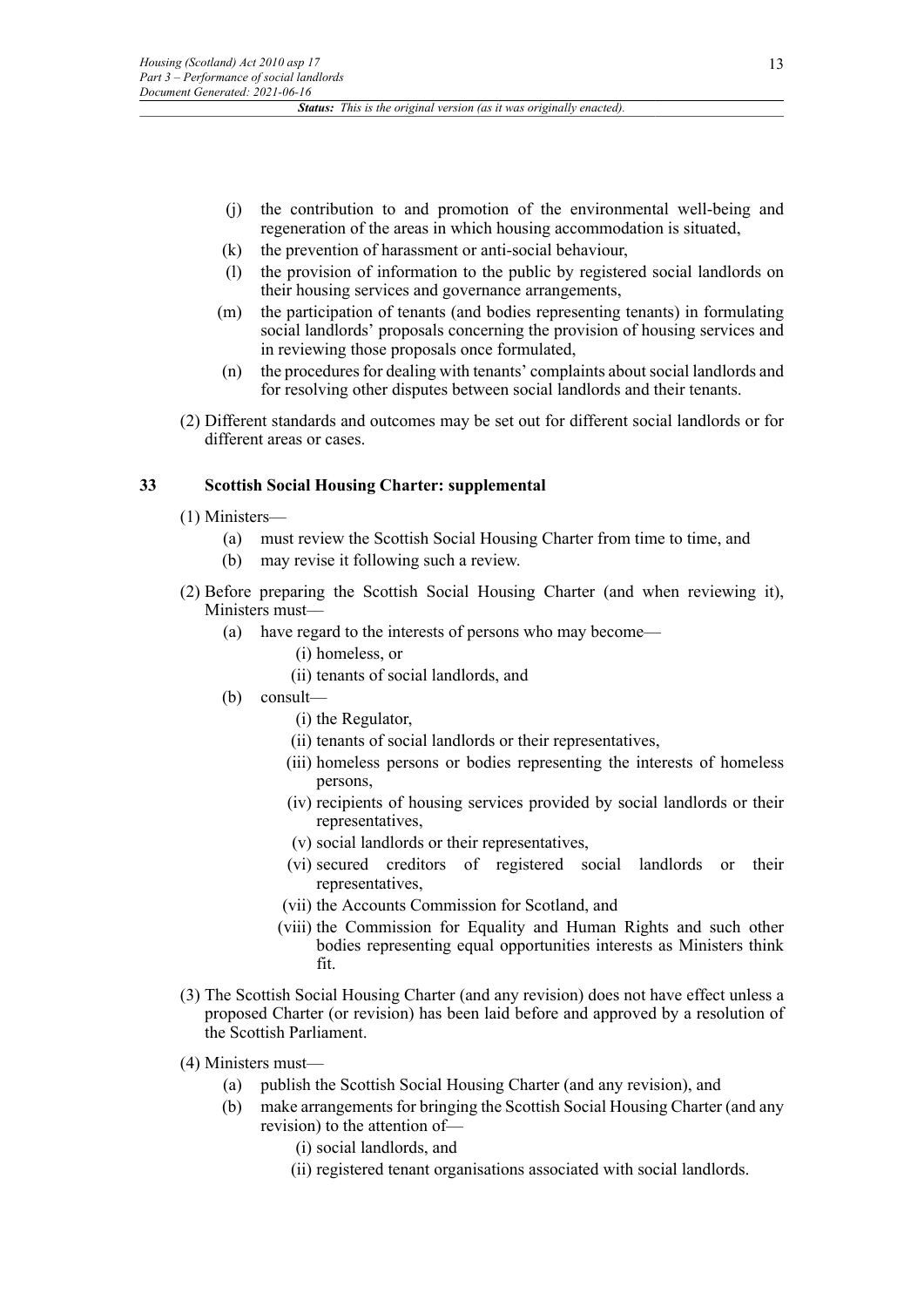*Targets, guidance, code of conduct and equal opportunities*

# **34 Performance improvement targets**

- (1) The Regulator may set performance improvement targets specifying the level or quality of housing services or the standard of housing activities which social landlords must aim to provide by a specified time.
- (2) Different performance improvement targets, or different times, may be set for different social landlords or for different areas or cases.
- (3) Before issuing, revising or withdrawing a performance improvement target, the Regulator must consult—
	- (a) Ministers,
	- (b) tenants of social landlords or their representatives,
	- (c) homeless persons or bodies representing the interests of homeless persons,
	- (d) recipients of housing services provided by social landlords or their representatives,
	- (e) social landlords or their representatives,
	- (f) secured creditors of registered social landlords or their representatives, and
	- (g) the Accounts Commission for Scotland.

This subsection does not apply where—

- (i) the performance improvement target affects only one social landlord, or
- (ii) the Regulator considers that there is an urgent need to set the performance improvement target.
- (4) The Regulator must make arrangements for bringing a performance improvement target (and any revision or withdrawal) to the attention of affected social landlords.

# **35 Guidance: housing activities**

- (1) The Regulator must issue guidance setting out—
	- (a) indicators by reference to which it intends to measure progress towards achieving standards and outcomes set out in the Scottish Social Housing Charter, and
	- (b) how it otherwise intends to assess whether a social landlord has achieved, or made progress towards achieving those standards and outcomes.
- (2) The Regulator may also issue guidance—
	- (a) setting out indicators by reference to which it intends to measure progress towards meeting a performance improvement target,
	- (b) setting out how it otherwise intends to assess whether a social landlord has met, or made progress towards meeting, a performance improvement target,
	- (c) on any other matter related to housing services provided by social landlords.
- (3) Guidance may be given generally or for particular purposes (and different guidance may be issued for different social landlords or for different areas or cases).
- (4) Before issuing, revising or withdrawing general guidance, the Regulator must consult—
	- (a) Ministers,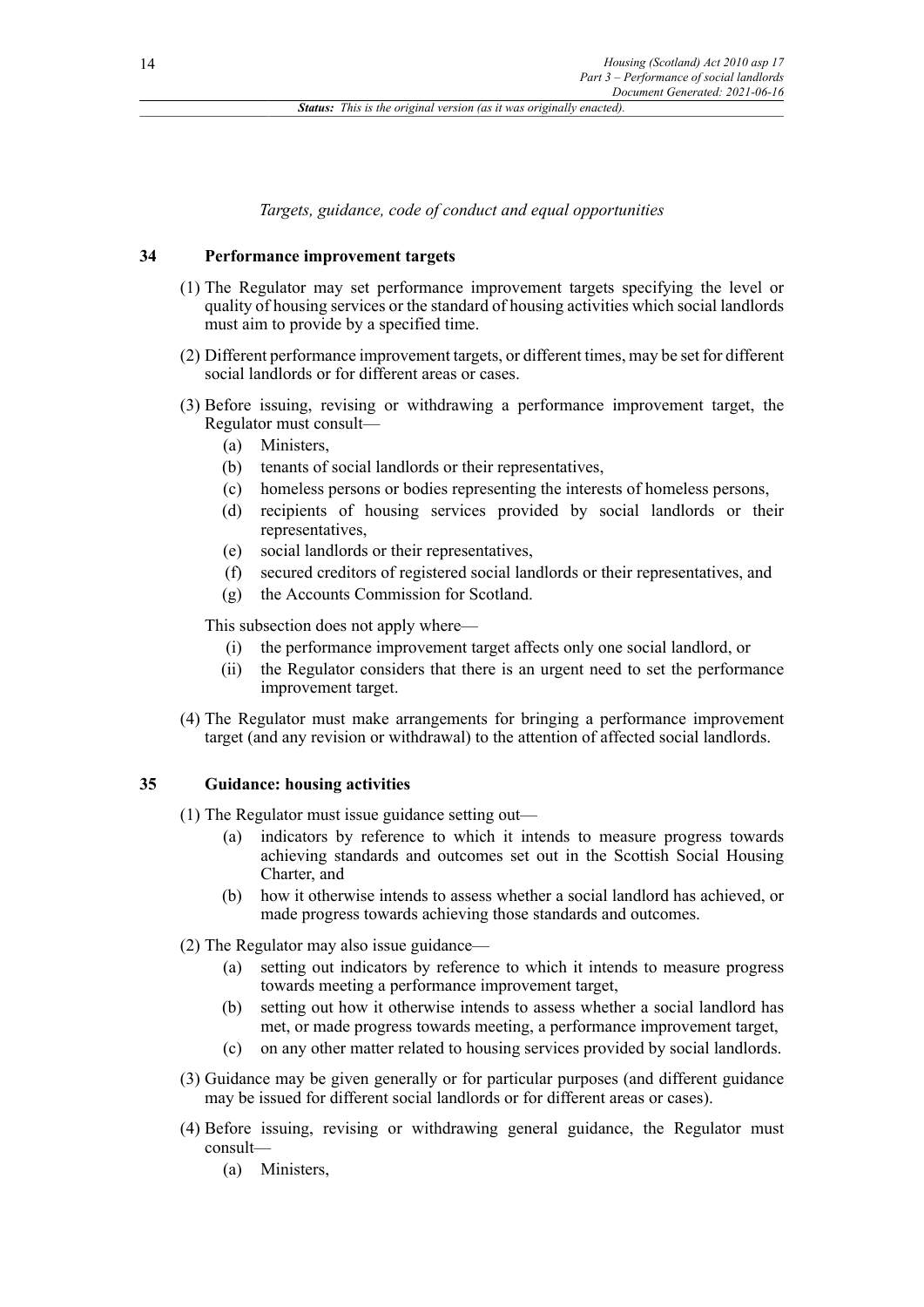- (b) tenants of social landlords or their representatives,
- (c) homeless persons or bodies representing the interests of homeless persons,
- (d) recipients of housing services provided by social landlords or their representatives,
- (e) social landlords or their representatives,
- (f) secured creditors of registered social landlords or their representatives, and
- (g) the Accounts Commission for Scotland.
- (5) The Regulator must make arrangements for bringing its guidance (and any revision or withdrawal) to the attention of affected social landlords.

# **36 Code of conduct: governance and financial accountability**

- (1) The Regulator must issue a code of conduct setting out standards of financial management and governance for registered social landlords.
- (2) The code of conduct may make different provision for different registered social landlords or for different areas or cases.
- (3) The Regulator must issue guidance on the code of conduct.
- (4) Before issuing or revising its code of conduct or guidance, the Regulator must consult—
	- (a) tenants of registered social landlords or their representatives,
	- (b) registered social landlords or their representatives, and
	- (c) secured creditors of registered social landlords or their representatives.
- (5) The Regulator must make arrangements for bringing the code of conduct (and any revision) and its guidance (and any revision) to the attention of registered social landlords.

### **37 Financial management or governance targets for registered social landlords**

- (1) The Regulator may set financial management or governance targets specifying standards of financial management or governance which registered social landlords must aim to achieve by a specified time.
- (2) Different financial management or governance targets, or different times, may be set for different registered social landlords or for different cases.
- (3) Before issuing, revising or withdrawing a financial management or governance target, the Regulator must consult—
	- (a) Ministers,
	- (b) tenants of registered social landlords or their representatives,
	- (c) registered social landlords or their representatives, and
	- (d) secured creditors of registered social landlords or their representatives.

This subsection does not apply where—

- (i) the financial management or governance target affects only one registered social landlord, or
- (ii) the Regulator considers that there is an urgent need to set the financial management or governance target.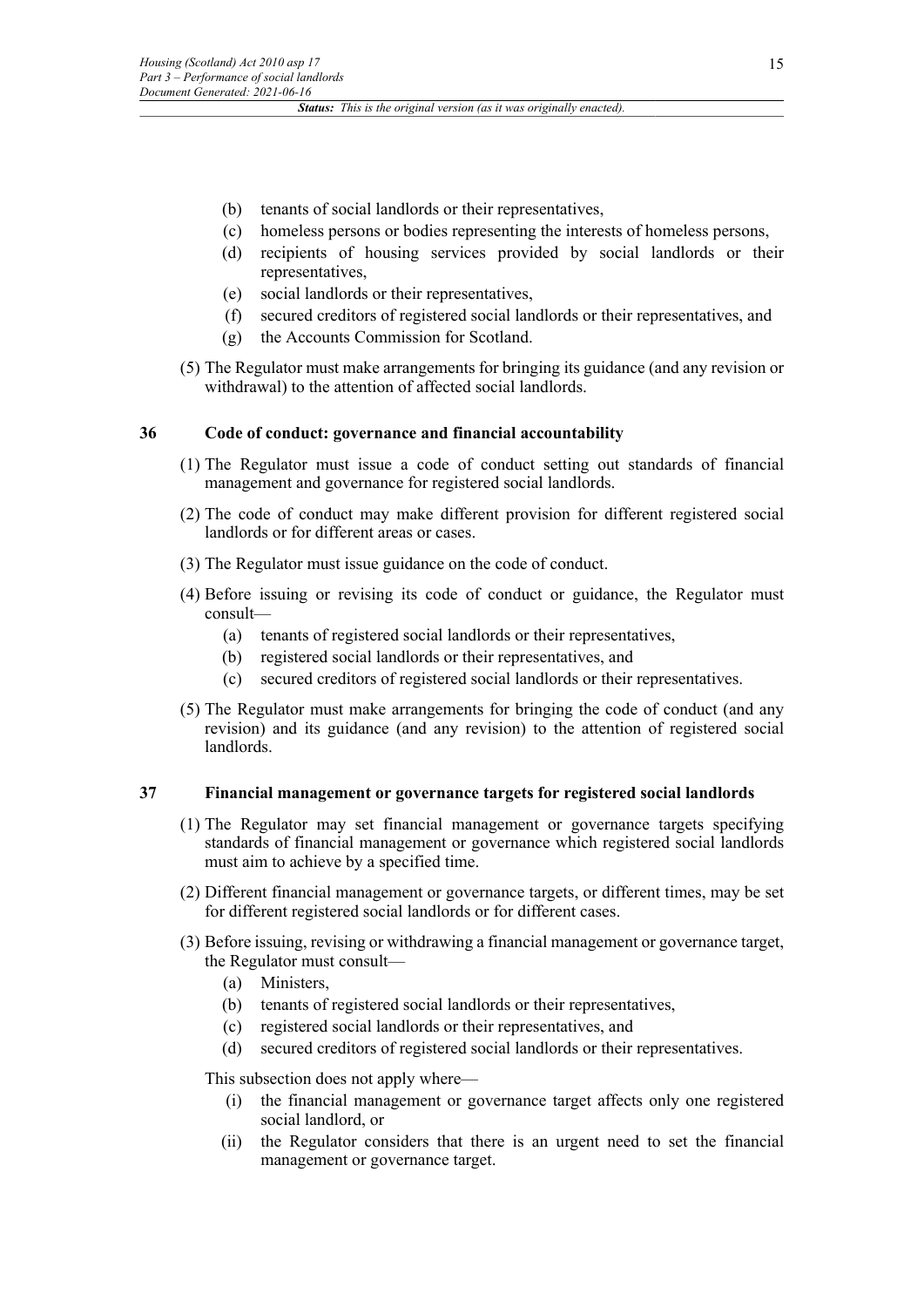(4) The Regulator must make arrangements for bringing a financial management or governance target (and any revision or withdrawal) to the attention of affected registered social landlords.

### **38 Guidance: financial management or governance targets**

- (1) The Regulator may issue guidance—
	- (a) setting out indicators by reference to which it intends to measure progress towards meeting a financial management or governance target,
	- (b) setting out how it otherwise intends to assess whether a registered social landlord has met, or made progress towards meeting, a financial management or governance target.
- (2) Guidance may be given generally or for particular purposes (and different guidance may be issued for different registered social landlords or for different cases).
- (3) Before issuing, revising or withdrawing guidance on a financial management or governance target, the Regulator must consult those persons who it was required to consult when issuing or revising the target.
- (4) The Regulator must make arrangements for bringing its guidance (and any revision or withdrawal) to the attention of affected registered social landlords.

# **39 Encouragement of equal opportunities**

Social landlords when performing housing services must act in a manner which encourages equal opportunities and in particular the observance of the requirements of the law for the time being relating to equal opportunities.

### *Assessing and reporting*

#### **40 Assessment of social landlords**

- (1) When assessing a social landlord's performance of housing activities, the Regulator must consider—
	- (a) the level and quality of housing services provided by the social landlord (with particular regard to the level of rents and other service charges),
	- (b) the Scottish Social Housing Charter,
	- (c) any relevant performance improvement target, and
	- (d) any relevant guidance issued under section 35.
- (2) When assessing a registered social landlord's financial well-being or standards of governance, the Regulator must consider––
	- (a) the code of conduct and guidance issued under section 36,
	- (b) any relevant financial management or governance target, and
	- (c) any relevant guidance issued under section 38.

### **41 Performance reports**

- (1) The Regulator must publish performance reports containing—
	- (a) an assessment of social landlords' performance in—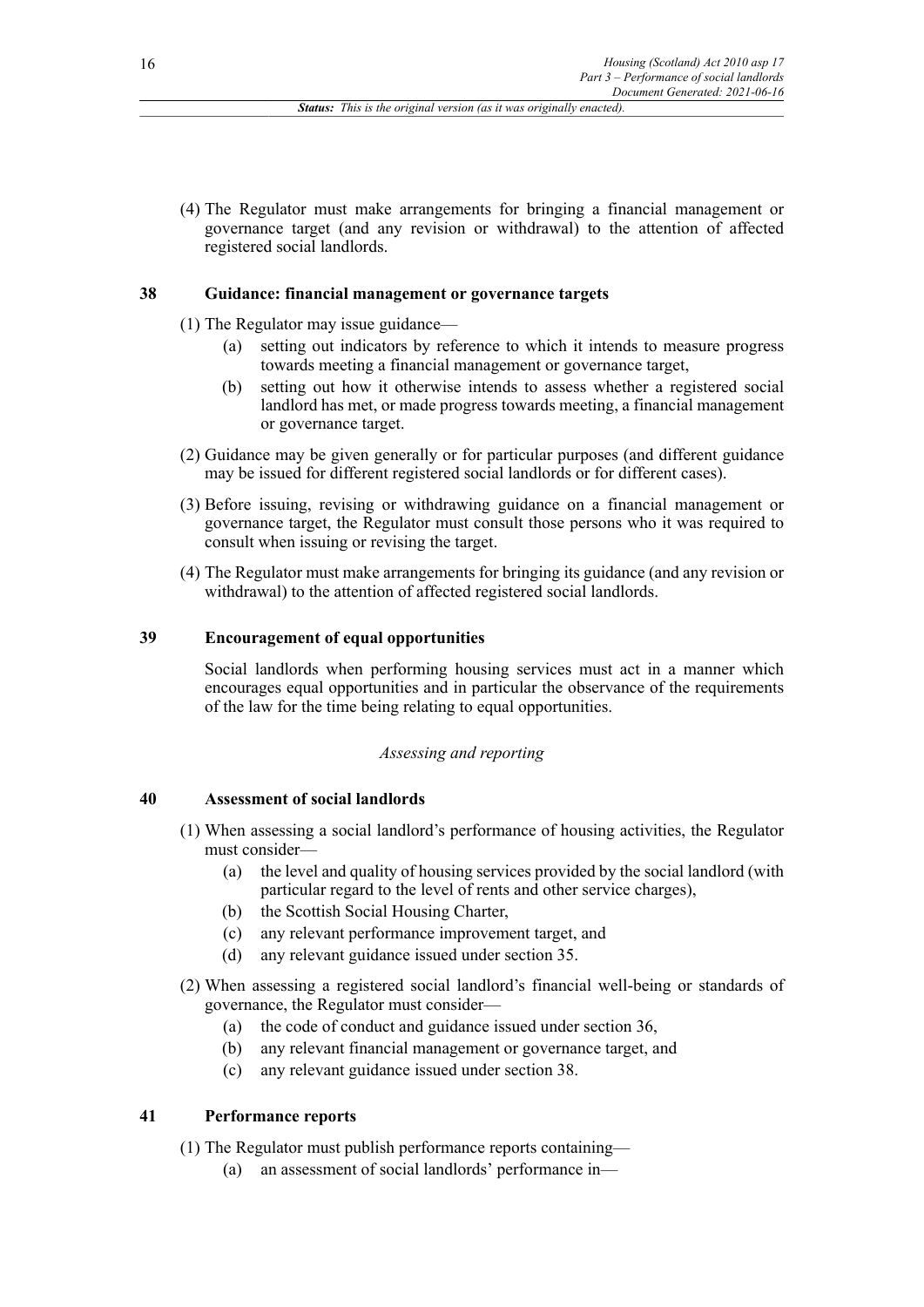- (i) achieving the standards and outcomes set out in the Scottish Social Housing Charter, and
- (ii) meeting any relevant performance improvement targets,
- (b) the identity of any social landlord considered to have failed, or to be at risk of failing, to achieve those outcomes or meet those standards and targets.

(2) The Regulator may include in a performance report—

- (a) information about regulatory interventions made by the Regulator,
- (b) information about the financial well-being of registered social landlords generally,
- (c) such other information about the performance of social landlords or the financial well-being or standards of governance of registered social landlords which the Regulator considers likely to be useful to—
	- (i) social landlords, or
	- (ii) persons who are, or who may become, tenants of social landlords or other recipients of housing services provided by social landlords.
- (3) The Regulator may publish performance reports as often as it considers appropriate but must do so at intervals of not more than 12 months.
- (4) As soon as practicable after publishing a performance report, the Regulator must—
	- (a) lay a copy of it before the Scottish Parliament, and
	- (b) send a copy of it to Ministers.

### **PART 4**

#### INQUIRIES AND INFORMATION

#### *Inquiries*

#### **42 Inquiries about social landlords**

- (1) The Regulator may make inquiries about—
	- (a) a social landlord, or
	- (b) a body which at the material time is or was connected to a registered social landlord or a local authority landlord.
- (2) Inquiries may be made—
	- (a) at any time, and
	- (b) generally or for particular purposes.
- (3) Inquiries may relate to—
	- (a) a social landlord's housing activities, or
	- (b) a registered social landlord's financial or other affairs.
- (4) Inquiries may be carried out—
	- (a) by the Regulator, or
	- (b) by another person (an "inquirer") appointed by the Regulator,

and, where carried out by an inquirer, references to the Regulator in sections 43 to 49 include references to the inquirer.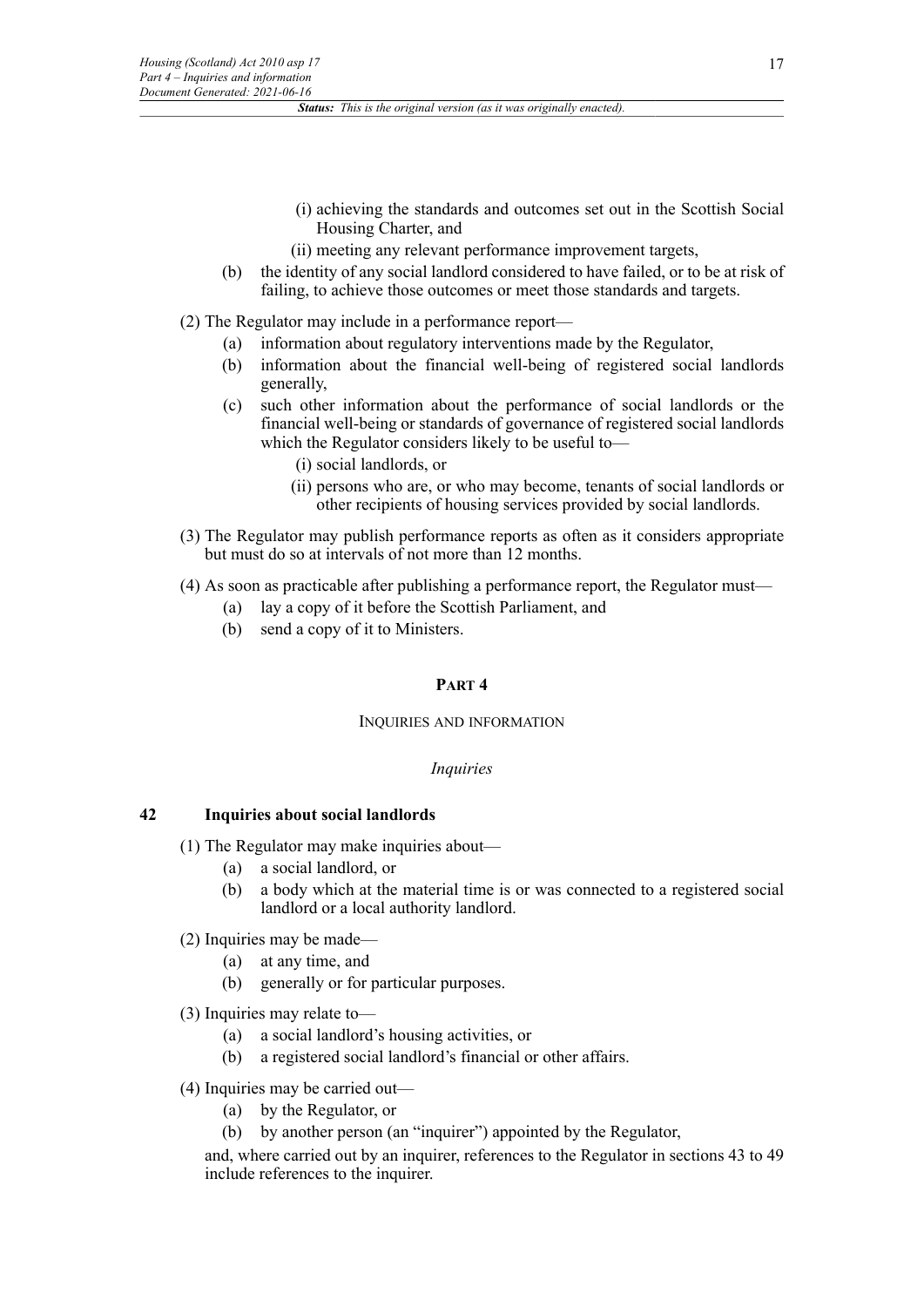(5) Where inquiries are made about a body connected to a registered social landlord or a local authority landlord, references to the social landlord in sections 43 and 46 are references to the social landlord and the connected body.

# **43 Inquiries: general powers**

- (1) The Regulator, when making inquiries, has the following general powers in addition to the powers conferred by section 48 and other provisions of this Act.
- (2) The Regulator has a right of access at all reasonable times to—
	- (a) any premises occupied by the social landlord concerned, and
	- (b) any document or other information relating to the social landlord concerned which the Regulator believes to be relevant to the inquiries.
- (3) The social landlord concerned and any person in premises accessed under subsection (2) must provide such facilities and assistance as the Regulator may reasonably request in connection with the inquiries.
- (4) A person holding or accountable for any document or other information of a kind described in subsection (2) must, if so required, attend before the Regulator in person to produce the document or, as the case may be, give the information.
- (5) The Regulator may inspect, copy, make extracts from or take away any document or other information found on premises accessed under subsection (2) (including any information accessible by computers on the premises but stored elsewhere).
- (6) It is an offence for a person, without reasonable excuse—
	- (a) to fail to comply with subsection (3) or (4), or
	- (b) to otherwise obstruct the Regulator from properly exercising its powers when making inquiries.
- (7) A person guilty of an offence under subsection (6) is liable on summary conviction to a fine not exceeding level 5 on the standard scale.

# **44 Inquiries: survey powers**

- (1) The Regulator may arrange for a survey of the condition of housing accommodation where it suspects that the standard to which it is being maintained means that a social landlord is, or is at risk of, failing—
	- (a) to achieve a standard or an outcome set out in the Scottish Social Housing Charter,
	- (b) to meet a performance improvement target,
	- (c) to meet a financial management or governance target, or
	- (d) to implement an approved performance improvement plan.
- (2) The Regulator may require the social landlord to pay some or all of the expenses of the survey.
- (3) A survey may be carried out by any person authorised in writing by the Regulator.
- (4) The authorised person—
	- (a) has a right of access to the housing accommodation at all reasonable times to carry out the survey,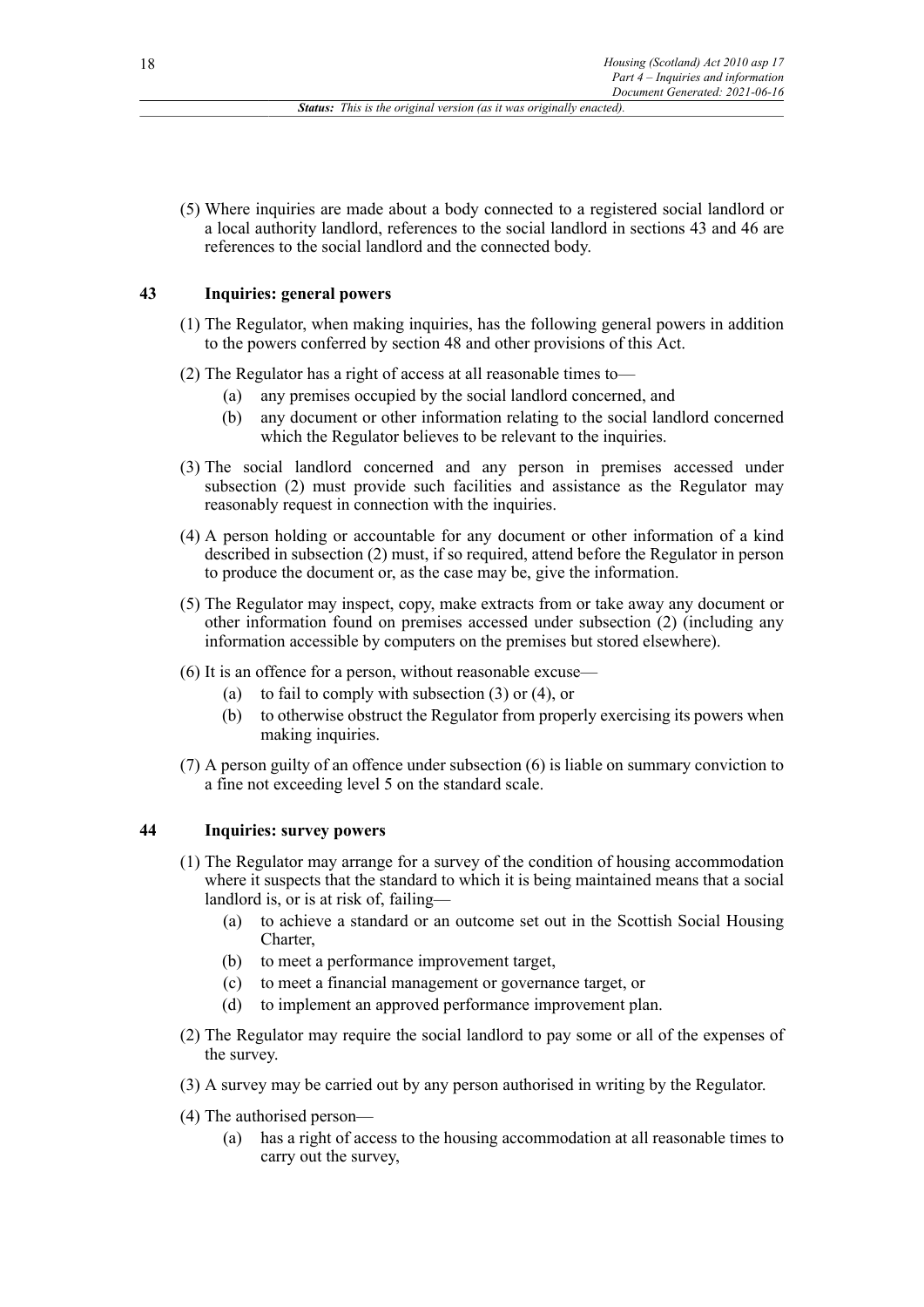- (b) must, when seeking to enter accommodation in order to carry out a survey, produce a copy of his or her authorisation on request by an occupier.
- (5) The Regulator must give the social landlord at least 28 days' notice of its intention to carry out a survey.
- (6) A social landlord to which notice is given under subsection (5) must give each occupier of the housing accommodation concerned at least 7 days' notice of the Regulator's intention to carry out a survey.
- (7) The authorised person must—
	- (a) produce a written report after carrying out a survey, and
	- (b) give a copy of the report to the Regulator.
- (8) The Regulator must give a copy of the authorised person'sreport to the social landlord.
- (9) It is an offence for a person, without reasonable excuse—
	- (a) to fail to comply with subsection (6), or
	- (b) to obstruct an authorised person from carrying out a survey under this section.
- (10) A person guilty of an offence under subsection (9) is liable on summary conviction to a fine not exceeding level 5 on the standard scale.

### **45 Exceptional audit**

- (1) The Regulator may, as part of inquiries about a registered social landlord's financial or other affairs, arrange for a qualified auditor (appointed by the Regulator) to—
	- (a) audit the registered social landlord's accounts and balance sheet, and
	- (b) report to the Regulator about matters specified by the Regulator.

"qualified auditor" means a person eligible for appointment as auditor of the registered social landlord's ordinary accounts.

- (2) It is for the Regulator to pay for the expenses of the audit (including the auditor's remuneration).
- (3) An audit done under this section is additional to, and does not affect, any other audit done or to be done under any other enactment.
- (4) It is an offence for a person, without reasonable excuse, to obstruct a person from carrying out an audit under this section.
- (5) A person guilty of an offence under subsection (4) is liable on summary conviction to a fine not exceeding level 5 on the standard scale.

### **46 Reports on inquiries**

- (1) The Regulator may prepare and publish a report of any inquiries it makes.
- (2) The Regulator must—
	- (a) publish a statement setting out the types of inquiries on which it intends to publish reports, and
	- (b) make arrangements for bringing its statement (and any revision) to the attention of––

(i) Ministers,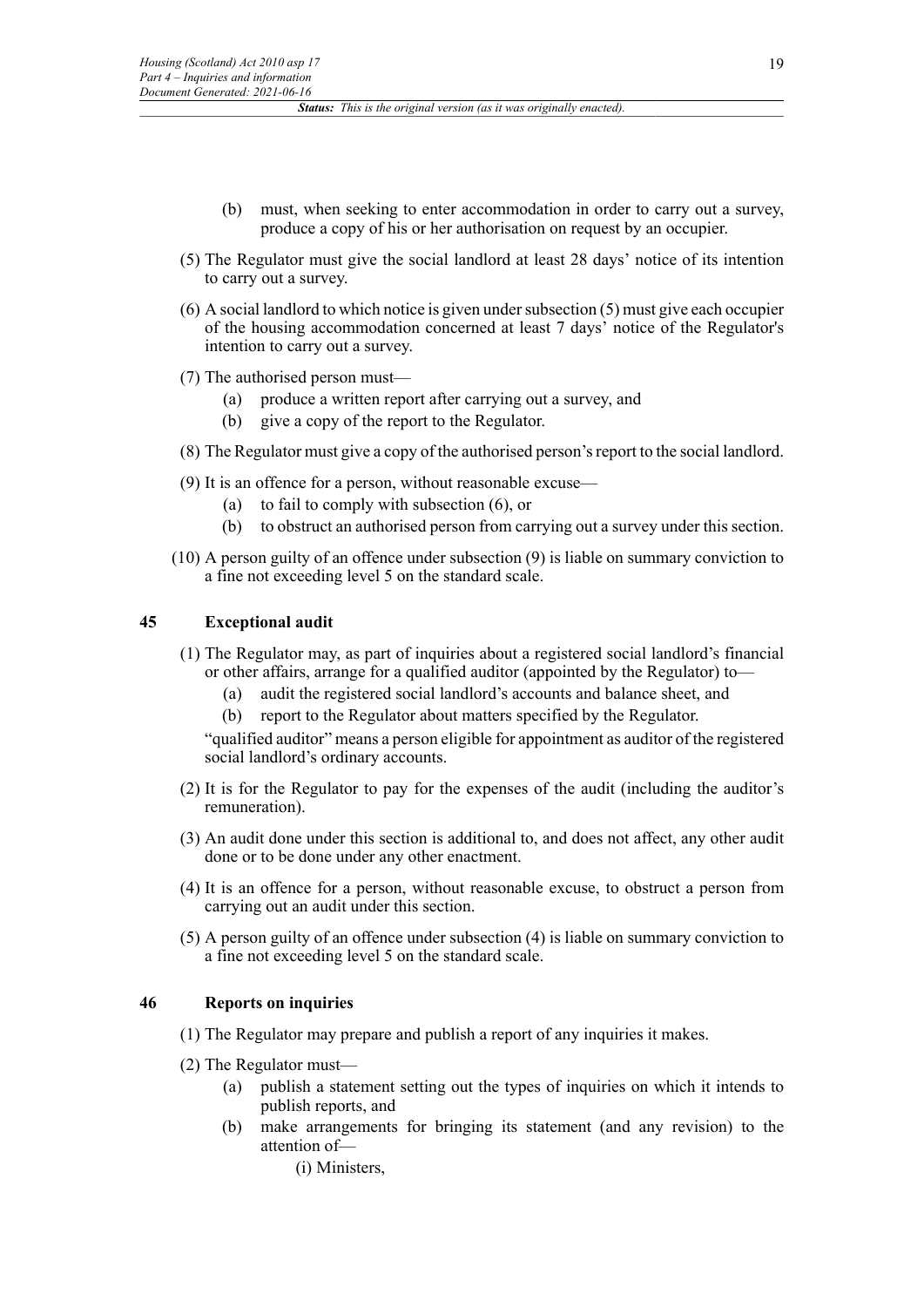(ii) tenants of social landlords,

- (iii) social landlords,
- (iv) secured creditors of registered social landlords, and
- (v) the Accounts Commission for Scotland.
- (3) The Regulator must send a copy of a report prepared under this section to the social landlord concerned.
- (4) Where the Regulator publishes a report, it must send a copy of the report to every registered tenant organisation associated with the social landlord which is the subject of the report.

### *Information*

# **47 Information from tenants on significant performance failures**

- (1) The Regulator must make arrangements to enable and assist tenants of social landlords to provide it with information on significant performance failures by social landlords.
- (2) The Regulator must publish a statement setting out—
	- (a) what it considers to be a significant performance failure (with reference to standards and outcomes in the Scottish Social Housing Charter, performance improvement targets, financial management and governance targets and the code of conduct issued under section 36), and
	- (b) details of its arrangements (including details of how it will deal with information provided and how it will respond to tenants).

### **48 Power to obtain information**

- (1) The Regulator may, when making inquiries or otherwise for a purpose connected with its functions, require any person to provide it with any document or other information relating to—
	- (a) a social landlord, or
	- (b) a body which at the material time is or was connected to a registered social landlord or a local authority landlord.
- (2) A requirement must specify—
	- (a) the document or other information which the person must provide, and
	- (b) where and by when the person must provide it.
- (3) A requirement must not be made of a person other than the social landlord or connected body concerned unless—
	- (a) the social landlord or connected body has already failed to comply with a requirement to provide the document or other information, or
	- (b) the Regulator believes that the social landlord or connected body is unable to provide the document or other information.
- (4) This section does not authorise the Regulator to require—
	- (a) the disclosure of anything which a person would be entitled to refuse to disclose on grounds of confidentiality in the Court of Session, or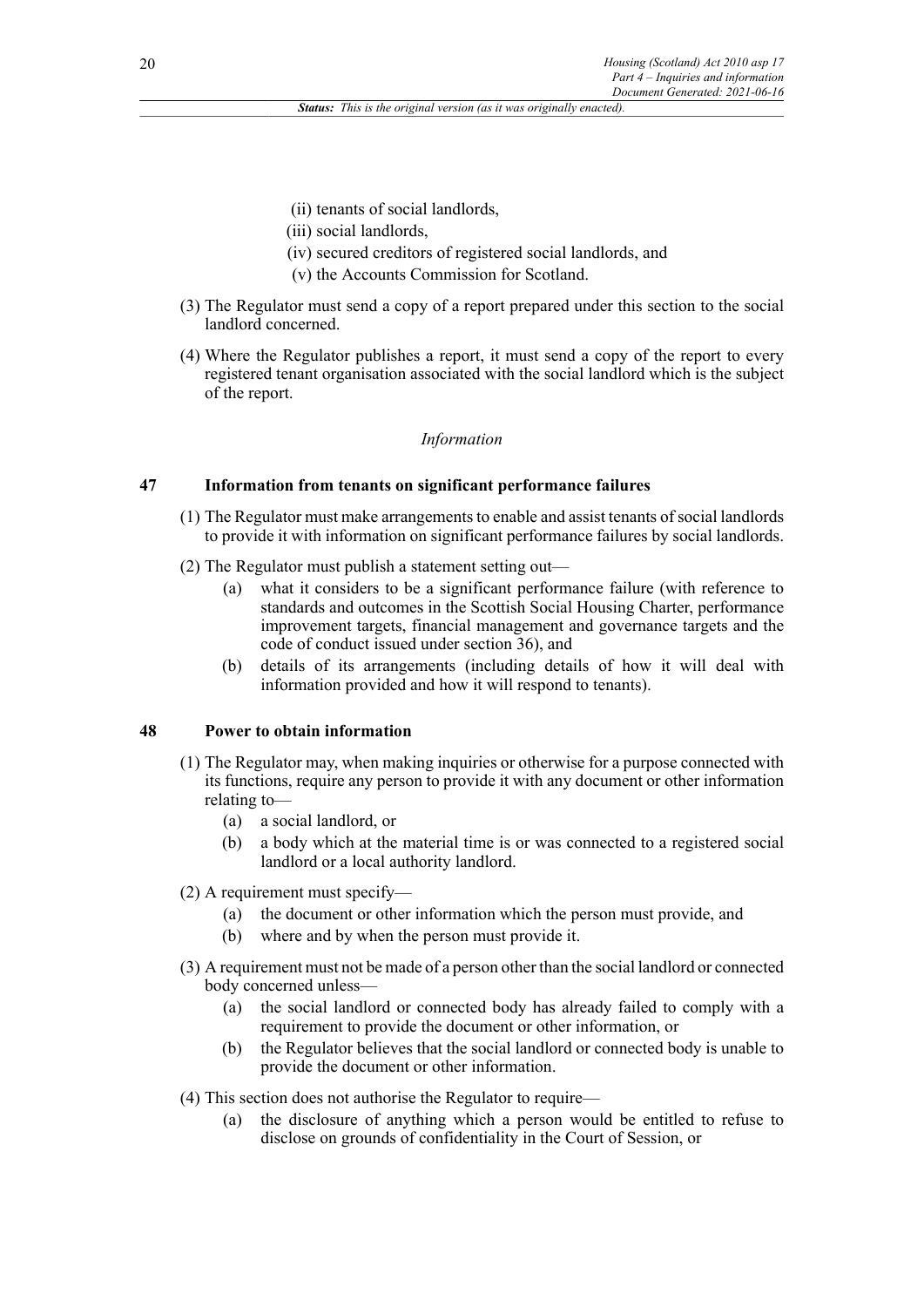- (b) a banker to disclose anything in breach of a duty of confidentiality owed to anyone other than the social landlord or connected body concerned (or any other body connected to the social landlord).
- (5) The Regulator may copy, or make extracts from, any document or other information it receives.

# **49 Failure to provide information etc.**

- (1) It is an offence for a person, without reasonable excuse, to fail to comply with a requirement made under section 48.
- (2) It is an offence for a person, knowingly or recklessly, to provide information which is false or misleading in a material respect to the Regulator or any other person—
	- (a) in purported compliance with a requirement made under section 48, or
	- (b) otherwise if the person knows, or could reasonably be expected to know, that the information may be used by, or provided to, the Regulator.
- (3) It is an offence for a person intentionally to alter, suppress, conceal or destroy a document or other information which the person, or which the person knows another person, has been required to provide under section 48.
- (4) A person guilty of an offence under subsection (1) is liable on summary conviction to a fine not exceeding level 3 on the standard scale.
- (5) A person guilty of an offence under subsection (2) or (3) is liable on summary conviction to a fine not exceeding level 5 on the standard scale.

### **50 Social landlords' involvement of tenants etc. when providing information**

- (1) The Regulator must issue guidance setting out the extent to which social landlords must seek to involve persons (or representatives of such persons) who are or who may become—
	- (a) homeless,
	- (b) tenants of social landlords, or
	- (c) recipients of housing services provided by social landlords,

in the preparation of information to be given by social landlords to the Regulator.

- (2) The Regulator may require a social landlord to provide information on how it has involved such persons (or their representatives) in providing information to which the guidance relates.
- (3) Guidance may be given generally or for particular purposes (and different guidance may be issued for different social landlords or for different areas or cases).
- (4) Before issuing or revising guidance, the Regulator must consult—
	- (a) Ministers,
	- (b) tenants of social landlords or their representatives,
	- (c) homeless persons or bodies representing the interests of homeless persons,
	- (d) recipients of housing services provided by social landlords or their representatives,
	- (e) social landlords or their representatives,
	- (f) secured creditors of registered social landlords or their representatives, and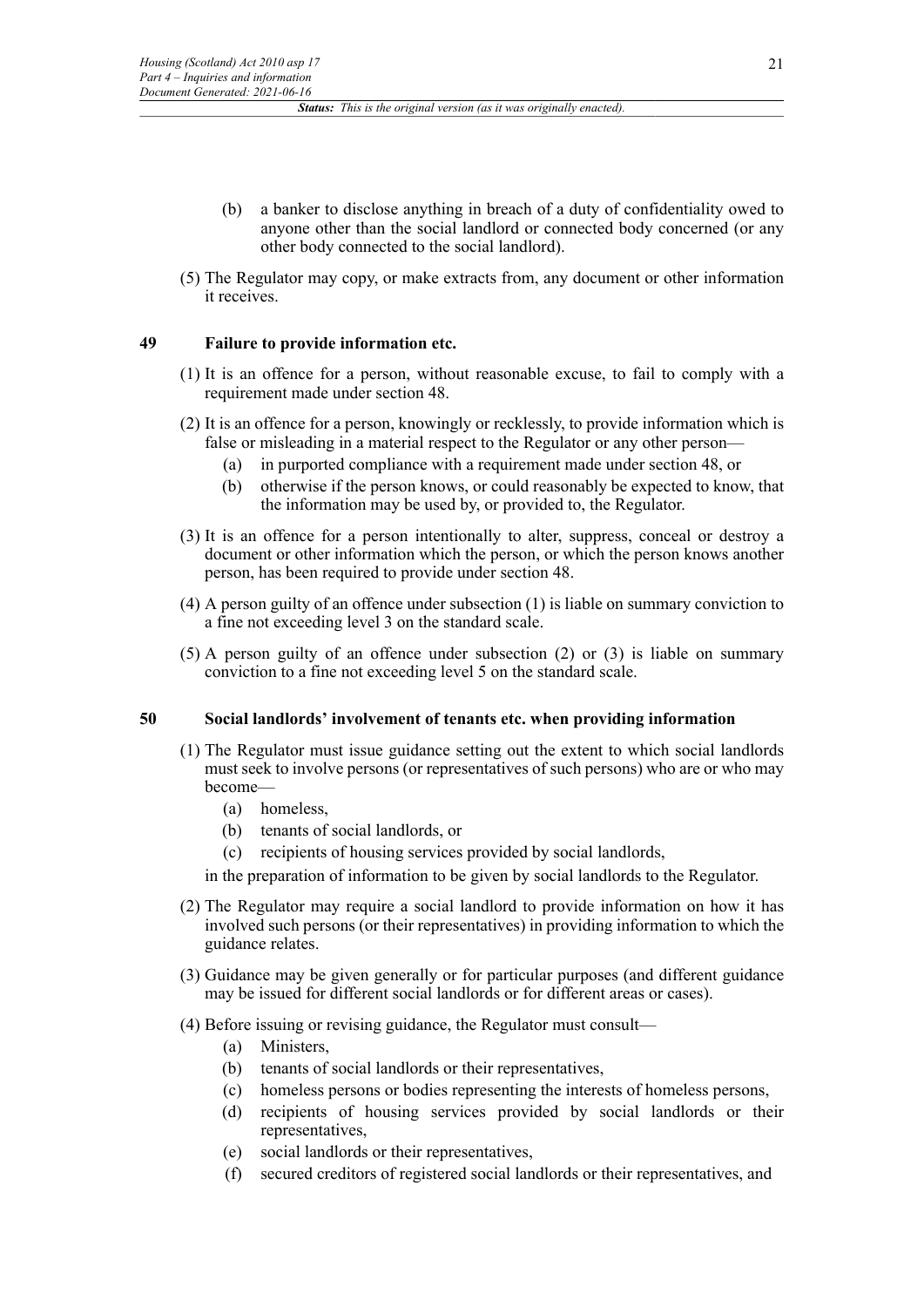- (g) the Accounts Commission for Scotland.
- (5) The Regulator must make arrangements for bringing its guidance (and any revision or withdrawal) to the attention of affected social landlords.

#### *Code of practice*

# **51 Code of practice: inquiries**

- (1) The Regulator must issue a code of practice on inquiries setting out how it intends to make inquiries and otherwise perform its functions under this Part.
- (2) The code of practice may, in particular, set out examples of situations in which it may make inquiries, arrange for surveys or audits or require information to be provided.
- (3) The code of practice must be kept under review and must be re-issued (with any revisions which the Regulator thinks appropriate) at least once every 5 years.
- (4) Before issuing a code of practice, the Regulator must consult—
	- (a) Ministers,
	- (b) tenants of social landlords or their representatives,
	- (c) homeless persons or bodies representing the interests of homeless persons,
	- (d) recipients of housing services provided by social landlords or their representatives,
	- (e) social landlords or their representatives,
	- (f) secured creditors of registered social landlords or their representatives, and
	- (g) the Accounts Commission for Scotland.
- (5) The Regulator must make arrangements for bringing the issued code of practice to the attention of social landlords.

# **PART 5**

### REGULATORY INTERVENTION

#### *Introductory*

### **52 Regulatory intervention**

Regulatory intervention may consist of any combination of the Regulator—

- (a) requiring submission of a performance improvement plan (see section 55),
- (b) serving an enforcement notice (see section 56),
- (c) appointing, or requiring the appointment of, a manager (see sections 57 and 58),
- (d) removing, suspending or appointing a registered social landlord's officers or agents (see sections 60 to 65),
- (e) acting to protect a registered social landlord's assets (see sections 66 and 67).

#### **53 Exercise of regulatory intervention powers**

(1) This section applies where the Regulator is deciding—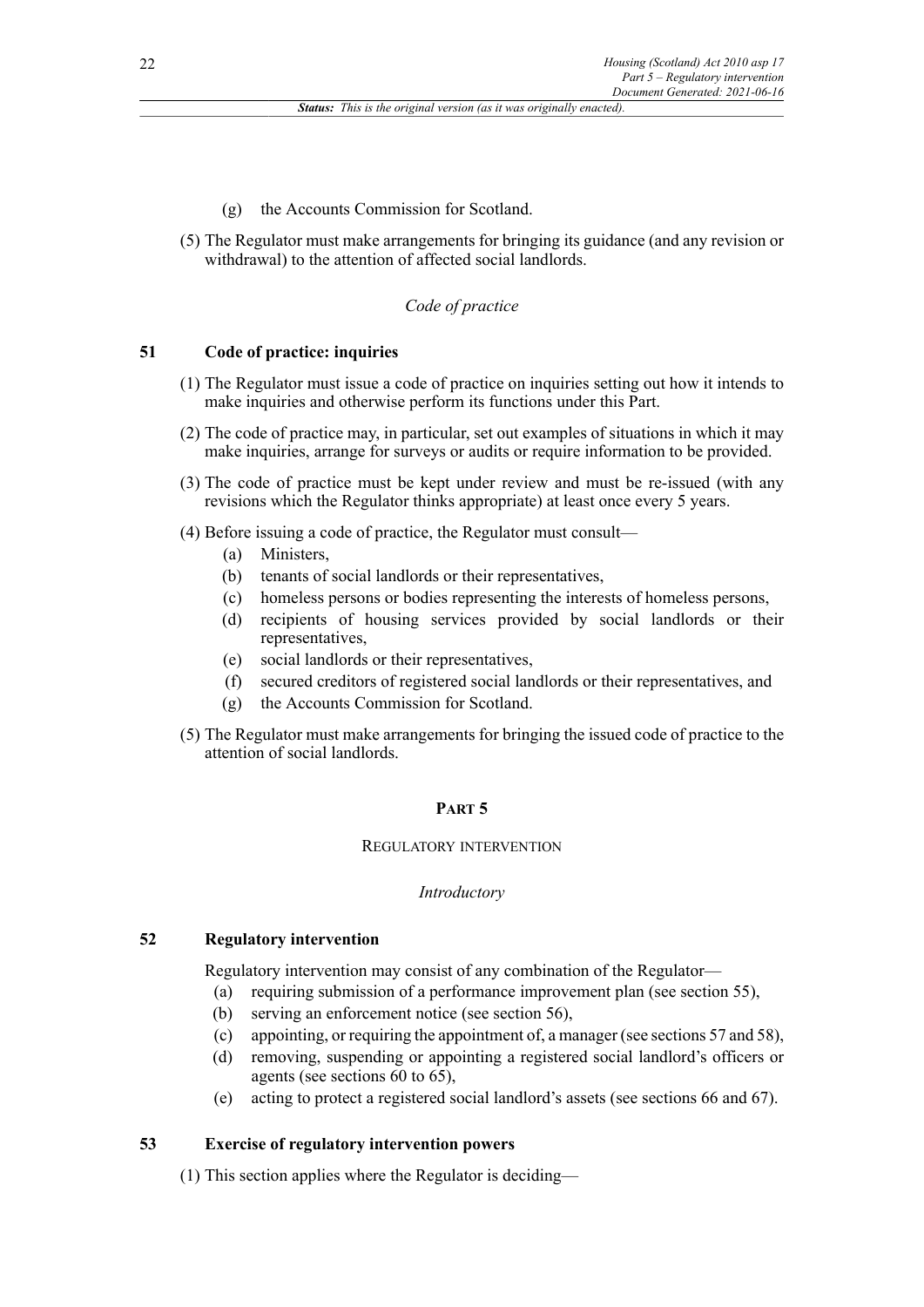- (a) whether to make a regulatory intervention,
- (b) which regulatory intervention to make, or
- (c) how to make a regulatory intervention.

### (2) The Regulator must consider—

- (a) the desirability of social landlords being free to choose how to provide housing services and manage their financial and other affairs,
- (b) the speed with which the failure or other problem needs to be dealt with, and
- (c) its code of practice issued under section 54.

### **54 Code of practice: regulatory intervention**

- (1) The Regulator must issue a code of practice on regulatory interventions setting out how it intends to make decisions referred to in section 53(1).
- (2) The code of practice may, in particular, set out examples of situations in which it may make a regulatory intervention.
- (3) The code of practice must be kept under review and must be re-issued (with any revisions which the Regulator thinks appropriate) at least once every 5 years.
- (4) Before issuing a code of practice, the Regulator must consult—
	- (a) Ministers,
	- (b) tenants of social landlords or their representatives,
	- (c) homeless persons or bodies representing the interests of homeless persons,
	- (d) recipients of housing services provided by social landlords or their representatives,
	- (e) social landlords or their representatives,
	- (f) secured creditors of registered social landlords or their representatives, and
	- (g) the Accounts Commission for Scotland.
- (5) The Regulator must make arrangements for bringing the issued code of practice to the attention of social landlords.

### *Remedial action*

# **55 Performance improvement plans**

- (1) This section applies where the Regulator, having made inquiries or otherwise, considers—
	- (a) that a social landlord is, or is at risk of, failing—
		- (i) to achieve a standard or an outcome set out in the Scottish Social Housing Charter, or
		- (ii) to meet a performance improvement target,
	- (b) that––
		- (i) a registered social landlord is, or is at risk of, failing to meet a financial management or governance target, or
		- (ii) there has been misconduct or mismanagement in a registered social landlord's financial or other affairs, or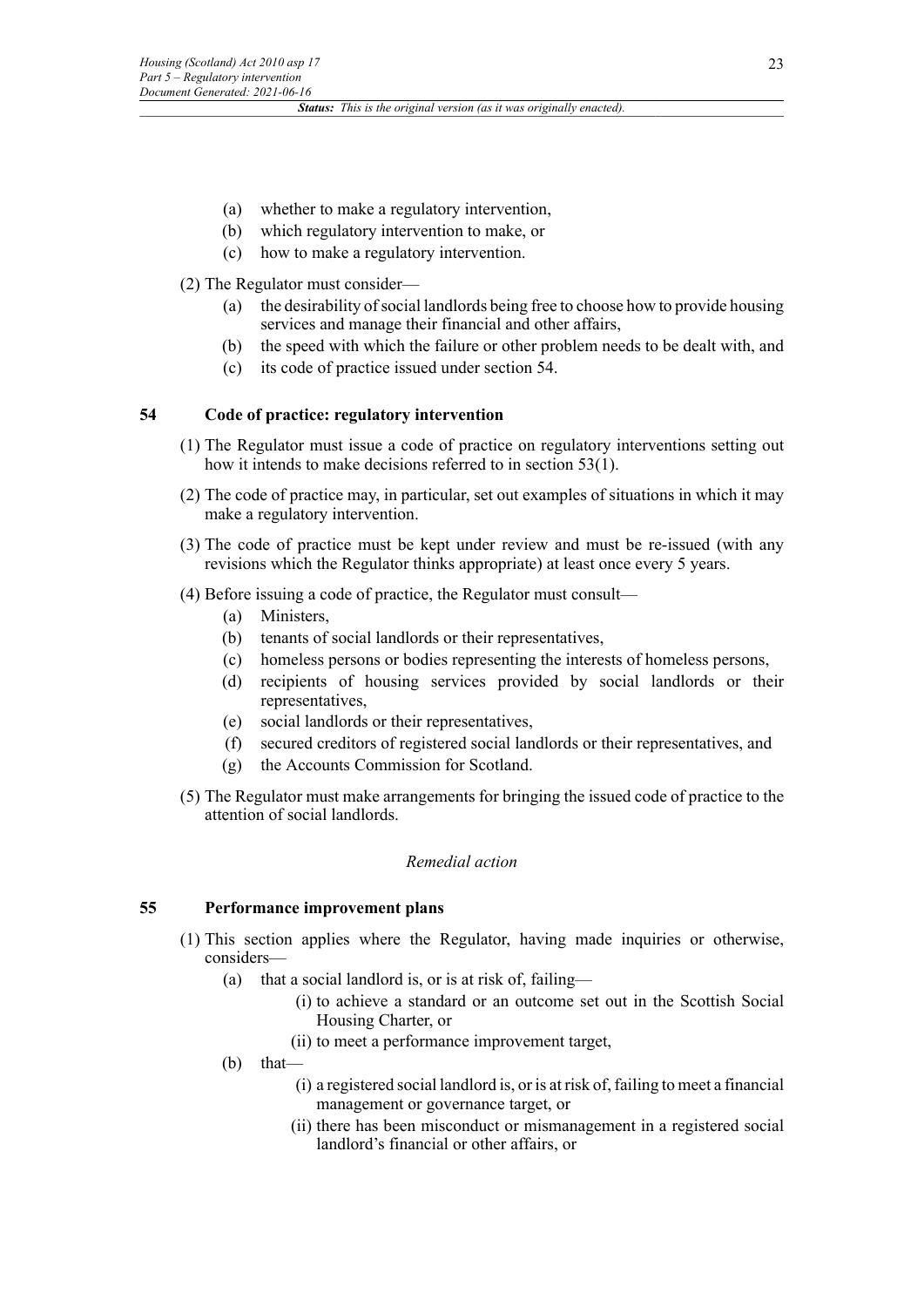- (c) that any other conduct by a social landlord justifies requiring it to submit and implement a performance improvement plan.
- (2) The Regulator may require the social landlord to submit, by such time as the Regulator may specify, a performance improvement plan setting out how and by when the social landlord proposes to rectify or avoid the failure or other problem.
- (3) The Regulator may require the social landlord to involve in such a way as the Regulator may specify, persons (or representatives of persons) who are or who may become—
	- (a) homeless,
	- (b) tenants of the social landlord, or
	- (c) recipients of housing services provided by the social landlord,

in preparing a performance improvement plan.

- (4) The Regulator may require the social landlord to provide information on how it has involved such persons (or their representatives) in the preparation of a performance improvement plan.
- (5) The Regulator may approve (with or without modifications or additional conditions) or reject a performance improvement plan submitted to it.
- (6) The Regulator must not—
	- (a) approve a performance improvement plan submitted by a social landlord with modifications or additional conditions, or
	- (b) reject a performance improvement plan submitted by a social landlord,

unless it has given the social landlord notice of its intention to do so and has had regard to any views expressed by the social landlord within such period as the Regulator may specify.

- (7) An approved performance improvement plan must be implemented by the social landlord concerned.
- (8) The social landlord must
	- publish the approved performance improvement plan, and
	- (b) send a copy of it to any registered tenant organisation associated with the social landlord.
- (9) Where a performance improvement plan is rejected, the social landlord must submit a revised plan to the Regulator by such time as the Regulator may specify.

#### **56 Enforcement notices**

- (1) The Regulator may serve an enforcement notice if, having made inquiries or otherwise, it considers—
	- (a) that a social landlord is, or is at risk of, failing—
		- (i) to achieve a standard or an outcome set out in the Scottish Social Housing Charter,
		- (ii) to meet a performance improvement target, or
		- (iii) to implement an approved performance improvement plan,
	- (b) that––
		- (i) a registered social landlord is, or is at risk of, failing to meet a financial management or governance target, or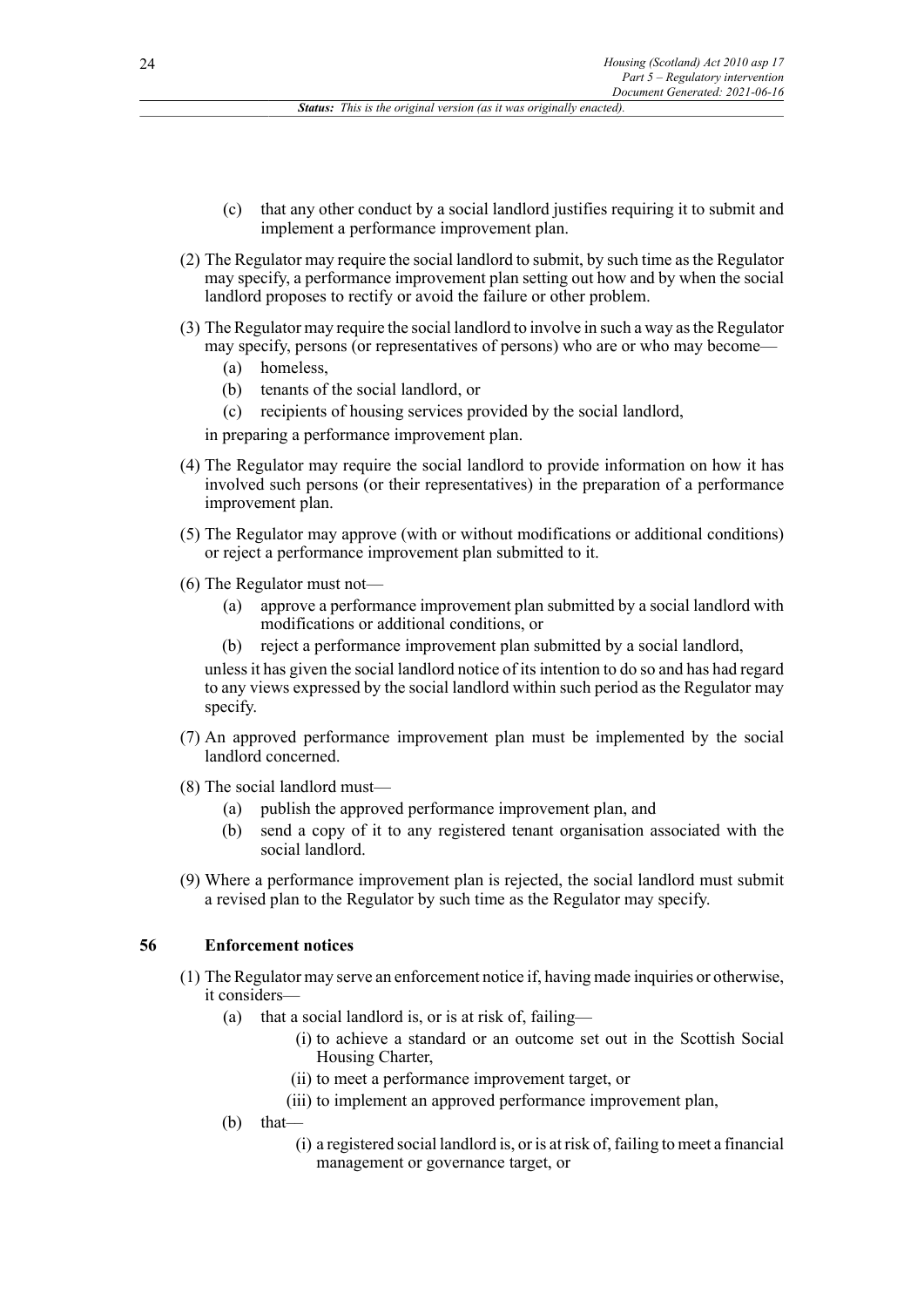- (ii) there has been misconduct or mismanagement in a registered social landlord's financial or other affairs,
- (c) that the interests of a social landlord's tenants need protection,
- (d) that a registered social landlord's assets need protection,
- (e) that a registered social landlord's financial viability is in jeopardy, or
- (f) that any other conduct by a social landlord justifies serving an enforcement notice.
- (2) An enforcement notice is a notice requiring the social landlord concerned to take action—
	- (a) to rectify or avoid a failure or other problem, or
	- (b) to protect its tenants or assets.
- (3) An enforcement notice must—
	- (a) say why it has been served, and
	- (b) state by when the social landlord must take action.
- (4) The Regulator must—
	- (a) publish an enforcement notice, and
	- (b) send a copy of it to every registered tenant organisation associated with the social landlord concerned.

# *Managerial appointment*

# **57 Appointment of manager for housing activities**

- (1) This section applies where the Regulator, having made inquiries or otherwise, considers—
	- (a) that a social landlord is, or is at risk of, failing—
		- (i) to achieve a standard or an outcome set out in the Scottish Social Housing Charter,
		- (ii) to meet a performance improvement target,
		- (iii) to implement an approved performance improvement plan, or
		- (iv) to comply with an enforcement notice, and
	- (b) that a person needs to be appointed in order to ensure that the social landlord provides housing services to an appropriate standard.
- (2) The Regulator may appoint, or require the social landlord to appoint, a manager—
	- (a) to manage its housing activities generally, or
	- (b) to manage particular aspects of those activities.
- (3) Before appointing or requiring appointment of a manager for a local authority or a local authority landlord, the Regulator must—
	- (a) consult—
		- (i) the local authority or local authority landlord,
		- (ii) such bodies representing local authorities as it thinks fits, and
		- (iii) the Accounts Commission for Scotland, and
	- (b) have regard to views expressed by those consulted by such time as the Regulator may specify.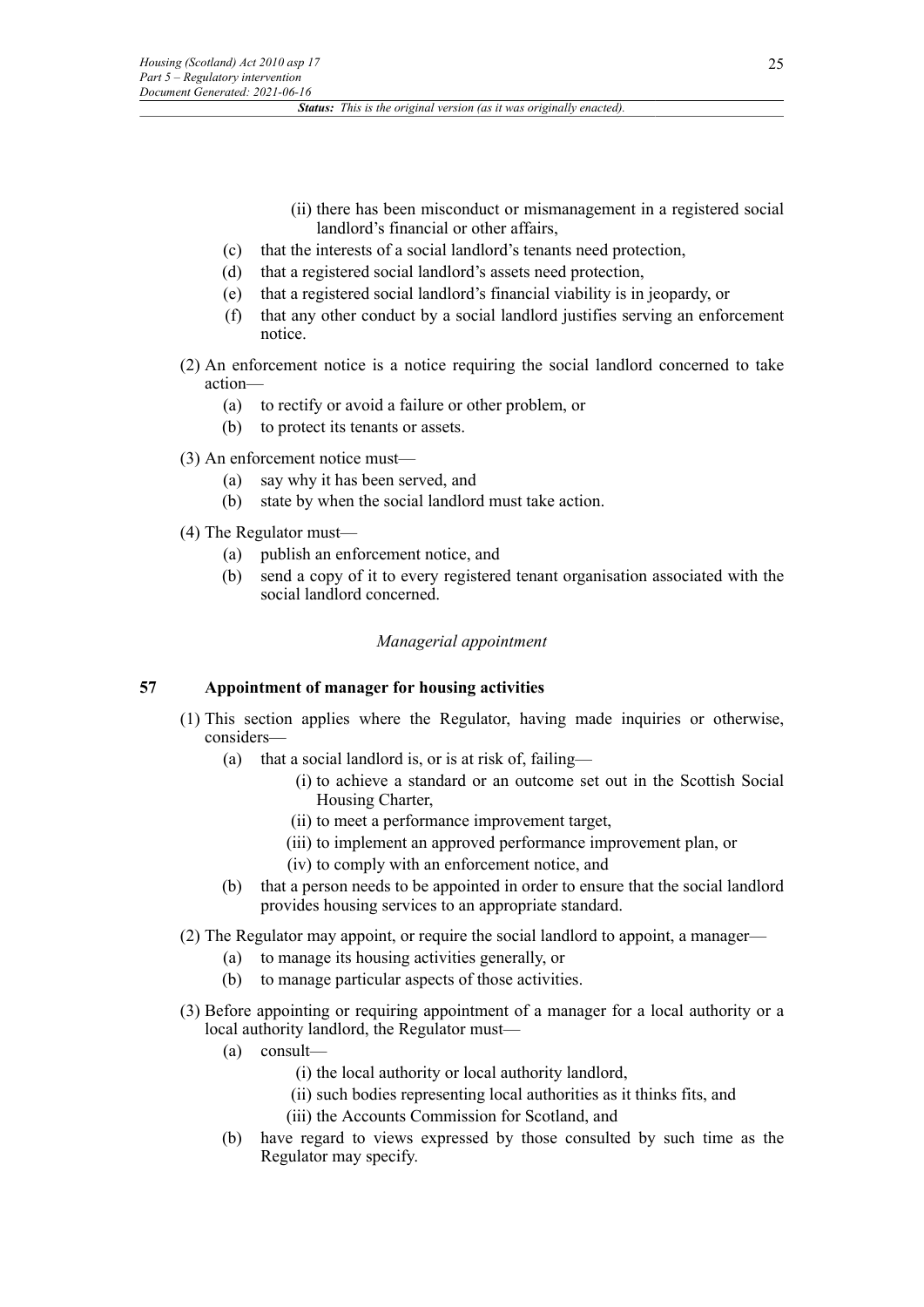# **58 Appointment of manager for financial or other affairs**

- (1) This section applies where the Regulator, having made inquiries or otherwise, considers that a person needs to be appointed in order to ensure that the registered social landlord manages its financial or other affairs to an appropriate standard.
- (2) The Regulator may appoint, or require the registered social landlord to appoint, a manager—
	- (a) to manage its financial and other affairs generally, or
	- (b) to manage particular aspects of those affairs.

# **59 Appointment of manager: supplementary**

- (1) It is for the Regulator to determine the terms on which a manager is to be appointed under section 57 or 58 (including as to period of appointment and remuneration and expenses).
- (2) It is for the social landlord to pay the manager's remuneration and expenses.
- (3) A manager has—
	- (a) general powers to do anything required to perform the manager's functions (including power to enter into agreements or do anything else which the social landlord has power to do), and
	- (b) such specific powers as the Regulator may specify.
- (4) But a manager must comply with any direction by the Regulator about the performance of the manager's functions (and may be removed on failure to so comply).
- (5) A manager acts as the social landlord's agent and is accordingly not personally liable on an agreement entered into as manager.
- (6) Anyone dealing with a manager in good faith and for value need not inquire whether the manager is acting within the powers conferred by virtue of this section.

*Registered social landlords: removal, suspension and appointment of officers etc.*

# **60 General power to remove officers**

- (1) The Regulator may remove an officer of a registered social landlord if the officer—
	- (a) is an undischarged bankrupt or is otherwise apparently insolvent,
	- (b) is subject to a disqualification order or a disqualification undertaking under the Company Directors Disqualification Act [1986 \(c.46\)](http://www.legislation.gov.uk/id/ukpga/1986/46) or equivalent legislation in Northern Ireland,
	- (c) is disqualified from being a charity trustee under section 69 of the Charities and Trustee Investment (Scotland) Act [2005 \(asp 10\)](http://www.legislation.gov.uk/id/asp/2005/10),
	- (d) is, because of a mental disorder, incapable of acting, or
	- (e) is impeding the proper management of the registered social landlord because of absence or other failure to act.
- (2) Before removing an officer, the Regulator must give at least 14 days' notice of its intention to do so to—
	- (a) the officer, and
	- (b) the registered social landlord.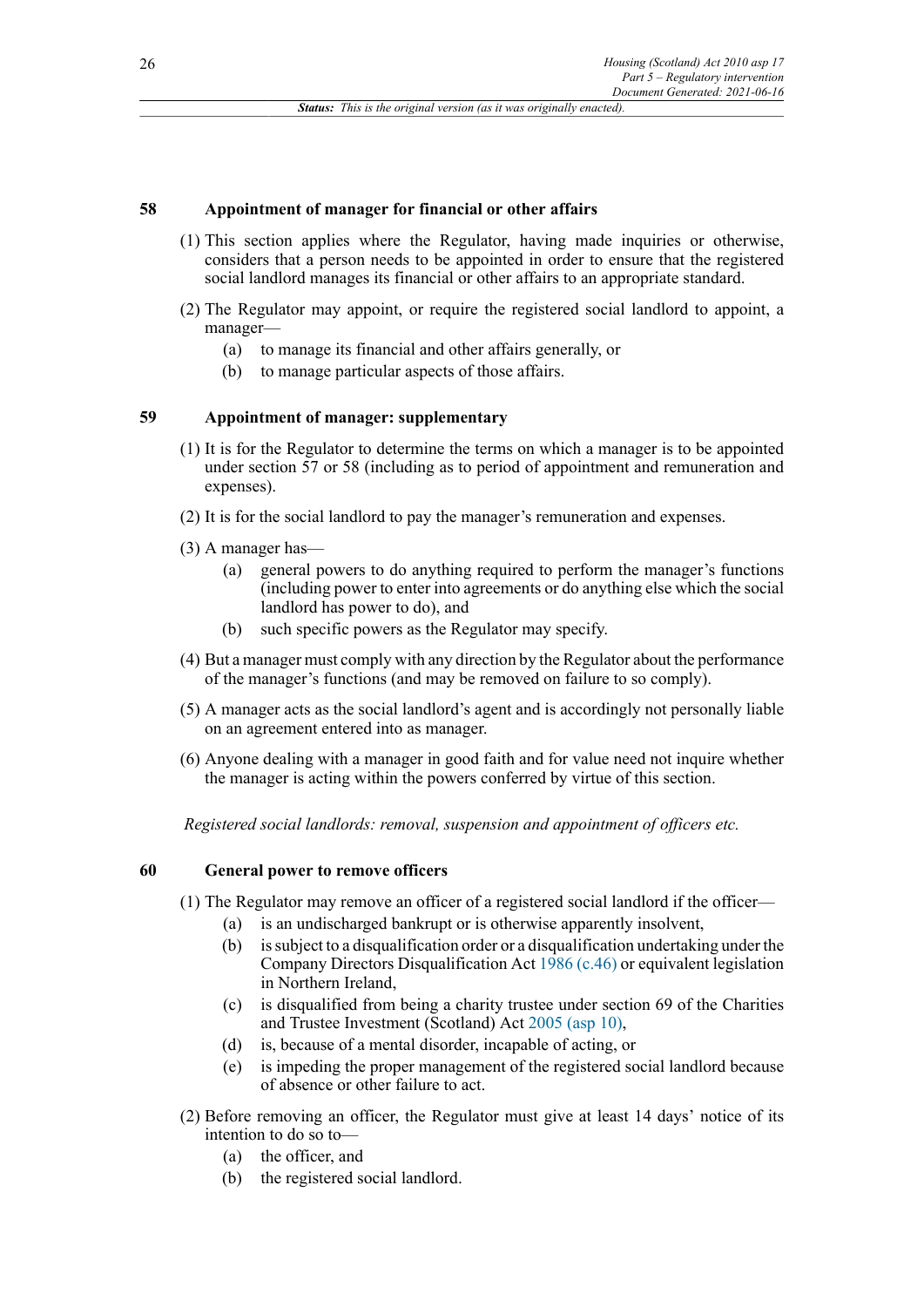(3) In this section "apparently insolvent" has the meaning given by the Bankruptcy (Scotland) Act [1985 \(c.66\).](http://www.legislation.gov.uk/id/ukpga/1985/66)

### **61 Suspension of officers etc. during or following inquiries**

- (1) The Regulator, when making or having made inquiries, may suspend a responsible individual (pending decision on removal or otherwise) where it considers—
	- (a) that there has been misconduct or mismanagement in a registered social landlord's financial or other affairs,
	- (b) that the interests of a registered social landlord's tenants need protection,
	- (c) that a registered social landlord's assets need protection, or
	- (d) that the responsible individual—
		- (i) is, during a moratorium under section 75, obstructing the Regulator from performing its functions under Part 7, or
		- (ii) is not co-operating in accordance with section 84(2).
- (2) The Regulator, unless it considers the case to be one of urgency, must give at least 14 days' notice of its intention to suspend a responsible individual to—
	- (a) the responsible individual, and
	- (b) the registered social landlord.
- (3) A suspension ceases to have effect—
	- (a) if the Regulator removes the individual or lifts the suspension, or
	- (b) where the Regulator does not so act, on the day falling 6 months after the inquiries concerned are concluded.
- (4) The Regulator may give the registered social landlord directions about—
	- (a) the performance of a suspended individual's functions,
	- (b) any other matter arising from the suspension,

and may appoint an individual, on such terms as it thinks fit, to perform the suspended individual's functions.

- (5) It is an offence for a suspended individual to take any action in relation to the management or control of—
	- (a) the registered social landlord concerned, or
	- (b) any other registered social landlord,

without the Regulator's consent.

(6) An individual guilty of such an offence is liable on summary conviction to a fine not exceeding level 5 on the standard scale.

### **62 Removal of officers etc. following inquiries**

- (1) The Regulator may remove a responsible individual where, having made inquiries, it considers—
	- (a) that there has been misconduct or mismanagement in a registered social landlord's financial or other affairs,
	- (b) that the interests of a registered social landlord's tenants need protection,
	- (c) that a registered social landlord's assets need protection, or
	- (d) that the responsible individual—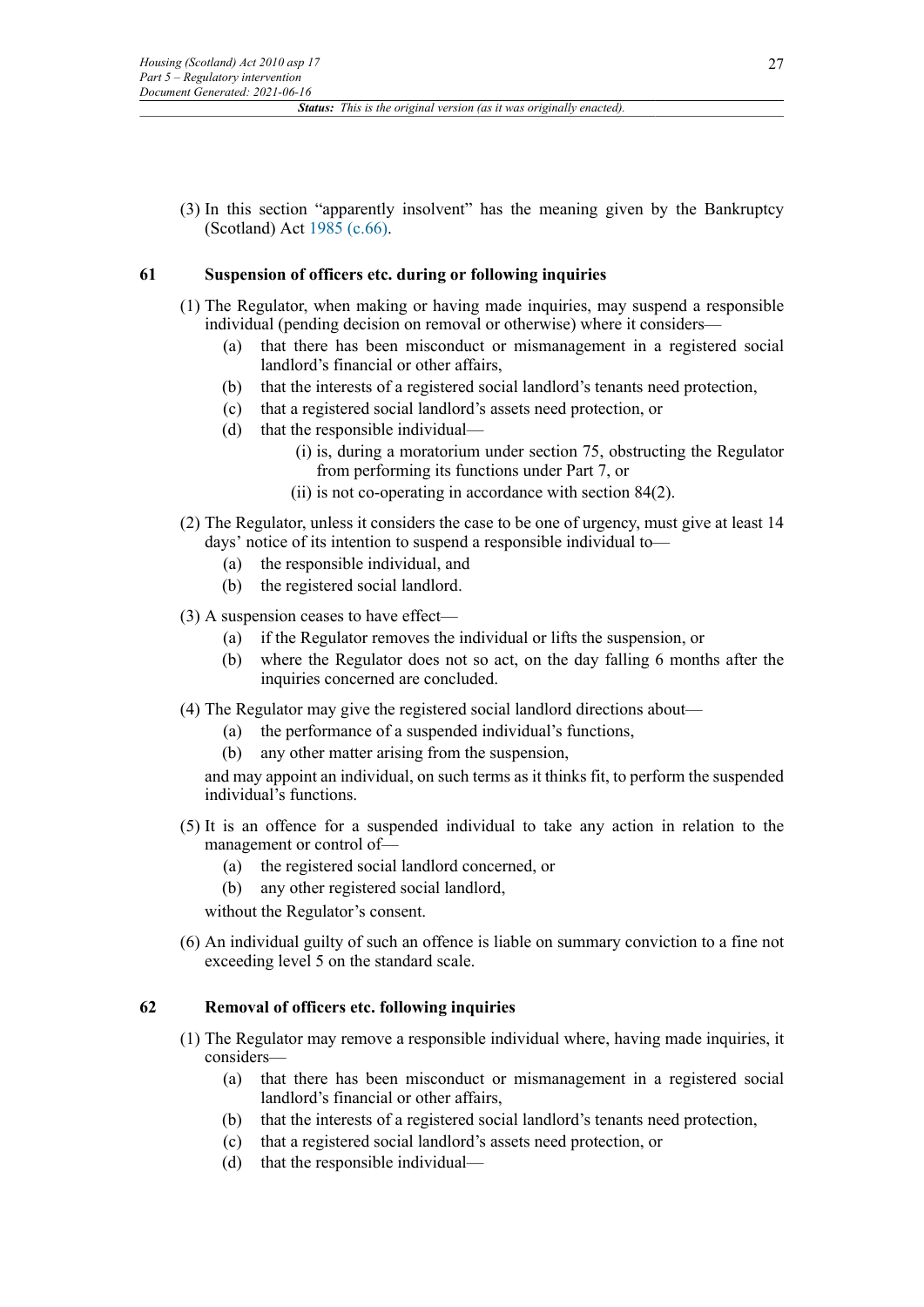- (i) is, during a moratorium under section 75, obstructing the Regulator from performing its functions under Part 7, or
- (ii) is not co-operating in accordance with section 84(2).
- (2) Before removing a responsible individual, the Regulator must give at least 14 days' notice of its intention to do so to—
	- (a) the responsible individual, and
	- (b) the registered social landlord.
- (3) It is an offence for a removed individual to take any action in relation to the management or control of—
	- (a) the registered social landlord concerned, or
	- (b) any other registered social landlord,

without the Regulator's consent.

- (4) An individual guilty of such an offence is liable, on summary conviction, to—
	- (a) imprisonment for a term not exceeding 3 months,
	- (b) a fine not exceeding level 5 on the standard scale, or
	- (c) both.

# **63 Responsible individuals**

"Responsible individual" (used in sections 61 and 62) means an officer or agent of a registered social landlord who appears to the Regulator—

- (a) to have been responsible for,
- (b) to have facilitated or otherwise contributed to, or
- (c) to have been privy to,

the misconduct, mismanagement, failure or other problem concerned.

# **64 Appeals against suspension or removal**

(1) An individual may appeal to the Court of Session against the Regulator's decision to—

- (a) remove the individual under section 60 or 62, or
- (b) suspend the individual under section 61.
- (2) The Court may determine an appeal by—
	- (a) confirming the decision,
	- (b) quashing the decision,
	- (c) remitting the case to the Regulator for reconsideration,

and the Court's determination of the matter is final.

# **65 Appointment of new officers**

- (1) The Regulator may appoint an individual as an officer of a registered social landlord—
	- (a) in place of an officer it removes under section 60 or 62,
		- (b) where there are no officers,
		- (c) where—
			- (i) the registered social landlord has an insufficient number of officers to be able to appoint an officer under its constitution, and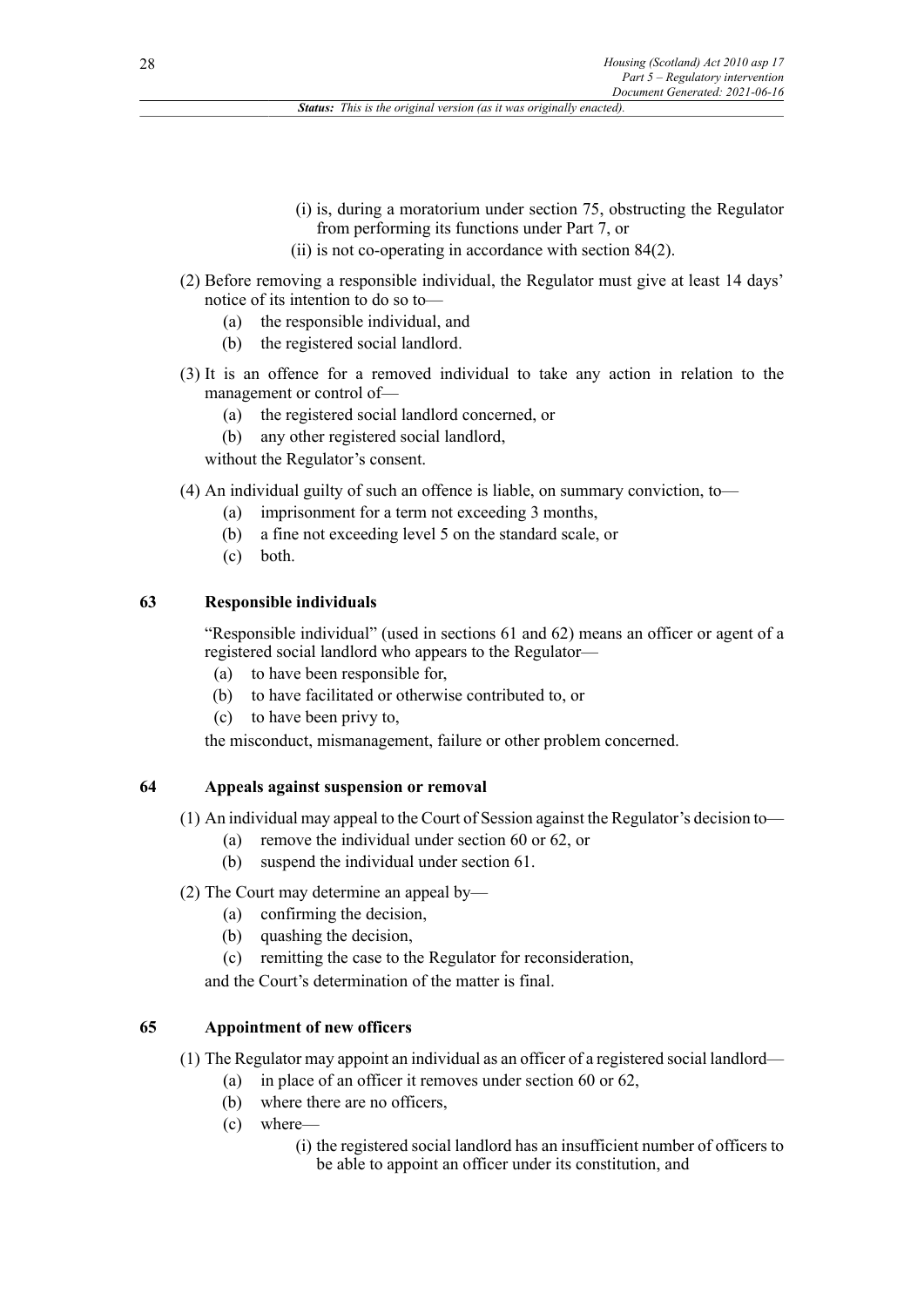- (ii) the constitution does not provide a mechanism for appointing an officer in such circumstances, or
- (d) if the Regulator considers that an additional officer is needed for the proper management of the registered social landlord's financial or other affairs.
- (2) It is for the Regulator to determine the terms on which an officer is appointed (including as to period of appointment and remuneration and expenses).
- (3) The Regulator may require the registered social landlord to purchase and maintain personal indemnity insurance approved by the Regulator for the officer appointed.

"personal indemnity insurance" means insurance designed to indemnify against liability attaching to an individual in connection with any negligence, default, or breach of duty committed in the individual's capacity as officer but does not include insurance with a provision—

- (a) prohibited by section 68A(2) of the Charities and Trustee Investment (Scotland) Act [2005 \(asp 10\),](http://www.legislation.gov.uk/id/asp/2005/10)
- (b) prohibited by section 234(3) of the Companies Act [2006 \(c.46\)](http://www.legislation.gov.uk/id/ukpga/2006/46), or
- (c) which would be prohibited if the registered social landlord was a registered company or a charity.
- (4) The Regulator may renew the appointment of an officer on expiry of any period of appointment so determined.
- (5) It is for the registered social landlord to pay the appointed officer's remuneration and expenses.
- (6) An appointed officer is entitled—
	- (a) to require a general meeting of the registered social landlord to be convened within 21 days of giving notice to the landlord's officers of a request to that effect,
	- (b) to attend, speak and vote at such a general meeting (whether or not convened in pursuance of paragraph (a)),
	- (c) to move a resolution at such a general meeting (whether or not so convened), and
	- (d) to resign or retire in accordance with the registered social landlord's constitution.
- (7) An appointment may be made despite any contrary restriction in the registered social landlord's constitution (and any such restriction contrary to anything done by virtue of this section is accordingly overridden in relation to the appointment concerned).

*Registered social landlords: asset protection*

# **66 Restrictions on dealings during or following inquiries**

- (1) This section applies if the Regulator, when making or having made inquiries, considers—
	- (a) that there has been misconduct or mismanagement in a registered social landlord's financial or other affairs,
	- (b) that the interests of a registered social landlord's tenants need protection,
	- (c) that a registered social landlord's assets need protection, or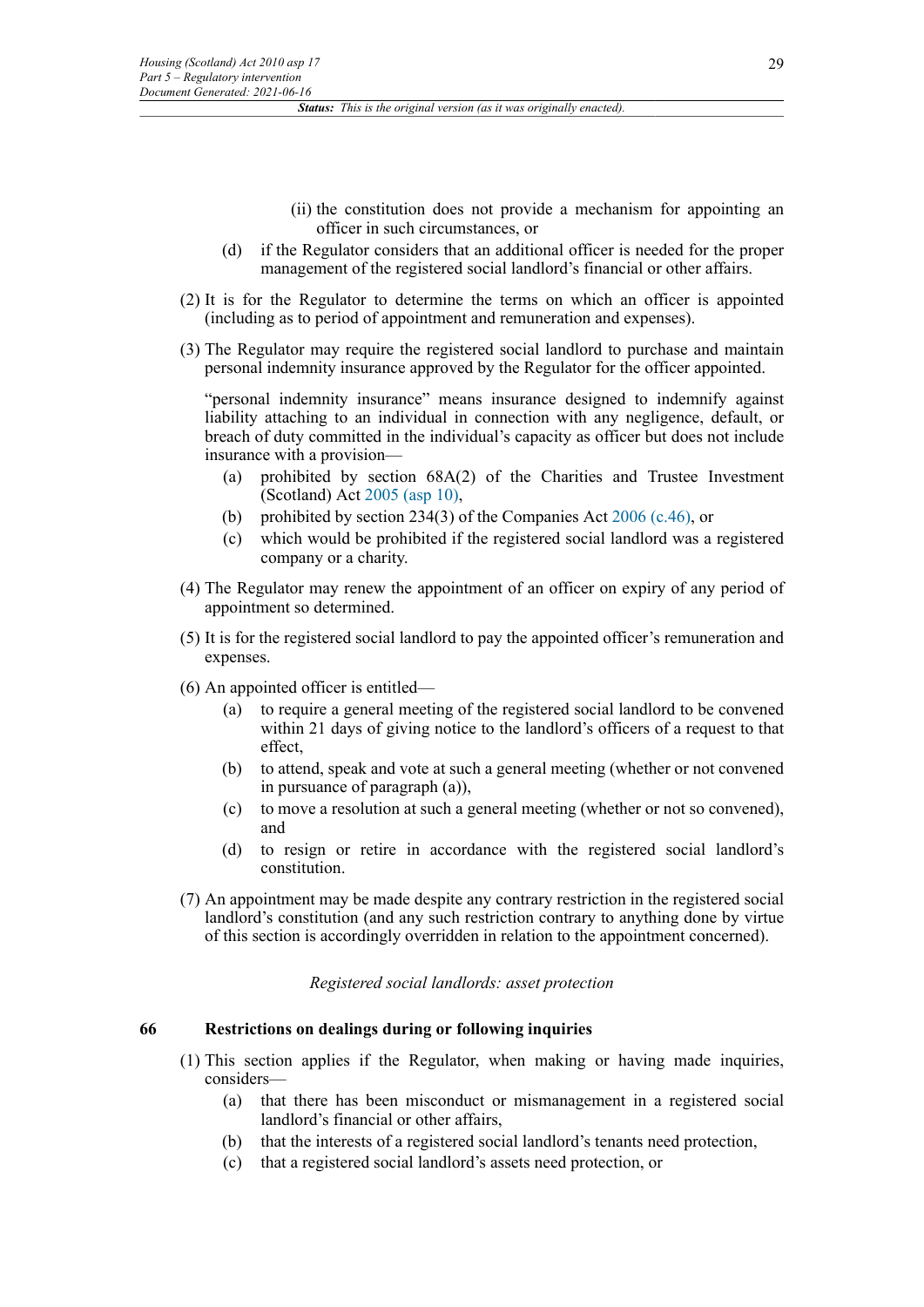- (d) that a registered social landlord's financial viability is in jeopardy.
- (2) The Regulator may—
	- (a) direct the registered social landlord not to—
		- (i) undertake particular transactions, or
		- (ii) make payments of a particular nature or amount,

without the Regulator's consent, or

- (b) direct a bank or other person not to dispose of any money, securities or other assets it holds for the registered social landlord without the Regulator's consent.
- (3) It is an offence for a person to fail to comply with a direction.
- (4) A person guilty of such an offence is liable on summary conviction to—
	- (a) imprisonment for a term not exceeding 3 months,
	- (b) a fine not exceeding level 5 on the standard scale, or
	- (c) both.

### **67 Transfer of assets following inquiries**

- (1) This section applies if the Regulator, having made inquiries, considers—
	- (a) that there has been misconduct or mismanagement in a registered social landlord's financial or other affairs, or
	- (b) that a registered social landlord's viability is in jeopardy for financial or governance reasons or because it cannot provide housing services to an acceptable standard.
- (2) In either case the Regulator must also consider that a transfer of some or all of a registered social landlord's assets would improve the management of the assets.
- (3) The Regulator may direct the registered social landlord to transfer some or all of its assets to another registered social landlord.
- (4) The Regulator must—
	- (a) before making a direction, consult—
		- (i) the tenants of any houses it proposes to transfer, and
		- (ii) any secured creditor whom the Regulator knows to hold security over those houses, and
	- (b) when making a direction, have regard to any views expressed by those consulted by such time as the Regulator may specify.
- (5) A transfer of assets under a direction must be made on terms specified in, or determined in accordance with, the direction.
- (6) Those terms must however—
	- (a) in the case of a transfer of some (but not all) of a registered social landlord's assets, set the price at not less than the amount which the Regulator, having obtained an independent valuation, considers the assets would fetch if sold by a willing seller to a willing registered social landlord, and
	- (b) in the case of a transfer of all of a registered social landlord's assets, provide for the settlement or transfer of all the transferor's proper debts and liabilities in respect of the assets (whether secured or not).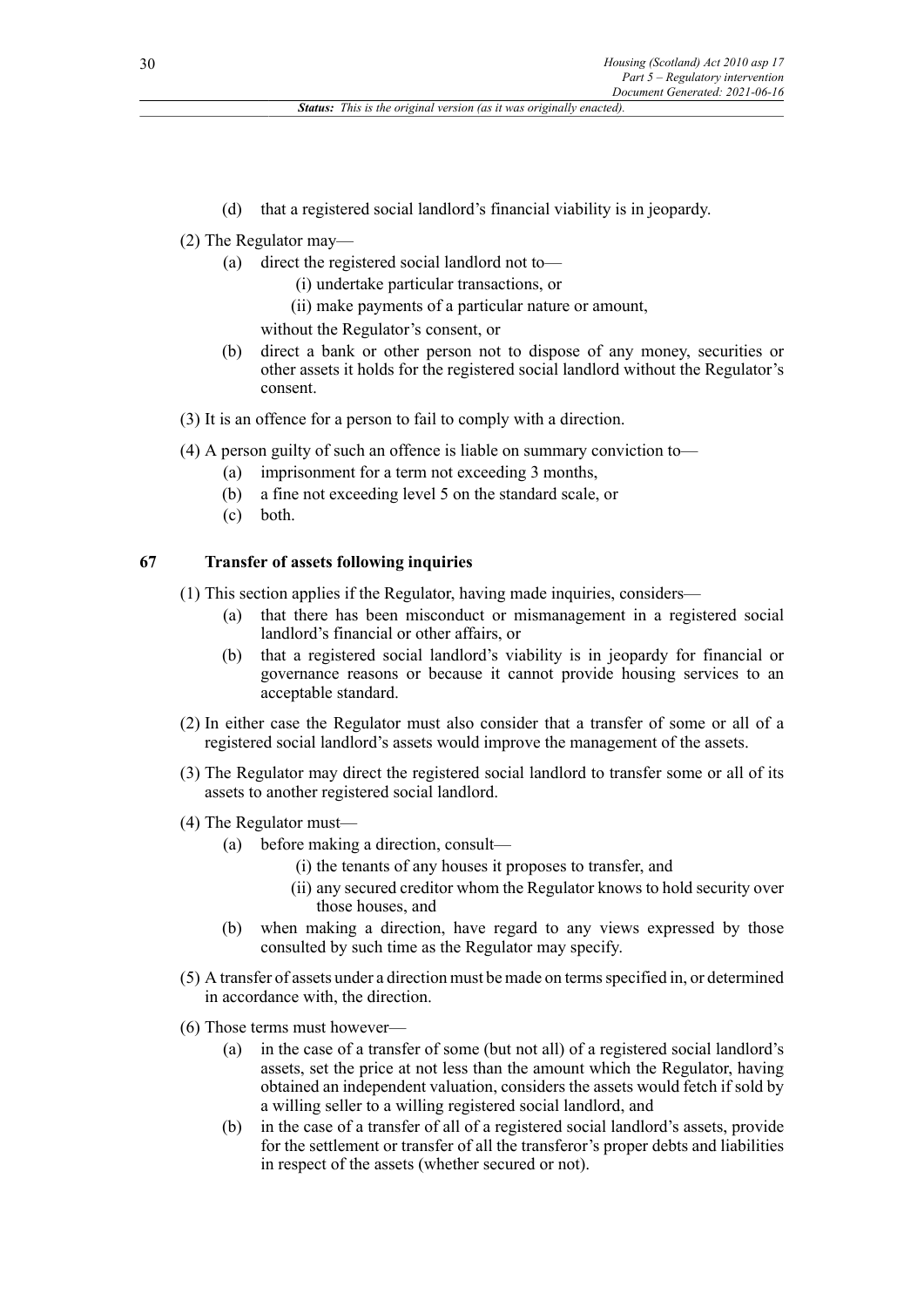- (7) The Regulator may direct the transfer of assets from a registered social landlord which is a charity only if the recipient registered social landlord is a charity which the Regulator, after consulting the Office of the Scottish Charity Regulator, considers has the same or similar charitable purposes (within the meaning of section  $7(2)$  of the Charities and Trustee Investment (Scotland) Act [2005 \(asp 10\)\)](http://www.legislation.gov.uk/id/asp/2005/10).
- (8) The Regulator may direct the transfer of assets which the registered social landlord is under a duty to apply in accordance with section  $19(1)$  of the Charities and Trustee Investment (Scotland) Act [2005 \(asp 10\)](http://www.legislation.gov.uk/id/asp/2005/10) only if the Regulator—
	- (a) consults with the Office of the Scottish Charity Regulator, and
	- (b) after doing so, considers that the recipient registered social landlord will secure the proper application of those assets for the purposes which were set out in the transferor registered social landlord's entry in the Scottish Charity Register immediately before its removal from that register.

### **PART 6**

### REGISTERED SOCIAL LANDLORDS: ACCOUNTS AND AUDIT

### **68 Determination of accounting requirements**

- (1) The Regulator may determine accounting requirements with a view to ensuring that the accounts of each registered social landlord—
	- (a) are prepared in a proper form, and
	- (b) give a true and fair view of—
		- (i) its state of affairs in relation to its housing activities, and
		- (ii) the disposition of funds and assets which it holds, or has held, in connection with its housing activities.
- (2) A determination may be made generally or for particular purposes (and different determinations may be made for different registered social landlords or different cases).
- (3) Before making, revising or withdrawing a determination, the Regulator must consult—
	- (a) registered social landlords or their representatives,
	- (b) the Office of the Scottish Charity Regulator,
	- (c) the Office for Tenants and Social Landlords, and
	- (d) such bodies representing auditors and accountants as the Regulator thinks fit.
- (4) The Regulator must make arrangements for bringing a determination (and any revision or withdrawal) to the attention of affected registered social landlords.
- (5) A determination must not relate to a period beginning before it is published.

# **69 Compliance with accounting requirements**

(1) The accounts of a registered social landlord must comply with accounting requirements determined by the Regulator.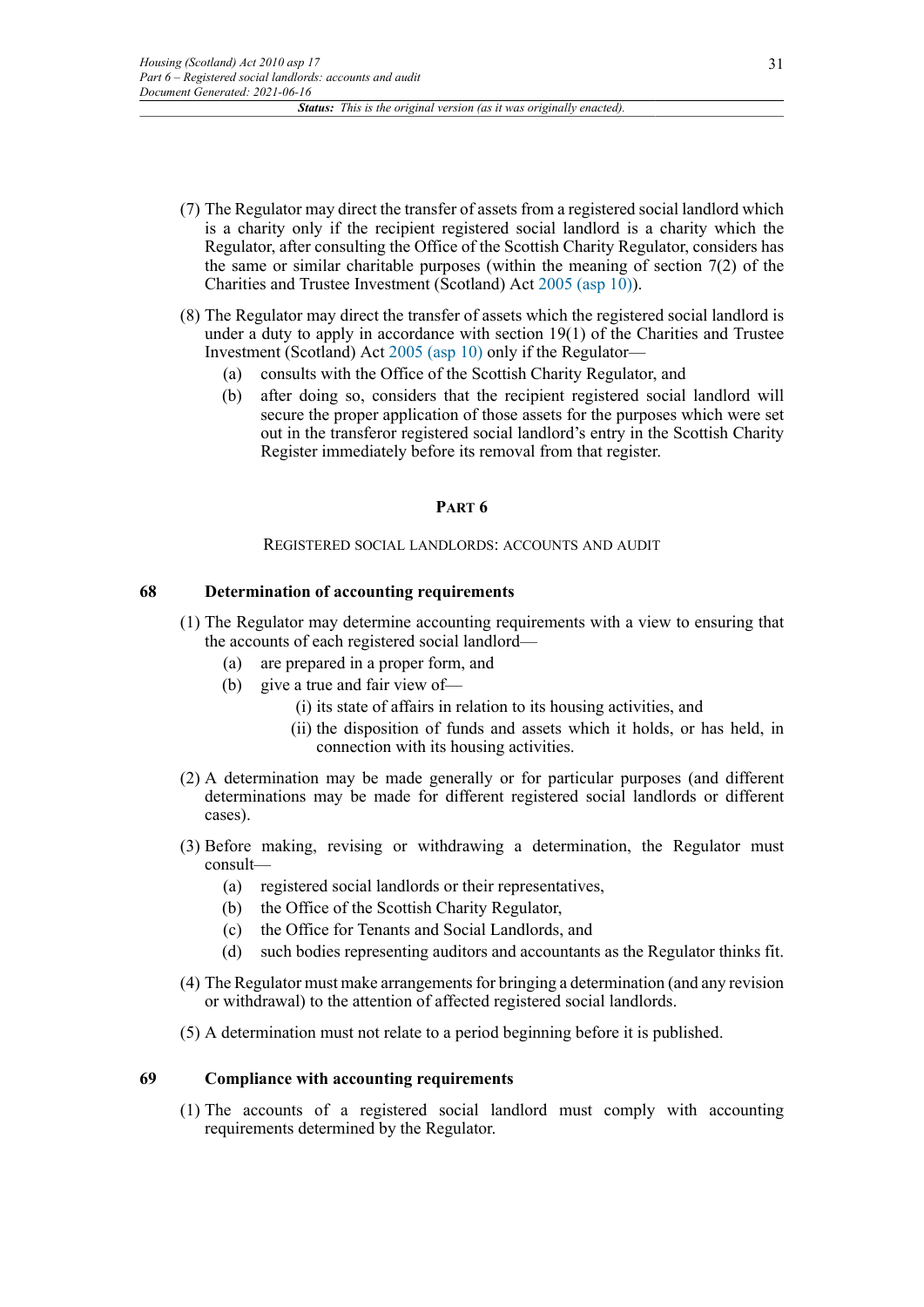(2) The auditor's report must state the auditor's opinion on whether the accounts so comply.

### **70 Delivery of accounts and audit**

A registered social landlord must provide the Regulator with a copy of its accounts and auditor's report within 6 months of the end of the period to which they relate.

### **71 Failure to deliver compliant accounts**

- (1) It is an offence for a registered social landlord to fail to comply with section 69 or 70.
- (2) A registered social landlord guilty of such an offence is liable on summary conviction to a fine not exceeding level 3 on the standard scale.

# **72 Disclosure of information**

(1) This section applies to any person appointed—

- (a) to carry out an audit of a registered social landlord's accounts, or
- (b) as a reporting accountant in relation to registered social landlord.

"reporting accountant" means a person appointed to prepare a report which, by virtue of any enactment, has to be prepared in respect of accounts which are not subject to audit.

- (2) A person to whom this section applies must disclose information to the Regulator (and may express an opinion on it) where the person has reasonable cause to believe that the information is likely to be of material significance in relation to the performance of the Regulator's general functions under section 3(1)(b).
- (3) A person to whom this section applies may disclose information to the Regulator (and express an opinion on it) where the person has reasonable cause to believe that—
	- (a) there is no requirement to report the information under subsection (2), but
	- (b) the information is likely to be relevant to the performance of any of the Regulator's functions.
- (4) A duty or power which arises under subsection (2) or (3) is not affected if the person in relation to whom it arises subsequently stops acting in the capacity mentioned in subsection  $(1)$ .
- (5) No duty of confidentiality or other restriction on disclosure howsoever imposed prevents a person from disclosing information to the Regulator under this section.

# **PART 7**

REGISTERED SOCIAL LANDLORDS: INSOLVENCY ETC.

### *Moratorium*

# **73 Notification of step towards insolvency etc.**

(1) A person specified in the following table must notify the Regulator—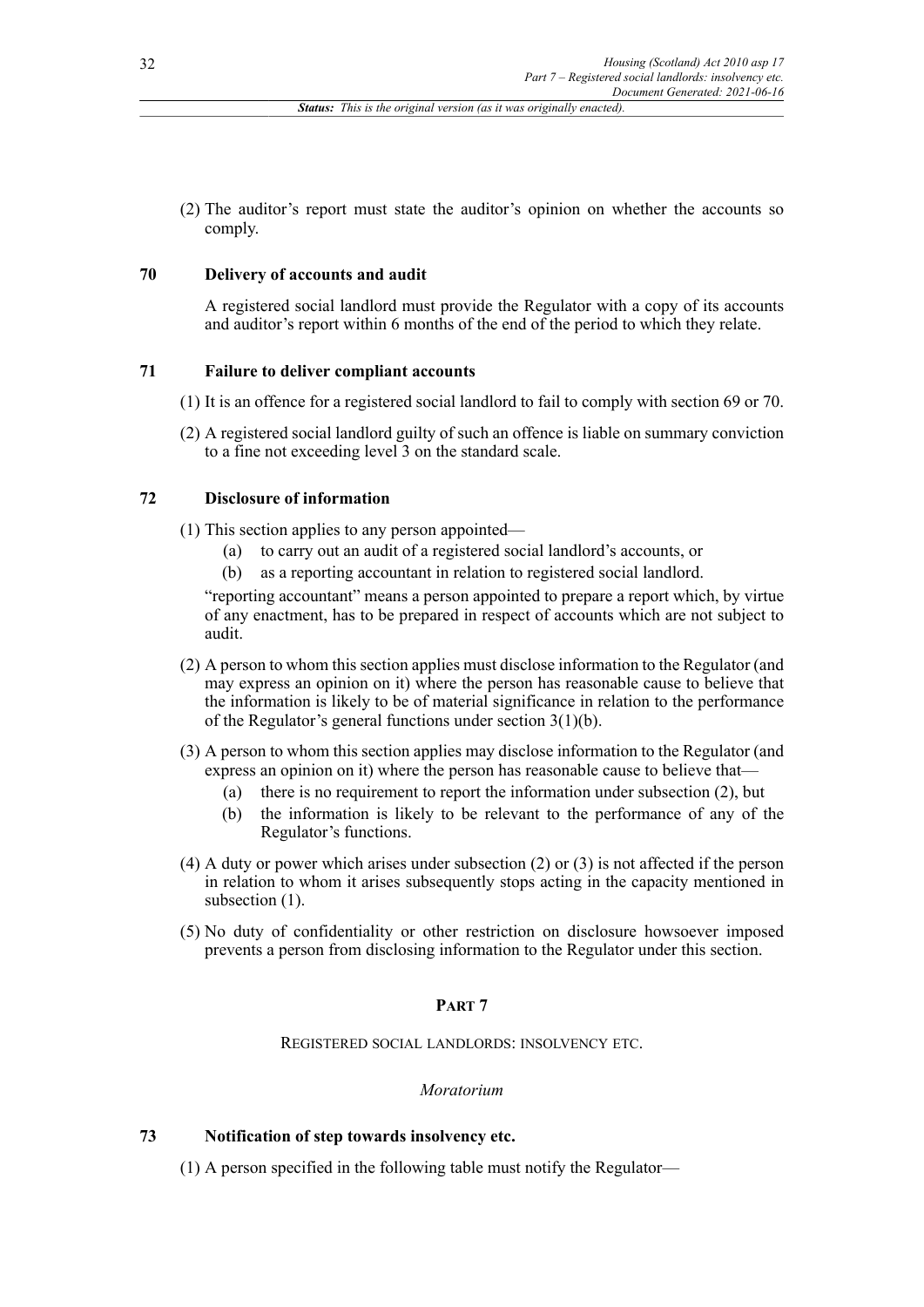- (a) before taking a step so specified, and
- (b) as soon as reasonably practicable after such a step is taken.

| Person                               | <b>Step</b>                                                                                                                                                                                                     |
|--------------------------------------|-----------------------------------------------------------------------------------------------------------------------------------------------------------------------------------------------------------------|
| The person taking the step           | A step to enforce a security over a<br>registered social landlord's land                                                                                                                                        |
| The petitioner                       | Presenting a petition for the winding<br>up of a registered social landlord (but<br>not the presenting of a petition by the<br>Regulator under section 105)                                                     |
| The registered social landlord       | Notice being given (in accordance with<br>the constitution of the body to those<br>entitled to vote on the resolution) of the<br>proposal of a resolution for the winding<br>up of a registered social landlord |
| The person who applied for the order | Applying for, or making, an<br>administration order in respect of a<br>registered social landlord which is a<br>registered company                                                                              |
| The person making the appointment    | Appointing an administrator in respect<br>of a registered social landlord which is a<br>registered company                                                                                                      |

- (2) The Regulator may determine for the purposes of this Part what is meant by a step to enforce a security over a registered social landlord's land.
- (3) Before making, revising or withdrawing a determination, the Regulator must consult—
	- (a) Ministers,
	- (b) registered social landlords or their representatives, and
	- (c) secured creditors of registered social landlords or their representatives.
- (4) The Regulator must make arrangements for bringing any determination (and any revision or withdrawal) to the attention of those affected by it.

# **74 Effect of failure to notify**

- (1) A step specified in the table in section 73 has no effect if the person so specified fails to give notice under section 73(1)(a) before the step is taken.
- (2) Failure to give notice of such a step under section  $73(1)(b)$  does not invalidate the step.

# **75 Moratorium**

- (1) A moratorium on the disposal of a registered social landlord's land begins when a step specified in the table in section 73 is taken in respect of the registered social landlord.
- (2) The taking of another such step during the moratorium does not trigger a new moratorium or affect the duration of the existing one.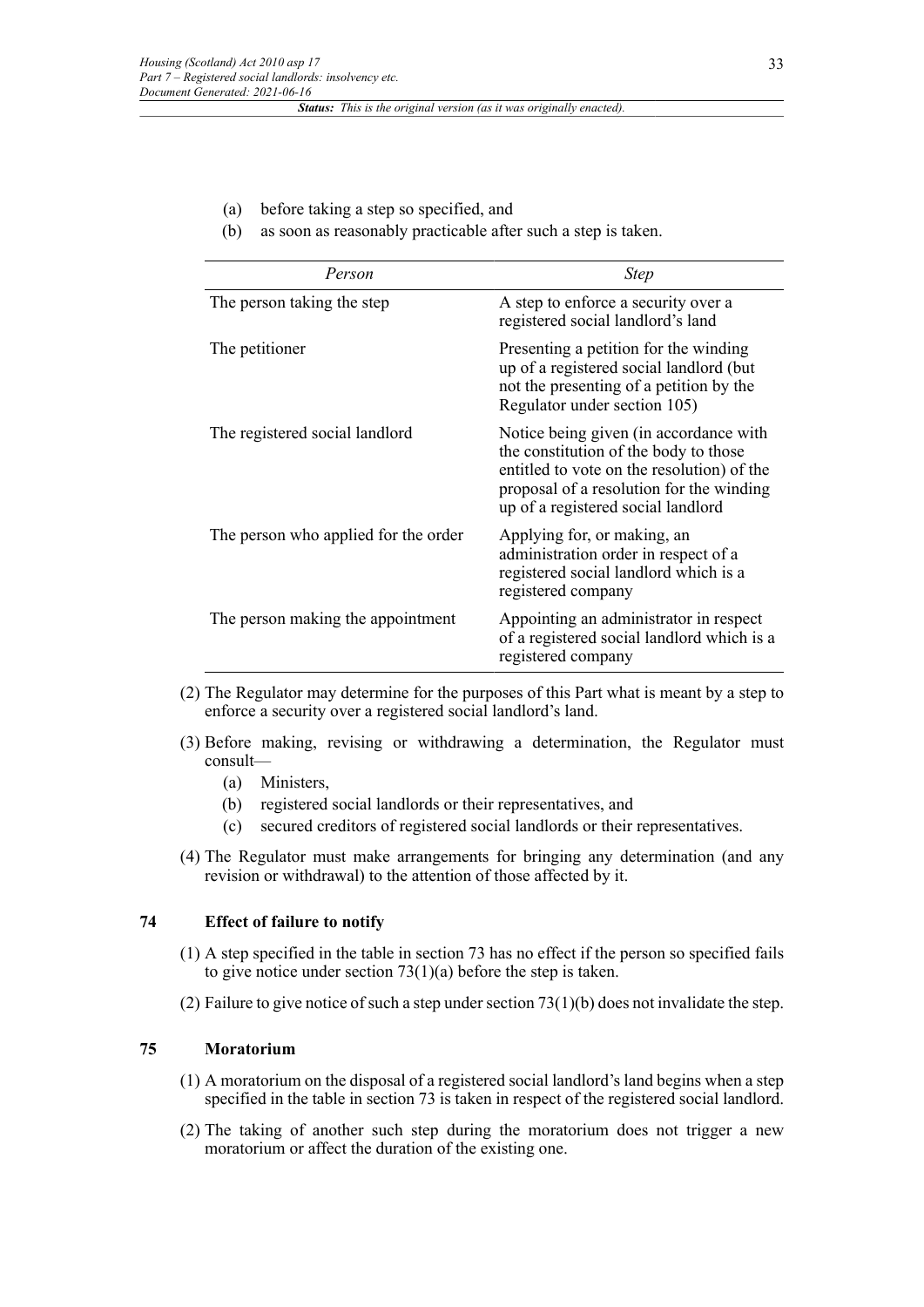### **76 Period of moratorium**

- (1) A moratorium ends (unless extended or cancelled) 56 days after notice of the step in respect of which it began is given under section 73(1)(b).
- (2) The Regulator may extend the moratorium from time to time (but may do so only with the consent of all of the registered social landlord's secured creditors whom the Regulator can locate after making reasonable enquiries).
- (3) The Regulator must give notice of any extension to—
	- (a) the registered social landlord, and
	- (b) any liquidator, administrative receiver, receiver or administrator appointed in respect of the registered social landlord or its land.
- (4) The Regulator may, after consulting the person whose step triggered a moratorium, cancel the moratorium where it considers that the proper management of the registered social landlord's land can be secured without making proposals under section 80.
- (5) The Regulator must give notice of a moratorium ending to—
	- (a) the registered social landlord, and
	- (b) all of the registered social landlord's secured creditors whom the Regulator can locate after making reasonable enquiries.
- (6) Such a notice must (except where the moratorium has been cancelled) include an explanation of section 77.

### **77 Further moratorium**

- (1) If a moratorium ends (other than by cancellation), taking a step specified in the table in section 73 in respect of the registered social landlord concerned within 3 years of the moratorium ending does not trigger another moratorium.
- (2) But the Regulator may, in such circumstances, renew the original moratorium for a specified period if all of the registered social landlord's secured creditors whom the Regulator can locate after making reasonable enquiries consent to the renewal.
- (3) The Regulator must give notice of a renewal of a moratorium to—
	- (a) the registered social landlord, and
	- (b) any liquidator, administrative receiver, receiver or administrator appointed in respect of the registered social landlord or its land.

#### **78 Effect of moratorium**

- (1) During a moratorium a registered social landlord'sland may not be disposed of without the Regulator's consent.
- $(2)$  Subsection  $(1)$ 
	- (a) applies to disposals by the registered social landlord and by any other person having power to dispose of the registered social landlord's land, but
	- (b) does not apply to a disposal for which the Regulator's consent is not required because of section 108.
- (3) The Regulator's consent to a disposal may be given—
	- (a) before or after the moratorium begins,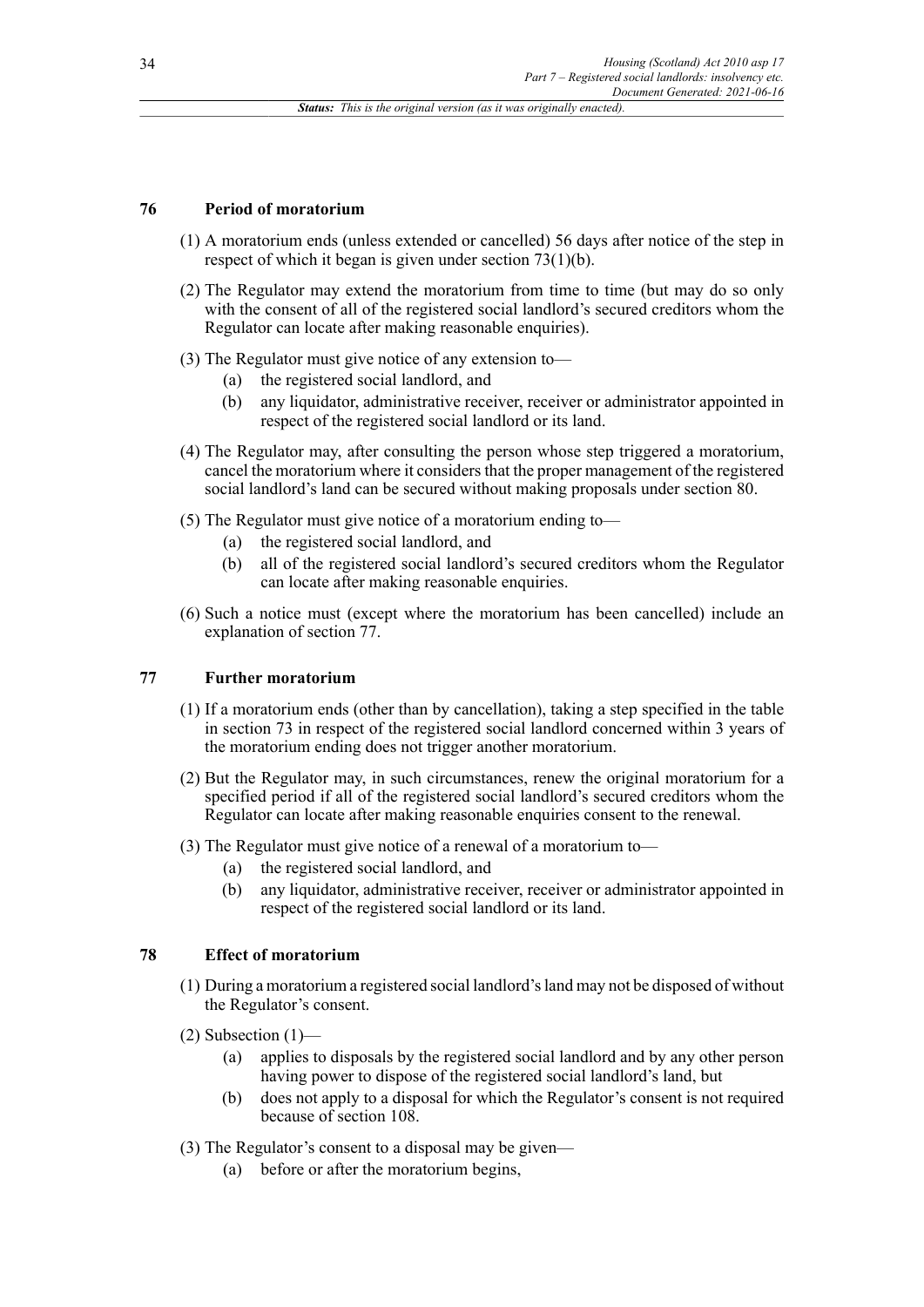(b) subject to such conditions as the Regulator considers appropriate.

# (4) A purported disposal during a moratorium without consent is void.

# **79 Interim manager**

- (1) During a moratorium the Regulator may appoint, or require the registered social landlord to appoint, an interim manager—
	- (a) to manage its housing activities or its financial and other affairs generally, or
	- (b) to manage particular aspects of those activities or affairs.
- (2) It is for the Regulator to determine the terms on which an interim manager is to be appointed (including as to period of appointment and remuneration and expenses).
- (3) An interim manager's appointment ends with the earliest of the following—
	- (a) any date specified in the appointment,
	- (b) the end of the moratorium, or
	- (c) the agreement of proposals under section 82.
- (4) An interim manager has—
	- (a) general powers to do anything required to perform the interim manager's functions (including power to enter into agreements or do anything else which the registered social landlord has power to do), and
	- (b) such specific powers as the Regulator may specify.
- (5) But an interim manager—
	- (a) must comply with any direction by the Regulator about the performance of the interim manager's functions (and may be removed on failure to so comply), and
	- (b) may not dispose of land.
- (6) An interim manager acts as the registered social landlord's agent and is accordingly not personally liable on an agreement entered into as interim manager.
- (7) Anyone dealing with a manager in good faith and for value need not inquire whether the interim manager is acting within the powers conferred by virtue of this section.

### *Making proposals*

# **80 Proposals: formulation**

- (1) The Regulator may, during a moratorium, make proposals about the future ownership and management of the registered social landlord's land with a view to ensuring that land is managed properly in the future by a registered social landlord.
- (2) Before making proposals, the Regulator must consult—
	- (a) the registered social landlord,
	- (b) all of the registered social landlord's secured creditors whom the Regulator can locate after making reasonable enquiries,
	- (c) the registered social landlord's tenants (so far as practicable),
	- (d) where the registered social landlord is a registered society, the Financial Services Authority, and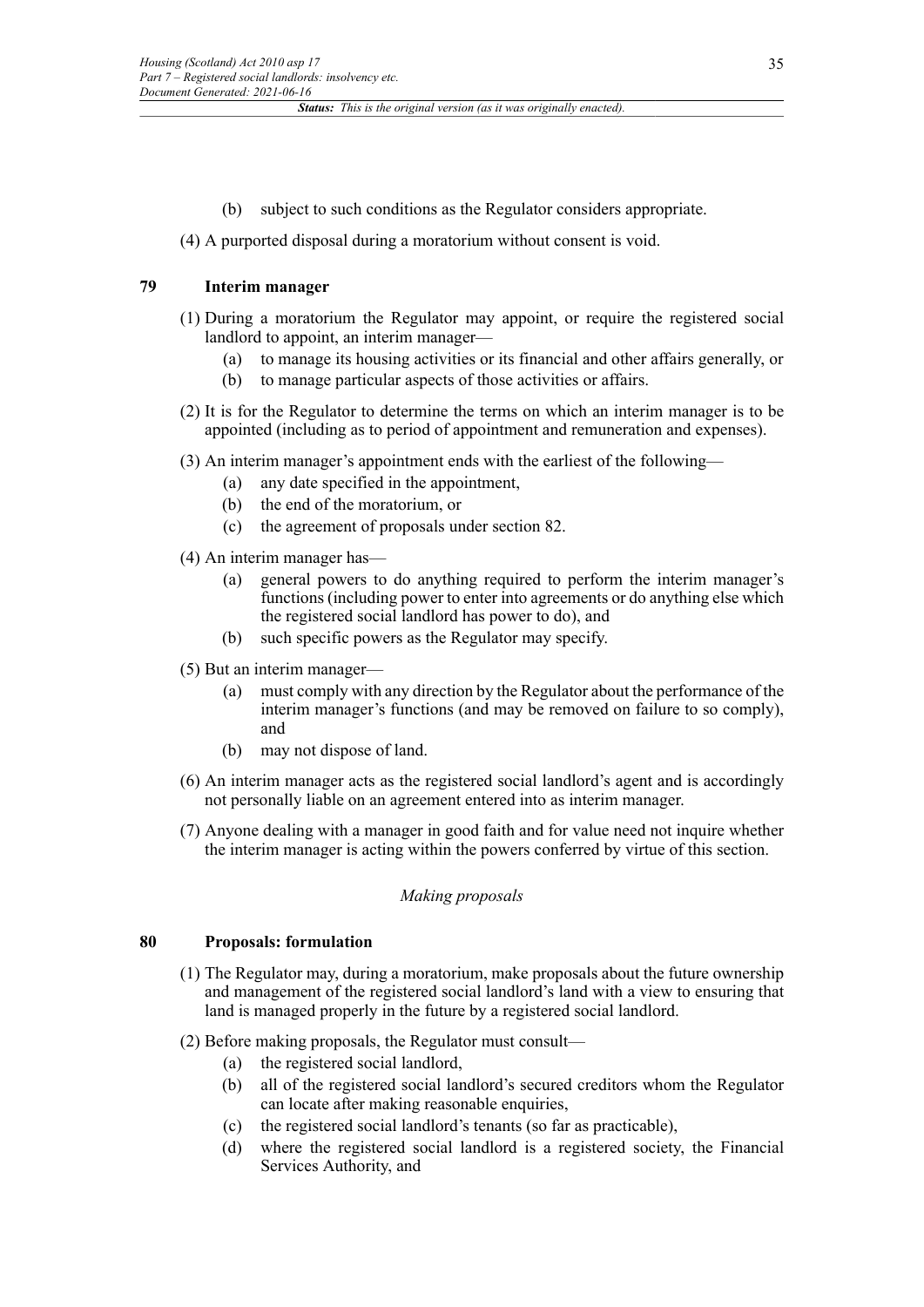- (e) where the registered social landlord is a charity, the Office of the Scottish Charity Regulator.
- (3) The Regulator must, when formulating proposals—
	- (a) have regard to the interests of the registered social landlord's creditors as a whole (both secured and unsecured), and
	- (b) so far as practicable, aim to avoid worsening the position of the registered social landlord's unsecured creditors.
- (4) Proposals may provide for the appointment of a manager to implement the proposals (and proposals which do so must provide for the payment of the manager's remuneration and expenses).
- (5) Proposals must not include anything which would result in—
	- (a) non-preferential debts being paid before preferential debts,
	- (b) preferential creditors being paid different proportions of preferential debts (except where affected preferential creditors agree to be paid a smaller proportion).

"preferential debt" and "preferential creditor" have the same meaning as in the Insolvency Act [1986 \(c.45\)](http://www.legislation.gov.uk/id/ukpga/1986/45).

## **81 Proposals: submission**

- (1) The Regulator must submit its proposals to all of the registered social landlord's secured creditors whom the Regulator can locate after making reasonable enquiries.
- (2) The Regulator must give notice of submitted proposals to—
	- (a) the registered social landlord and its officers, and
	- (b) any liquidator, administrative receiver, receiver or administrator appointed in respect of the registered social landlord or its land.
- (3) The Regulator must also make arrangements for bringing submitted proposals to the attention of the registered social landlord's members, tenants and unsecured creditors.

# **82 Proposals: agreement**

(1) Secured creditors to whom proposals are submitted under section 81 may—

- (a) agree to the proposals (with or without modification), or
- (b) reject the proposals.
- (2) Proposals agreed with modifications have effect only if the Regulator agrees to the modifications.
- (3) The Regulator must give notice of agreed proposals to—
	- (a) the registered social landlord and its officers,
	- (b) all of the registered social landlord's secured creditors whom the Regulator can locate after making reasonable enquiries,
	- (c) any liquidator, administrative receiver, receiver or administrator appointed in respect of the registered social landlord or its land,
	- (d) where the registered social landlord is a registered society, the Financial Services Authority, and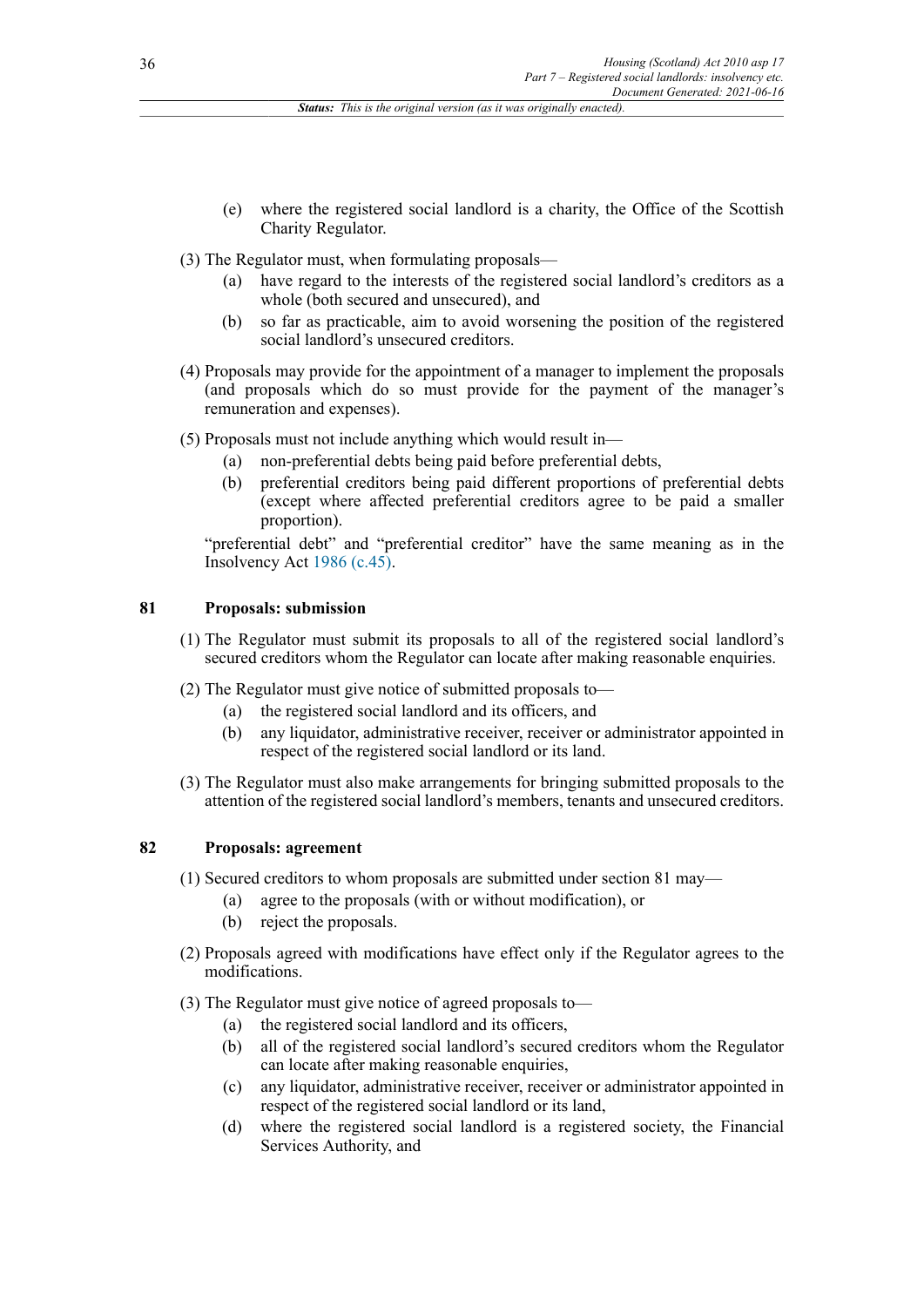- (e) where the registered social landlord is a charity, the Office of the Scottish Charity Regulator.
- (4) The Regulator must also make arrangements for bringing agreed proposals to the attention of the registered social landlord's members, tenants and unsecured creditors.

### **83 Modifying proposals**

- (1) Agreed proposals may be modified from time to time with the agreement of—
	- (a) the Regulator, and
	- (b) all of the registered social landlord's secured creditors to whom the original proposals were submitted.
- (2) Sections 80 and 82(3) apply to modified proposals as to the original proposals (and references in sections 84 to 90 to agreed proposals include references to modified proposals).

### *Implementing proposals*

### **84 Implementation of agreed proposals**

- (1) Agreed proposals are binding on and accordingly must be implemented by—
	- (a) the Regulator,
	- (b) the registered social landlord,
	- (c) the registered social landlord's creditors (both secured and unsecured), and
	- (d) any liquidator, administrative receiver, receiver or administrator appointed in respect of the registered social landlord or its land.
- (2) The registered social landlord's officers must co-operate in the implementation of agreed proposals.

But this subsection does not require or allow officers to do anything in breach of a fiduciary or other duty owed by them.

### **85 Appointment of manager to implement proposals**

- (1) The Regulator must appoint a manager to implement agreed proposals (where the proposals so provide).
- (2) A manager must comply with any direction by the Regulator about the performance of the manager's functions (and may be removed on failure to so comply).
- (3) A manager may apply to the Court of Session for directions about the performance of the manager's functions (and a direction by the court supersedes any contrary direction by the Regulator).
- (4) The Regulator may appoint another manager in place of a person who for any reason ceases to be manager.

### **86 Manager: powers**

(1) A manager appointed to implement agreed proposals may do anything necessary to secure that implementation.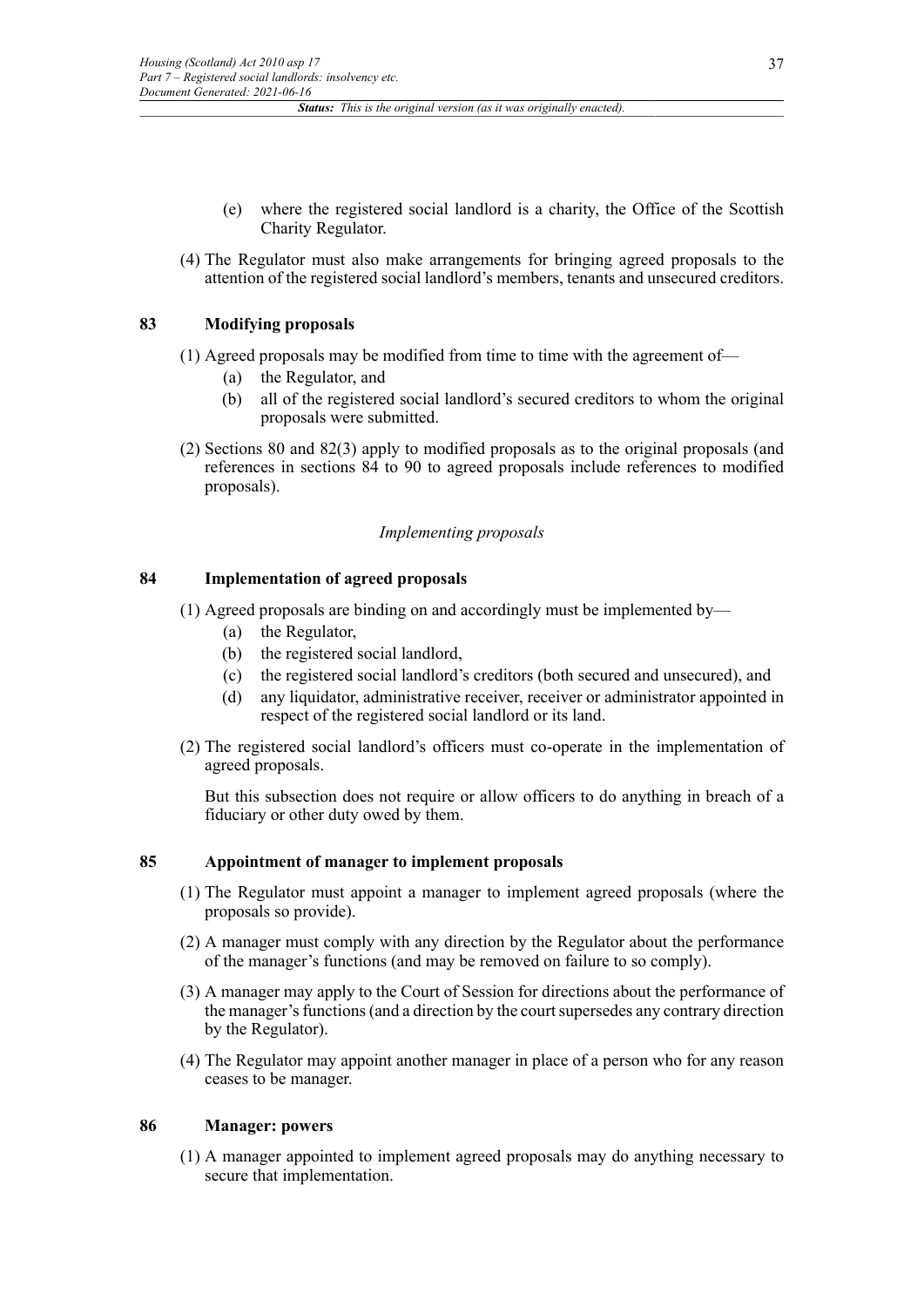(2) A manager may, in particular—

- (a) take possession of land (and raise legal proceedings for that purpose),
- (b) sell or otherwise dispose of land by public auction or private contract,
- (c) raise or borrow money,
- (d) grant security over land,
- (e) grant or enter into, or accept a renunciation of, a lease or tenancy,
- (f) carry on the registered social landlord's business (in so far as relating to management and transfer of land),
- (g) carry out works, or do anything else, in connection with the management or transfer of land,
- (h) execute deeds or other documents on behalf of the registered social landlord,
- (i) use the registered social landlord's seal (if it has one),
- (j) make any arrangement or compromise on behalf of the registered social landlord,
- (k) appoint (and dismiss) agents and staff,
- (l) appoint a solicitor, accountant or other professional to assist the manager,
- (m) make payments,
- (n) take out insurance,
- (o) raise or defend legal proceedings,
- (p) refer a dispute to arbitration,
- (q) do anything incidental to the exercise of the above powers.
- (3) A manager acts as the registered social landlord's agent and is accordingly not personally liable on an agreement entered into as manager.
- (4) Anyone dealing with a manager in good faith and for value need not inquire whether the manager is acting within the powers conferred by virtue of this section.
- (5) A manager must, so far as practicable—
	- (a) consult the registered social landlord's tenants before doing anything likely to affect them, and
	- (b) inform them of the effect of any such action.

# **87 Manager of registered society: extra powers**

- (1) This section applies where a manager is appointed to implement proposals relating to a registered social landlord which is a registered society.
- (2) The manager may make and execute, on behalf of the society—
	- (a) an instrument providing for the amalgamation of the society with another registered society ("amalgamation instrument"), or
	- (b) an instrument transferring the society's engagements.
- (3) An amalgamation instrument executed by a manager hasthe same effect as a resolution by the society under section 50 of the Co-operative and Community Benefit Societies and Credit Unions Act [1965 \(c.12\)](http://www.legislation.gov.uk/id/ukpga/1965/12) (amalgamation of societies by special resolution).
- (4) An instrument transferring the engagements has the same effect as a transfer of engagements under section 51 or 52 of the Co-operative and Community Benefit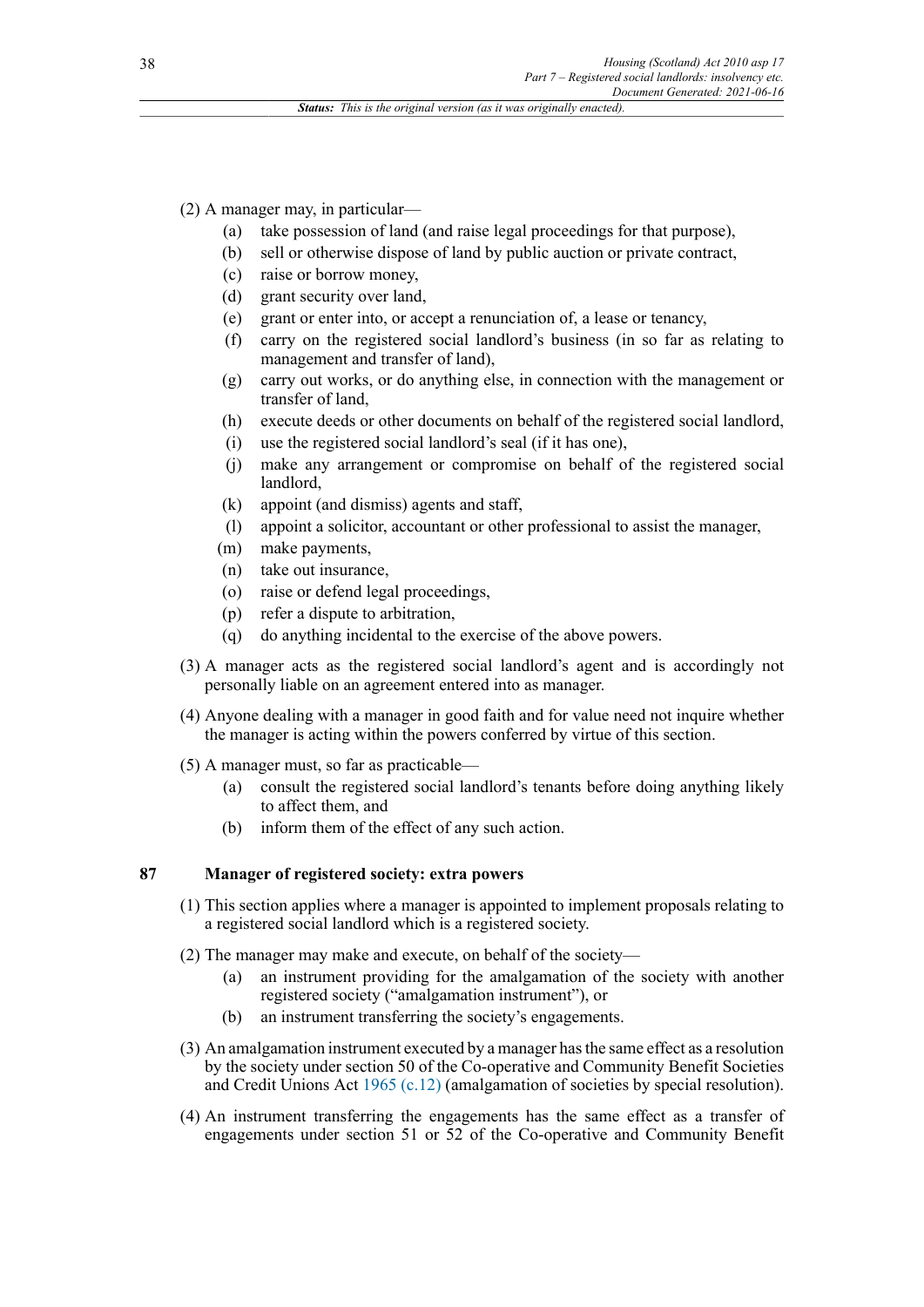Societies and Credit Unions Act [1965 \(c.12\)](http://www.legislation.gov.uk/id/ukpga/1965/12) (and, in particular, has effect subject to section 54 of that Act).

- (5) The manager must send a copy of the instrument (signed by the manager) to the Financial Services Authority.
- (6) The copy instrument must be registered by that Authority and the instrument does not take effect until the copy is so registered.
- (7) A copy instrument must be sent for registration within 14 days of execution (but a copy registered after that period is valid).

### **88 Regulator assistance**

- (1) The Regulator may give financial or other assistance to a registered social landlord in order to—
	- (a) preserve its position pending the making or agreement of proposals, or
	- (b) facilitate implementation of agreed proposals.
- (2) In order to facilitate implementation of agreed proposals, the Regulator may give financial or other assistance to—
	- (a) a manager appointed to implement agreed proposals,
	- (b) an officer of the registered social landlord.
- (3) The Regulator may, in particular—
	- (a) lend staff,
	- (b) arrange payment of a manager's remuneration and expenses.

#### (4) But the Regulator may not—

- (a) pay grants,
- (b) make loans,
- (c) indemnify a manager or officer, or
- (d) make payments, or give guarantees, connected with loans (whether secured or otherwise),

without the consent of Ministers.

### **89 Failure by manager to implement agreed proposals**

- (1) This section applies where a registered social landlord, or any of its creditors, applies to the Court of Session on the ground that a manager has acted otherwise than in accordance with agreed proposals.
- (2) The Court may—
	- (a) confirm, modify or reduce any decision or other act of the manager,
	- (b) give the manager directions, or
	- (c) make such other order as the court thinks fit.

#### **90 Other failure to implement agreed proposals**

(1) This section applies where any person bound by agreed proposals applies to the Court of Session on the ground that another person so bound has acted, or proposes to act, otherwise than in accordance with the proposals.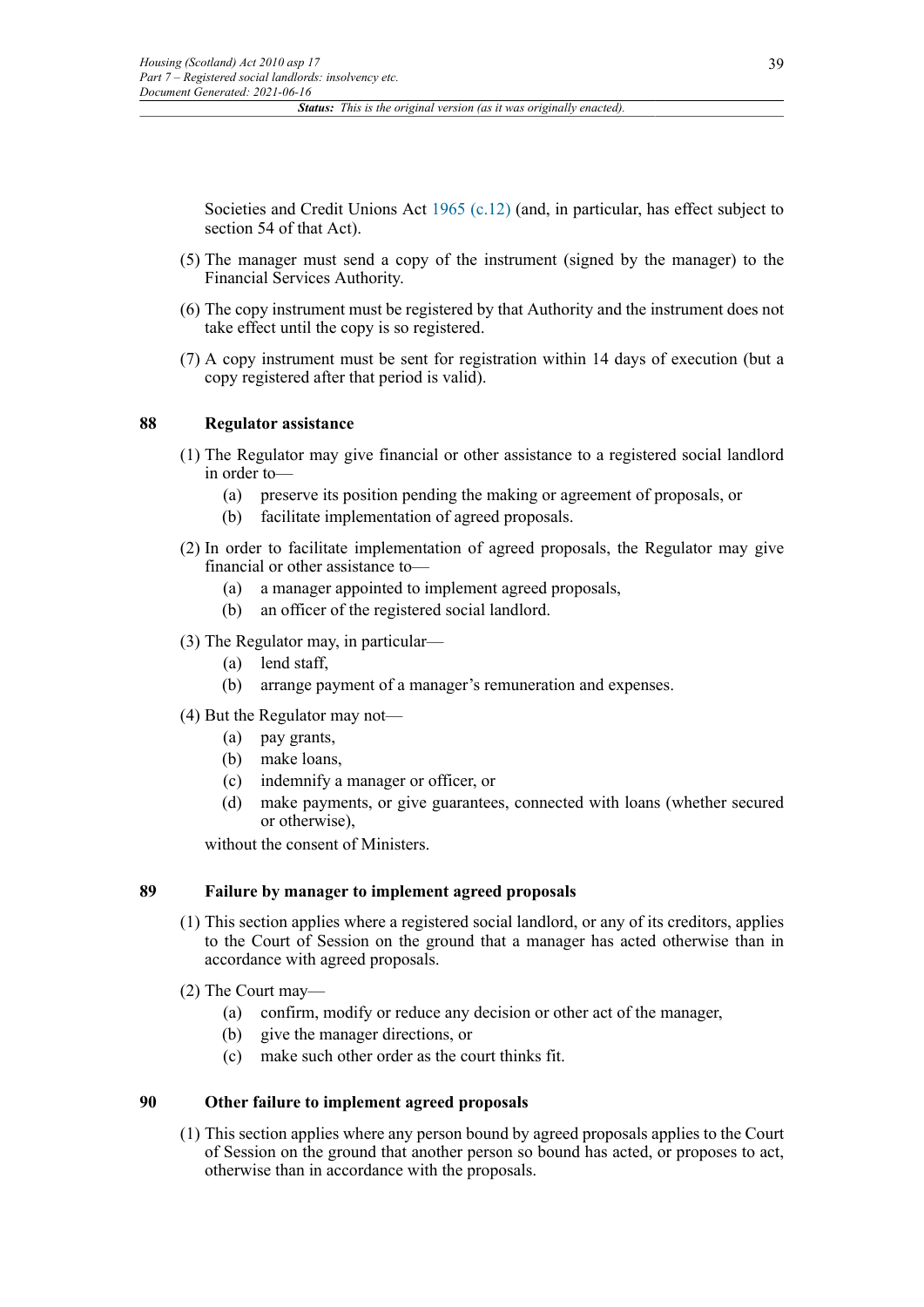(2) The Court may—

- (a) confirm or modify the act,
- (b) declare the act to be of no effect, or
- (c) make such other order (by way of interdict, award of damages or otherwise) as the court thinks fit.

# **91 Meaning of "land"**

References in this Part to a registered social landlord's land include references to any existing or future interest of the landlord in rent or other receipts arising from land.

# **PART 8**

REGISTERED SOCIAL LANDLORDS: ORGANISATIONAL CHANGE ETC.

# *Change of name, office or constitution*

# **92 Change of name or office**

A registered social landlord must give the Regulator notice of any change to—

- (a) its name, or
- (b) its registered or principal office,

within 28 days of the change being made.

# **93 Change of constitution**

An amendment to a registered social landlord's constitution (other than a change of name or office) is valid only if the Regulator consents to the amendment.

# **94 Registered society's rules: supplementary**

- (1) This section applies where a registered social landlord which is a registered society obtains the Regulator's consent under section 93 to an amendment of its rules.
- (2) A copy of the consent must accompany the copies of the amendment sent to the Financial Services Authority in accordance with section 10(1) of the Co-operative and Community Benefit Societies and Credit Unions Act [1965 \(c.12\)](http://www.legislation.gov.uk/id/ukpga/1965/12).
- (3) The Co-operative and Community Benefit Societies and Credit Unions Act [1965](http://www.legislation.gov.uk/id/ukpga/1965/12)  $(c.12)$  applies in relation to sections 92 and 93 and subsection (2) of this section as if those provisions were contained in section 10 of that Act.

# **95 Change of registered company's articles: supplementary**

- (1) This section applies where a registered social landlord which is a registered company obtains the Regulator's consent under section 93 to an amendment of its articles of association.
- (2) A copy of the consent must accompany the copy resolution sent to the registrar of companies in accordance with section 30 of the Companies Act [2006 \(c.46\).](http://www.legislation.gov.uk/id/ukpga/2006/46)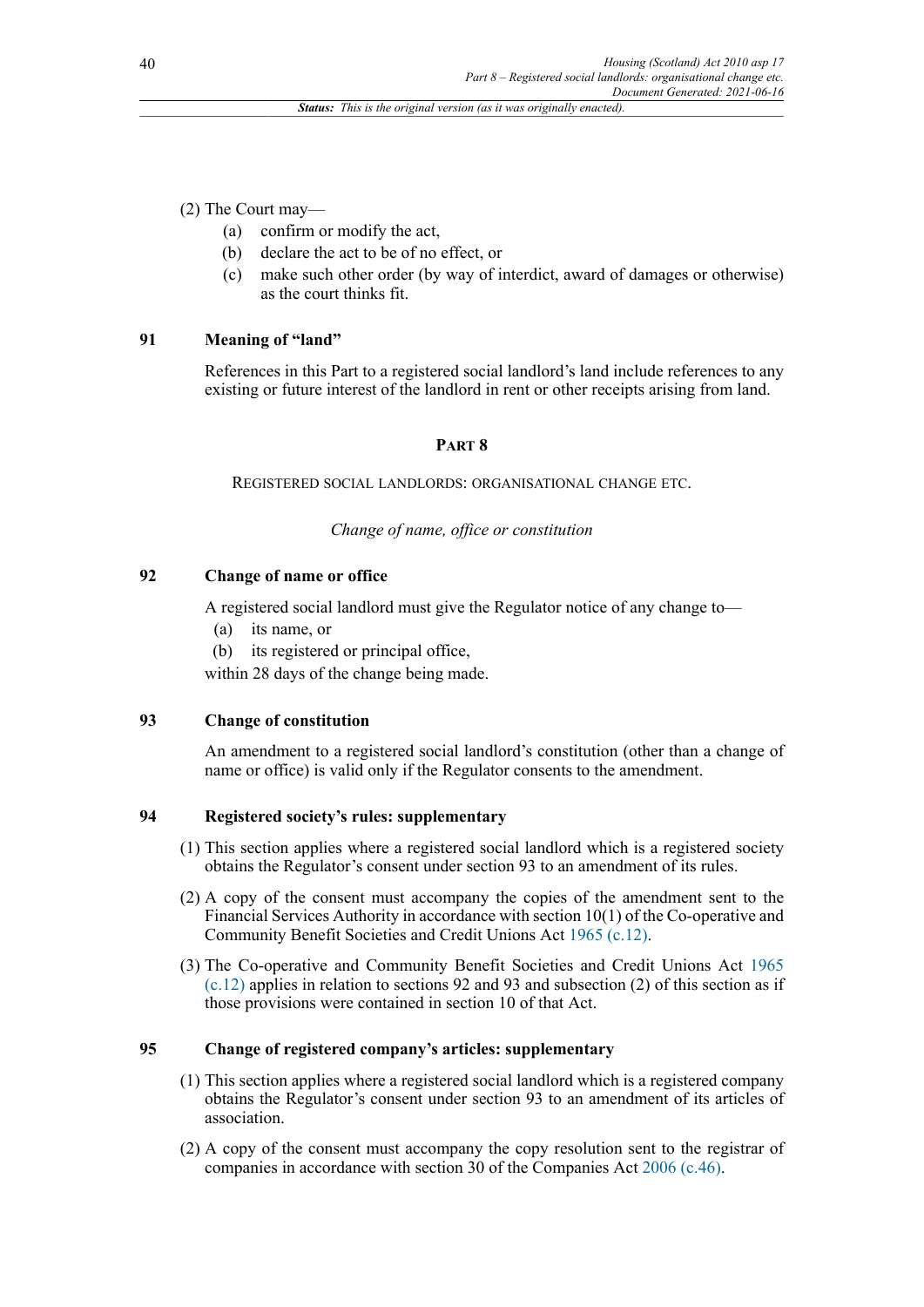*Registered societies: restructuring, winding up and dissolution*

#### **96 Restructuring, winding up and dissolution of registered societies**

(1) This group of sections applies to a registered social landlord—

- (a) which is a registered society, and
- (b) whose inclusion in the register has been recorded by the Financial Services Authority.
- (2) Chapter 2 of Part 10 makes provision for Regulator consent for the purpose of section 97.
- (3) The Regulator must not give any other consent for the purposes of this group of sections unless satisfied that the society has consulted its tenants about the matter for which consent is needed.

#### **97 Restructuring of society**

- (1) The Financial Services Authority may register a special resolution passed by the society for the purposes of a restructuring provision only if—
	- (a) the Regulator consents to the special resolution, and
	- (b) a copy of the consent accompanies the copy special resolution sent to the Financial Services Authority for the purposes of the Co-operative and Community Benefit Societies and Credit Unions Act [1965 \(c.12\)](http://www.legislation.gov.uk/id/ukpga/1965/12).

"restructuring provision" means any of the following provisions of the Co-operative and Community Benefit Societies and Credit Unions Act [1965 \(c.12\)](http://www.legislation.gov.uk/id/ukpga/1965/12)—

section 50 (amalgamation)

section 51 (transfer of engagements)

section 52 (conversion into or amalgamation with registered company)

(2) Any new body created, or to whom engagements are transferred, in pursuance of the special resolution is to be included in the register (and is to be treated as so included pending such inclusion).

#### **98 Voluntary winding up of society**

A resolution for the voluntary winding up of the society under the Insolvency Act [1986 \(c.45\)](http://www.legislation.gov.uk/id/ukpga/1986/45) is valid only if—

- (a) the Regulator consents to the resolution before it is passed, and
- (b) a copy of the consent accompanies the copy resolution sent to the Financial Services Authority for the purposes of section 30 of the Companies Act [2006](http://www.legislation.gov.uk/id/ukpga/2006/46) [\(c.46\)](http://www.legislation.gov.uk/id/ukpga/2006/46) (as applied by virtue of section 55 of the Co-operative and Community Benefit Societies and Credit Unions Act [1965 \(c.12\)](http://www.legislation.gov.uk/id/ukpga/1965/12) and section 84(3) of the Insolvency Act [1986 \(c.45\)](http://www.legislation.gov.uk/id/ukpga/1986/45)).

#### **99 Dissolution of society**

The Financial Services Authority may register an instrument of dissolution of the society under section 58 of the Co-operative and Community Benefit Societies and Credit Unions Act [1965 \(c.12\),](http://www.legislation.gov.uk/id/ukpga/1965/12) or cause notice of the dissolution to be advertised under that section, only if—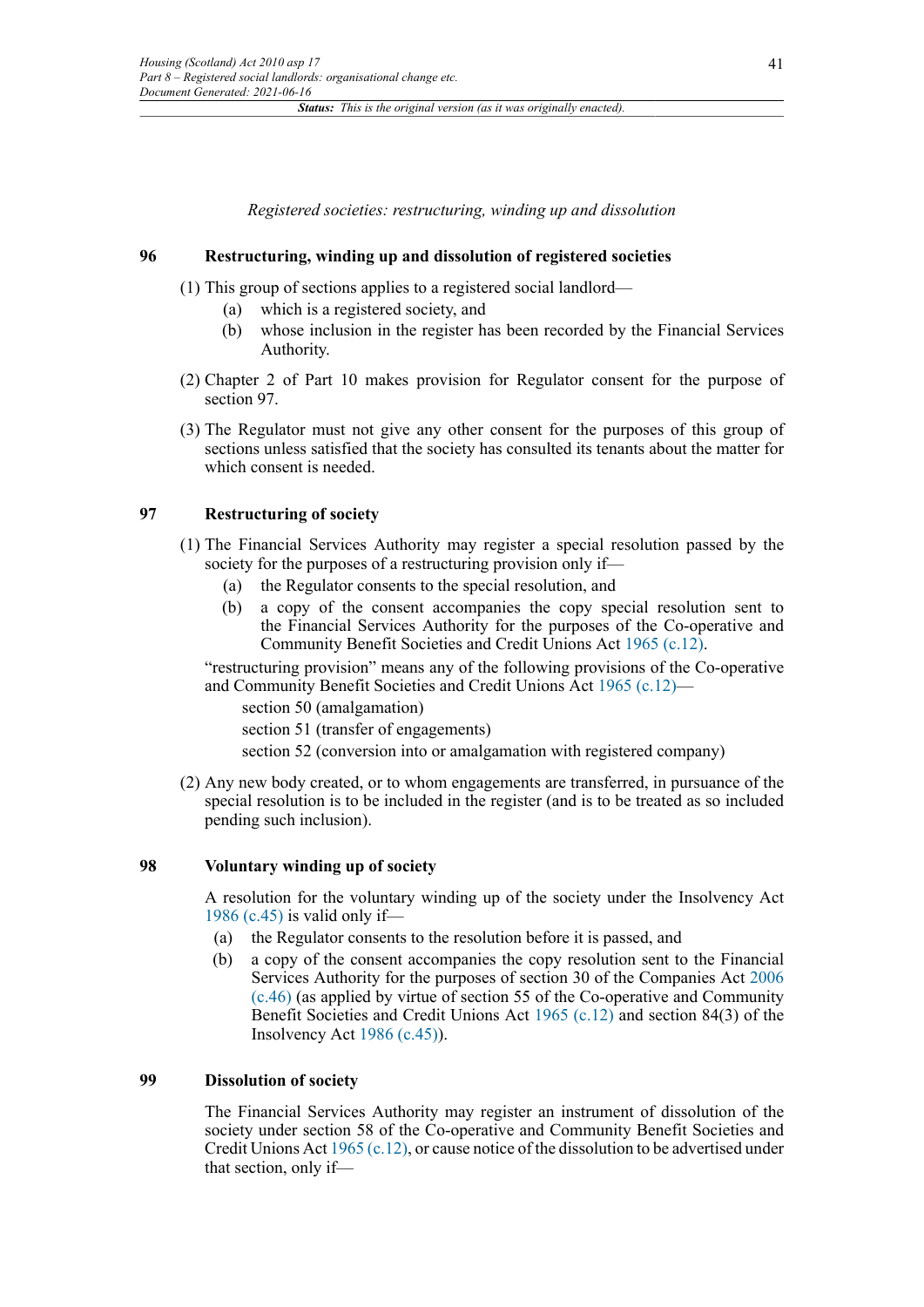- (a) the Regulator consents to the dissolution, and
- (b) a copy of the consent accompanies the instrument sent to the Financial Services Authority for the purposes of that section.

*Companies: restructuring and winding up*

#### **100 Restructuring and winding up of companies**

- (1) This group of sections applies to a registered social landlord which is a registered company.
- (2) Chapter 2 of Part 10 makes provision for Regulator consent for the purpose of section 101.
- (3) The Regulator must not give any other consent for the purposes of this group of sections unless satisfied that the company has consulted its tenants about the matter for which consent is needed.

#### **101 Restructuring of company**

- (1) A court order made in respect of the company under section 899 or 900 of the Companies Act [2006 \(c.46\)](http://www.legislation.gov.uk/id/ukpga/2006/46) has effect only if––
	- (a) the Regulator consents to the order before it is made, and
	- (b) a copy of the consent accompanies the copy of the order delivered to the registrar of companies in accordance with section 900(6) of the Companies Act [2006 \(c.46\)](http://www.legislation.gov.uk/id/ukpga/2006/46).
- (2) Where the whole or any part of the undertaking and property and liabilities of the company are transferred to another company in pursuance of an order under section  $900$  of the Companies Act  $2006$  (c.46), that other company is to be included in the register (and is to be treated as so included pending such inclusion).

#### **102 Conversion of company into a registered society**

- (1) A special resolution by the company under section 53 of the Co-operative and Community Benefit Societies and Credit Unions Act [1965 \(c.12\)](http://www.legislation.gov.uk/id/ukpga/1965/12) has effect only if––
	- (a) the Regulator consents to the special resolution before it is passed, and
	- (b) a copy of the consent accompanies the resolution sent to the registrar of companies in accordance with section 53(4) of the Co-operative and Community Benefit Societies and Credit Unions Act [1965 \(c.12\)](http://www.legislation.gov.uk/id/ukpga/1965/12).
- (2) The new registered society created in pursuance of that resolution is to be included in the register (and is to be treated as so included pending such inclusion).

### **103 Company voluntary arrangement**

A voluntary arrangement under Part 1 of the Insolvency Act [1986 \(c.45\)](http://www.legislation.gov.uk/id/ukpga/1986/45) in relation to the company does not take effect under section 5 of that Act unless the Regulator consents to the voluntary arrangement.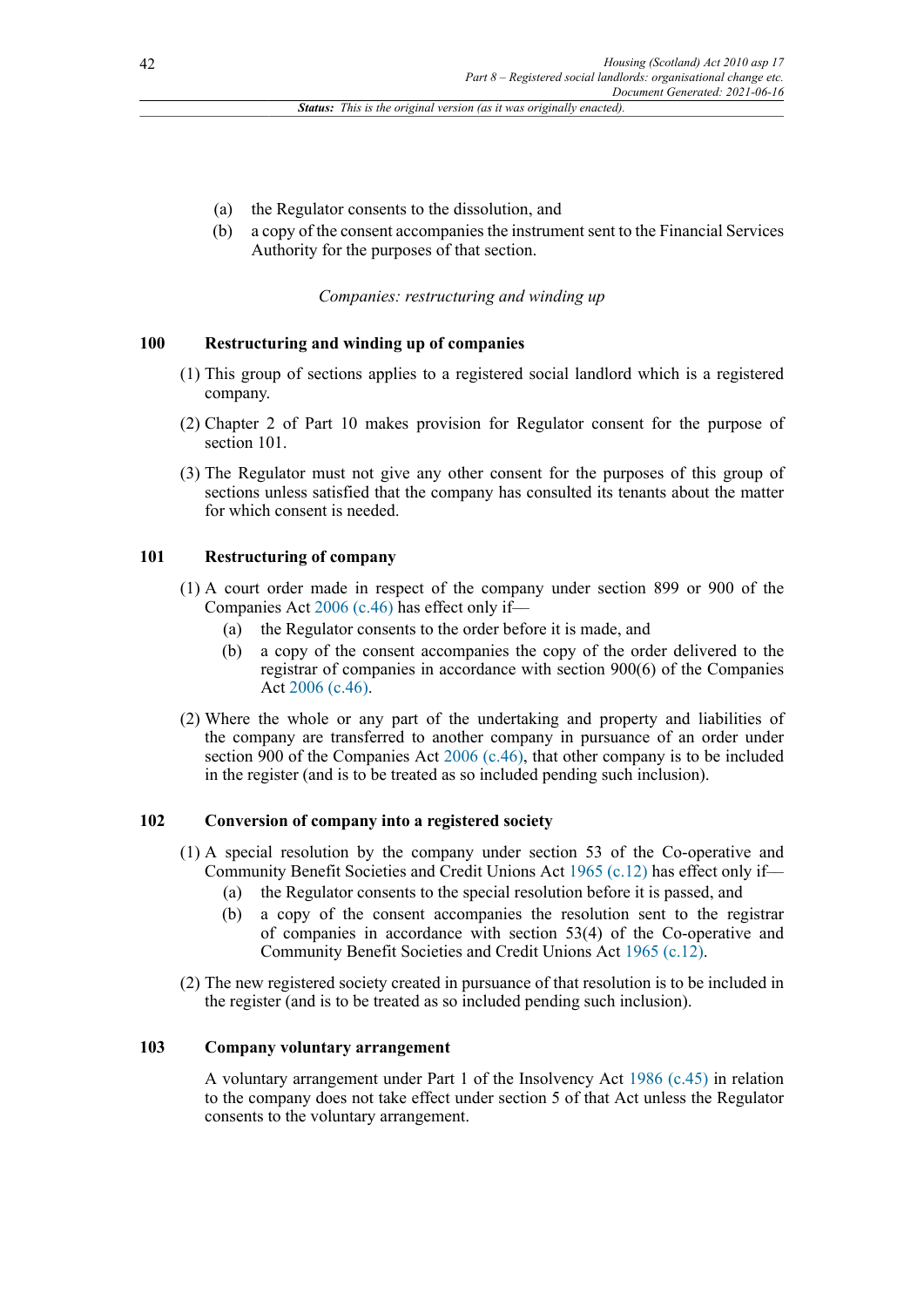### **104 Voluntary winding up of company**

A special resolution for the voluntary winding up of the company under the Insolvency Act [1986 \(c.45\)](http://www.legislation.gov.uk/id/ukpga/1986/45) is valid only if—

- (a) the Regulator consents to the special resolution before it is passed, and
- (b) a copy of the consent accompanies the copy resolution sent to the registrar of companies in accordance with section 30 of the Companies Act [2006 \(c.46\).](http://www.legislation.gov.uk/id/ukpga/2006/46)

#### *Winding up petition*

### **105 Regulator's power to petition for winding up**

- (1) This section applies to a registered social landlord which is—
	- (a) a registered society, or
	- (b) a registered company.
- (2) The Regulator may present a petition for the winding up of the registered social landlord under the Insolvency Act [1986 \(c.45\)](http://www.legislation.gov.uk/id/ukpga/1986/45) on the ground—
	- (a) that the registered social landlord is failing properly to carry out its objects,
	- (b) that the registered social landlord is unable to pay its debts within the meaning of section 123 of that Act, or
	- (c) the Regulator has directed the registered social landlord under section 67 to transfer all its assets to another registered social landlord.

*Asset transfer on dissolution or winding up*

# **106 Asset transfer on dissolution or winding up**

- (1) This section applies to a registered social landlord—
	- (a) which is a registered society dissolved as mentioned in section 55(a) or (b) of the Co-operative and Community Benefit Societies and Credit Unions Act [1965 \(c.12\),](http://www.legislation.gov.uk/id/ukpga/1965/12) or
	- (b) which is a registered company wound up under the Insolvency Act [1986](http://www.legislation.gov.uk/id/ukpga/1986/45) [\(c.45\).](http://www.legislation.gov.uk/id/ukpga/1986/45)
- (2) Any surplus assets available after the registered social landlord's liabilities have been discharged are to be transferred to such other registered social landlord as the Regulator directs.
- (3) The Regulator must—
	- (a) before making a direction, consult the tenants of any houses to be included in the transfer, and
	- (b) when making a direction, have regard to any views expressed by those consulted by such time as the Regulator may specify.
- (4) The Regulator may discharge any liability of the registered social landlord in order to ensure that assets which would otherwise need to be sold to discharge that liability are instead transferred under subsection (2).
- (5) The Regulator may direct the transfer of assets from a registered social landlord which is a charity only if the recipient registered social landlord is a charity which the Regulator, after consulting the Office of the Scottish Charity Regulator, considers has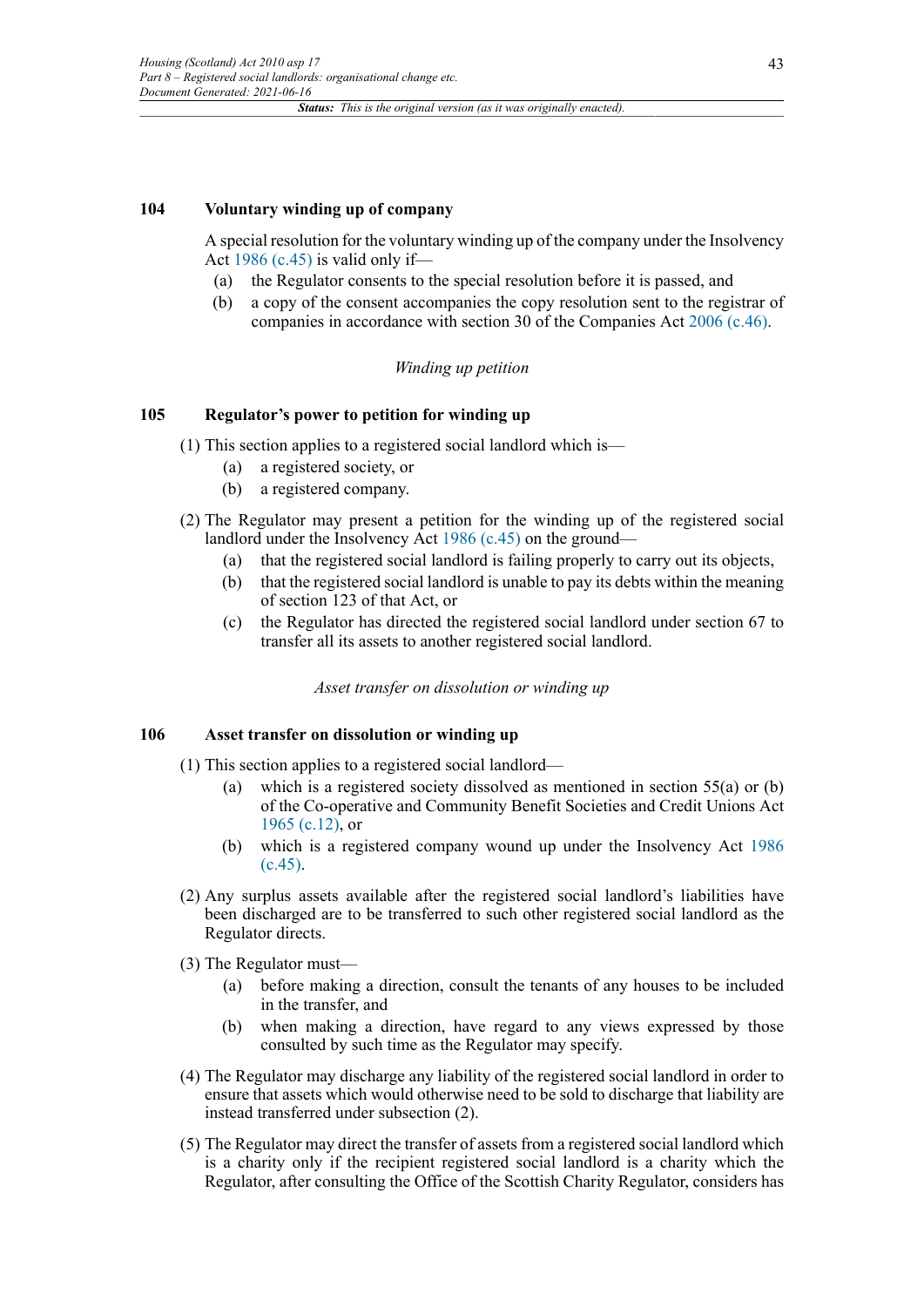the same or similar charitable purposes (within the meaning of section 7(2) of the Charities and Trustee Investment (Scotland) Act [2005 \(asp 10\)\)](http://www.legislation.gov.uk/id/asp/2005/10).

- (6) The Regulator may direct the transfer of assets which the registered social landlord is under a duty to apply in accordance with section 19(1) of the Charities and Trustee Investment (Scotland) Act [2005 \(asp 10\)](http://www.legislation.gov.uk/id/asp/2005/10) only if the Regulator—
	- (a) consults with the Office of the Scottish Charity Regulator, and
	- (b) after doing so, considers that the recipient registered social landlord will secure the proper application of those assets for the purposes which were set out in the transferor registered social landlord's entry in the Scottish Charity Register immediately before its removal from that register.

(7) This section has effect despite anything in—

- (a) the Co-operative and Community Benefit Societies and Credit Unions Act [1965 \(c.12\),](http://www.legislation.gov.uk/id/ukpga/1965/12)
- (b) the Insolvency Act [1986 \(c.45\)](http://www.legislation.gov.uk/id/ukpga/1986/45),
- (c) the Companies Act [2006 \(c.46\),](http://www.legislation.gov.uk/id/ukpga/2006/46) or
- (d) the registered social landlord's constitution.

### **PART 9**

DISPOSAL OF LAND OR ASSETS BY REGISTERED SOCIAL LANDLORDS

## **107 Power to dispose of land or assets**

- (1) A registered social landlord has power to dispose of land, or to dispose of any other asset by granting security over it, but may do so only if—
	- (a) the Regulator consents to the disposal, or
	- (b) the Regulator's consent is not required because of section 108.
- (2) The Regulator may—
	- (a) give general consent to certain disposals, or
	- (b) give consent for particular purposes (for example, for particular registered social landlords, particular land or particular disposals).
- (3) The Regulator's consent may be conditional.

## **108 Disposals not requiring consent**

- (1) The Regulator's consent under this Part is not required for a disposal—
	- (a) by way of a lease under a Scottish secure tenancy (or what would be such a tenancy but for schedule 1 to the Housing (Scotland) Act [2001 \(asp 10\)\)](http://www.legislation.gov.uk/id/asp/2001/10),
	- (b) by way of a lease under a short Scottish secure tenancy,
	- (c) by way of a lease under an assured tenancy or an assured agricultural occupancy,
	- (d) by way of a lease under what would be an assured tenancy but for any of paragraphs 3 to 8 and 12 of schedule 4 to the Housing (Scotland) Act [1988](http://www.legislation.gov.uk/id/ukpga/1988/43) [\(c.43\),](http://www.legislation.gov.uk/id/ukpga/1988/43)
	- (e) by way of an occupancy arrangement,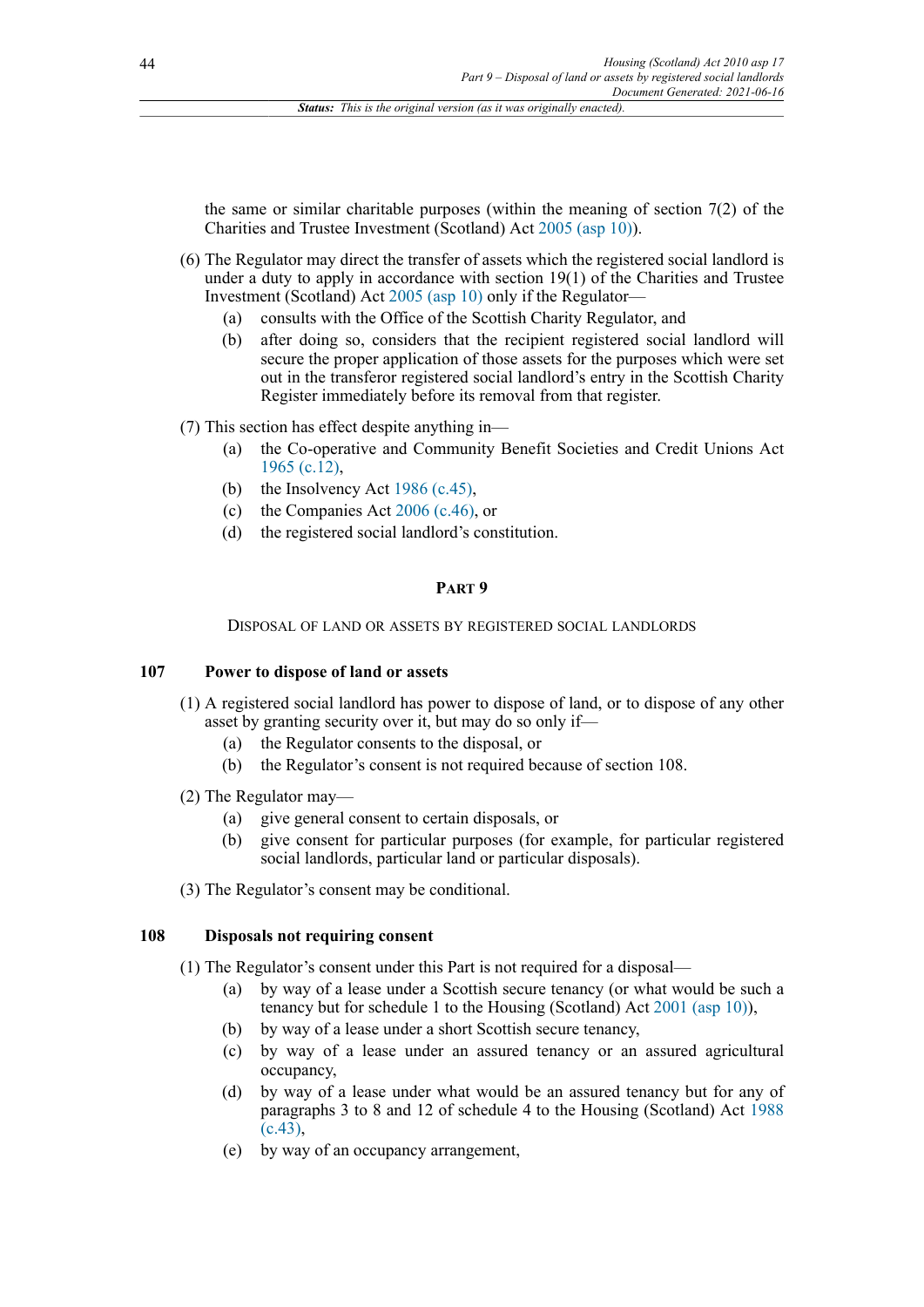- (f) made in pursuance of the right to buy conferred by Part 3 of the Housing (Scotland) Act [1987 \(c.26\),](http://www.legislation.gov.uk/id/ukpga/1987/26)
- (g) made in pursuance of a direction given by the Regulator under section 67 or 106,
- (h) for which the Regulator's consent is required under section 78,
- (i) made in implementation of agreed proposals under section 86 or 87,
- (j) arising from a restructuring for which the Regulator's consent is required under Part 8, or
- (k) of such type and made in such manner as the Regulator may determine.
- (2) For the purposes of subsection  $(1)(e)$  an occupancy arrangement is an arrangement other than a lease—
	- (a) under which a person has the lawful right to occupy living accommodation (within the meaning of section 194 of the Housing (Scotland) Act [2006](http://www.legislation.gov.uk/id/asp/2006/1) [\(asp 1\)\)](http://www.legislation.gov.uk/id/asp/2006/1) which forms part of premises or a group of premises owned by the landlord, and
	- (b) where the occupants of the premises share with each other one or more of— (i) a toilet,
		- (ii) personal washing facilities, or
		- (iii) facilities for the preparation or provision of cooked food.
- (3) Before making, revising or withdrawing a determination under subsection (1)(k), the Regulator must consult—
	- (a) Ministers,
	- (b) registered social landlords or their representatives, and
	- (c) secured creditors of registered social landlords or their representatives.
- (4) The Regulator must make arrangements for bringing a determination (and any revision or withdrawal) to the attention of those affected by it.

# **109 Notification where disposal consent not required**

- (1) If a registered social landlord makes a disposal which does not require the Regulator's consent it must notify the Regulator as soon as reasonably practicable.
- (2) The Regulator may make a determination dispensing with the notification requirement.
- (3) A determination may be given generally or for particular purposes (and different determinations may be issued for different social landlords or for different areas or properties).
- (4) Before issuing, revising or withdrawing a general determination, the Regulator must consult—
	- (a) Ministers,
	- (b) tenants of social landlords or their representatives,
	- (c) registered social landlords or their representatives, and
	- (d) secured creditors of registered social landlords or their representatives.
- (5) The Regulator need not consult on a specific determination relating only to one or more particular registered social landlords or properties.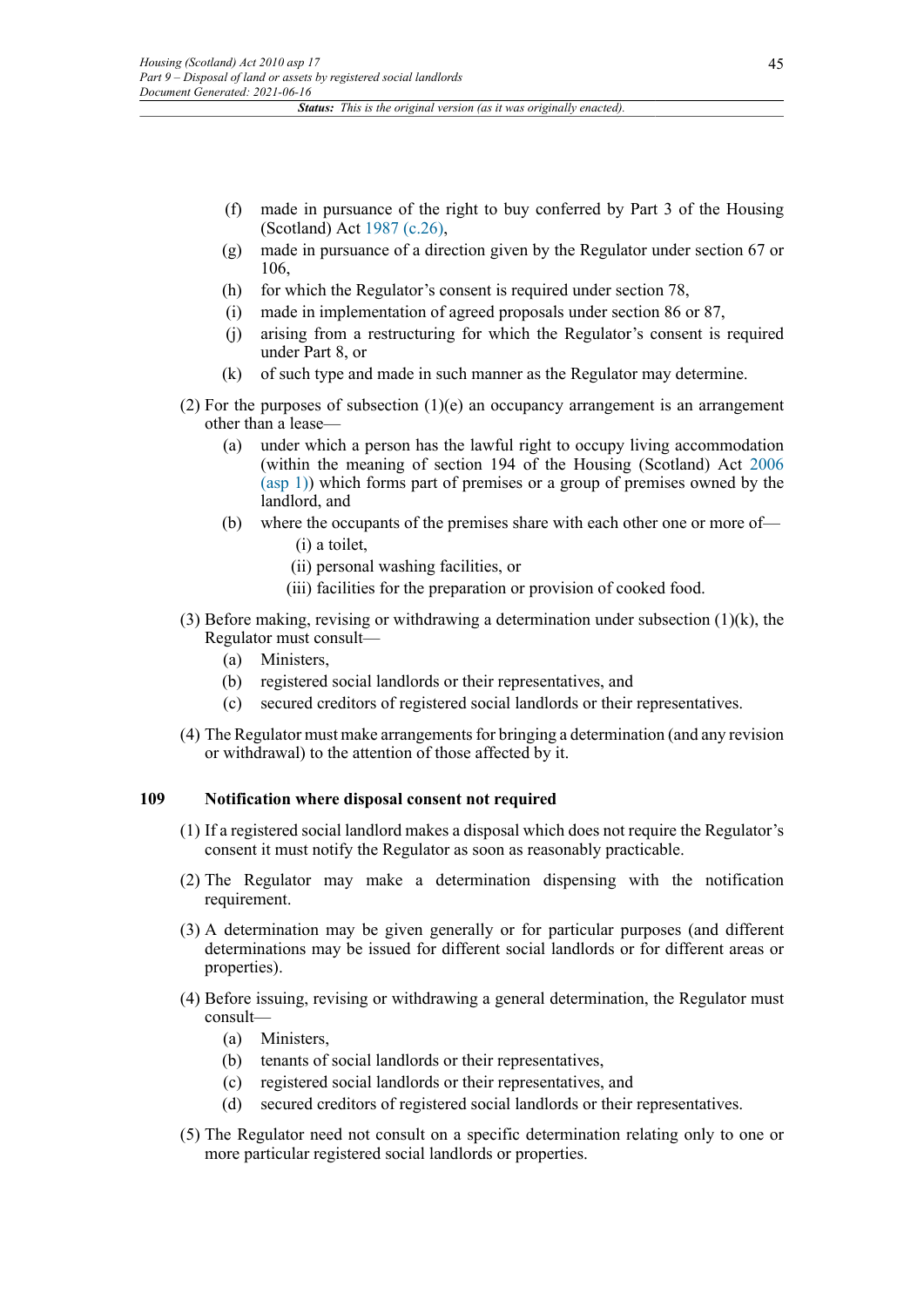### **110 Tenant consultation: other disposals**

#### (1) This section applies where—

- (a) a registered social landlord proposes to make a disposal of land for which the Regulator's consent under this Part is required, and
- (b) Part 10 does not apply in relation to the proposed disposal (see section 113).

### (2) The registered social landlord must—

- (a) consult—
	- (i) tenants of any houses included in the disposal, and
	- (ii) any other person whom the Regulator requires the landlord to consult, and
- (b) inform the Regulator of the views expressed by those consulted.

# **111 Effect of disposals without consent**

A disposal of land by a registered social landlord for which the Regulator's consent is required is void if the Regulator does not consent to the disposal before it is made.

# **112 De-registered bodies**

This Part applies in relation to a disposal of land by a body removed from the register of social landlords as if that body were still registered.

But it only so applies in relation to land held by the body before it was so removed.

#### **PART 10**

SPECIAL PROCEDURE FOR DISPOSALS AND RESTRUCTURING RESULTING IN CHANGE OF LANDLORD

# **CHAPTER 1**

#### DISPOSALS BY A REGISTERED SOCIAL LANDLORD

### **113 Disposals resulting in change of landlord**

(1) This Chapter applies to a disposal of land by a registered social landlord—

- (a) for which the Regulator's consent under Part 9 is required, and
- (b) as a result of which a tenant under a Scottish secure tenancy will cease to be a tenant of the registered social landlord making the disposal.
- (2) Where this Chapter applies, the special procedure set out in sections 114 to 121 applies to the disposal.
- (3) Where this Chapter applies to only a part of a disposal of land, it applies to that part as to a separate disposal.

#### **114 Regulator's initial decision**

The Regulator may, having regard to any information available to it—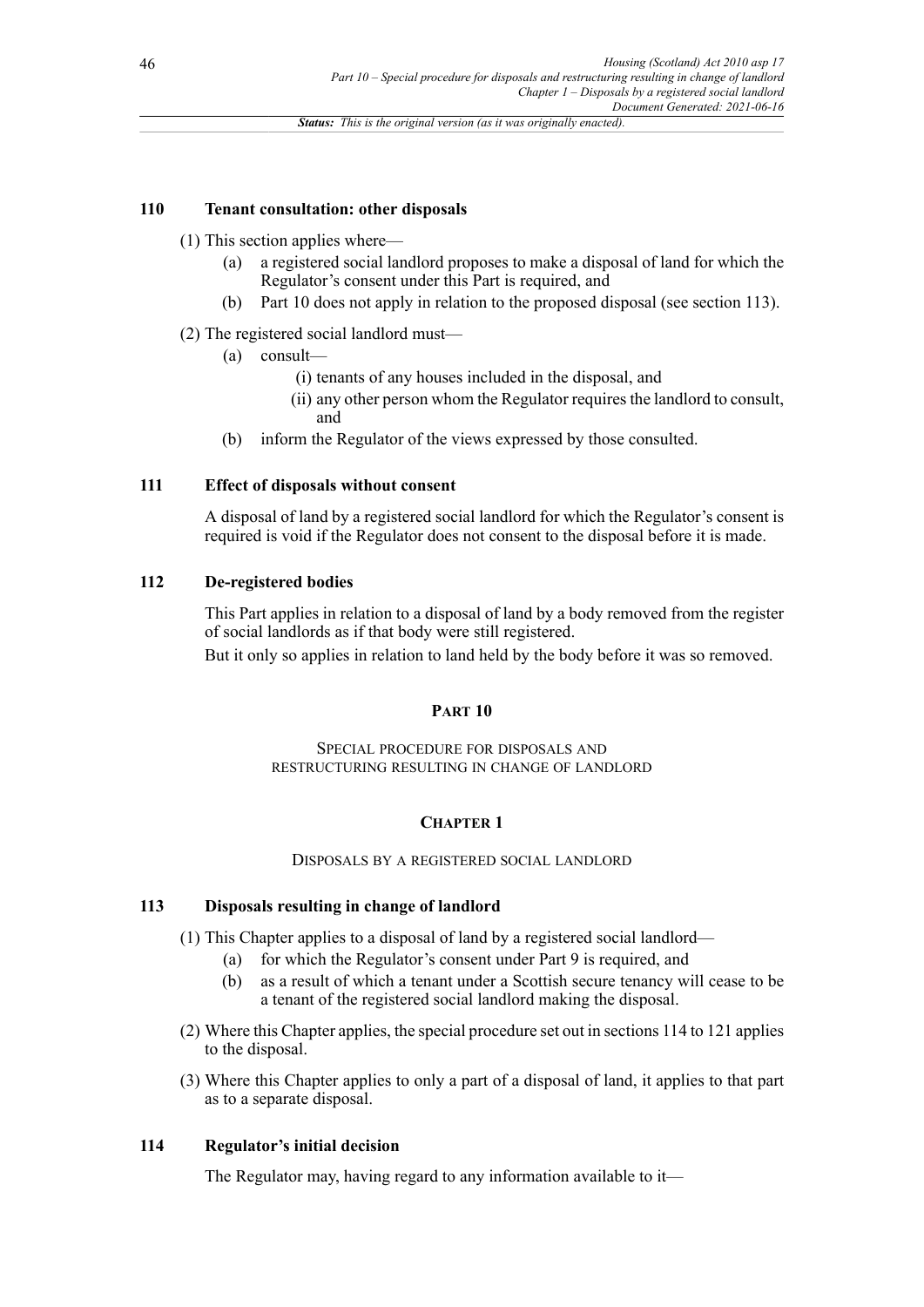- (a) refuse consent to the disposal, or
- (b) direct the registered social landlord to consult with tenants in accordance with section 115.

### **115 Consultation with tenants**

- (1) A registered social landlord proposing to make a disposal must, after a direction given by the Regulator under section 114, serve a notice on the tenants of each house included in the proposed disposal—
	- (a) specifying to whom the proposed disposal is to be made,
	- (b) explaining the likely consequences of the disposal for the tenants,
	- (c) informing them of their right to make representations to the registered social landlord within such reasonable period (of not less than 28 days) as may be specified, and
	- (d) including such other details about the proposed disposal as the landlord considers appropriate.
- (2) The registered social landlord must, after considering any timeous representations made in pursuance of the notice served under subsection (1), serve a further notice on the tenants concerned—
	- (a) informing them—
		- (i) of any significant changes to the proposed disposal, and
		- (ii) of their right to object to the proposed disposal within such reasonable period (of not less than 28 days) specified in the notice, and
	- (b) explaining that the disposal requires the Regulator's consent.

#### **116 Regulator's consent**

- (1) Following consultation under section 115, the Regulator may—
	- (a) refuse consent to the disposal, or
	- (b) consent to the disposal, subject to tenant authorisation.
- (2) Tenant authorisation is given when—
	- (a) the Regulator—
		- (i) directs the registered social landlord to conduct a ballot under section 118, or
		- (ii) directs the registered social landlord to seek the written agreement of tenants in accordance with section 119, and
	- (b) the outcome is approved by the Regulator under section 121.
- (3) The Regulator when making its decision under subsection (1)—
	- (a) must have regard to the results of the consultation under section 115, and
	- (b) may have regard to any other information available to it.
- (4) Where the disposal is to a person other than a registered social landlord, the Regulator must not consent unless it is satisfied that a disposal to a registered social landlord is not appropriate.
- (5) A consent under this section may be subject to such conditions as the Regulator thinks fit.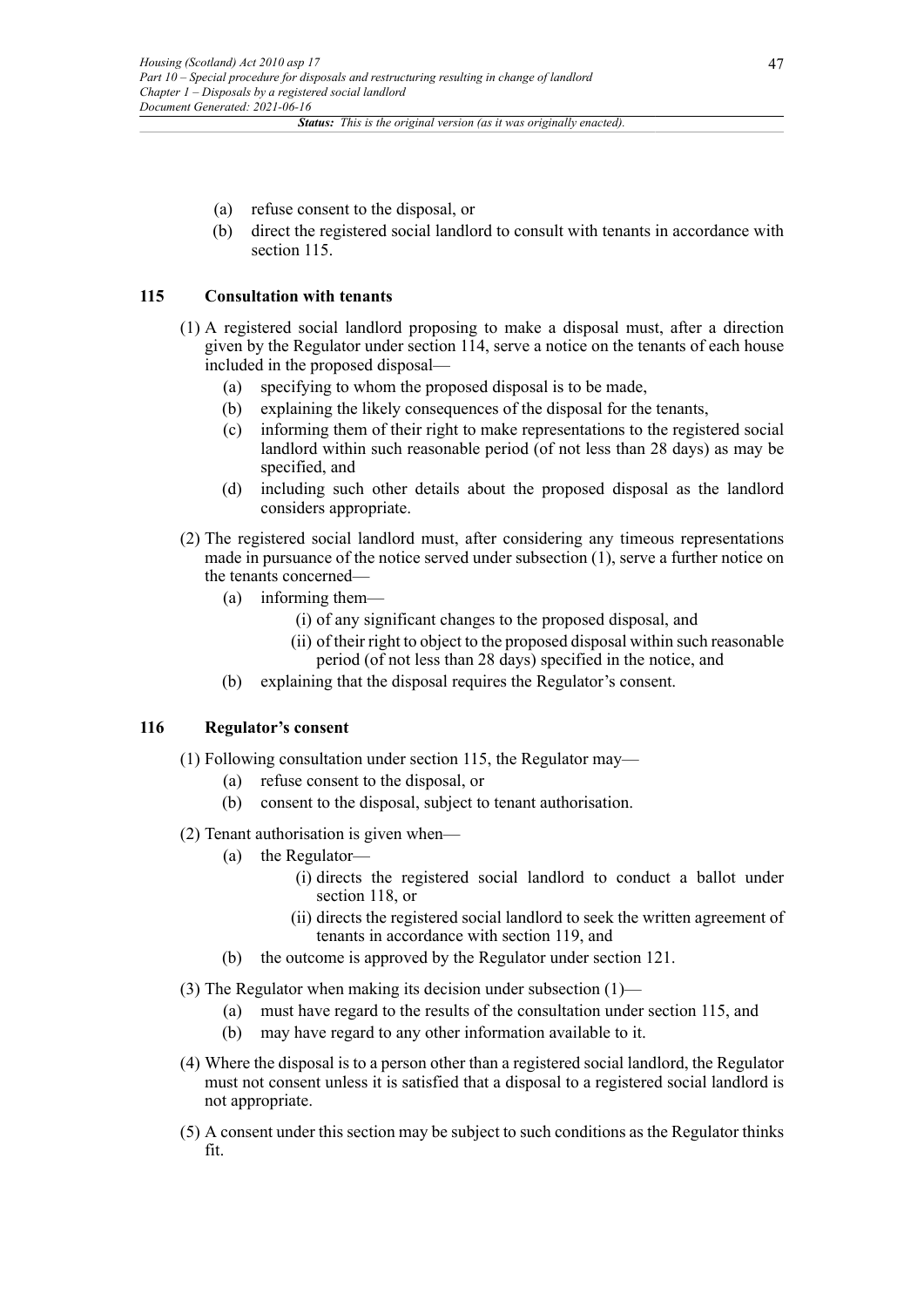(6) Nothing in section 121 affects the Regulator's general discretion to refuse consent to a disposal under this section on grounds relating to whether a disposal is supported by tenants.

# **117 Further information**

The Regulator may, before making its decision under section 121—

- (a) require the registered social landlord concerned to provide any information— (i) about representations and objections made by tenants and others in relation to the proposed disposal, or
	- (ii) otherwise relating to the proposed disposal,
	- which the Regulator considers relevant,
- (b) direct the registered social landlord concerned—
	- (i) to carry out further consultation with tenants in addition to that carried out under section 115, and
	- (ii) to give the Regulator such information about that consultation as it may require.

# **118 Ballot**

- (1) A registered social landlord must, where given a direction to do so by the Regulator, conduct a ballot of tenants of houses included in the proposed disposal on the question of whether the tenants wish the disposal to proceed.
- (2) The registered social landlord must inform the Regulator of the results of the ballot. The registered social landlord must, when conducting the ballot and informing the Regulator of the results, have regard to any guidance issued by Ministers about such matters.

# **119 Written agreements**

- (1) A registered social landlord must, where given a direction to do so by the Regulator, seek the written agreement to the disposal from tenants of houses included in the proposed disposal.
- (2) The registered social landlord must provide the Regulator with information about every written agreement sought.

# **120 Unaffected tenants**

- (1) In this section, "unaffected tenant" means a tenant of a house included in a proposed disposal of land who the registered social landlord expects to have vacated the house before the disposal is made.
- (2) The registered social landlord—
	- (a) need not give notice (or further notice) under section 115 to an unaffected tenant, and
	- (b) may exclude an unaffected tenant from any ballot conducted under section 118, and
	- (c) where directed to seek the written agreement of tenants under section 119, need not seek the agreement of an unaffected tenant.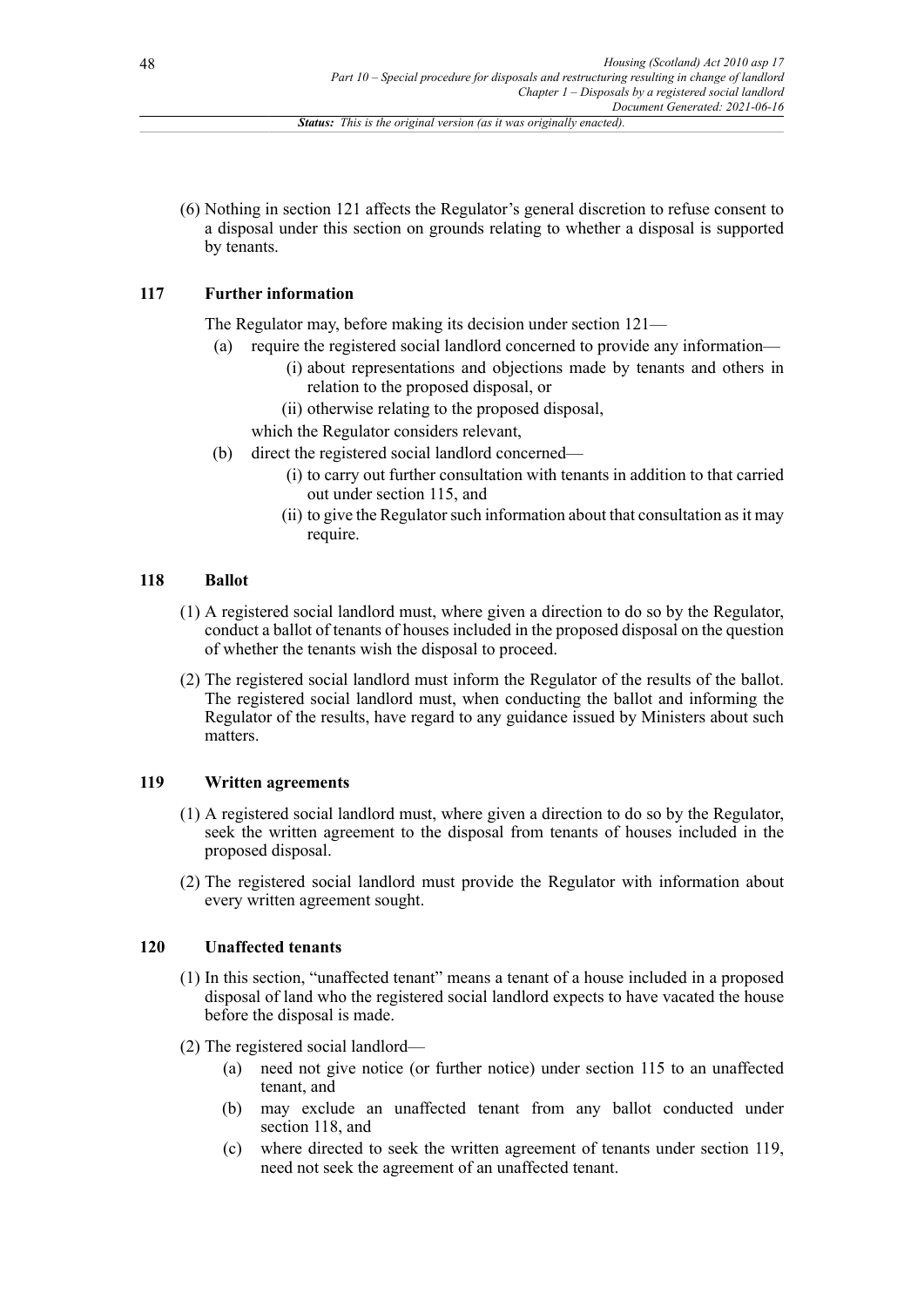(3) But, where a registered social landlord does not give such a notice or so excludes a tenant from the ballot or does not seek the tenant's written consent, the Regulator must not decide whether to give approval under section 121 unless the registered social landlord has served notice on the Regulator confirming that the tenants concerned have all vacated the houses concerned.

# **121 Regulator's approval**

(1) Where a direction is made under section  $116(1)(b)$ , the Regulator must—

- (a) approve the disposal if satisfied—
	- (i) that a majority of tenants voting in a ballot conducted under section 118 wish the disposal to proceed, or as the case may be,
	- (ii) that the landlord has obtained the written agreement of a majority of the tenants whose written agreement the landlord was required to seek under section 119, or
- (b) if not so satisfied, withdraw the conditional consent it gave under section  $116(1)(b)$ .
- (2) The Regulator may, before making its decision under this section, require the registered social landlord concerned to provide information about—
	- (a) the ballot conducted under section 118, or
	- (b) the written agreements sought under section 119.

# **122 Purchaser protection**

Failure by the Regulator or by a registered social landlord to comply with any provision of this Chapter in relation to a disposal does not invalidate the Regulator's consent to the disposal.

# **CHAPTER 2**

### RESTRUCTURING OF A REGISTERED SOCIAL LANDLORD

# **123 Restructuring resulting in change of landlord**

(1) This Chapter applies to a restructuring by a registered social landlord—

- (a) in relation to which the Regulator's consent is required under section 97 or 101, and
- (b) as a result of which a tenant under a Scottish secure tenancy will cease to be a tenant of the registered social landlord proposing the restructuring.
- (2) Despite subsection (1), this Chapter does not apply where—
	- (a) a registered society converts into a company in accordance with section 52 of the Co-operative and Community Benefit Societies and Credit Unions Act 1965, or
	- (b) the registered social landlord in respect of which a court order is made under section 899 or 900 of the Companies Act [2006 \(c.46\)](http://www.legislation.gov.uk/id/ukpga/2006/46) is being wound up or is in administration.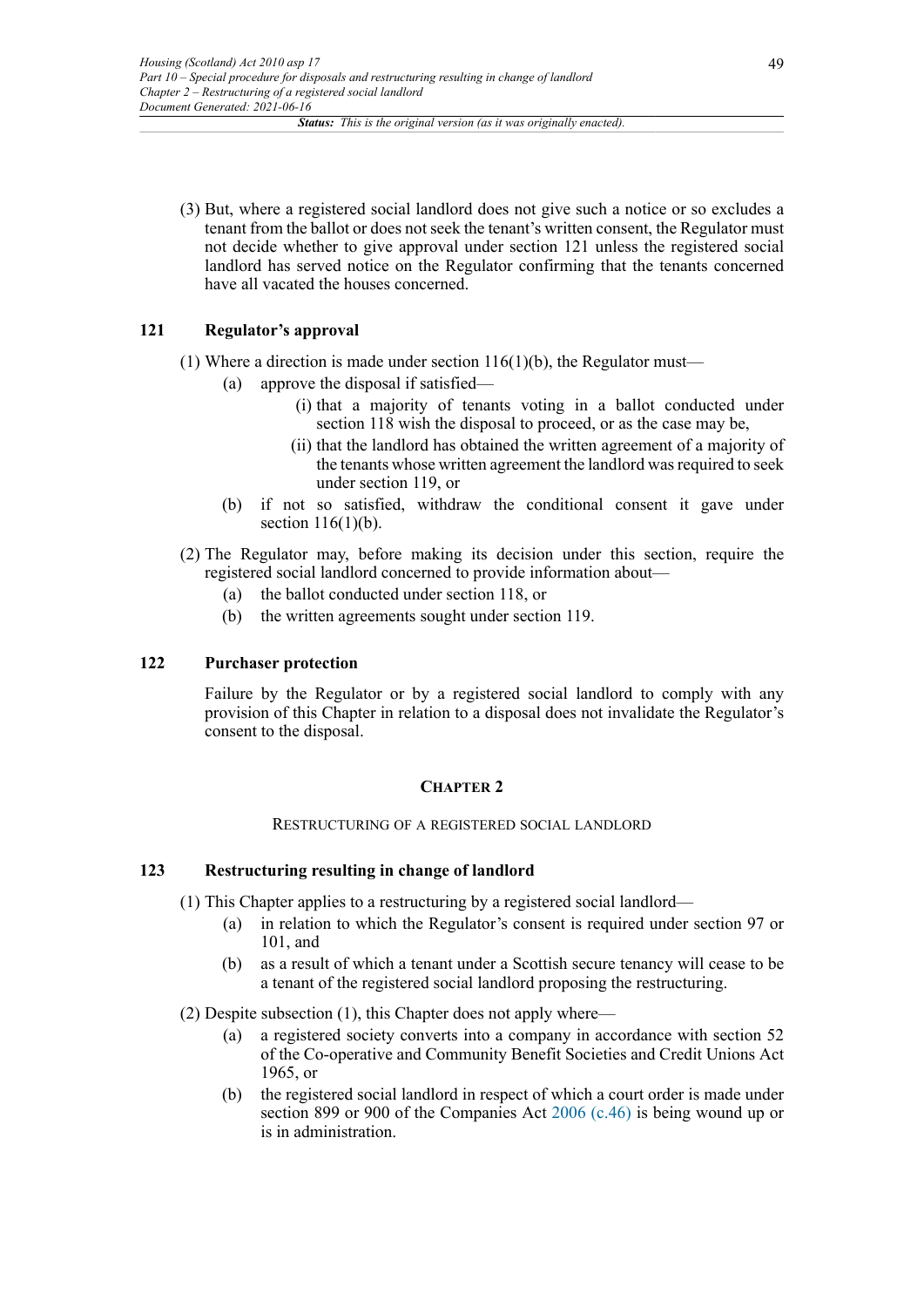(3) The special procedure set out in sections 114 to 121 of Chapter 1 applies in relation to a restructuring to which this Chapter applies as it applies in relation to a disposal to which Chapter 1 applies.

### **124 Purchaser protection**

Failure by the Regulator or by a registered social landlord to comply with any provision of sections 114 to 122 of Chapter 1 in relation to a restructuring does not invalidate the Regulator's consent to the restructuring.

# **PART 11**

#### CHANGE OF LANDLORD: SECURE TENANTS

### **125 Right to acquire certain houses from local authority landlords**

- (1) An approved person has the right to acquire an eligible house from a local authority landlord.
- (2) That right includes the right to acquire such other heritable property owned by the local authority landlord which will reasonably serve a beneficial purpose in connection with the occupation of that house (and references in this Part to "house" are to be construed accordingly).

### **126 Approved persons**

- (1) The Regulator may approve any person (other than a local authority landlord) as a person who may exercise the right conferred by section 125.
- (2) An approval may be given generally or for particular persons, acquisitions, areas or purposes and different approvals may be given for different cases.
- (3) An approval may be given subject to conditions (for example, an approval may specify a maximum number of houses which the approved person may acquire).
- (4) The Regulator may vary or revoke an approval (but such a revocation or approval has no effect on transactions previously completed).

# **127 Eligible houses**

- (1) An eligible house is a house (other than an exempt house) which is—
	- (a) owned by a local authority landlord, and
	- (b) occupied by a qualifying tenant.
- (2) A "qualifying tenant" is a tenant under a Scottish secure tenancy (other than a tenancy in respect of which an order for recovery of possession has been granted under section 16(2) of the Housing (Scotland) Act [2001 \(asp 10\)](http://www.legislation.gov.uk/id/asp/2001/10)).
- (3) An exempt house is a house—
	- (a) which is one of a group which has been provided with facilities (including a call system and the services of a warden) specially designed or adapted for the needs of persons of pensionable age or disabled persons,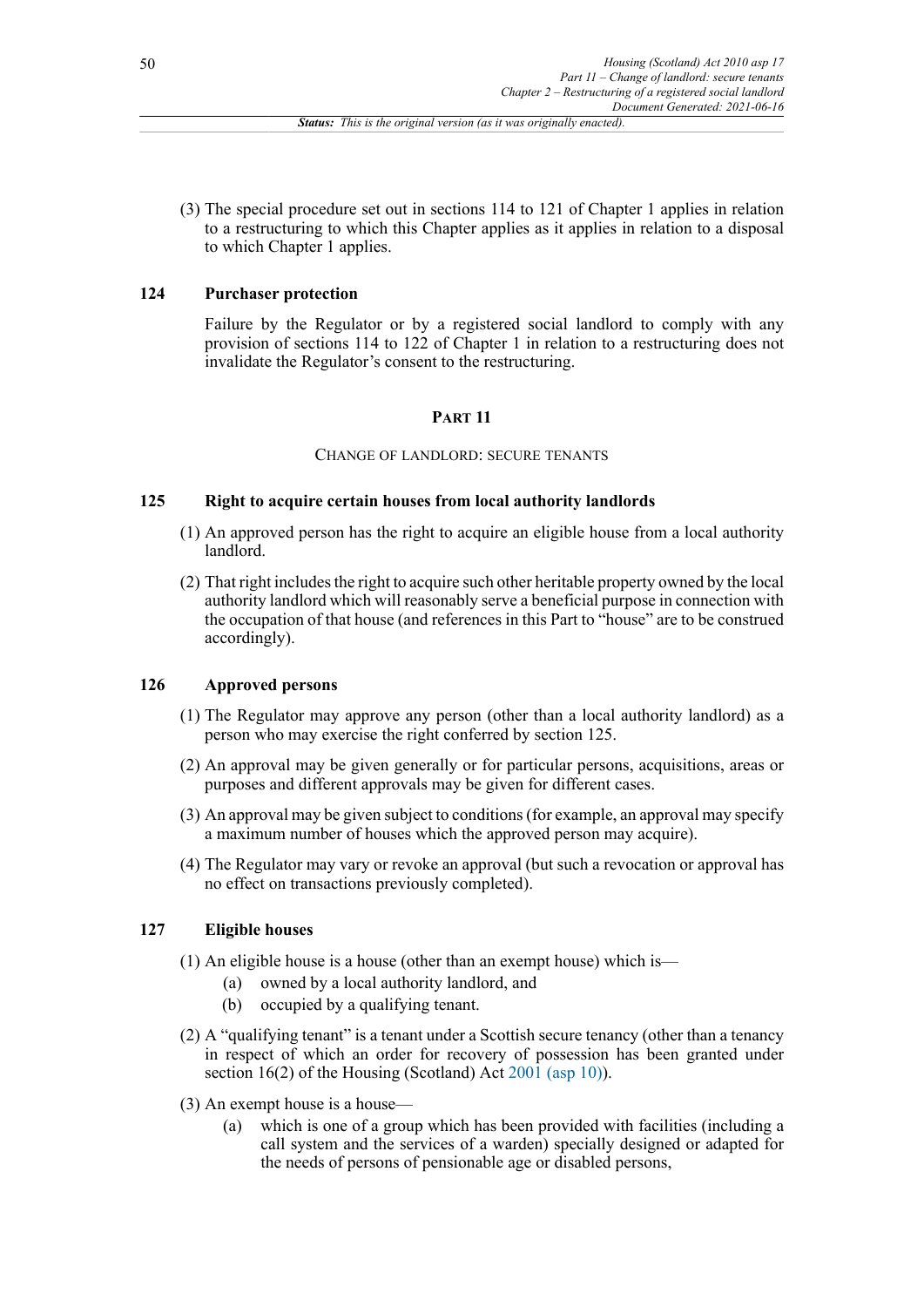- (b) which has facilities which are substantially different from those of an ordinary house and has been designed or adapted for occupation by a person of pensionable age or a disabled person whose special needs require accommodation of the kind provided by the house, or
- (c) which falls within subsection (4).
- (4) A house falls within this subsection if—
	- (a) it is held by Orkney Islands Council, Shetland Islands Council or Comhairle nan Eilean Sar for the purposes of its functions as an education authority and is required for the accommodation of a person who is or will be employed by the council for those purposes, and
	- (b) the council concerned is not likely to be able reasonably to provide other suitable accommodation for that person.

# **128 Application to acquire eligible house**

- (1) An approved person may make an application to a local authority landlord which—
	- (a) states that the applicant seeks to acquire under this Part an eligible house owned by the local authority landlord, and
	- (b) is otherwise in such form as the Regulator may from time to time determine.
- (2) Such an application must be accompanied by the written agreement to an approach being made to the local authority landlord of—
	- (a) the qualifying tenant occupying the eligible house (and in the case of a joint tenancy each qualifying tenant), and
	- (b) any spouse or civil partner of such a qualifying tenant, or any person living with such a qualifying tenant as if they were the tenant's spouse or civil partner, who occupies the house as an only or principal home.
- (3) The applicant must give a copy of the application to—
	- (a) the Regulator, and
	- (b) each qualifying tenant.
- (4) An application ceases to have effect if, at any time before notice of acceptance of an offer to sell is given under section 132—
	- (a) the applicant withdraws the application by giving notice of withdrawal to the local authority landlord and each qualifying tenant,
	- (b) a person whose agreement has been obtained for the purposes of subsection (2) withdraws that agreement by giving notice to the local authority landlord and the applicant, or
	- (c) the applicant is required to do anything under this Part within a certain period and that period (or that period as extended under section 136) expires without the applicant doing what is required,

but this does not affect the applicant's right to make a further application.

### **129 Offer to sell**

- (1) The local authority landlord must, within 2 months of an application being made under section 128—
	- (a) make an offer to sell the house to the applicant—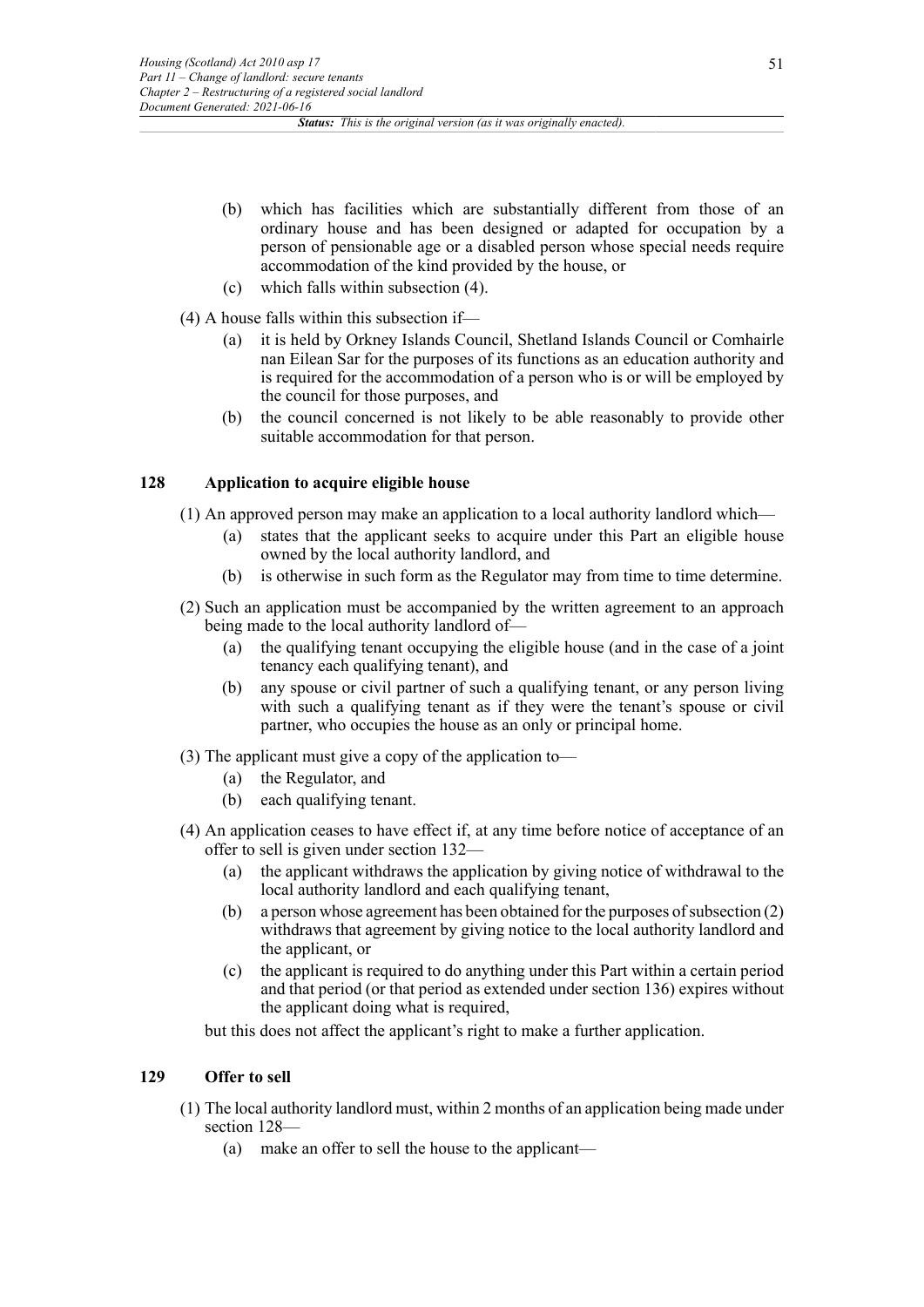- (i) at a price equal to the market value of house as determined in accordance with section 130, and
- (ii) subject to conditions imposed in accordance with section 131, or
- (b) refuse the application under section 133.
- (2) The local authority landlord must give a copy of an offer to sell to the qualifying tenant.

# **130 Market value of eligible house**

- (1) It is for the local authority landlord to instruct either of the following to determine the market value of an eligible house—
	- (a) the district valuer, or
	- (b) a qualified valuer nominated by the local authority landlord and accepted by the applicant.
- (2) In determining the market value of an eligible house, the valuer must have regard to the price which the house would realise if sold on the open market by a willing seller, with the following assumptions—
	- (a) that it was sold on the day on which the application to acquire the house was made,
	- (b) that it was sold subject to the tenancy held by the qualifying tenant but otherwise with vacant possession,
	- (c) that it was to be conveyed with the same right and subject to the same burdens as would apply to an acquisition under this Part,
	- (d) that the only prospective acquirers were the persons who were approved persons on the date on which the application was made, and
	- (e) that the applicant would, within a reasonable period, carry out such works as are reasonably necessary to put the house into the state of repair required by the local authority landlord's repairing obligations.
- (3) Where a valuer determines that the house would not realise any price if offered for sale in accordance with subsection (2) that price may be taken to be—
	- (a) a negative value equal to the amount which would require to be paid to an approved person in order that the approved person would willingly acquire the house, or
	- (b) where an approved person would willingly acquire the house for no consideration, nil,

and the house's market value may accordingly be determined to be a negative value or nil.

- (4) Where market value is determined to be a negative value or nil—
	- (a) the reference in section 129 to selling the house is to be read as a reference to disposing of it, and
	- (b) where the market value is determined to be a negative value, the obligation to pay falls on the local authority landlord.

### **131 Sale conditions**

- (1) An offer to sell—
	- (a) must include such conditions as are needed to entitle the applicant to receive a good and marketable title to the house, and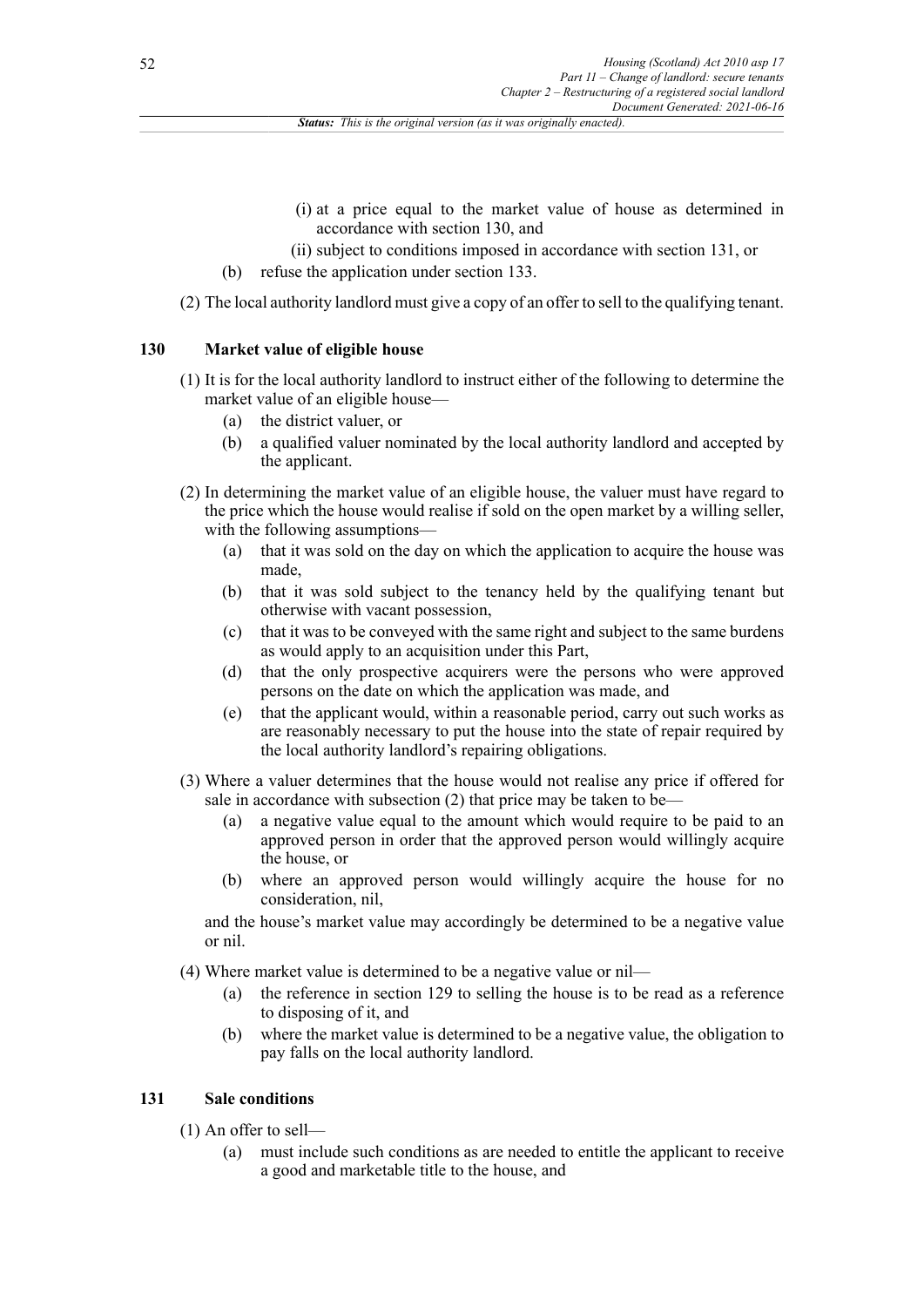(b) may be subject to such other conditions as are reasonable.

(2) But such other conditions—

- (a) must not reduce the tenant's enjoyment and use of the house as tenant of the applicant from that which the tenant had as tenant of the local authority landlord,
- (b) must not require the applicant or the tenant to pay any of the local authority landlord's expenses, and
- (c) must not impose a new charge, or increase an existing charge, for the provision of a service in relation to the house unless that charge is in reasonable proportion to the cost to the local authority landlord of providing the service.
- (3) An applicant who—
	- (a) considers that a condition contained in the offer to sell is unreasonable, or
	- (b) wishes to have a new condition included in the offer to sell,

may request the local authority landlord to amend the offer to sell accordingly.

(4) Such a request—

- (a) is to be given by serving notice on the local authority landlord, and
- (b) must be made within 1 month of the offer to sell being made.
- (5) The local authority landlord must, within 1 month of such a request being made—
	- (a) agree to the request and make an accordingly amended offer to sell to the applicant, or
	- (b) refuse the request by notifying the applicant accordingly.
- (6) If a local authority landlord—
	- (a) refuses a request, or
	- (b) fails to comply with subsection (5),

the applicant may refer the matter to the Lands Tribunal.

- (7) Such a reference must be made within 1 month of the refusal or, as the case may be, of the expiry of the period referred to in subsection (5).
- (8) The Lands Tribunal may determine such a reference by—
	- (a) upholding a condition,
	- (b) striking out or modifying a condition, or
	- (c) inserting a new condition.
- (9) Where a Lands Tribunal determination results in a modification of the offer to sell, it must order the local authority landlord to make to the applicant an amended offer to sell (amended in accordance with the determination) within 2 months of the determination.

#### **132 Acceptance of an offer to sell**

- (1) An applicant may give the local authority landlord notice of acceptance of an offer to sell within 2 months of the latest of—
	- (a) the date on which the offer to sell was made,
	- (b) the date on which an amended offer to sell (or, if there is more than one, the latest amended offer to sell) was made,
	- (c) the date of a determination by the Lands Tribunal under section 131(8) which does not require the local authority landlord to make an amended offer to sell.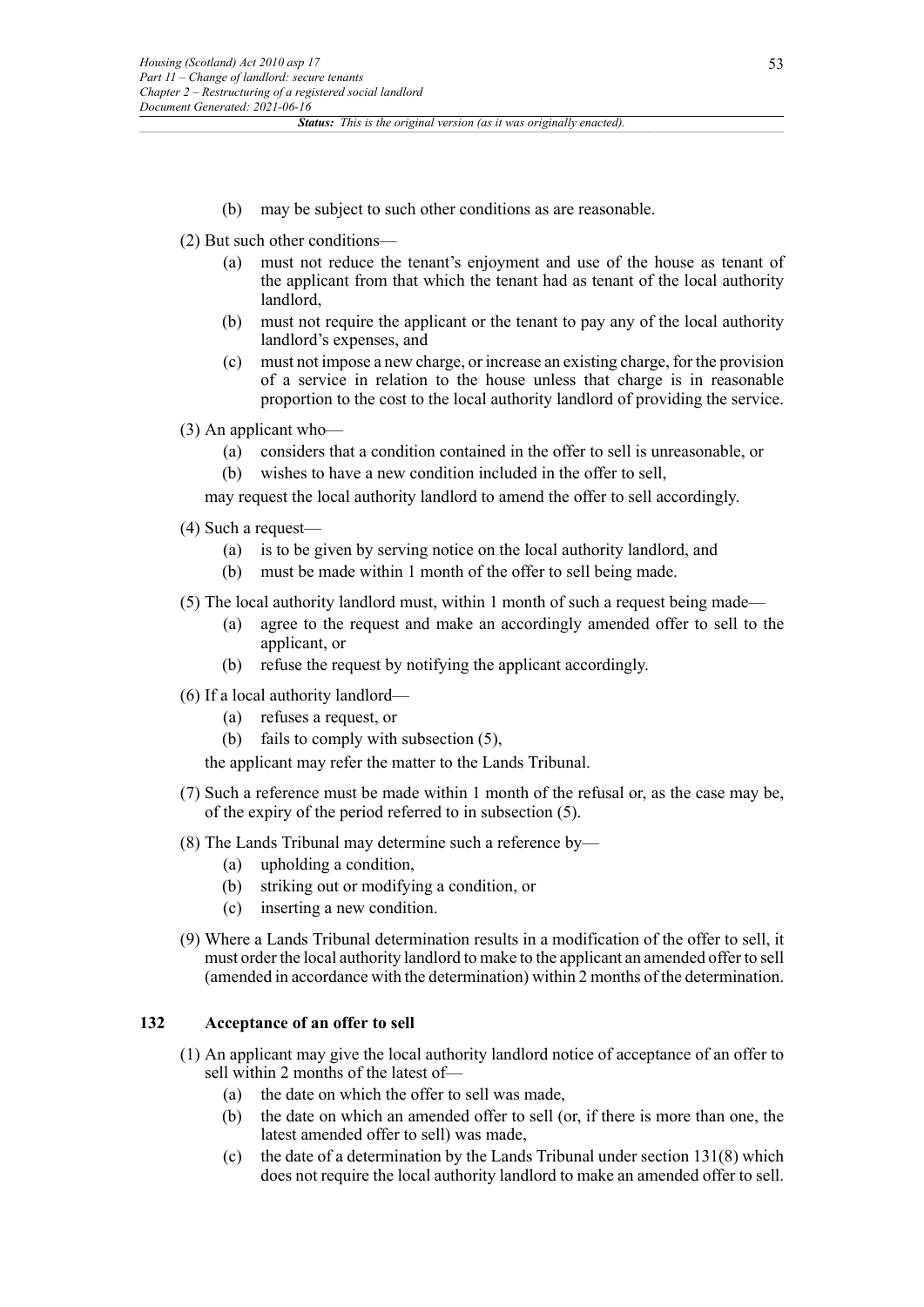- (2) If a notice of acceptance is not given within the period required by subsection (1) (or within that period as extended under section 136), both the offer to sell and the related application made under section 128 lapse.
- (3) A notice of acceptance is of no effect unless the qualifying tenant and the applicant have concluded a lease of the house for a period immediately subsequent to the acquisition of the house (being a lease which is conditional upon that acquisition proceeding).
- (4) Giving a notice of acceptance constitutes a contract of sale of the house between the local authority landlord and the applicant on the terms contained in the offer (or amended offer) to sell.

### **133 Refusal of application**

- (1) A local authority landlord may refuse an application made under section 128 (by giving notice of refusal to the applicant) where it—
	- (a) disputes the applicant's right to acquire under this Part, or
	- (b) considers after reasonable inquiry (including giving the applicant a reasonable opportunity to amend the application) that any information in the application is materially incorrect.
- (2) A notice of refusal must—
	- (a) specify the grounds of the dispute or, as the case may be, the information considered to be materially incorrect, and
	- (b) must be given—
		- (i) where given under subsection  $(1)(a)$ , within 1 month of the date on which the application was made, and
		- (ii) where given under subsection  $(1)(b)$ , within 2 months of that date.
- (3) The applicant may, within 1 month of a notice of refusal being given, refer the matter to the Lands Tribunal for a finding that the applicant is entitled to exercise the right conferred by this Part on such terms as it may determine.

### **134 Reference to Lands Tribunal**

- (1) Where a local authority landlord—
	- (a) fails to comply with section 129(1),
	- (b) fails to comply with an order made under section 131(9), or
	- (c) fails to progress an application in accordance with any finding under section  $1\overline{3}3(3)$  within 2 months of that finding being made,

the applicant may refer the matter to the Lands Tribunal.

(2) The Lands Tribunal may, if it finds that any of paragraphs (a) to (c) of subsection (1) apply, make an offer to sell to the applicant and do otherwise as the local authority landlord might do in pursuance of such an offer to sell.

Anything done by the Lands Tribunal under this subsection has effect as if done by the local authority landlord.

(3) Nothing in this section affects a provision in any other enactment relating to the enforcement of a statutory duty whether under that enactment or otherwise.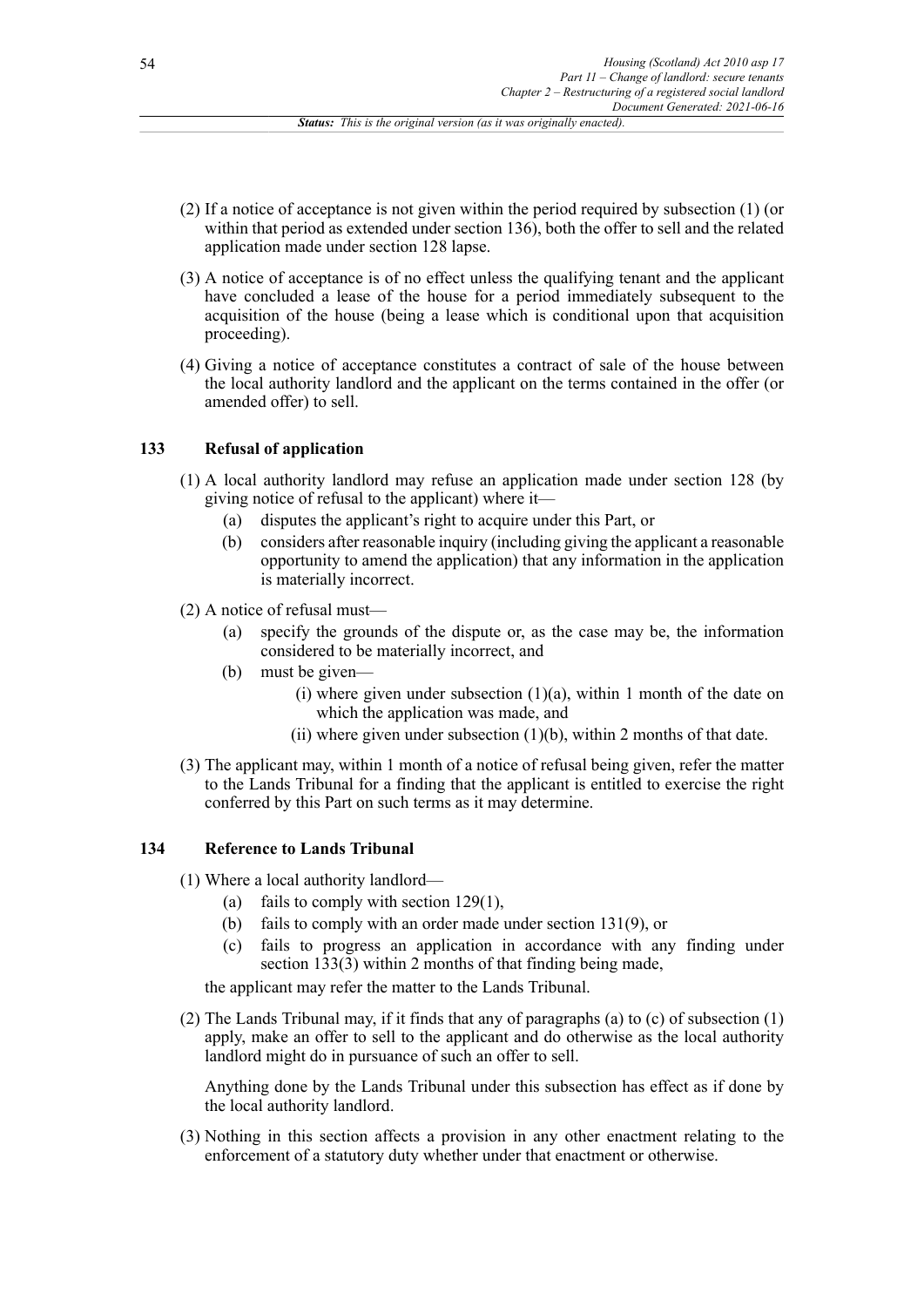#### **135 Consent for subsequent disposals**

- (1) A person who acquires any property under this Part must not dispose of it unless the Regulator consents to the disposal.
- (2) The Regulator may—
	- (a) give general consent to certain disposals, or
	- (b) give consent for particular purposes (for example, for particular persons, particular property or particular disposals).
- (3) The Regulator's consent may be conditional.
- (4) Before consenting to a disposal, the Regulator must—
	- (a) satisfy itself that the person who is seeking the consent has consulted—
		- (i) the tenants of houses included in the disposal, and
		- (ii) any other person whom the Regulator requires the person to consult, and
	- (b) have regard to the views expressed by those consulted.
- (5) This section does not apply to a disposal by a registered social landlord (such a disposal being subject to Part 9).

### **136 Extension of time periods**

Any period during which a local authority landlord or an applicant may or must do anything under this Part may be extended (or further extended) by notice given before the end of the period by—

- (a) the applicant, where the thing is to be done by the local authority landlord, or
- (b) the local authority landlord, where the thing is to be done by the applicant.

#### **PART 12**

#### CHARITABLE REGISTERED SOCIAL LANDLORDS

#### **137 Charitable registered social landlords**

(1) In this section—

"charitable registered social landlord" means a registered social landlord which is entered in the Scottish Charity Register, and

- "OSCR" means the Office of the Scottish Charity Regulator.
- (2) The Regulator and OSCR must, in pursuance of section 18 of this Act and section 20 of the Charities and Trustee Investment (Scotland) Act [2005 \(asp 10\),](http://www.legislation.gov.uk/id/asp/2005/10) together make arrangements with a view to—
	- (a) securing the exchange of information between them about charitable registered social landlords,
	- (b) securing the co-ordination of any activities they carry on in exercising functions in relation to charitable registered social landlords, and
	- (c) preventing any unnecessary duplication in relation to any inquiries made, or to be made, by them in relation to charitable registered social landlords.
- (3) The Regulator and OSCR—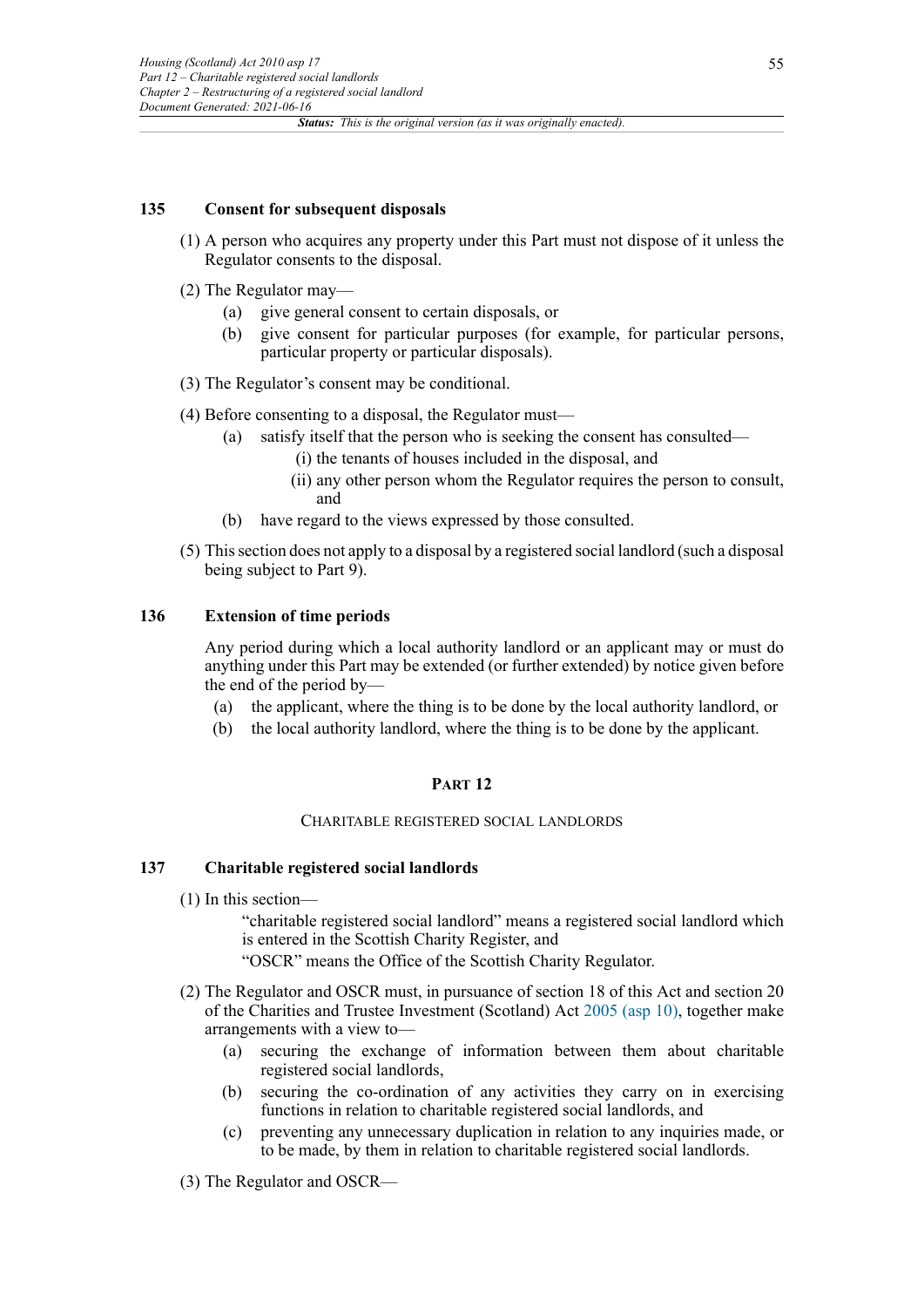- (a) must set out the arrangements in a memorandum,
- (b) must keep the memorandum under review, and
- (c) may from time to time revise or replace the memorandum.
- (4) The Regulator and OSCR must take such steps as they think fit to publicise the memorandum (and any revision or replacement).

#### **PART 13**

#### SOCIAL LANDLORDS AND RURAL HOUSING BODIES: LONG LEASES AND HERITABLE SECURITIES

#### **138 Residential restriction on a long lease**

In section 8 of the Land Tenure Reform (Scotland) Act [1974 \(c.38\)](http://www.legislation.gov.uk/id/ukpga/1974/38), after subsection (3) insert—

- "(3A) The condition contained in subsection (1) above does not apply to a long lease executed after the commencement of section 138 of the Housing (Scotland) Act [2010 \(asp 17\)](http://www.legislation.gov.uk/id/asp/2010/17) where at the time the lease is executed the lessee is—
	- (a) a social landlord (within the meaning of section 165 of the Housing (Scotland) Act 2010);
	- (b) a body connected to a social landlord (within the meaning of section 164 of the Housing (Scotland) Act 2010); or
	- (c) a rural housing body (within the meaning of section 122(1) of the Title Conditions (Scotland) Act 2003).".

# **139 Heritable security redemption right**

In section 11 of the Land Tenure Reform (Scotland) Act 1974, after subsection (3) insert—

- "(3A) The right to redeem a heritable security conferred by this section does not apply to a heritable security where—
	- (a) the debtor (or where the debtor is not the proprietor, the proprietor of the security subjects) has in writing renounced the right to redeem conferred by this section; and
	- (b) at the time of doing so that body is—
		- (i) a social landlord (within the meaning of section 165 of the Housing (Scotland) Act 2010);
		- (ii) a body connected to a social landlord (within the meaning of section 164 of the Housing (Scotland) Act 2010); or
		- (iii) a rural housing body (within the meaning of section 122(1) of the Title Conditions (Scotland) Act 2003).".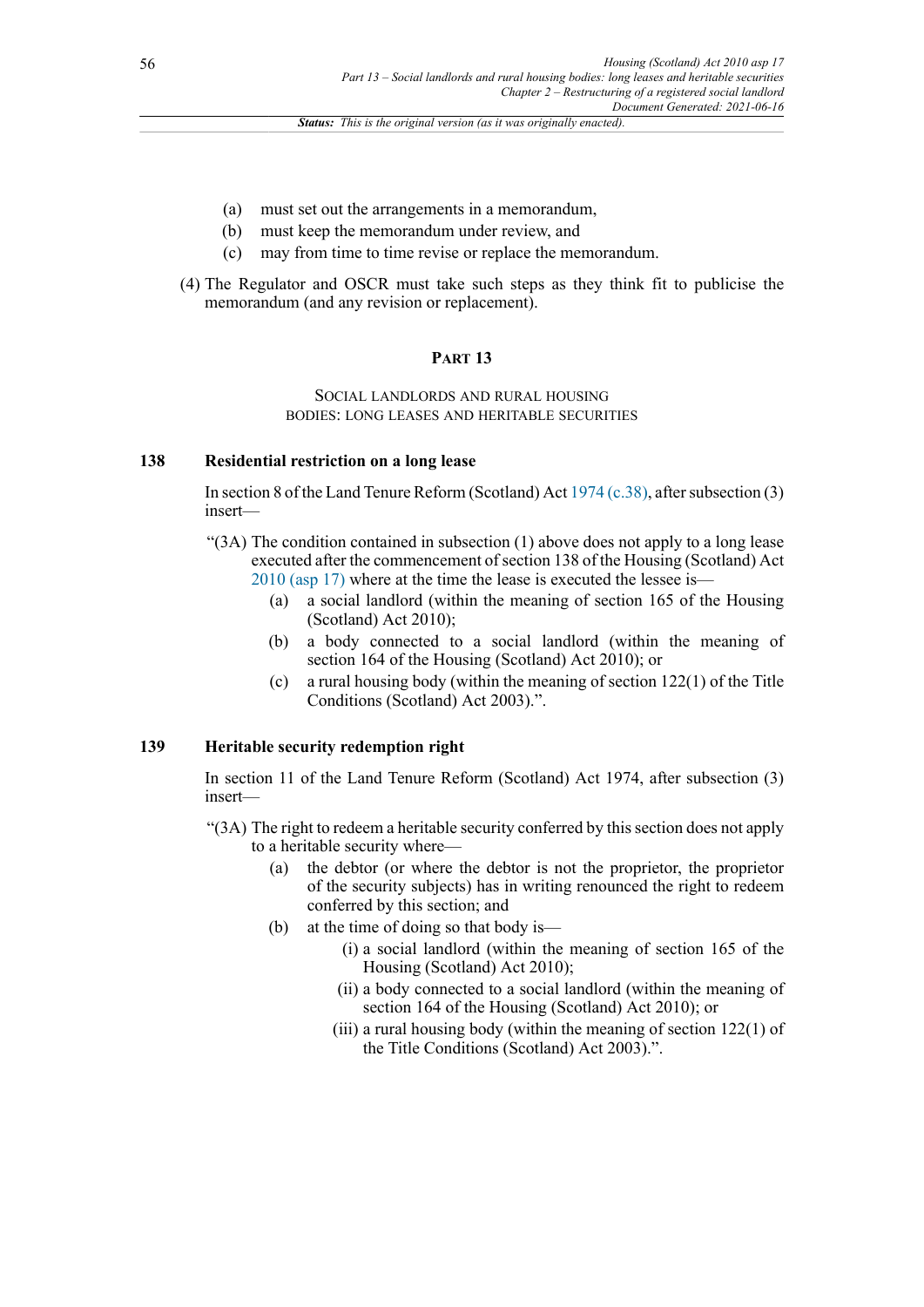#### **PART 14**

#### RIGHT TO BUY: REFORMS

### **140 Re-accommodated persons: protection of right to buy**

Section 61 of the Housing (Scotland) Act [1987 \(c.26\)](http://www.legislation.gov.uk/id/ukpga/1987/26) is amended as follows—

- (a) in subsection  $(2)(c)$ , for " $(11)(n)$ ", substitute " $(11)(ab)$ ,  $(ac)$  or  $(n)$ ",
- (b) in subsection (10)(b), after sub-paragraph (iii) insert—
	- "(iiia) there shall be disregarded any period beginning with the termination of a tenancy (or of a tenant's interest in a tenancy) under section  $18(2)$ ,  $20(3)$  or  $22(3)$  of the Housing (Scotland) Act [2001 \(asp 10\)](http://www.legislation.gov.uk/id/asp/2001/10) and ending with the person in question being re-accommodated in pursuance of section  $19(3)(b)$ ,  $21(3)(b)$  or  $22(6)$  of that Act; and",
- (c) in subsection  $(11)$ , after paragraph (aa) insert—
	- "(ab) any person who provided the tenant with accommodation in pursuance of—
		- (i) an order for recovery of possession made under section 16(2) of the Housing (Scotland) Act [2001 \(asp](http://www.legislation.gov.uk/id/asp/2001/10) [10\)](http://www.legislation.gov.uk/id/asp/2001/10) on any of the grounds set out in paragraphs 9 to 15 of schedule 2 to that Act; or
		- (ii) section 19(3)(b),  $21(3)(b)$  or 22(6) of that Act;
	- (ac) any person who provided the tenant with accommodation in pursuance of a decision by the landlord to demolish a house subject to a Scottish secure tenancy as a result of which—
		- (i) the tenancy was terminated by written agreement between the landlord and the tenant; and
		- (ii) the accommodation concerned was made available to the tenant;".

### **141 Limitation on right to buy: new tenants**

After section 61 of the Housing (Scotland) Act [1987 \(c.26\)](http://www.legislation.gov.uk/id/ukpga/1987/26) insert—

#### "**61ZA Limitation on right to purchase: new tenants**

- (1) Section 61 applies to a house let under a Scottish secure tenancy created on or after the day on which section 141 of the Housing (Scotland) Act [2010 \(asp](http://www.legislation.gov.uk/id/asp/2010/17) [17\)](http://www.legislation.gov.uk/id/asp/2010/17) comes into force only if the tenant has, since that day, continuously been in occupation of a house (including accommodation provided as mentioned in section  $61(11)(ab)$ , (ac) or (n)) or of a succession of houses provided by any persons mentioned in section 61(11).
- (2) For the purpose of determining such a period of continuous occupation—
	- (a) there shall be disregarded any period beginning with the termination of a tenancy (or of the tenant's interest in a tenancy) under section 18(2), 20(3) or 22(3) of the Housing (Scotland) Act [2001 \(asp 10\)](http://www.legislation.gov.uk/id/asp/2001/10) and ending with the tenant being re-accommodated in pursuance of section 19(3) (b), 21(3)(b) or 22(6) of that Act; and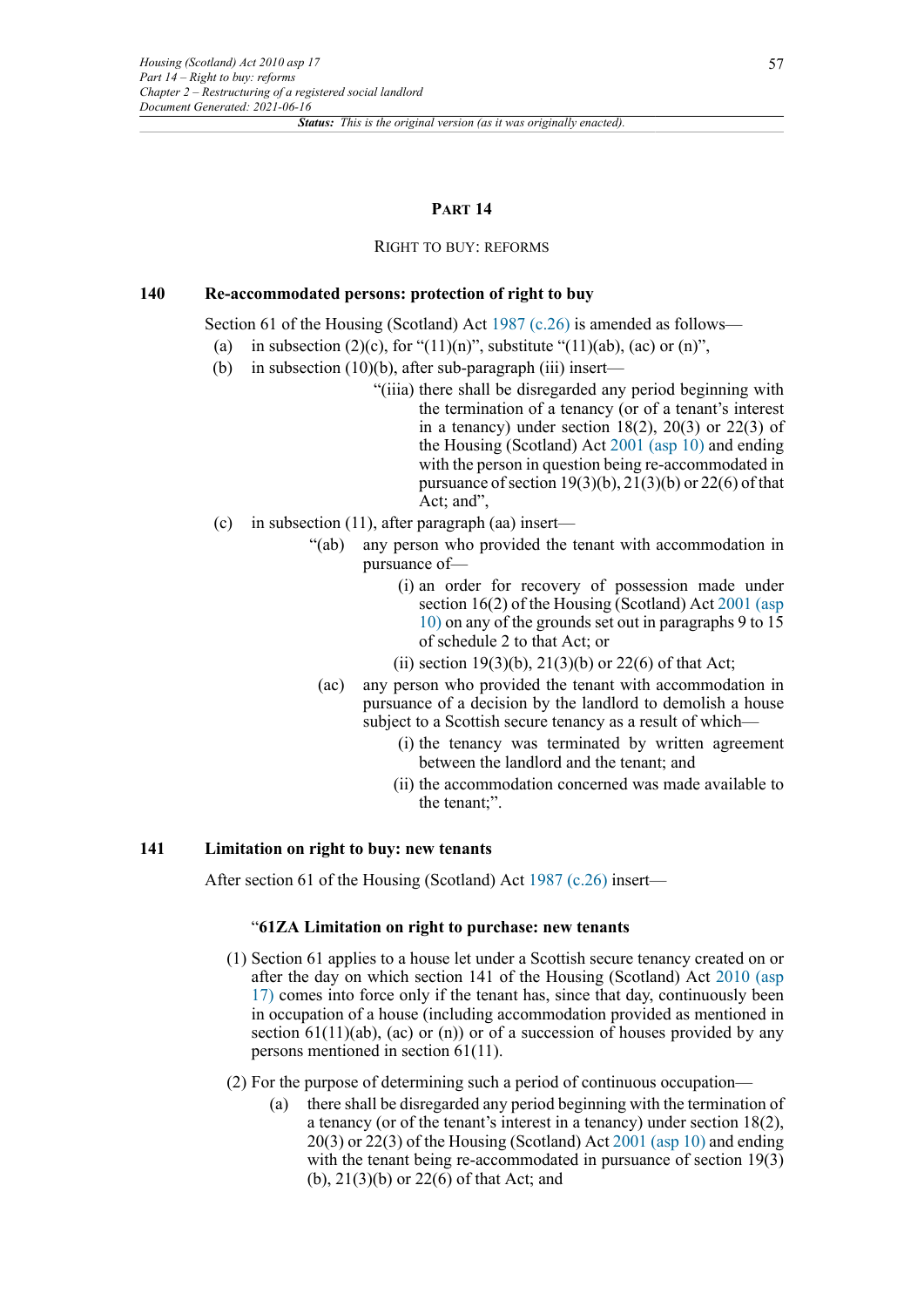(b) the landlord may disregard any interruption in occupation which appears to it to result from circumstances outwith the control of the tenant in question.".

### **142 Pressured areas: amendments**

- (1) Section 61B of the Housing (Scotland) Act [1987 \(c.26\)](http://www.legislation.gov.uk/id/ukpga/1987/26) is amended as follows—
	- (a) in subsection (1), for the words from the beginning to "authority's" substitute "A local authority may designate any part of their",
	- (b) after subsection (1) insert—

" $(1A)$  A designation under subsection  $(1)$  may be made—

- (a) generally in relation to all houses in the area designated which tenants have the right to purchase under section 61(1), or
- (b) in relation to particular types of such houses only.
- (1B) Where a designation relates only to a particular type of house in the area designated as a pressured area, the references in subsections (3), (4) and (7) to a house are to be read in connection with that designation as referring only to a house of that type.
- (1C) A designation under subsection (1) has effect for such period, not exceeding 10 years, as the local authority may specify.",
- (c) subsection (2) is repealed,
- (d) in subsection (5), after paragraph (a) insert—
	- "(aa) where the designation relates only to a particular type of house in the area designated as a pressured area, specify the type in question,",
- (e) in subsection (8), for the words from "Scottish" to "revocation" substitute "local authority at any time",
- (f) in subsection (9), for "proposal" substitute "designation",
- (g) in subsection (10), after second "area" insert "in relation to any type of house to which the designation relates".

(2) Section 61C of the Housing (Scotland) Act [1987 \(c.26\)](http://www.legislation.gov.uk/id/ukpga/1987/26) is amended as follows—

- (a) subsections (1) and (2) are repealed,
- (b) in subsection  $(3)$ 
	- (i) for "a proposal" substitute ", amending or revoking a designation",
	- (ii) for "shall consult" substitute "shall—
		- (a) take such steps as are reasonable to publicise its proposal to make, amend or revoke the designation and its reasons for so proposing, and
		- (b) consult—", and
	- (iii) old paragraphs (a) and (b) become sub-paragraphs (i) and (ii) of the new paragraph (b),
- (c) after subsection (3) insert—
	- "(4) A local authority proposing to make, amend or revoke a designation under section  $61B(1)$  must, before doing so, have regard to any guidance issued by the Scottish Ministers about—
		- (a) how and when they should do so,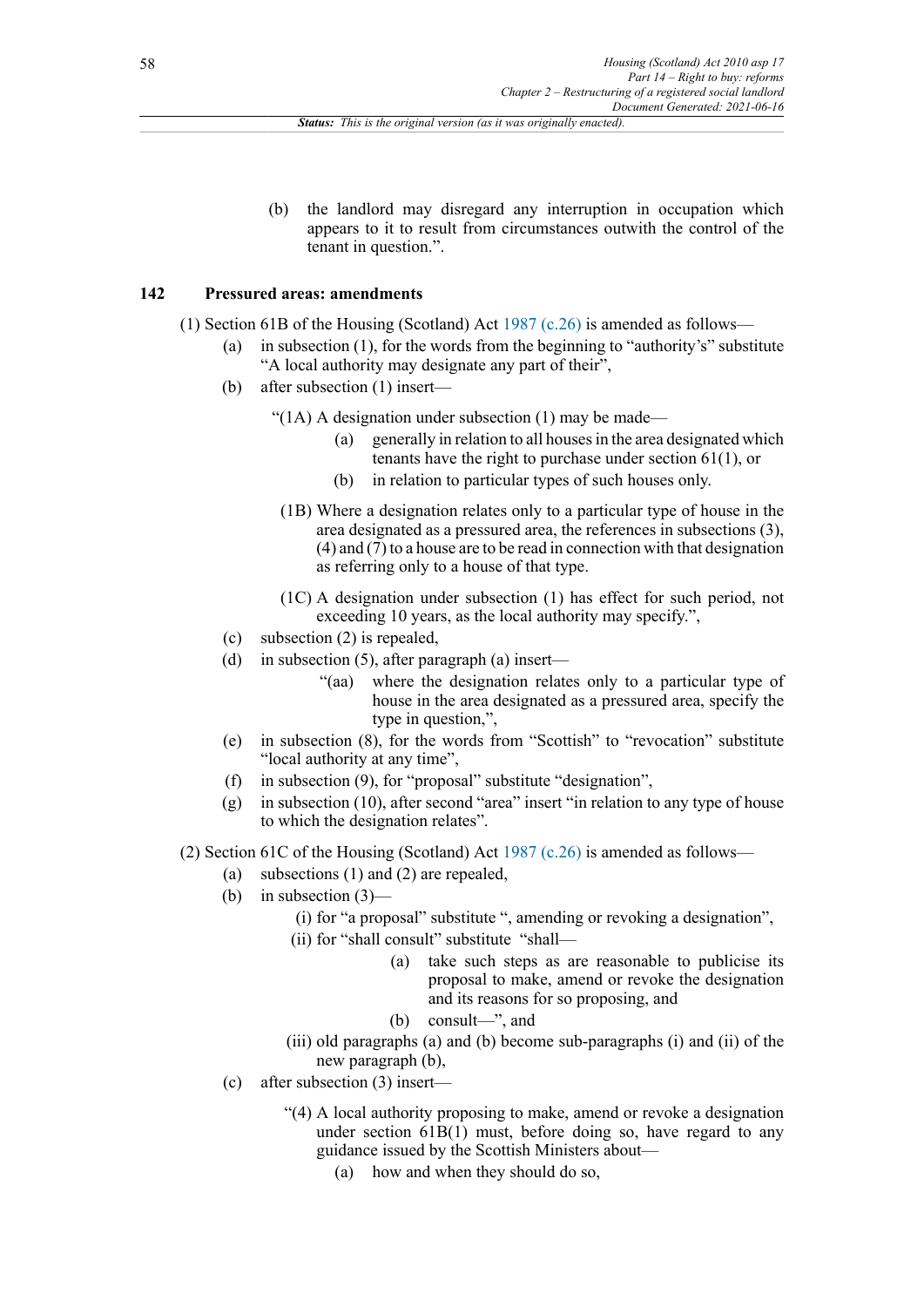- (b) the information which they should take into account before doing so, and
- (c) the terms of such designations.".

#### **143 Limitation on right to buy: new supply social housing**

After section 61E of the Housing (Scotland) Act [1987 \(c.26\)](http://www.legislation.gov.uk/id/ukpga/1987/26) insert—

#### "**61F Limitation on right to purchase: new supply social housing**

- (1) Section 61 does not apply to a new supply social house.
- (2) Subsection (1) does not affect the right of a tenant to purchase a new supply social house under this Part if—
	- (a) the tenant moved to the new supply social house in pursuance of—
		- (i) an order for recovery of possession made under section 16(2) of the Housing (Scotland) Act [2001 \(asp 10\),](http://www.legislation.gov.uk/id/asp/2001/10) on any of the grounds set out in paragraphs 9 to 15 of schedule 2 to that Act, in respect of a house subject to a Scottish secure tenancy created before the relevant day; or
		- (ii) the operation of section  $19(3)(b)$ ,  $21(3)(b)$  or  $22(6)$  of that Act following termination of a Scottish secure tenancy created before the relevant day;
	- (b) the tenant moved to the new supply social house from a house subject to a Scottish secure tenancy created before the relevant day in pursuance of a decision by the landlord to demolish that other house as a result of which—
		- (i) the tenancy of that other house was terminated by written agreement between the landlord and the tenant; and
		- (ii) the new supply social house was made available to the tenant;
	- (c) the tenant occupied the new supply social house immediately before the relevant day under a short Scottish secure tenancy which has, since that day, been converted into a Scottish secure tenancy under section 37 of the Housing (Scotland) Act [2001 \(asp 10\);](http://www.legislation.gov.uk/id/asp/2001/10) or
	- (d) the landlord failed to give the tenant notice (in the prescribed form) of the effect of subsection (1)––
		- (i) where the landlord acquired the new supply social house from the tenant, at least 7 days before the missives for that acquisition were concluded; or
		- (ii) in any other case, at least 7 days before the creation of the Scottish secure tenancy to which the new supply social house is subject.
- (3) In this section—

"new supply social house" means a house let under a Scottish secure tenancy created on or after the relevant day which—

- (a) was not let under a Scottish secure tenancy on or before 25 June 2008; or
- (b) was acquired by the landlord on or after 25 June 2008; and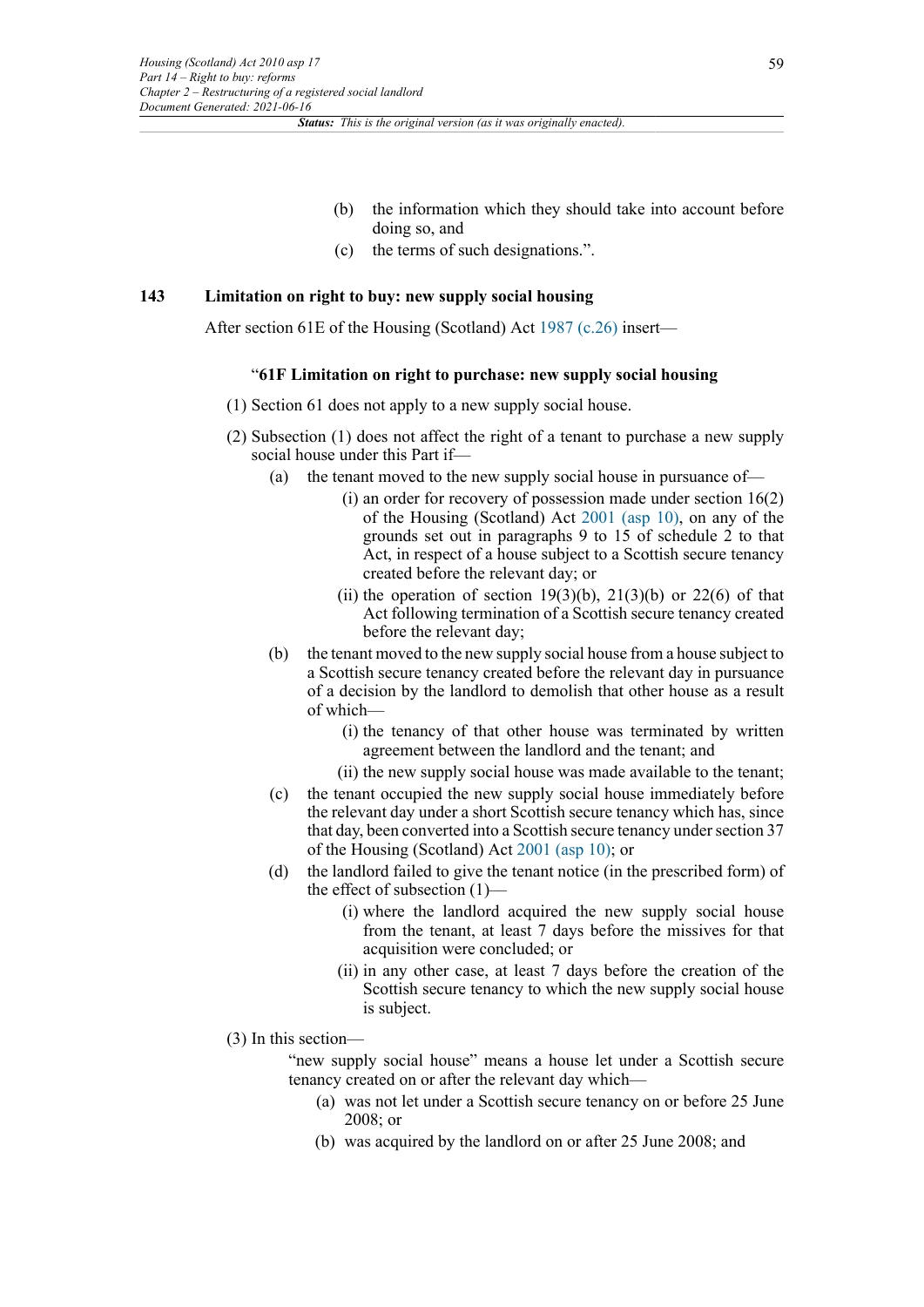"relevant day" means the day on which section 143 of the Housing (Scotland) Act [2010 \(asp 17\)](http://www.legislation.gov.uk/id/asp/2010/17) comes into force.".

#### **144 Limitation on right to buy: police housing**

(1) After section 69 of the Housing (Scotland) Act [1987 \(c.26\)](http://www.legislation.gov.uk/id/ukpga/1987/26) insert—

#### "**69A Power to refuse to sell houses required for police purposes**

- (1) Subsection (2) applies where—
	- (a) an application to purchase is served on a local authority landlord in relation to a house which it holds for the purposes of a police force (within the meaning of the Police (Scotland) Act [1967 \(c.77\)](http://www.legislation.gov.uk/id/ukpga/1967/77)); and
	- (b) the tenant would, apart from this section, have a right under section 61 to purchase the house.
- (2) The landlord may, within one month of service of the application to purchase, serve a notice of refusal on the tenant.
- (3) In determining whether to serve a notice of refusal under subsection (2), the landlord must have regard to—
	- (a) the likely impact which the proposed purchase would have on police operations and resources; and
	- (b) any representations by the tenant which indicate special reasons for wishing to purchase the house.
- (4) The landlord must, in particular, consider—
	- (a) whether the policing needs of the area in which the house is situated are such that it would be desirable for the house to be occupied by a constable;
	- (b) whether it is likely to be able reasonably to provide other suitable accommodation for a constable in that area;
	- (c) whether it is likely that a constable may need to be accommodated in that area at short notice;
	- (d) any representations by the tenant about—
		- (i) the tenant's state of health; or
		- (ii) family associations or other special circumstances by reason of which the tenant has a local connection to that area.
- (5) A refusal by the landlord under subsection (2) shall contain sufficient information to demonstrate that it has had regard to the matters mentioned in subsection  $(3)$ .".
- (2) In section 338(1) of the Housing (Scotland) Act [1987 \(c.26\),](http://www.legislation.gov.uk/id/ukpga/1987/26) after the definition of "local authority" insert—

""local authority landlord" has the same meaning as in the Housing (Scotland) Act  $2001$  (asp  $10$ );".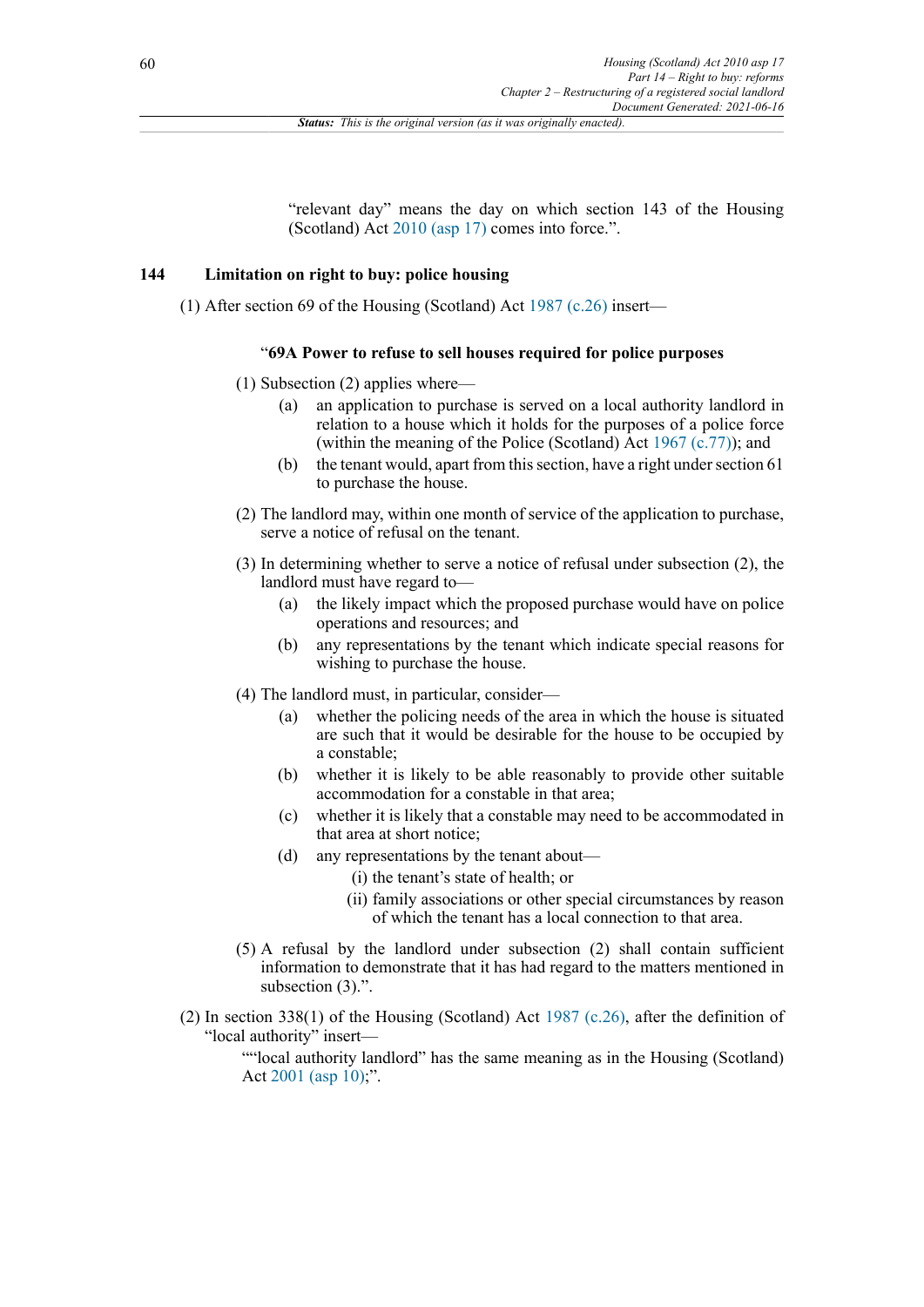#### **145 Duty to collect and publish information: local authority housing stock**

- (1) As soon as reasonably practicable after the end of each financial year, the Scottish Ministers must collect and publish information on the matters described in subsection (2) in respect of each local authority.
- (2) Those matters are—
	- (a) the number of houses sold under the right to buy,
	- (b) the receipts derived from these sales,
	- (c) how much new debt has been incurred in respect of local authority housing stock, and
	- (d) how much existing debt in respect of local authority housing stock has been repaid,

during that financial year.

### **146 Duty to collect and publish information: tenants eligible for right to buy**

- (1) As soon as reasonably practicable after the end of each financial year, the Scottish Ministers must collect and publish information on the matters described in subsection (2) in respect of each local authority.
- (2) Those matters are the number of tenants with the right to buy the house to which their tenancy applies during that financial year—
	- (a) under the conditions set out in article 4 of the Housing (Scotland) Act 2001 (Scottish Secure Tenancy etc.) Order 2002 [\(SSI 2002/318](http://www.legislation.gov.uk/id/ssi/2002/318)), and
	- (b) under section 61 of the Housing (Scotland) Act [1987 \(c.26\)](http://www.legislation.gov.uk/id/ukpga/1987/26).

### **147 Duty to collect and publish information: sale of houses by registered social landlords**

- (1) As soon as reasonably practicable after the end of each financial year, the Scottish Ministers must collect and publish information on the matters described in subsection (2) in respect of each registered social landlord during that financial year.
- (2) Those matters are—
	- (a) the number of houses sold under the right to buy, and
	- (b) the receipts derived from these sales.

### **PART 15**

#### AMENDMENT OF HOUSING (SCOTLAND) ACT 2006

# **148 Introductory**

This Part contains miscellaneous amendments of the Housing (Scotland) Act [2006](http://www.legislation.gov.uk/id/asp/2006/1) [\(asp 1\)](http://www.legislation.gov.uk/id/asp/2006/1) ("the 2006 Act").

### **149 HRA designation orders: removal of Ministerial involvement**

(1) Section 2(2) of the 2006 Act is repealed.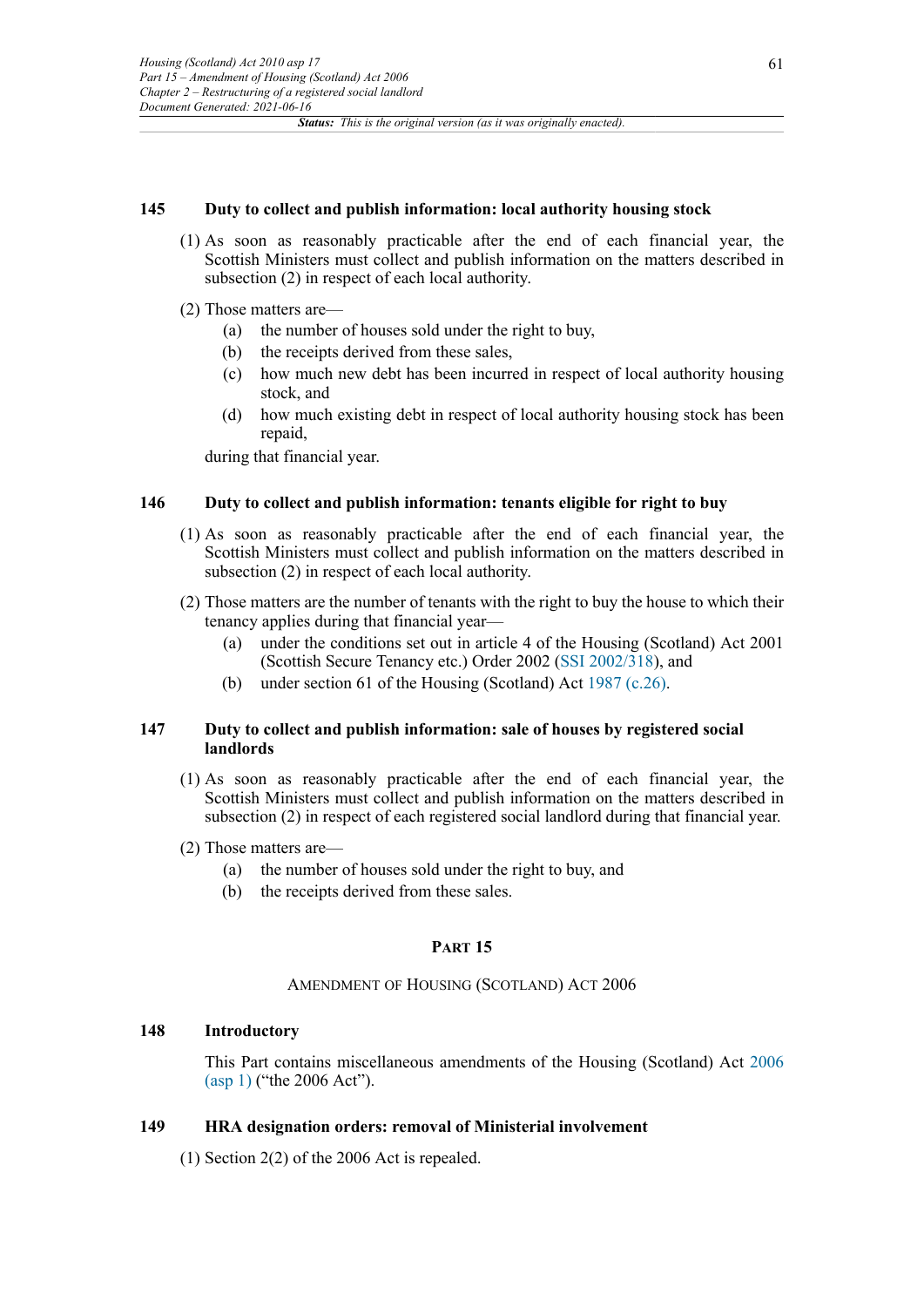(2) In section 5 of the 2006 Act—

- (a) in subsection (1), paragraph (b) and the word "or" immediately preceding it are repealed,
- (b) in subsection (2), the words ", with the consent of the Scottish Ministers," are repealed,
- (c) in subsection (4), the words " $(1)(b)$  or" are repealed.

(3) In schedule 1 to the 2006 Act—

- (a) in paragraph  $1(3)$ 
	- (i) for the words from first "as" to "considering" substitute "consider",
	- (ii) after first "notice" insert "before deciding whether to make the HRA designation order.",
	- (iii) sub-paragraphs (a) and (b) are repealed,
- (b) after paragraph 1(5) insert—

"(5A) Before making such a modification, the local authority must—

- (a) give notice describing the general effect of the proposed modification to—
	- (i) any owner and occupier of a house, and any other person, who it considers likely to be significantly affected by the modification, and
	- (ii) where it considers that a building which falls within paragraph 4 is likely to be significantly affected by the modification, the planning authority (where the planning authority is not the local authority), and
- (b) consider any representations made by such persons.",
- (c) paragraph 1(6) is repealed,
- (d) paragraph 2 is repealed,
- (e) in the heading for paragraph 3, for "designation" substitute "decision",
- (f) after paragraph 3(2) insert—
	- "(3) Where the local authority decides not to make an HRA designation order proposed under paragraph 1(1), they must give notice of that fact to the persons, and in the manner, mentioned in that provision.".

### **150 Recovery of expenses**

- (1) In section  $50(2)(c)(i)$  of the 2006 Act, after "unable" insert "or unwilling".
- (2) In section 59(1) of the 2006 Act, after paragraph (a) insert—
	- "(aa) expenses it incurs in pursuance of—
		- (i) devising a maintenance plan under  $46(1)(b)(ii)$  or (c), or
		- (ii) varying a maintenance plan under section  $47(1)$ ,".
- (3) In section 61 of the 2006 Act, after subsection (3) insert—

"(3A) A local authority may recover—

(a) the amount of any fee payable in respect of registering any such document,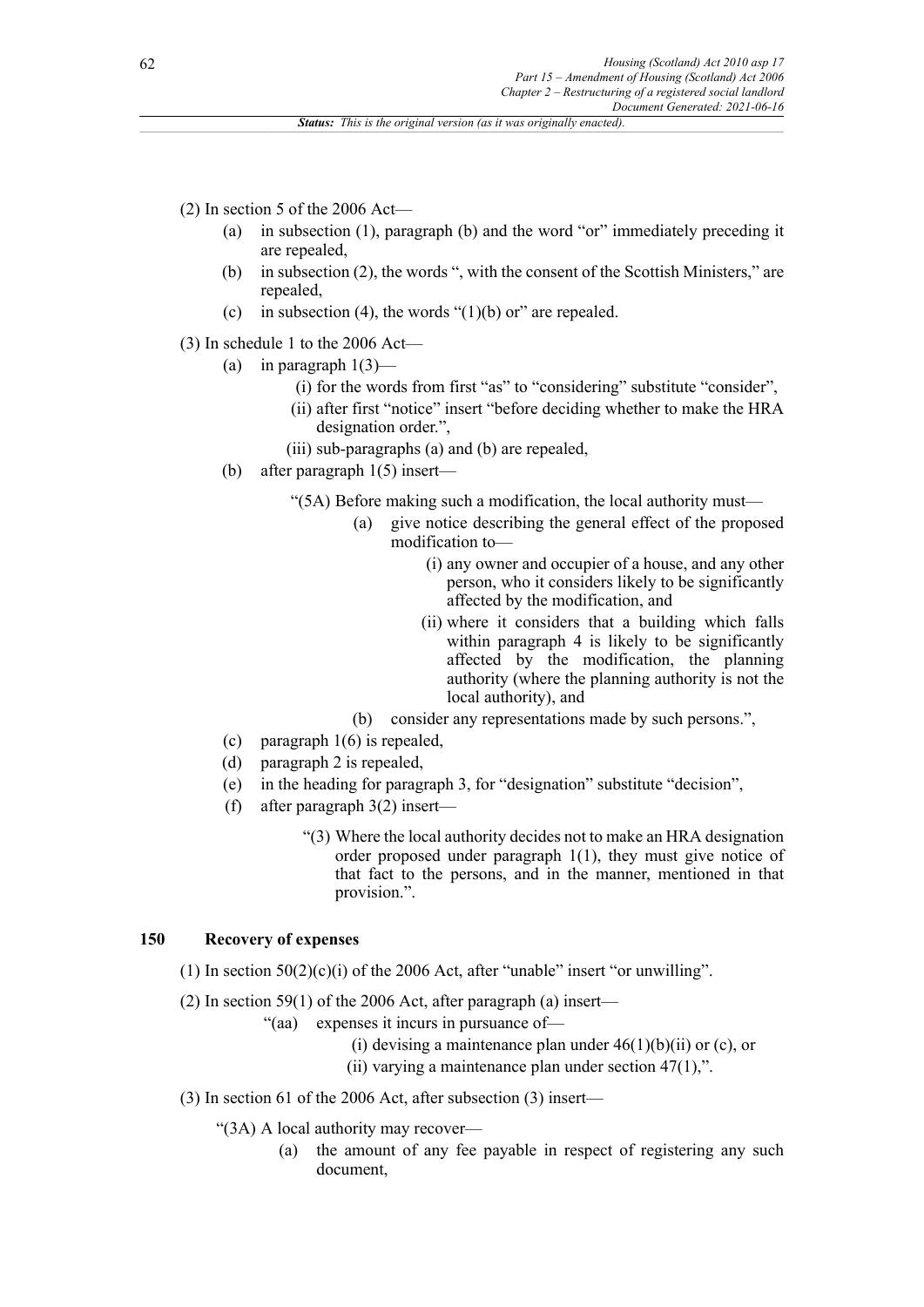- (b) any administrative expenses incurred by it in connection with the registration, and
- (c) interest, at such reasonable rate as it may determine, from the date when a demand for payment is served until the whole amount is paid, from the owner of the house concerned.".

- (4) In section 172 of the 2006 Act—
	- (a) in subsection (1), after " $(2)$ " insert ", section 61(3A), subsection (6A) below",
	- (b) after subsection (6) insert—

"(6A) A local authority may recover—

- (a) the amount of any fee payable in respect of registering a repayment charge or a discharge of such a charge,
- (b) any administrative expenses incurred by it in connection with the registration, and
- (c) interest, at such reasonable rate as it may determine, from the date when a demand for payment is served until the whole amount is paid,

from the owner of the living accommodation concerned.".

# **151 Scheme of assistance: demolition works**

Section 71 of the 2006 Act is amended as follows—

- (a) in subsection (1)(b), after "work" insert "(including demolition work)",
- (b) in subsection (2), after paragraph (d) insert—
	- "(da) demolishing a house,".

# **PART 16**

#### **MISCELLANEOUS**

# **152 Tenant protection: orders for possession against landlord**

- (1) After section 5A(8) of the Heritable Securities (Scotland) Act [1894 \(c.44\)](http://www.legislation.gov.uk/id/ukpga/1894/44) insert—
	- "(9) For the avoidance of doubt, a decree granted on an application to which this section applies is not an order for possession of a house let on an assured tenancy (within the meaning of Part II of the Housing (Scotland) Act [1988](http://www.legislation.gov.uk/id/ukpga/1988/43)  $(c.43)$ .".
- (2) After section 24(9) of the Conveyancing and Feudal Reform (Scotland) Act [1970](http://www.legislation.gov.uk/id/ukpga/1970/35)  $(c.35)$  insert—
	- "(10) For the avoidance of doubt, a decree granted on an application under subsection (1B) above is not an order for possession of a house let on an assured tenancy (within the meaning of Part II of the Housing (Scotland) Act [1988 \(c.43\)\)](http://www.legislation.gov.uk/id/ukpga/1988/43).".
- (3) After section 216(2) of the Bankruptcy and Diligence etc. (Scotland) Act [2007 \(asp](http://www.legislation.gov.uk/id/asp/2007/3) [3\)](http://www.legislation.gov.uk/id/asp/2007/3) insert—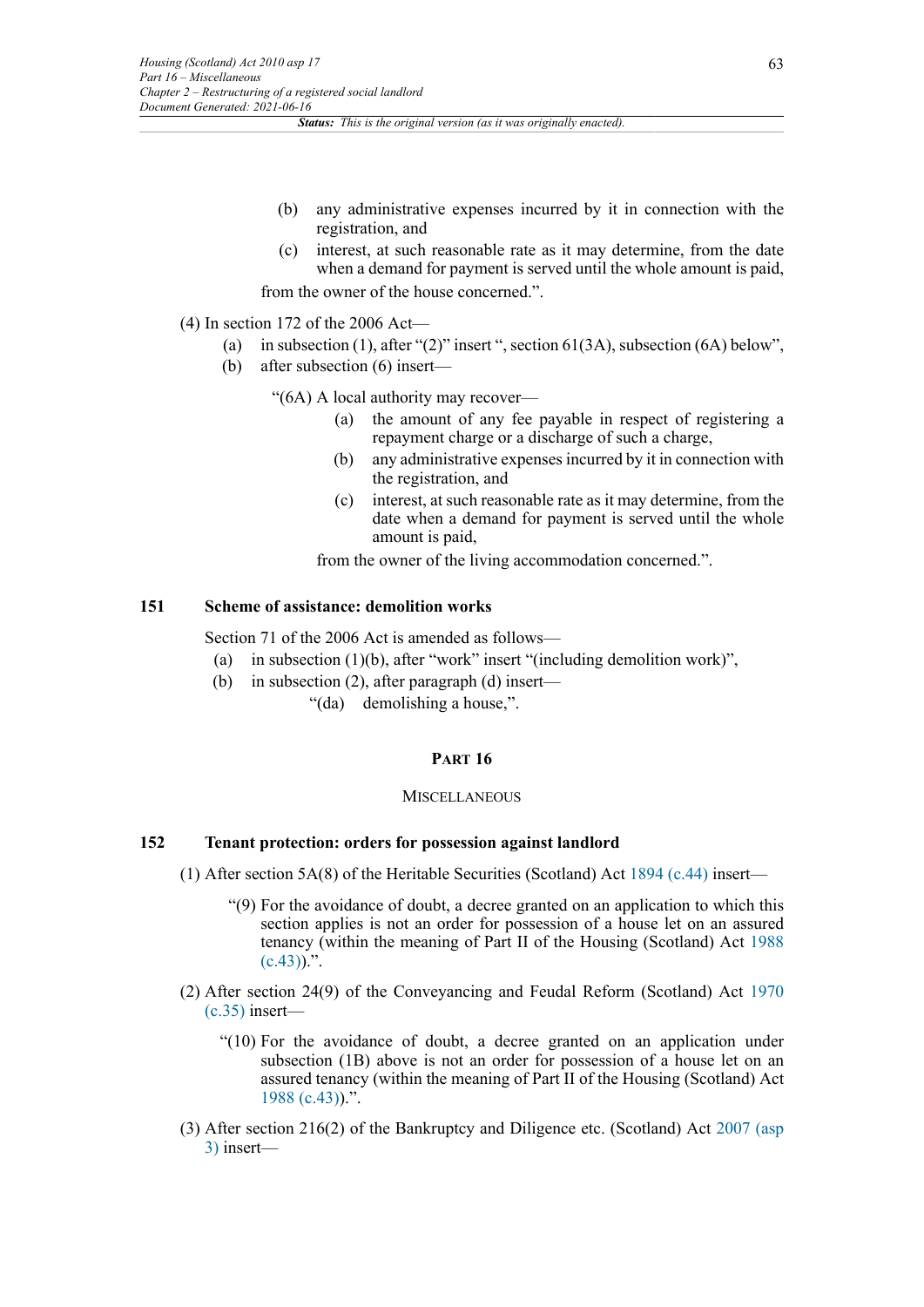- $(2)$  Subsection (2) does not apply to an occupant with an assured tenancy (within the meaning of Part II of the Housing (Scotland) Act [1988 \(c.43\)](http://www.legislation.gov.uk/id/ukpga/1988/43)) or any effects of that occupant where the decree for removing from heritable property was granted on an application—
	- (a) to which section 5A of the Heritable Securities (Scotland) Act [1894](http://www.legislation.gov.uk/id/ukpga/1894/44) [\(c.44\)](http://www.legislation.gov.uk/id/ukpga/1894/44) applies; or
	- (b) under section 24(1B) of the Conveyancing and Feudal Reform (Scotland) Act [1970 \(c.35\).](http://www.legislation.gov.uk/id/ukpga/1970/35)".

### **153 Tenant protection: repossession orders**

The Housing (Scotland) Act [2001 \(asp 10\)](http://www.legislation.gov.uk/id/asp/2001/10) is amended as follows—

- (a) in section 16, after subsection (5) insert—
	- "(5A) Where an order is made under subsection (2) in proceedings under section 14 on the ground that rent lawfully due from the tenant has not been paid (as set out in paragraph 1 of schedule 2) or on grounds including that ground—
		- (a) subsection (5)(a) does not apply,
		- (b) the tenancy is terminated only if the landlord recovers possession of the house in pursuance of the order,
		- (c) the order must specify the period for which the landlord's right to recover possession of the house is to have effect (being no longer than any maximum period which the Scottish Ministers by order prescribe), and
		- (d) the landlord must have regard to any guidance issued by the Scottish Ministers about recovery of possession in pursuance of the order.
		- (5B) Before making an order under subsection (5A)(c) or issuing guidance under subsection  $(5A)(d)$ , the Scottish Ministers must consult-
			- (a) such bodies representing local authorities,
			- (b) such registered social landlords or bodies representing them,
			- (c) such bodies representing tenants' interests, and
			- (d) such other persons,

as they think fit.",

(b) in section 109(6), after second "section" insert " $16(5A)(c)$  or".

# **154 Police accommodation not to be Scottish secure tenancy**

In paragraph 2 of schedule 1 to the Housing (Scotland) Act [2001 \(asp 10\)](http://www.legislation.gov.uk/id/asp/2001/10)—

- (a) sub-paragraph (a) is repealed,
- (b) in sub-paragraph (c), for the words "a police force or" substitute "an",
- (c) at the end of the paragraph insert—
	- "(2) A tenancy is not a Scottish secure tenancy if the landlord is a local authority landlord and—
		- (a) the house occupied by the tenant is held by the landlord for the purposes of a police force, or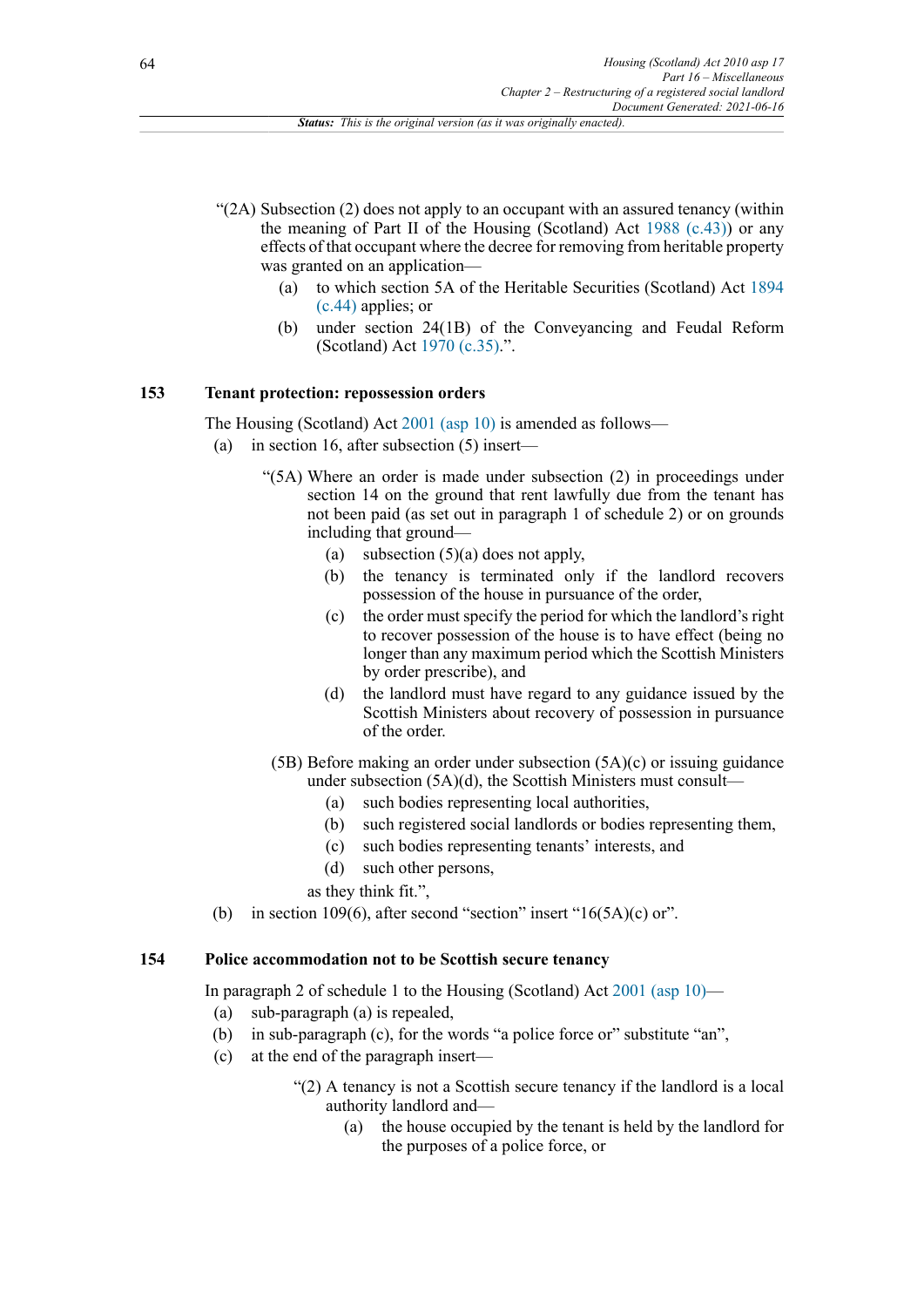- (b) the tenant is let the house expressly on a temporary basis pending its being required for the purposes of a police force.
- (3) Sub-paragraph (2)(a) does not prevent a tenancy from being a Scottish secure tenancy if—
	- (a) the tenancy was created before the relevant day,
	- (b) the tenant moved to the house in pursuance of—
		- (i) an order for recovery of possession made under section 16(2) of the Housing (Scotland) Act [2001](http://www.legislation.gov.uk/id/asp/2001/10) [\(asp 10\),](http://www.legislation.gov.uk/id/asp/2001/10) on any of the grounds set out in paragraphs 9 to 13 and 15 of schedule 2 to that Act, in respect of a house subject to a Scottish secure tenancy created before the relevant day, or
		- (ii) the operation of section  $19(3)(b)$ ,  $21(3)(b)$  or  $22(6)$ of that Act following termination of a Scottish secure tenancy created before the relevant day,
	- (c) the tenant moved to the house from a house subject to a Scottish secure tenancy created before the relevant day in pursuance of a decision by the landlord to demolish that other house as a result of which—
		- (i) the tenancy of that other house was terminated by written agreement between the landlord and the tenant, and
		- (ii) the house was made available to the tenant,
	- (d) the tenant occupied the house immediately before the relevant day under a short Scottish secure tenancy which has, since that day, been converted into a Scottish secure tenancy under section 37, or
	- (e) the tenant—
		- (i) occupied the house (or any other house held by the landlord for the purposes of a police force) under a Scottish secure tenancy immediately before the creation of the tenancy, and
		- (ii) agreed to terminate that Scottish secure tenancy without having been notified by the landlord of the effect of sub-paragraph  $(2)(a)$  at least 28 days before so agreeing.
- (4) In this paragraph—

"police force" has the same meaning as in the Police (Scotland) Act [1967 \(c.77\)](http://www.legislation.gov.uk/id/ukpga/1967/77),

"relevant day" means the day on which section 154 of the Housing (Scotland) Act [2010 \(asp 17\)](http://www.legislation.gov.uk/id/asp/2010/17) comes into force.".

# **155 Scottish secure tenancy: rent arrears pre-action requirements**

The Housing (Scotland) Act [2001 \(asp 10\)](http://www.legislation.gov.uk/id/asp/2001/10) is amended as follows—

- (a) in section 14—
	- (i) after subsection (2) insert—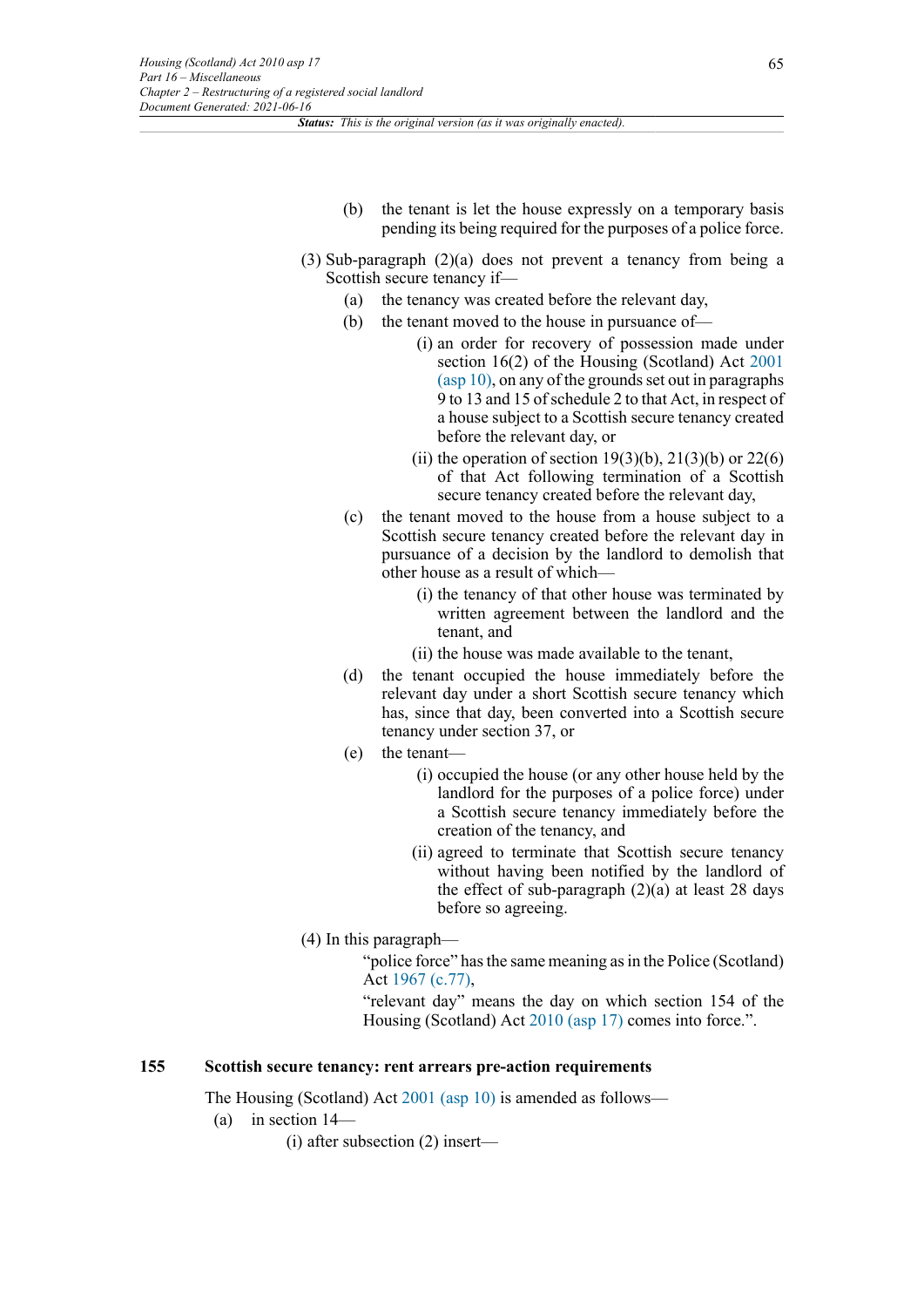- "(2A) Where such proceedings are to include the ground that rent lawfully due from the tenant has not been paid (as set out in paragraph 1 of schedule 2)—
	- (a) the notice under subsection (2) must not be served unless the landlord has complied with the pre-action requirements in section 14A, and
	- (b) the proceedings may not be raised unless the landlord has confirmed to the court in such form as the Scottish Ministers may prescribe by regulations that those requirements have been complied with.",
- (ii) the word "and" immediately following subsection  $(4)(a)$  is repealed, and
- (iii) in subsection (4), at the end of paragraph (b) insert ", and
	- (c) where subsection (2A) applies, the steps taken by the landlord which the landlord considers to constitute compliance with the pre-action requirements in section 14A.",
- (b) after section 14, insert—

### "**14A Pre-action requirements where grounds for possession include rent arrears**

- (1) The pre-action requirements referred to in section 14(2A) are set out in subsections (2) to (7) below.
- (2) The landlord must provide the tenant with clear information about—
	- (a) the terms of the tenancy agreement, and
	- (b) outstanding rent and any other outstanding financial obligation of the tenancy.
- (3) The landlord must make reasonable efforts to provide the tenant with advice and assistance on the tenant's eligibility to receive—
	- (a) housing benefit, and
	- (b) other types of financial assistance (for example, other benefits or grants).
- (4) The landlord must provide the tenant with information about sources of advice and assistance in relation to management of debt.
- (5) The landlord must make reasonable efforts to agree with the tenant a reasonable plan for future payments to the landlord, such plan to include proposals in respect of—
	- (a) future payments of rent, and
	- (b) outstanding rent and any other outstanding financial obligation of the tenancy.
- (6) The landlord must not serve a notice under section  $14(2)$  if—
	- (a) an application for housing benefit for the tenant—
		- (i) has been made but has not yet been determined, and
		- (ii) is, in the opinion of the landlord, likely to result in the benefit being paid at a level allowing the tenant to pay,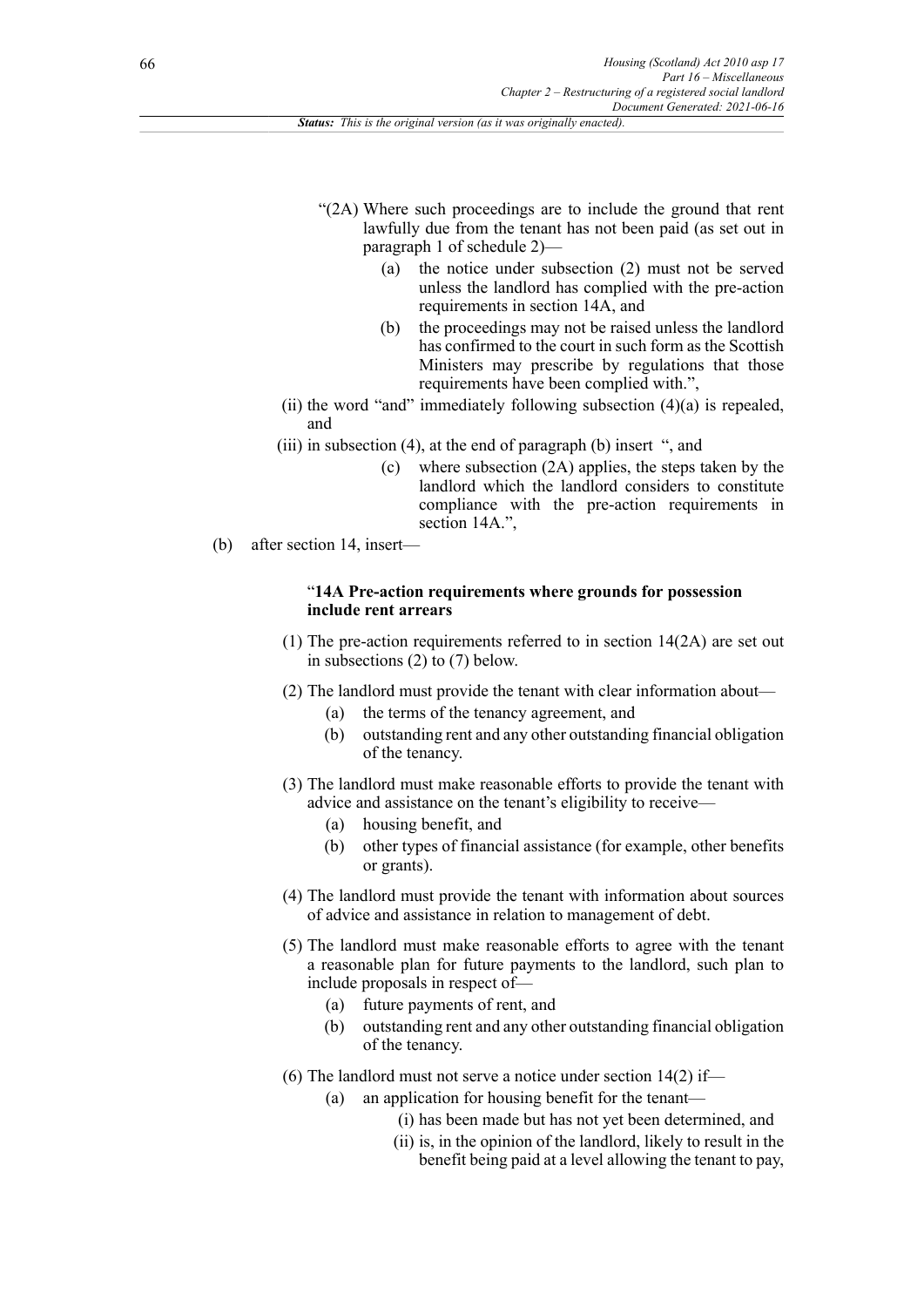or reduce by an amount acceptable to the landlord, the outstanding rent and any other outstanding financial obligation of the tenancy,

- (b) the tenant is taking other steps which, in the opinion of the landlord, are likely to result in the payment to the landlord within a reasonable time of—
	- (i) the outstanding rent, and
	- (ii) any other outstanding financial obligation of the tenancy, or
- (c) the tenant is complying with the terms of a plan agreed to in accordance with subsection (5).
- (7) The landlord, unless it is a local authority landlord, must encourage the tenant to contact the local authority in whose area the house is situated.
- (8) In complying with the pre-action requirements the landlord must have regard to any guidance issued by the Scottish Ministers.
- (9) The Scottish Ministers may by order make further provision about the pre-action requirements, including provision—
	- (a) specifying particular steps to be taken, or not to be taken, by a landlord in complying with any requirement;
	- (b) modifying or removing any requirement.
- (10) In this section, "housing benefit" has the same meaning as in section 123 of the Social Security Contributions and Benefits Act [1992](http://www.legislation.gov.uk/id/ukpga/1992/4) [\(c.4\)](http://www.legislation.gov.uk/id/ukpga/1992/4).", and
- (c) in section 109—
	- (i) in subsection (4), after "7(3)" insert ",  $14A(9)$ ", and
	- (ii) in subsection  $(6)$ , after second "section" insert "14A $(9)$  or".

# **156 Local authority duties on homelessness: armed forces**

In section 27 of the Housing (Scotland) Act [1987 \(c.26\)](http://www.legislation.gov.uk/id/ukpga/1987/26)—

- (a) sub-paragraph (i) of subsection  $(2)(a)$  and the word "or" following it are repealed,
- (b) paragraph (a) of subsection (3) and the word "or" following it are repealed,
- (c) in paragraph (b) of subsection (3), the word "other" is repealed.

### **157 Vacant dwellings: use of information obtained for council tax purposes**

- (1) In paragraph 18A(1) of schedule 2 to the Local Government Finance Act [1992](http://www.legislation.gov.uk/id/ukpga/1992/14)  $(c.14)$ —
	- (a) for "A billing" substitute "An",
	- (b) after "Part 1" insert "or Part 2".
- (2) In section  $129(8)(a)$  of the Local Government Act  $2003$  (c.26), the word "85," is repealed.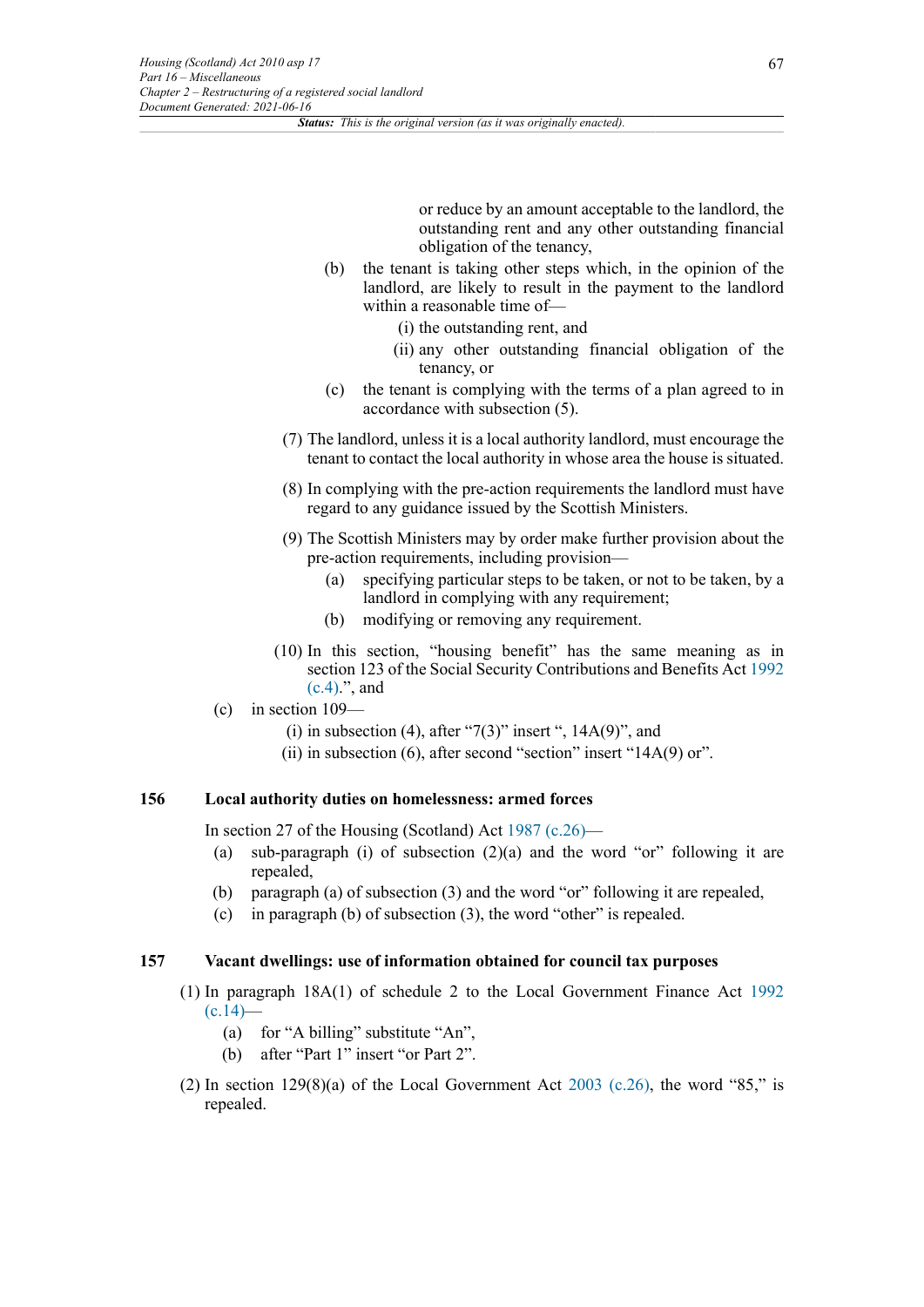### **158 Housing support: persons found to be homeless or threatened with homelessness**

After section 32A of the Housing (Scotland) Act [1987 \(c.26\)](http://www.legislation.gov.uk/id/ukpga/1987/26) insert—

### "**32B Housing support: persons found to be homeless or threatened with homelessness**

- (1) Subsection (2) applies where a local authority—
	- (a) are subject to the duty under section 31(2) or 32(2) in relation to an applicant; and
	- (b) have reason to believe that the applicant may be in need of prescribed housing support services.
- (2) The local authority must assess whether the applicant, and any other person residing with the applicant, needs prescribed housing support services.
- (3) In carrying out such an assessment the local authority must—
	- (a) conduct inquiries of such type as may be prescribed; and
		- (b) have regard to any prescribed matters.
- (4) Following such an assessment, the local authority must ensure that prescribed housing support services are provided to any person assessed as being in need of them.
- (5) The Scottish Ministers may by regulations made by statutory instrument make further provision about the provision of prescribed housing support services in pursuance of subsection (4) and may, in particular, specify—
	- (a) the period for which services are to be provided;
	- (b) matters to which a local authority are to have regard when ensuring provision of services.
- (6) Regulations made under this section may make different provision for different purposes and different areas.
- (7) Before making any regulations under this section, the Scottish Ministers must consult—
	- (a) such bodies representing local authorities;
	- (b) such bodies representing the interests of homeless persons; and
	- (c) such other persons,
	- as they think fit.
- (8) Regulations under this section may be made only if a draft of the statutory instrument containing the regulations has been laid before, and approved by resolution of, the Scottish Parliament.
- (9) In this section, "housing support services" includes any service which provides support, assistance, advice or counselling to an individual with particular needs with a view to enabling that individual to occupy, or to continue to occupy, residential accommodation as the individual's sole or main residence.".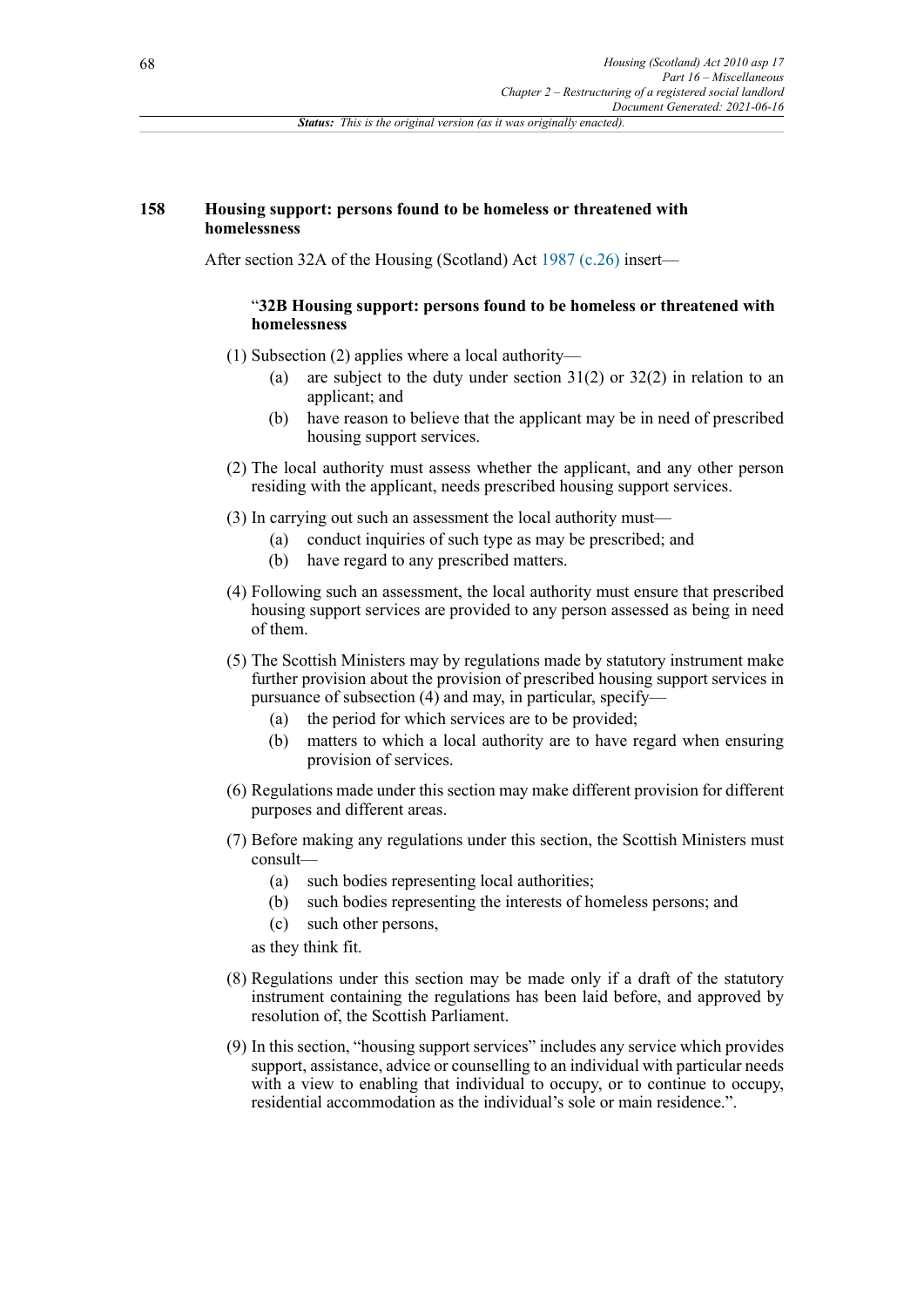### **PART 17**

#### SUPPLEMENTARY AND FINAL PROVISIONS

#### **159 Offences by bodies corporate etc.**

(1) Where—

- (a) an offence under this Act has been committed by—
	- (i) a social landlord, or
	- (ii) a body corporate, or a Scottish partnership or other unincorporated association, other than a social landlord, and
- (b) it is proved that the offence was committed with the consent or connivance of, or was attributable to any neglect on the part of—
	- (i) a relevant individual, or
	- (ii) an individual purporting to act in the capacity of a relevant individual,

that individual as well as the offender is guilty of the offence and is liable to be proceeded against and punished accordingly.

(2) In subsection (1), "relevant individual" means—

- (a) in relation to a registered social landlord, an officer of the registered social landlord,
- (b) in relation to a local authority, an officer or member of the local authority,
- (c) in relation to a body corporate other than a local authority or registered social landlord—
	- (i) a director, manager, secretary or other similar officer of the body,
	- (ii) where the affairs of the body are managed by its members, the members,
- (d) in relation to a Scottish partnership, a partner, and
- (e) in relation to an unincorporated association other than a Scottish partnership, a person who is concerned in the management or control of the association.

### **160 Formal communications**

(1) A "formal communication" means—

- (a) any approval, application, certificate, consent, direction, notice, offer to sell, requirement or submission, or
- (b) any copy of such a thing,

which is made, served or given under or for the purposes of this Act.

(2) A formal communication must be in writing.

(3) A formal communication is made, served or given if it is—

- (a) hand delivered to the person concerned,
- (b) sent, by first class post or by using a registered or recorded delivery postal service, in an envelope or package addressed—
	- (i) where sent to the Regulator, to the "Scottish Housing Regulator" at the Regulator's principal office,
	- (ii) where sent to a registered social landlord, to the landlord at the address set out in the register,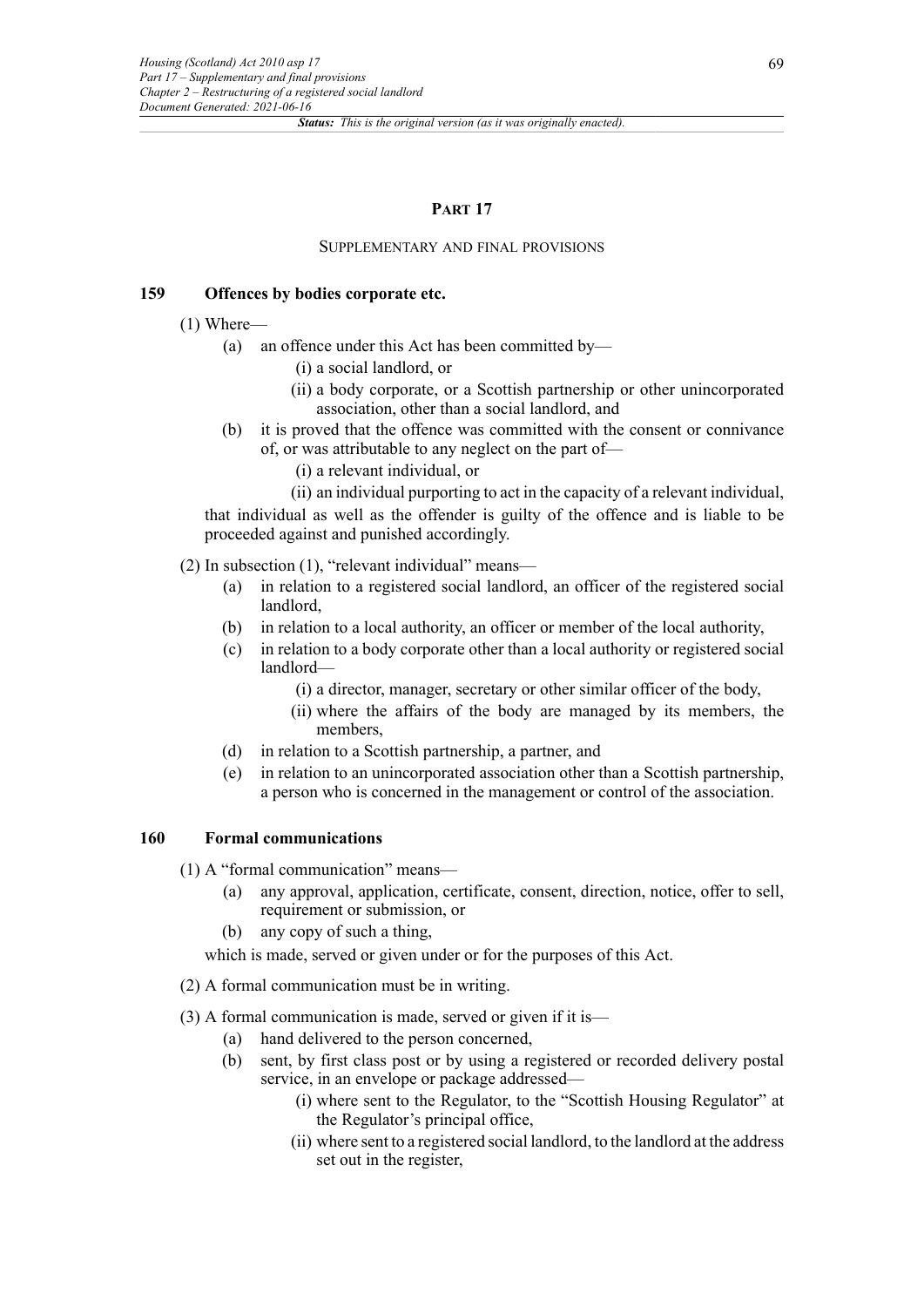- (iii) where sent to a local authority, to the local authority at its principal office,
- (iv) where sent to a body other than a registered social landlord or local authority, to the body at its registered or principal office,
- (v) where sent to an individual, to the individual at the individual's principal place of business or usual or last known abode,
- (vi) in any case, to the person concerned at a postal address designated for the purpose by that person (such designation to be made by giving notice to the person making, serving or giving the formal communication), or
- (c) sent to the person concerned in some other way (including by email, fax or other electronic means) which the sender reasonably considers likely to cause it to be delivered on the same or next day.
- (4) A formal communication which is sent by email, fax or other electronic means is to be treated as being in writing only if it is legible and capable of being used for subsequent reference.
- (5) A formal communication is, unless the contrary is proved, to be treated as having been made, served or given—
	- (a) where hand delivered, on the day of delivery,
	- (b) where posted, on the day on which it would be delivered in the ordinary course of post, or
	- (c) where sent in a way described in subsection  $(3)(c)$ , on the day after it is sent.
- (6) This section does not apply in relation to—
	- (a) an application, direction, notice or other thing which is made, served or given for the purposes of legal proceedings, or
	- (b) an approval by the Scottish Parliament.

#### **161 Orders**

- (1) Any power of Ministers under this Act to make orders is exercisable by statutory instrument.
- (2) Any such power includes power to make—
	- (a) in the case of an order made under section 166(2) (commencement orders), such transitional, transitory or saving provision as Ministers consider appropriate,
	- (b) in the case of any other order, such supplementary, incidental, consequential, transitional, transitory or saving provision as Ministers consider appropriate,
	- (c) different provision for different purposes.
- (3) A statutory instrument containing an order is subject to annulment in pursuance of a resolution of the Scottish Parliament.

This subsection does not apply—

- (a) to orders made under section 166(2) (commencement orders), or
- (b) where subsection (4) makes contrary provision.
- (4) An order—
	- (a) under section  $24(3)(b)$ , or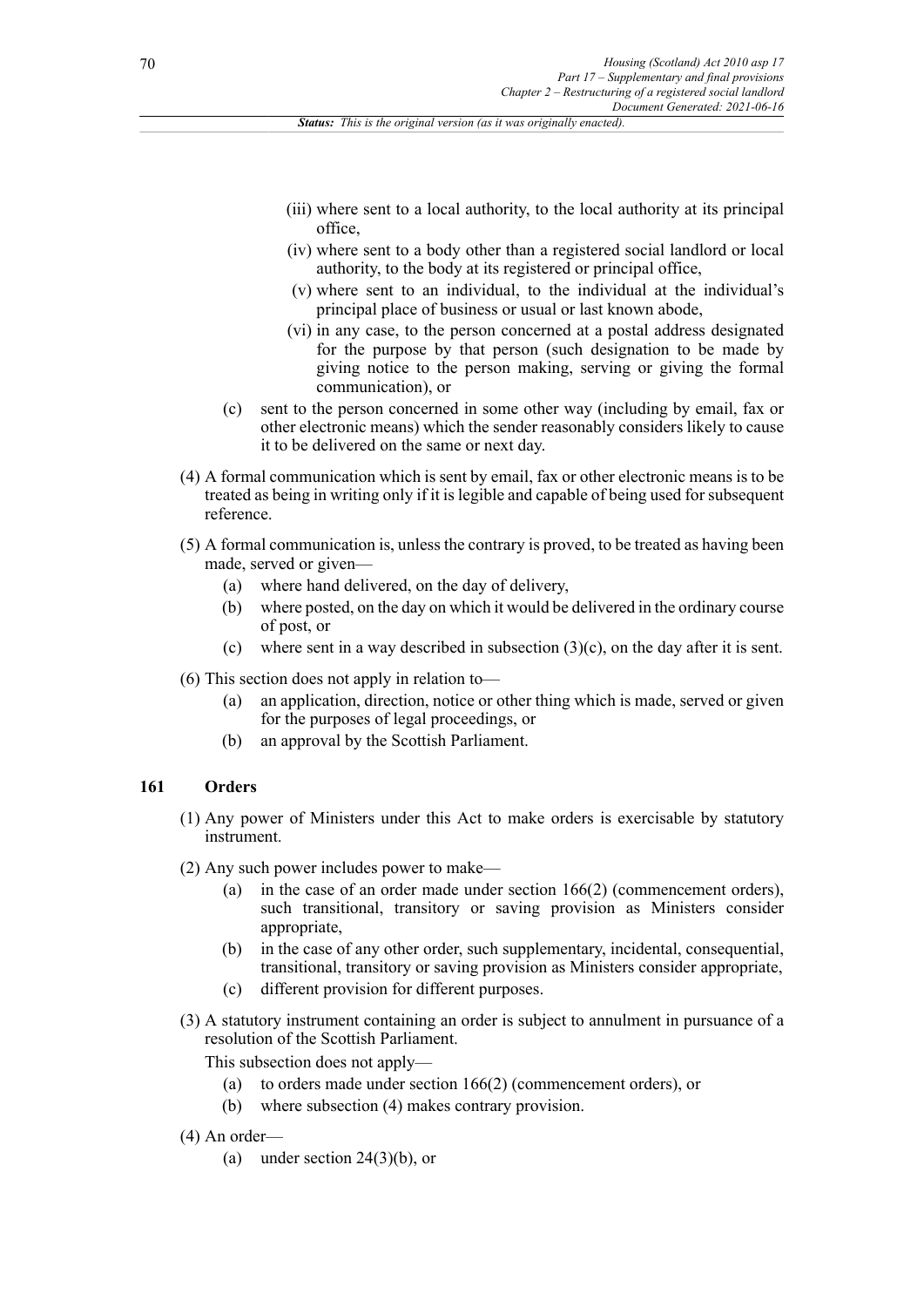(b) under section  $163(1)(a)$  which adds to, replaces or omits any text in this or any other Act,

may be made only if a draft of the statutory instrument containing the order has been laid before, and approved by resolution of, the Scottish Parliament.

### **162 Minor and consequential amendments and repeals**

Schedule 2 sets out minor amendments and amendments and repeals consequential on the provisions of this Act.

#### **163 Ancillary provision**

(1) Ministers may by order make any—

- (a) supplementary provision, or
- (b) incidental, consequential, transitional, transitory or saving provision,

which they consider appropriate for the purposes of, or in connection with, or for the purposes of giving full effect to, any provision of this Act.

(2) Such an order may modify any enactment, instrument or document.

# **164 Connected bodies**

A body is connected to a social landlord if—

- (a) the social landlord can (directly or through nominees) secure that the body's affairs are conducted in accordance with the social landlord's wishes,
- (b) the body can (directly or through nominees) secure that the social landlord's affairs are conducted in accordance with the body's wishes,
- (c) the body is the social landlord's subsidiary,
- (d) the social landlord is the body's subsidiary, or
- (e) the body is the subsidiary of a body of which the social landlord is a subsidiary.

"subsidiary" has the same meaning in this section as in the Companies Act [2006 \(c.46\)](http://www.legislation.gov.uk/id/ukpga/2006/46) or, as the case may be, the Co-operative and Community Benefit Societies and Credit Unions Act [1968 \(c.55\).](http://www.legislation.gov.uk/id/ukpga/1968/55)

# **165 Interpretation**

In this Act, except where the contrary intention appears—

"approved person" means a person approved under section 126,

"asset" includes property, rights and interests,

"assured agricultural occupancy" has the same meaning as in Part 1 of the Housing Act [1988 \(c.50\)](http://www.legislation.gov.uk/id/ukpga/1988/50),

"assured tenancy" has the same meaning as in Part 2 of the Housing (Scotland) Act [1988 \(c.43\)](http://www.legislation.gov.uk/id/ukpga/1988/43),

"body" includes a body of persons corporate or unincorporated and a partnership constituted under the law of Scotland,

"charity" means a body entered in the Scottish Charity Register,

"connected body", and similar expressions, have the meaning given by section 164,

"constitution"—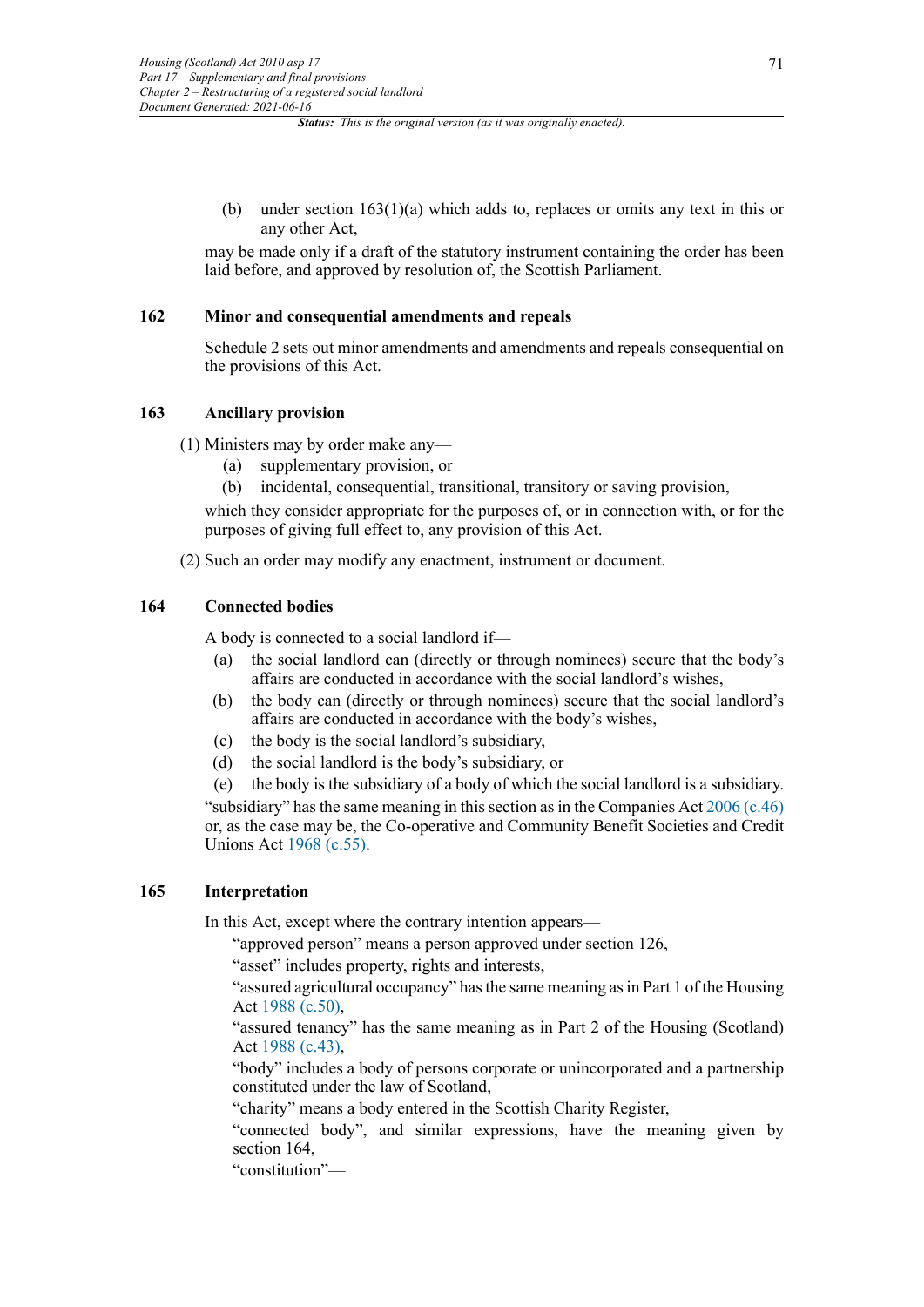- (a) in relation to a registered company, means its articles of association,
- (b) in relation to a registered society, means its rules,
- (c) in relation to a body of any other status, means the instrument which establishes it and states its purposes,

"disposal", in relation to property, means any disposal of the property or any interest in it and, in particular, includes—

- (a) a sale or lease of the property or any interest in it,
- (b) granting security over the property or any interest in it, and
- (c) granting an option or otherwise entering into a contract for disposal,

"eligible house" has the meaning given by section 127(1), "enforcement notice" has the meaning given by section 56,

"equal opportunities" has the same meaning as in Section L2 of Part 2 of Schedule 5 to the Scotland Act [1998 \(c.46\)](http://www.legislation.gov.uk/id/ukpga/1998/46),

"financial management or governance target" has the meaning given by section 37,

"house" includes—

- (a) any part of a building occupied or intended to be occupied as a separate dwelling, and in particular includes a flat, and
- (b) any yard, garden, garage, outhouse and pertinent belonging to the house or usually enjoyed with it,

"housing accommodation" includes flats, lodging-houses and hostels,

"housing activities" means any activities undertaken by a social landlord in relation to housing services which are or may be provided by it,

"housing services" means providing housing accommodation and related services and includes anything done, or required to be done, in relation to—

- (a) the prevention and alleviation of homelessness,
- (b) the management of housing accommodation,
- (c) the provision of services for owners and occupiers of houses,
- (d) the provision and management of sites for gypsies and travellers, whatever their race or origin.

"inquiries" means inquiries under section 42,

"landlord" means any person who lets a house under a tenancy, and includes the landlord's successors in title,

"Lands Tribunal" means the Lands Tribunal for Scotland,

"legislative registration criteria" has the meaning given by section 24,

"local authority" means a council constituted under section 2 of the Local Government etc. (Scotland) Act [1994 \(c.39\)](http://www.legislation.gov.uk/id/ukpga/1994/39) and references to a local authority area are to be construed accordingly,

"local authority landlord" means a landlord which is a local authority, a joint board or joint committee of 2 or more local authorities, or the common good of a local authority, or any trust controlled by a local authority,

"Ministers" means the Scottish Ministers,

"offer to sell" has the meaning given by section 129,

"officer"—

(a) in relation to a registered social landlord which is a registered company, has the meaning given by section 1173 of the Companies Act [2006 \(c.46\),](http://www.legislation.gov.uk/id/ukpga/2006/46)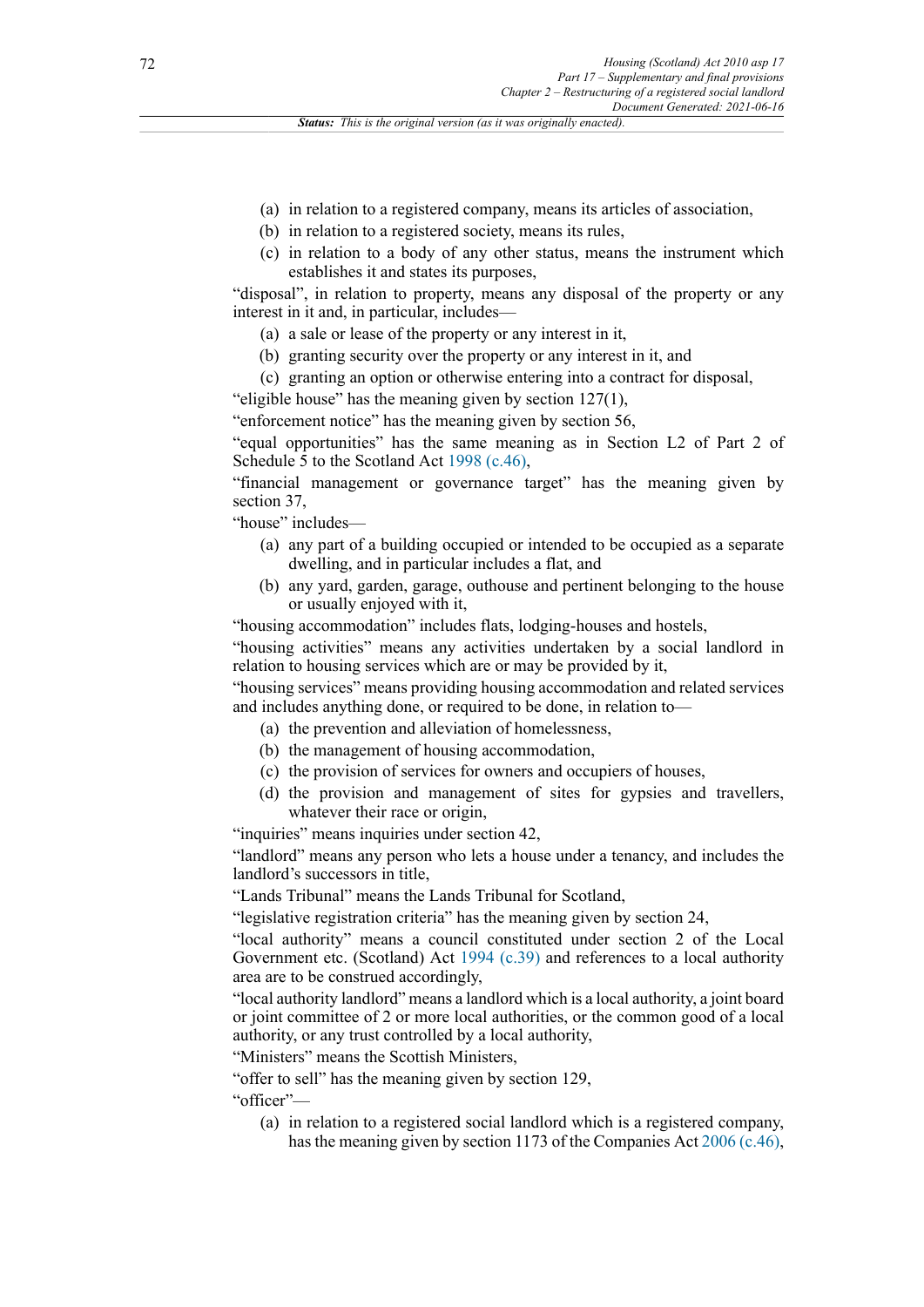- (b) in relation to a registered social landlord which is a registered society, has the meaning given by section 74 of that Act,
- (c) in relation to a registered social landlord of any other status, means any person concerned in the management or control of the registered social landlord,

"owner", in relation to any property, means a person who has right to the property whether or not that person has completed title,

"performance improvement plan" has the meaning given by section 55,

"performance improvement target" has the meaning given by section 34,

"personal indemnity insurance" has the meaning given by section 65(3),

"qualifying tenant" has the meaning given by section 127(2),

"register" has the meaning given by section  $20(1)$ ,

"registered company" means a company for the purposes of the Companies Act [2006 \(c.46\),](http://www.legislation.gov.uk/id/ukpga/2006/46)

"registered social landlord" means a body registered in the register,

"registered society" means a society registered under the Co-operative and Community Benefit Societies and Credit Unions Act [1965 \(c.12\)](http://www.legislation.gov.uk/id/ukpga/1965/12),

"registered tenant organisation" has the meaning given by section 53(6) of the Housing (Scotland) Act [2001 \(asp 10\),](http://www.legislation.gov.uk/id/asp/2001/10)

"registration criteria" has the meaning given by section 23,

"the Regulator" means the Scottish Housing Regulator established by section 1,

"regulatory intervention" is to be construed in accordance with section 52,

"regulatory registration criteria" has the meaning given by section 25,

"relevant regulators" has the meaning given by section 18(2),

"responsible individual" has the meaning given by section 63,

"revision" includes addition and replacement,

"tenancy" means an agreement under which a house is made available for human habitation, and "lease" and other related expressions are to be construed accordingly,

"tenant" means a person who leases a house from a landlord and whose right in the house derives directly from the landlord, and in the case of a joint tenancy means all the tenants,

"Scottish secure tenancy" has the same meaning as in the Housing (Scotland) Act [2001 \(asp 10\)](http://www.legislation.gov.uk/id/asp/2001/10),

"Scottish Social Housing Charter" has the meaning given by section 31,

"secured creditor" in relation to a registered social landlord, means a creditor who holds a security over assets,

"security" means any security or charge (including a floating charge),

"short Scottish secure tenancy" has the same meaning as in the Housing (Scotland) Act [2001 \(asp 10\)](http://www.legislation.gov.uk/id/asp/2001/10),

"social landlord" means a registered social landlord, local authority landlord or a local authority which provides housing services,

"undischarged bankrupt" means an individual—

- (a) whose estate has been sequestrated and who has not been discharged (or against whom a bankruptcy order has been made and is still in force),
- (b) who has granted a trust deed for, or made a composition or arrangement with, creditors (and has not been discharged in respect of it),
- (c) who is the subject of—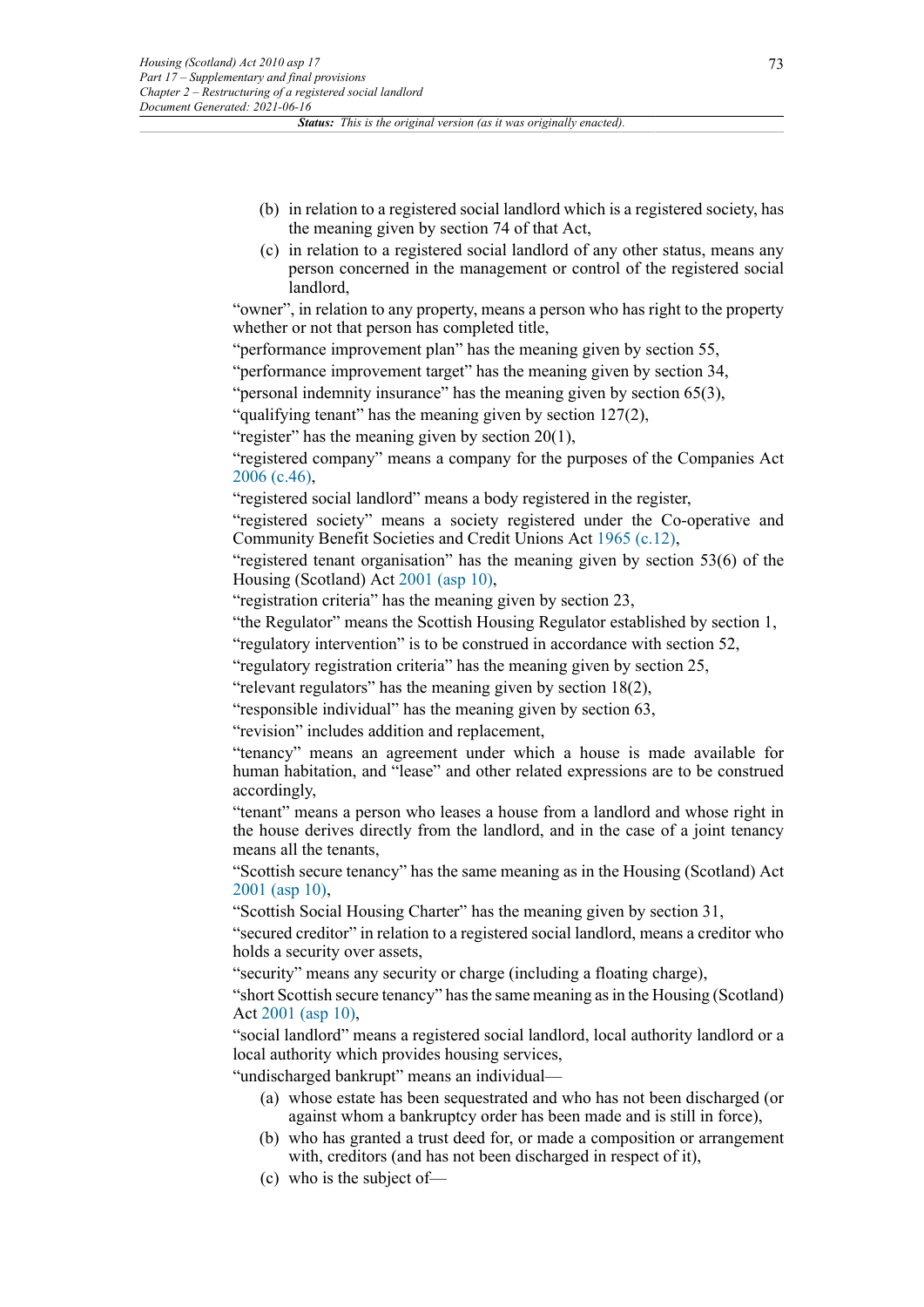- (i) a bankruptcy restrictions order, or an interim bankruptcy restrictions order, made under the Bankruptcy (Scotland) Act [1985 \(c.66\)](http://www.legislation.gov.uk/id/ukpga/1985/66) or the Insolvency Act [1986 \(c.45\),](http://www.legislation.gov.uk/id/ukpga/1986/45) or
- (ii) a bankruptcy restrictions undertaking entered into under either of those Acts, or
- (d) who has been adjudged bankrupt (and has not been discharged), or is subject to any other kind of order, arrangement or undertaking analogous to those described above, anywhere in the world.

## **166 Commencement**

(1) The following provisions come into force on Royal Assent—

- section 161 section 163 section 165 this section section 167
- (2) Ministers may by order appoint the day on which each other provision comes into force.

# **167 Short title**

This Act is called the Housing (Scotland) Act 2010.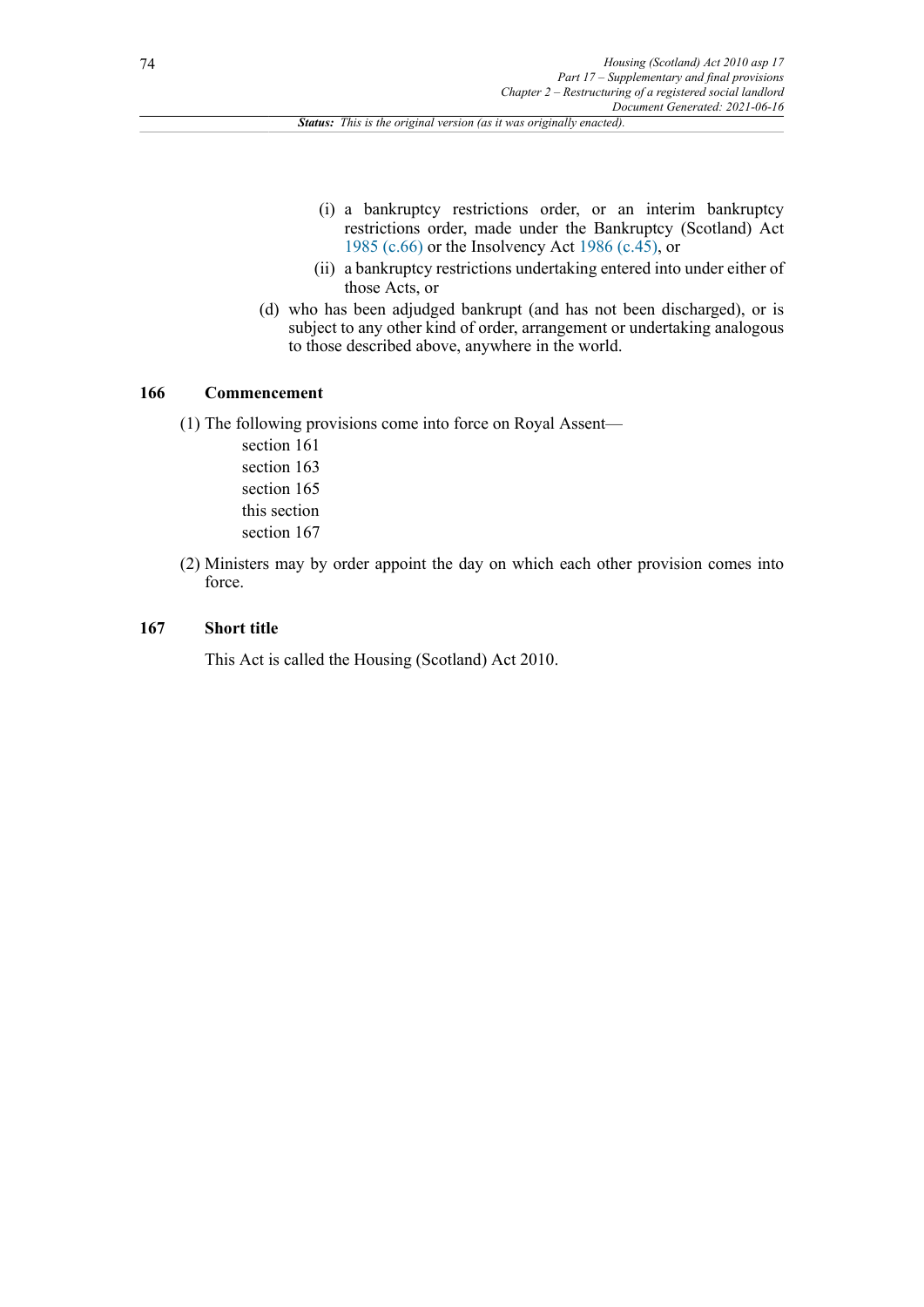## SCHEDULE 1

*(introduced by section 14(3))*

#### TRANSITIONAL PROVISIONS

# *Transfer of staff*

- 1 (1) All staff, other than excepted staff, employed immediately before the coming into force of this paragraph in the Executive Agency of Ministers known as the Scottish Housing Regulator are transferred to, and become members of staff of, the Regulator. Accordingly—
	- (a) the contract of employment of a transferred person—
		- (i) is not terminated by the transfer, and
		- (ii) has effect from the date of transfer as if originally made between the person and the Regulator,
	- (b) all the rights, powers, duties and liabilities of Ministers under or in connection with a transferred person's contract of employment are transferred to the Regulator, and
	- (c) anything done before that date by or in relation to Ministers in respect of that contract of employment or a transferred person is to be treated from that date as having been done by, or in relation to, the Regulator.
	- (2) The excepted staff are staff on secondment or loan to the Agency from another part of the Scottish Administration.
	- (3) Sub-paragraph (1) does not affect the right of a transferred person to terminate that person's contract of employment if the terms of employment are changed substantially to the detriment of the person; but such a change is not to be taken to have occurred by reason only that the identity of that person's employer has changed.
	- (4) A determination by Ministers that any member of their staff is employed as mentioned in sub-paragraph (1) or excepted by virtue of sub-paragraph (2) is conclusive of that fact for the purposes of this paragraph.

## *Transfer of assets and liabilities*

- 2 (1) Ministers may by order provide for the transfer to the Regulator of—
	- (a) any assets held or used by them for or in connection with the purposes of the Executive Agency of Ministers known as the Scottish Housing Regulator,
	- (b) any liabilities of Ministers incurred for or in connection with those purposes.
	- (2) An order under sub-paragraph (1) may, in particular—
		- (a) provide for the creation of rights or interests, or the imposition of liabilities or conditions, in relation to assets transferred, or rights or interests acquired, by virtue of the order,
		- (b) provide for any assets, liabilities or conditions to be determined under the order.
	- (3) An order under sub-paragraph (1) has effect in relation to any assets or liabilities to which it applies despite any provision (of whatever nature) which would otherwise prevent, penalise or restrict the transfer of the assets or liabilities.
	- (4) A right of pre-emption, right of irritancy, right of return or other similar right—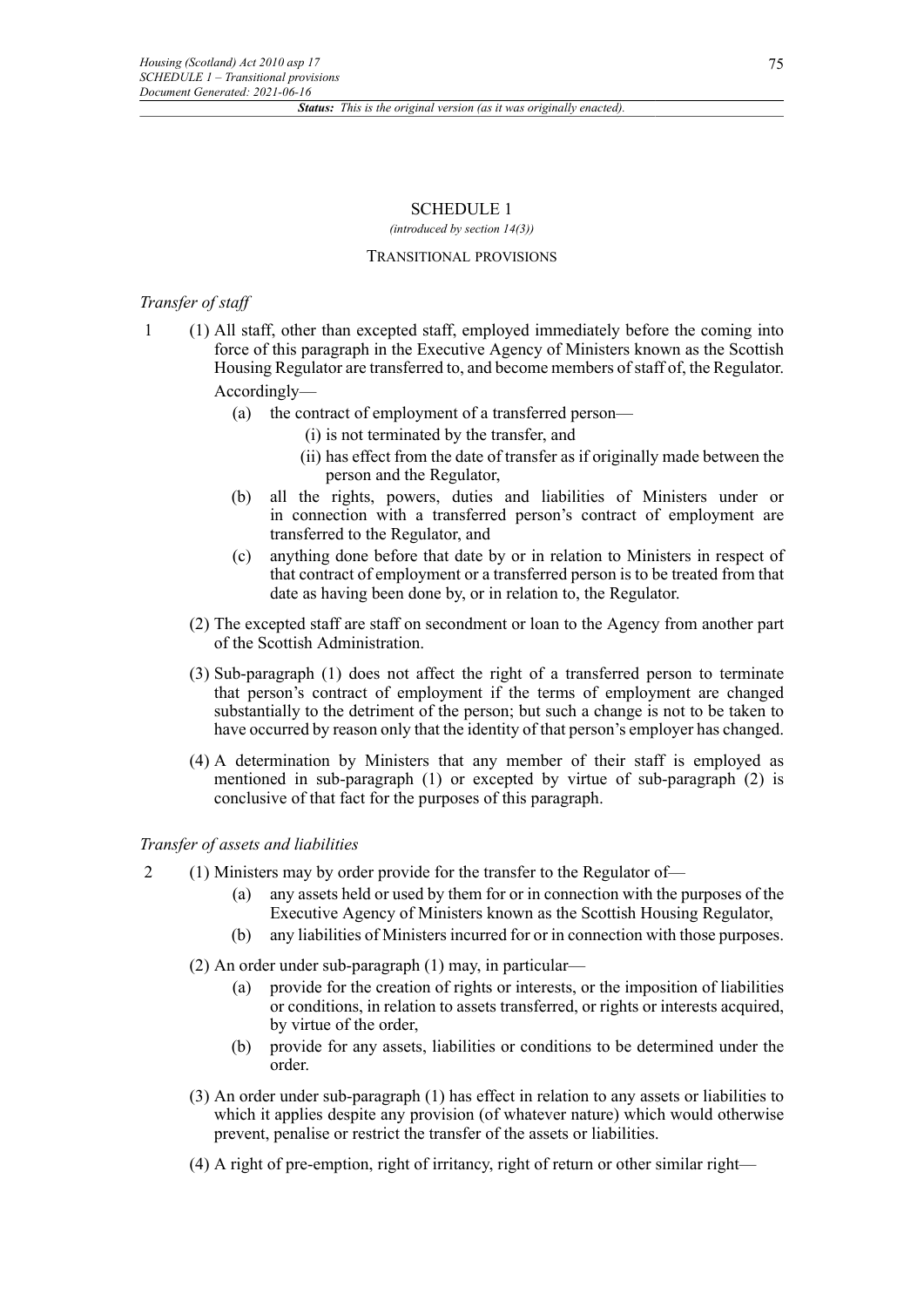- (a) does not operate or become exercisable as a result of any transfer of assets by virtue of an order under sub-paragraph (1), and
- (b) accordingly has effect in the case of any such transfer as if the Regulator were the same person in law as Ministers and as if no transfer of the assets had taken place.
- (5) Such compensation as is just is to be paid (by Ministers or by the Regulator or by both) to any person in respect of any such right which—
	- (a) would but for sub-paragraph (4) have operated in favour of, or become exercisable by, that person, but
	- (b) because of the operation of that sub-paragraph, cannot subsequently operate in the person's favour or (as the case may be) become exercisable by the person.
- (6) An order under sub-paragraph (1) may provide for the determination of disputes as to—
	- (a) whether and, if so, how much compensation is payable, and
	- (b) the person to whom or by whom it is to be paid.
- (7) A certificate given by Ministers which states whether an asset or liability has, or has not, been transferred by virtue of an order under sub-paragraph (1) is conclusive evidence of whether the asset or liability has been so transferred.
- (8) In this paragraph "right of return" means any right for the return or reversion of assets in specified circumstances.

#### SCHEDULE 2

#### *(introduced by section 162)*

#### MODIFICATIONS OF ENACTMENTS

#### *Co-operative and Community Benefit Societies and Credit Unions Act [1968 \(c.55\)](http://www.legislation.gov.uk/id/ukpga/1968/55)*

1 In section 4A(3)(ba) (societies which cannot disapply section 4) of the Co-operative and Community Benefit Societies and Credit Unions Act 1968, for "section 57 of the Housing (Scotland) Act [2001 \(asp 10\)"](http://www.legislation.gov.uk/id/asp/2001/10) substitute "section 20(1) of the Housing (Scotland) Act [2010 \(asp 17\)"](http://www.legislation.gov.uk/id/asp/2010/17).

#### *Land Tenure Reform (Scotland) Act [1974 \(c.38\)](http://www.legislation.gov.uk/id/ukpga/1974/38)*

2 In section 21 (provisions for contracting out to be void) of the Land Tenure Reform (Scotland) Act 1974, for "sections  $8(6)$  and  $11(3)$ " substitute "sections  $8(3A)$ ,  $8(6)$ , 11(3) and 11(3A)".

## *Housing (Scotland) Act [1987 \(c.26\)](http://www.legislation.gov.uk/id/ukpga/1987/26)*

- 3 (1) The Housing (Scotland) Act 1987 is amended as follows.
	- (2) Sections 17A and 17B are repealed.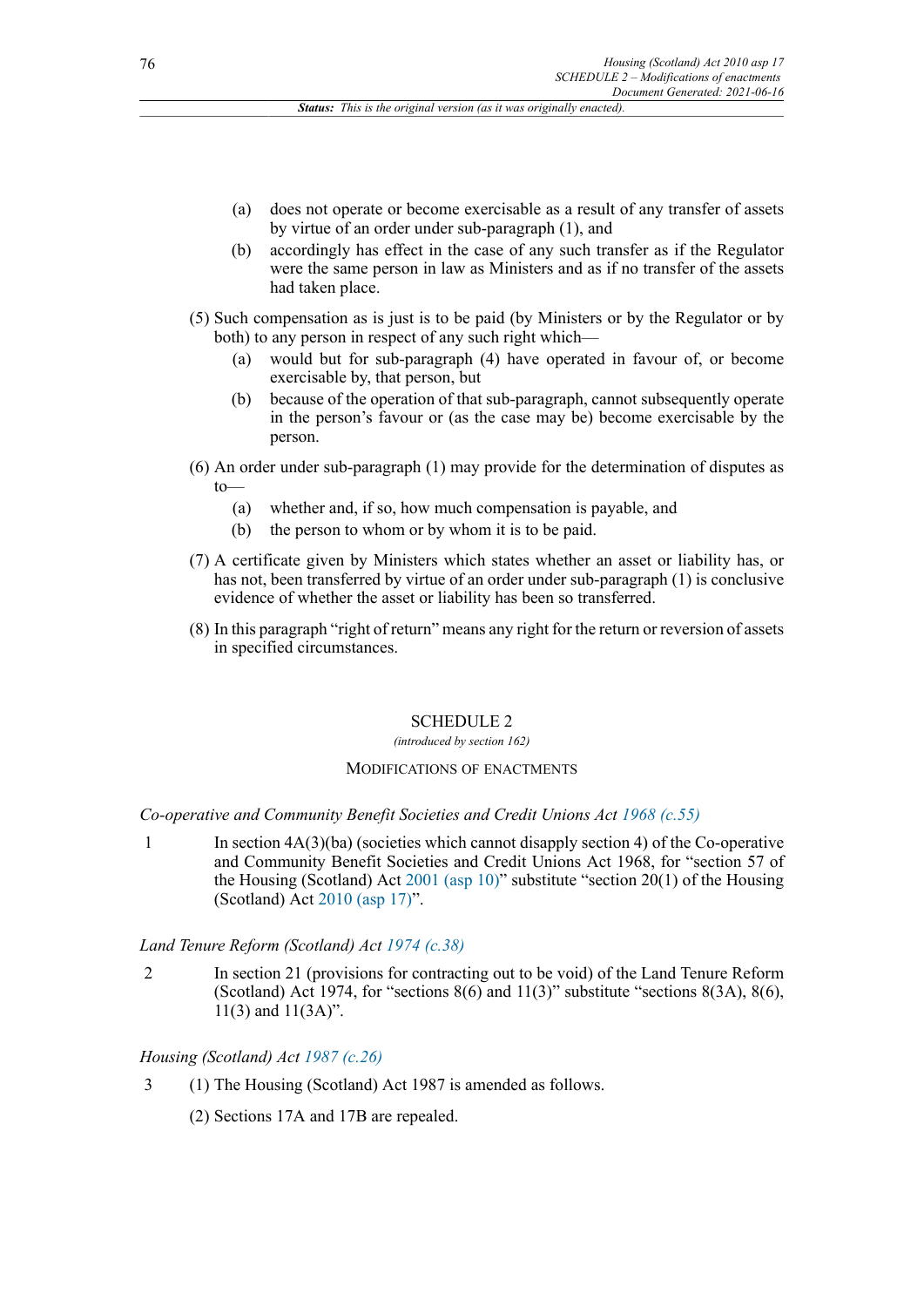- (3) In section 14(2)(a) (houses which may be sold by local authorities without consent) for "Part III of the Housing (Scotland) Act 1988" substitute "Part 11 of the Housing (Scotland) Act [2010 \(asp 17\)"](http://www.legislation.gov.uk/id/asp/2010/17).
- (4) In section  $61(4)$ (e), for "is registered as such" substitute "was first registered as such (and remains so registered)".
- (5) In the definition of "registered social landlord" in section 338(1), for "Housing (Scotland) Act [2001 \(asp 10\)"](http://www.legislation.gov.uk/id/asp/2001/10) substitute "Housing (Scotland) Act [2010 \(asp 17\)"](http://www.legislation.gov.uk/id/asp/2010/17).

*Housing (Scotland) Act [1988 \(c.43\)](http://www.legislation.gov.uk/id/ukpga/1988/43)*

- 4 (1) The Housing (Scotland) Act 1988 is amended as follows.
	- (2) In section  $1(3)(e)$ , the words from "maintaining" to the third occurrence of "landlords" are repealed.
	- (3) Sections 56 to 64 are repealed.
	- (4) For paragraph 11(ea) (local authority and other tenancies) of Schedule 4 substitute—
		- "(ea) a registered social landlord within the meaning of the Housing (Scotland) Act [2010 \(asp 17\).](http://www.legislation.gov.uk/id/asp/2010/17)".

## *Housing Act [1988 \(c.50\)](http://www.legislation.gov.uk/id/ukpga/1988/50)*

5 In section 52(10) (recovery etc. of grants) of the Housing Act 1988, for "Housing (Scotland) Act [2001 \(asp 10\).](http://www.legislation.gov.uk/id/asp/2001/10)" substitute "Housing (Scotland) Act [2010 \(asp 17\)](http://www.legislation.gov.uk/id/asp/2010/17).".

## *Ethical Standards in Public Life etc. (Scotland) Act [2000 \(asp 7\)](http://www.legislation.gov.uk/id/asp/2000/7)*

6 In the Ethical Standards in Public Life etc. (Scotland) Act 2000, in schedule 3 (devolved public bodies) after the entry relating to the Scottish Further and Higher Education Funding Council", insert—

"The Scottish Housing Regulator".

## *Housing (Scotland) Act [2001 \(asp 10\)](http://www.legislation.gov.uk/id/asp/2001/10)*

- 7 (1) The Housing (Scotland) Act 2001 is amended as follows.
	- (2) Sections 57 to 68 (and schedules 7 and 8) are repealed.
	- (3) Sections 69 to 75 are repealed.
	- $(4)$  In section 76—
		- (a) in subsection (1), the words "or a registered social landlord" are repealed,
		- (b) in subsection (2), the words "or, as the case may be, section 66 of this Act" are repealed.
	- (5) Sections 79 to 82 are repealed.
	- (6) In section 111, for the definition of "registered social landlord", substitute— ""registered social landlord" means a body registered in the register maintained under section 20(1) of the Housing (Scotland) Act [2010 \(asp 17\),](http://www.legislation.gov.uk/id/asp/2010/17)".
	- (7) In schedule 9—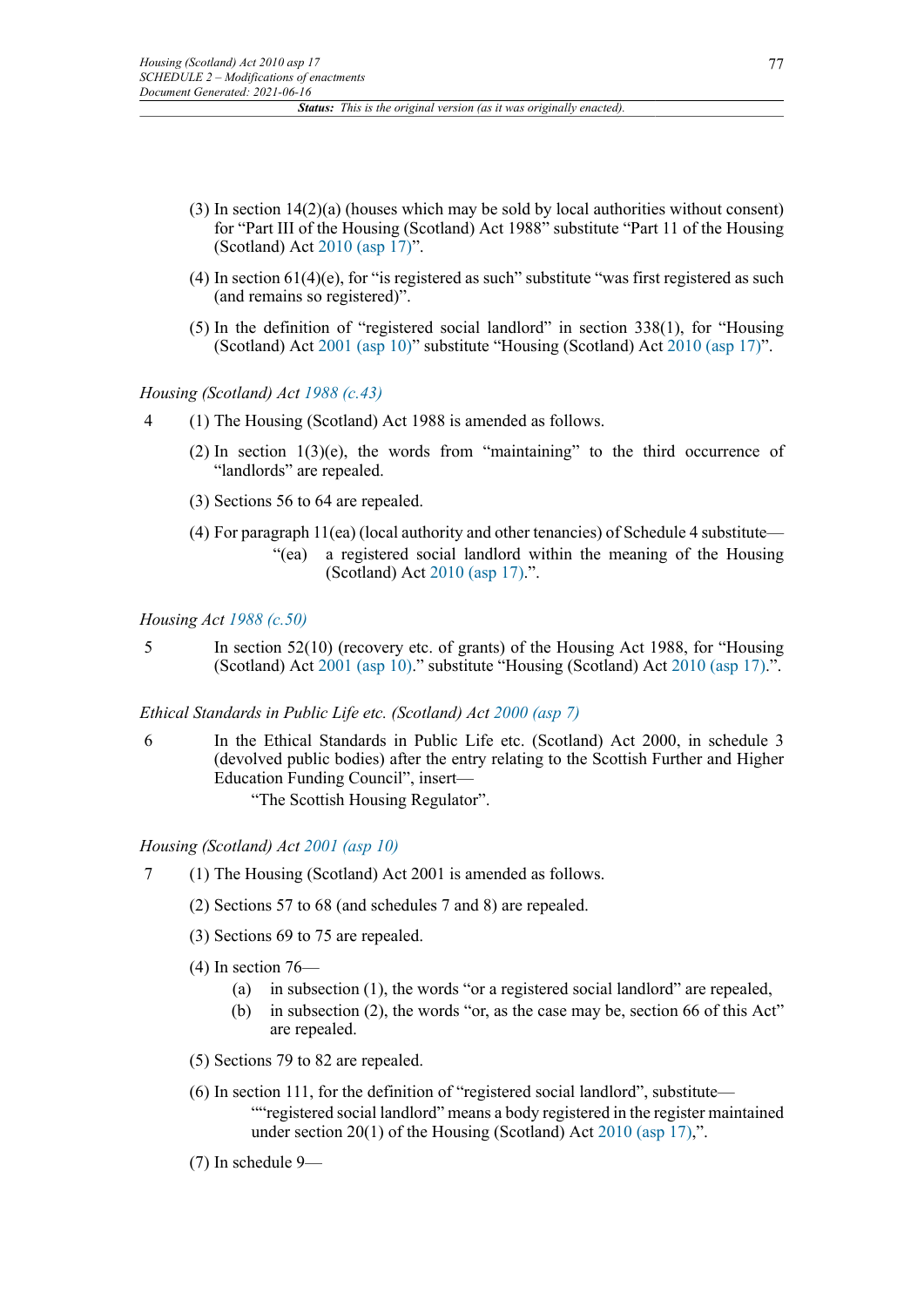- (a) in paragraph 1(1), sub-sub-paragraph (b) (and the word "or" immediately preceding it) are repealed,
- (b) in paragraph 2(1), the words "or section 66 of this Act" are repealed.

# *Scottish Public Services Ombudsman Act [2002](http://www.legislation.gov.uk/id/asp/2002/11) (asp 11)*

8 In the Scottish Public Services Ombudsman Act 2002, in schedule 2 (listed authorities) for the words "Scottish Homes" in paragraph 44 substitute "The Scottish Housing Regulator".

*Freedom of Information (Scotland) Act [2002 \(asp 13\)](http://www.legislation.gov.uk/id/asp/2002/13)*

- 9 In the Freedom of Information (Scotland) Act 2002, in schedule 1 (Scottish public authorities) after paragraph 85A insert—
	- "85B The Scottish Housing Regulator.".

## *Public Appointments and Public Bodies etc.(Scotland) Act [2003 \(asp 4\)](http://www.legislation.gov.uk/id/asp/2003/4)*

10 In the Public Appointments and Public Bodies etc. (Scotland) Act 2003, in schedule 2 (specified authorities) after the entry relating to the Scottish Further and Higher Education Funding Council insert— "Scottish Housing Regulator".

*Antisocial Behaviour etc. (Scotland) Act [2004 \(asp 8\)](http://www.legislation.gov.uk/id/asp/2004/8)*

11 In the definition of "registered social landlord" in section 143(2) of the Antisocial Behaviour etc. (Scotland) Act 2004, for "section 57 of the Housing (Scotland) Act [2001 \(asp 10\)](http://www.legislation.gov.uk/id/asp/2001/10)" substitute "section 20(1) of the Housing (Scotland) Act [2010 \(asp](http://www.legislation.gov.uk/id/asp/2010/17)  $17$ ".

*Further and Higher Education (Scotland) Act [2005 \(asp 6\)](http://www.legislation.gov.uk/id/asp/2005/6)*

12 In section 22(5) of the Further and Higher Education (Scotland) Act 2005, for paragraph (i) substitute—

"(i) the Scottish Housing Regulator."

*Charities and Trustee Investment (Scotland) Act [2005 \(asp 10\)](http://www.legislation.gov.uk/id/asp/2005/10)*

- 13 (1) The Charities and Trustee Investment (Scotland) Act 2005 is amended as follows.
	- (2) In Section 19, after subsection (4) insert––
		- "(4A) OSCR must consult the Scottish Housing Regulator before making an application under subsection (4) in relation to a registered social landlord (within the meaning of the Housing (Scotland) Act [2010 \(asp 17\)\)](http://www.legislation.gov.uk/id/asp/2010/17)."
	- (3) In section 38—
		- (a) subsection (1) is repealed,
		- (b) in subsection (2), for "functions referred to in subsection (1)" substitute "OSCR's functions under sections 28 to 35 (other than section 30) and section 70A",
		- (c) subsection (7) is repealed,